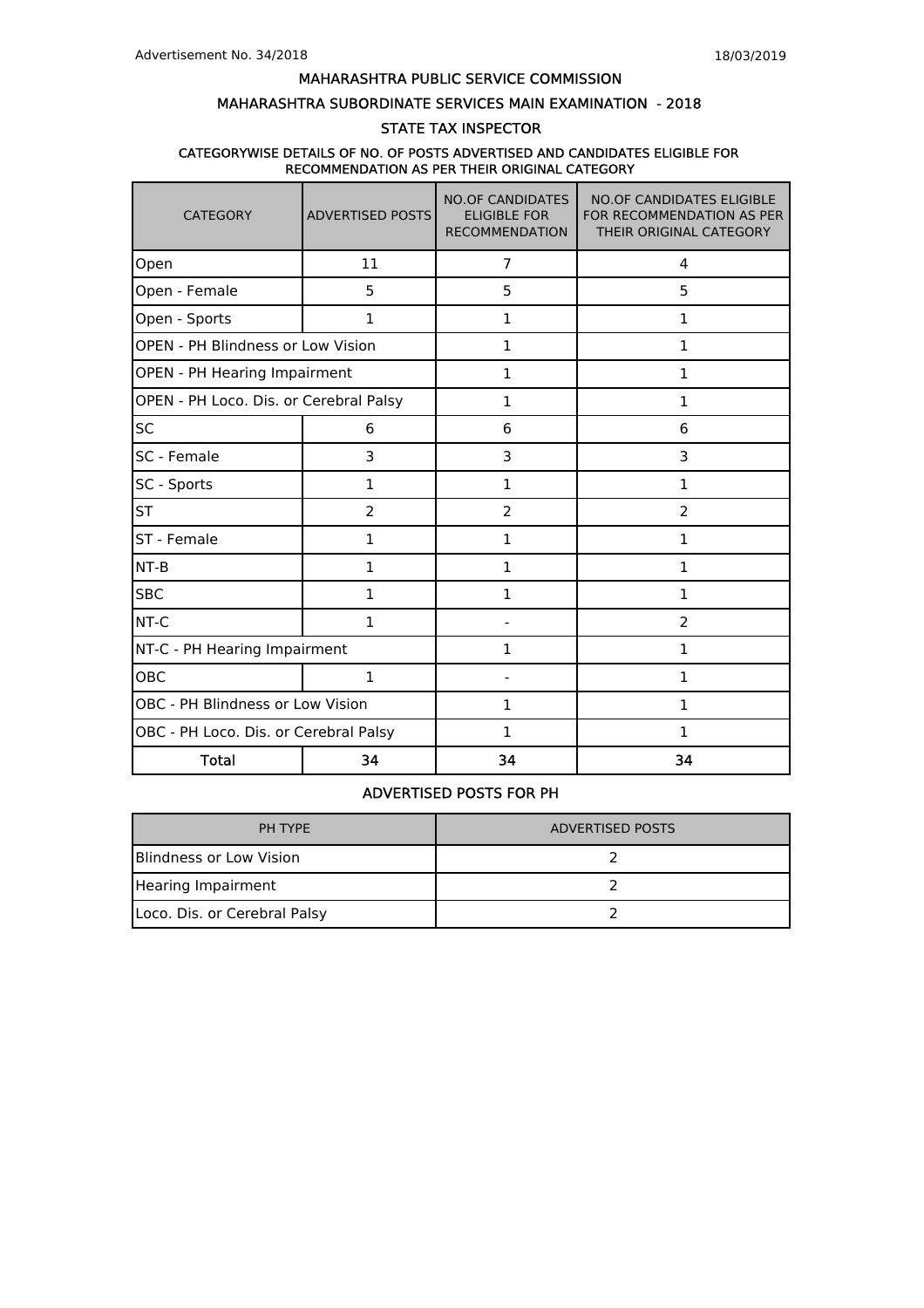# **MAHARASHTRA SUBORDINATE SERVICES MAIN EXAMINATION - 2018**

Page 1 of 3

## **STATE TAX INSPECTOR**

п

**LIST OF CANDIDATES - ELIGIBLE FOR RECOMMENDATION**

| Sr. No. | Roll No. P2          | Roll No. P1 Candidates' Name | Category                           | <b>Marks</b>                                     | <b>Recommendation Remark</b>                       |
|---------|----------------------|------------------------------|------------------------------------|--------------------------------------------------|----------------------------------------------------|
| 1       | PN001426<br>MB001389 | KARALE ROHAN ARJUN           | OBC                                | 151                                              | OPEN - General - 1                                 |
| 2       | AU001210<br>MB001442 | CHAVAN DHEERAJ NAMDEO        | Open                               | 146                                              | OPEN - General - 2                                 |
| 3       | PN001182<br>MB001156 | KOLEKAR SUJITSINH SADHU      | NT(C)                              | 144                                              | OPEN - General - 3                                 |
| 4       | PN002455<br>MB001483 | Duke Pramod Laxman           | Open                               | 142                                              | OPEN - General - 4                                 |
| 5       | PN001270<br>MB001381 | shinde parmeshwar vishwanath | Open                               | 141                                              | OPEN - General - 5                                 |
| 6       | PN001357<br>MB002030 | CHAUDHARI SAMRAT TATYASO     | Open                               | 140                                              | OPEN - General - 6                                 |
| 7       | PN002156<br>MB001348 | NAVNATH VILAS KHARAT         | NT(C)                              | 139                                              | OPEN - General - 7                                 |
| 8       | AU001156<br>MB001199 | FULPAGARE LOKESH SAHEBRAO    | NT(B)                              | 139                                              | NT-B - General - 1                                 |
| 9       | PN002305<br>MB001082 | BHABUJE KETAKI MAHAVIR       | Open<br>Female                     | 139                                              | OPEN - Female - 1                                  |
| 10      | PN002390<br>MB001132 | Shivale Gouri Gulab          | Open<br>Female                     | 135                                              | OPEN - Female - 2                                  |
| 11      | AU001088<br>MB001070 | RAYBOLE ARVIND NARAYAN       | SC                                 | 135                                              | SC - General - 1                                   |
| 12      | PN001450<br>MB001191 | KHINDE SHEETAL RAM           | Open<br>Female                     | 133                                              | OPEN - Female - 3                                  |
| 13      | PN002204<br>MB001378 | PACHGAONKAR MEENA GOVIND     | Open<br>Female                     | 131                                              | <b>OPEN - Female - 4</b>                           |
| 14      | PN003026<br>MB002173 | WALKE GANESH DATTATRAY       | Open                               | 131<br>PH Locomotor Disability or Cerebral Palsy | PH - Locomotor Disability or<br>Cerebral Palsy - 1 |
| 15      | PN001174<br>MB001276 | KANADE SUNITA MACHINDRA      | Open<br>Female                     | 130                                              | OPEN - Female - 5                                  |
| 16      | PN002220<br>MB002175 | MANE MANOJ RAJENDRA          | Open<br>PH Blindness or Low Vision | 129                                              | PH - Blindness or Low Vision - 1                   |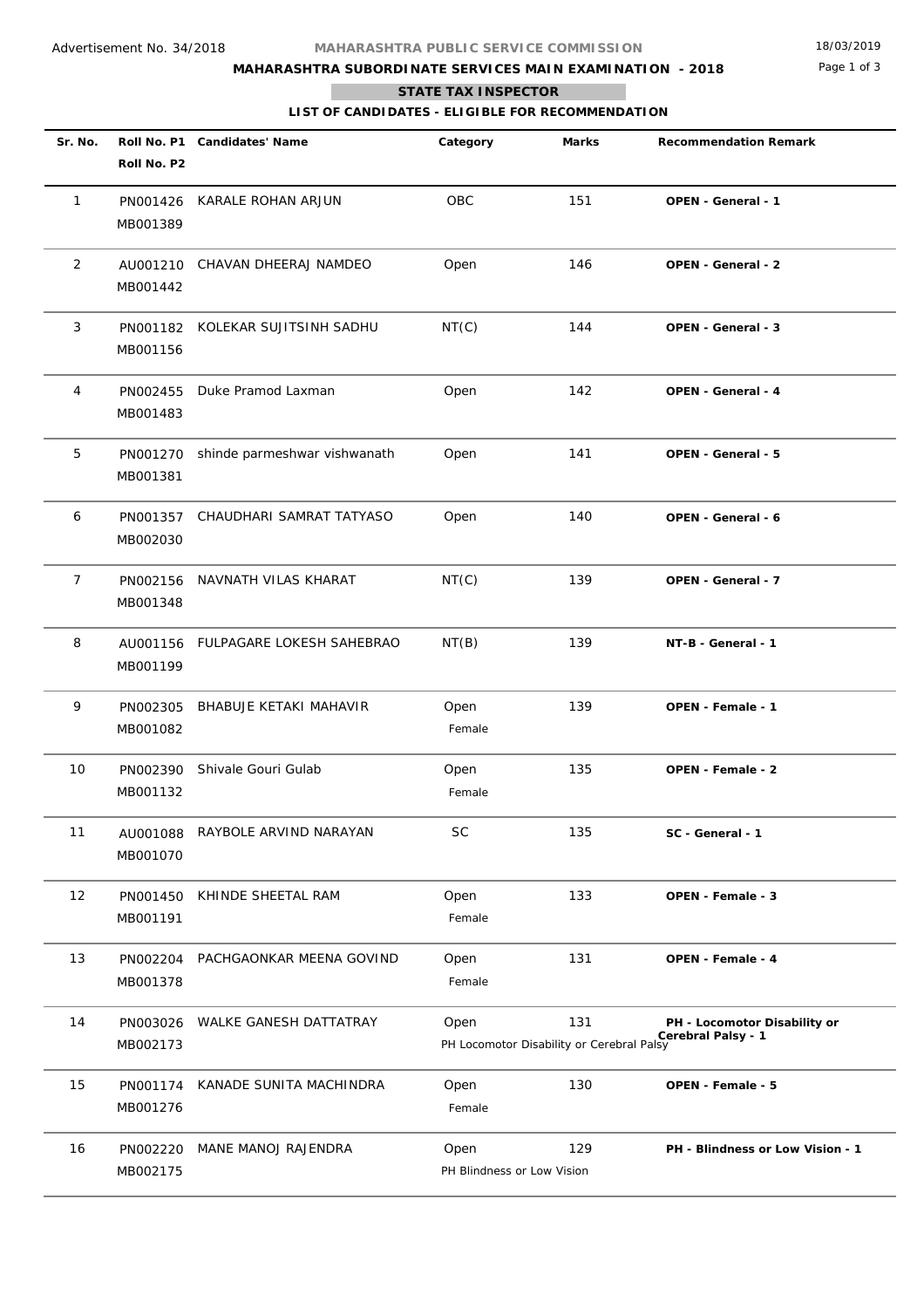# **MAHARASHTRA SUBORDINATE SERVICES MAIN EXAMINATION - 2018**

Page 2 of 3

## **STATE TAX INSPECTOR**

**The State** 

**LIST OF CANDIDATES - ELIGIBLE FOR RECOMMENDATION**

| Sr. No. | Roll No. P2          | Roll No. P1 Candidates' Name | Category                                 | Marks                                            | <b>Recommendation Remark</b>                       |
|---------|----------------------|------------------------------|------------------------------------------|--------------------------------------------------|----------------------------------------------------|
| 17      | NG001046<br>MB002147 | NANAJI SHAMRAO KAMBLE        | <b>SC</b>                                | 127                                              | SC - General - 2                                   |
| 18      | PN001173<br>MB002083 | Ahiwale Amitkumar Anil       | <b>SC</b>                                | 126                                              | SC - General - 3                                   |
| 19      | MB001095<br>MB001305 | Baisane Dinesh Kisan         | <b>SC</b>                                | 125                                              | SC - General - 4                                   |
| 20      | PN002276<br>MB002172 | SHIVRAMWAR SANKET SANJAY     | OBC                                      | 124<br>PH Locomotor Disability or Cerebral Palsy | PH - Locomotor Disability or<br>Cerebral Palsy - 2 |
| 21      | PN010340<br>MB002209 | SHINDE SUJEET RAMAKANT       | <b>OBC</b><br>PH Blindness or Low Vision | 123                                              | PH - Blindness or Low Vision - 2                   |
| 22      | PN002158<br>MB001262 | PANDHRE NARESH GULAB         | ST                                       | 123                                              | ST - General - 1                                   |
| 23      | PN009395<br>MB001050 | KAMBLE MONIKA ROHIDAS        | <b>SC</b><br>Female                      | 123                                              | SC - Female - 1                                    |
| 24      | MB001068<br>MB001155 | LALIT CHINTAMAN MOULE        | ST                                       | 121                                              | ST - General - 2                                   |
| 25      | AU001071<br>MB001100 | PAWALE SANKET KESHAV         | <b>SBC</b>                               | 121                                              | SBC - General - 1                                  |
| 26      | MB001443             | PN002079 JOGDAND PAWAN ARJUN | <b>SC</b>                                | 120                                              | SC - General - 5                                   |
| 27      | PN002303<br>MB001051 | KHADE AKSHAY BALASO          | <b>SC</b>                                | 120                                              | SC - General - 6                                   |
| 28      | PN001305<br>MB001184 | Jadhav Sayali Hanumant       | SC<br>Female                             | 117                                              | SC - Female - 2                                    |
| 29      | PN002187<br>MB002092 | MOTGHARE SUKESHANI TUKARAM   | SC<br>Female                             | 115                                              | SC - Female - 3                                    |
| 30      | MB002228<br>MB001031 | VALKUNDE PUJA BHANUDAS       | NT(C)                                    | 112<br>PH Hearing Impairement Female             | PH - Hearing Impairment - 1                        |
| 31      | PN010349<br>MB002001 | Khaladkar Sushrut Lahu       | Open<br>PH Hearing Impairement           | 109                                              | PH - Hearing Impairment - 2                        |
| 32      | PN002209<br>MB001129 | <b>GHODAKE MAYUR ARVIND</b>  | Open<br>Sports                           | 108                                              | OPEN - Sports - 1                                  |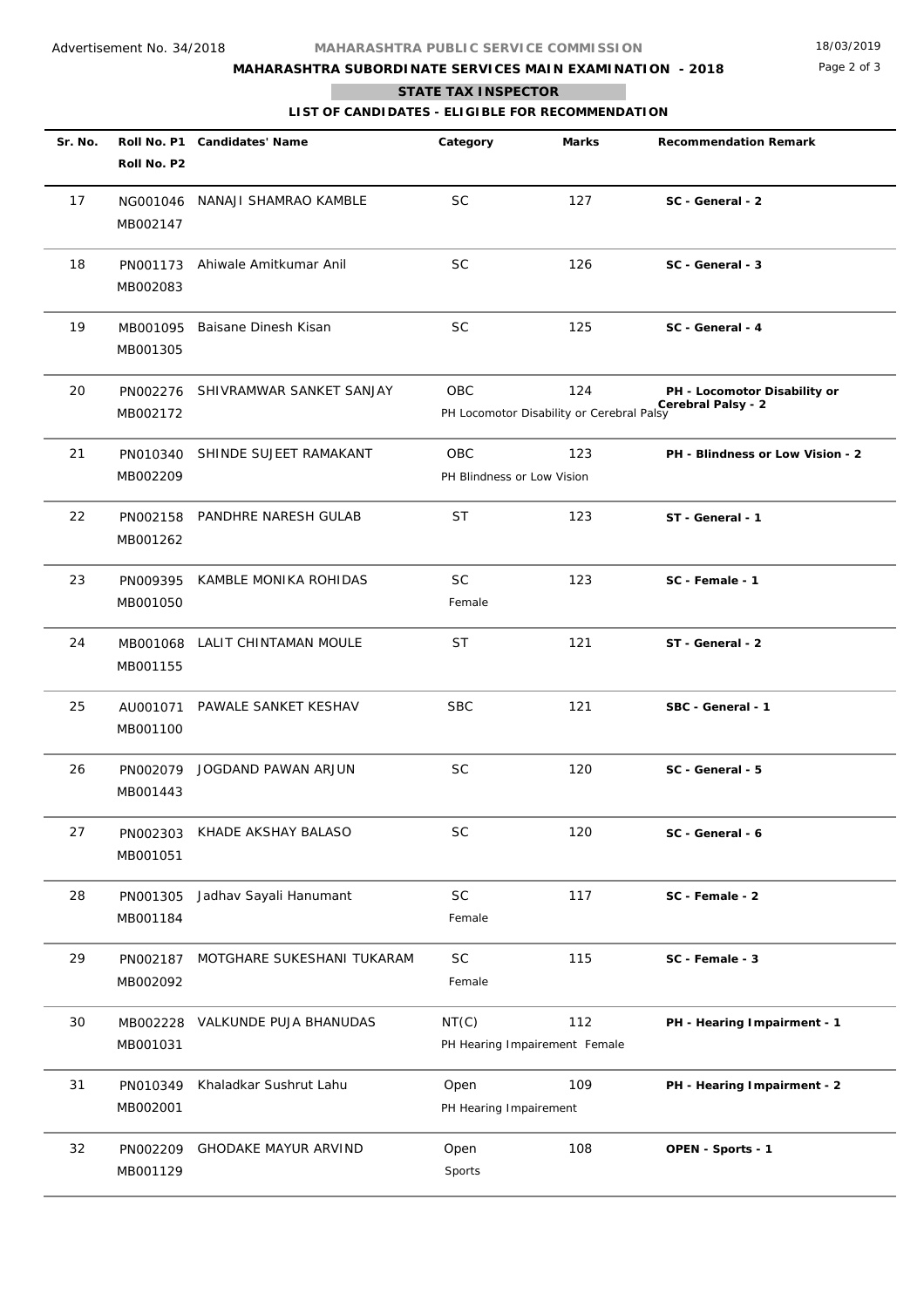# **MAHARASHTRA SUBORDINATE SERVICES MAIN EXAMINATION - 2018**

## **STATE TAX INSPECTOR**

## **LIST OF CANDIDATES - ELIGIBLE FOR RECOMMENDATION**

| Sr. No. |                      | Roll No. P1 Candidates' Name | Category            | Marks | <b>Recommendation Remark</b> |
|---------|----------------------|------------------------------|---------------------|-------|------------------------------|
|         | Roll No. P2          |                              |                     |       |                              |
| 33      | PN003034<br>MB001345 | Sangita Ramnath Bhojane      | <b>ST</b><br>Female | 106   | ST - Female - 1              |
| 34      | PN003065<br>MB001498 | BAGUL RAJENDRA RAVINDRA      | <b>SC</b><br>Sports | 94    | SC - Sports - 1              |

## **टीप-**

**1) उपरो¯त िनकालात नमदु केलेÊया सव« उमेदवारां´या िशफारशी, ¾यांनी ĢÎततु परी©े´या अजɕत नमदू केलेÊया दाËयां´या अनषु ंगाने ¾यांची पाĝता मळू Ģमाणपĝावǘन तपास½या´या अटी´या अधीन राहून शासनाकडे कर½यात येत आहेत. उमेदवारांनी आवेदनपĝात िदलेली मािहती खोटी अथवा चकीची ु आढळून आÊयास अथवा आवेदनपĝातील दाËयानसार ु आवÌयक Ģमाणपĝांची पतू «ता न केÊयास, शासनÎतरावर अिधसचनू ेतील तरतूदीनसार ु दावे तपासतांना व अÂय कारणामळु े अपाĝ ठरणा-या या संबंिधत उमेदवारांची उमेदवारी कोण¾याही टÃÃयावर रLj कर½यात येईल.**

**2) अजɕत Ģािव½य ĢाÃत (गणवDŽाधारक ु ) खेळाडूचा दावा केलेÊया उमेदवारांनी शालेय िश©ण व Ďीडा िवभागा´या िदनांक 1 जलु ै, 2016 रोजी´या शासन िनण«यानसार ु तसेच ¾यास अनसǗन ु ĢिसÁद कर½यात आलेÊया िदनांक 18ऑगÎट, 2016 व िद. 11 माच«, 2019 रोजी´या शÁदीपĝकातील ु तरतूदीनसार ु आिण तÀनंतर शासनाने या संदभɕत वेळोवेळी िनग«िमत केलेÊया आदेशानसार ु िवषयांिकत गट-ब (अराजपिĝत) पदासाठी िनȎÌचत केलेली Ďीडा िवषयक अह«ता व Ďीडा Ģमाणपĝ पवू « परी©े´या अज« ȎÎवकार½या´या िद. 20 माच«, 2018 रोजी ȋकवा त¾पवȓ ू धारण करणे आवÌयक राहील. तसेच ¾यासंदभɕतील संबंिधत िवभागीय Ďीडा उपसंचालकांचा Ďीडा Ģमाणपĝ पडताळणीबाबतचा अहवाल िनय¯तीप ु वȓ ु शासनाकडे सादर करणे आवÌयक राहील. सदर Ďीडा Ģमाणपĝ पडताळणी अहवाल शासन ÎतरावǗन तपासनचू संबंिधत उमेदवारा´या िवषयांिकत पदावरील िनय¯तीबाबतची ु काय«वाही शासनातफȃ कर½यात येईल.** 

**3) ĢÎततु परी©ेचा िनकाल समांतर आर©णा´या मǏा ु ंसंदभɕत तसेच अÂय मǏा ु ंसंदभɕत िविवध मा. Âयायालयात/मा. Âयायिधकरणात दाखल कर½यात आलेÊया Âयाियक Ģकरणातील अंितम Âयायिनण«या´या अधीन राहून जाहीर कर½यात आला आहे.** 

**4) िवषयांिकत पदा´या िनकालात, गणवDŽायादीत ु तसेच िशफारसयादीत उमेदवारांचा संय¯तु ĢÌनपिĝका Ďमांक 1 शी िनगडीत, बैठक Ďमांक व ĢÌनपिĝका Ďमांक 2 शी िनगडीत बैठक Ďमांक हे दोÂही बैठक Ďमांक नमदू कर½यात आलेआहेत.** 

**5) ĢÎततु परी©ेत िशफारसपाĝ न ठरलेÊया ¶या उमेदवारांना ¾यां´या उDŽरपिĝकेतील गणा ु ंची पडताळणी करावयाची आहे, अशा उमेदवारांनी गणपĝक ु े ĢोफाईलमÁये पाठिवÊया´या िदनांकापासनू 10िदवसात आयोगाकडे ऑनलाईन पÁदतीने िविहत नमÂयात ू अज« करणे आवÌयक आहे. (कृपया संकेतÎथळावरील उमेदवारांना सव«साधारण सचनू ेतील सचना ू Ď. 3.8 पहावी)**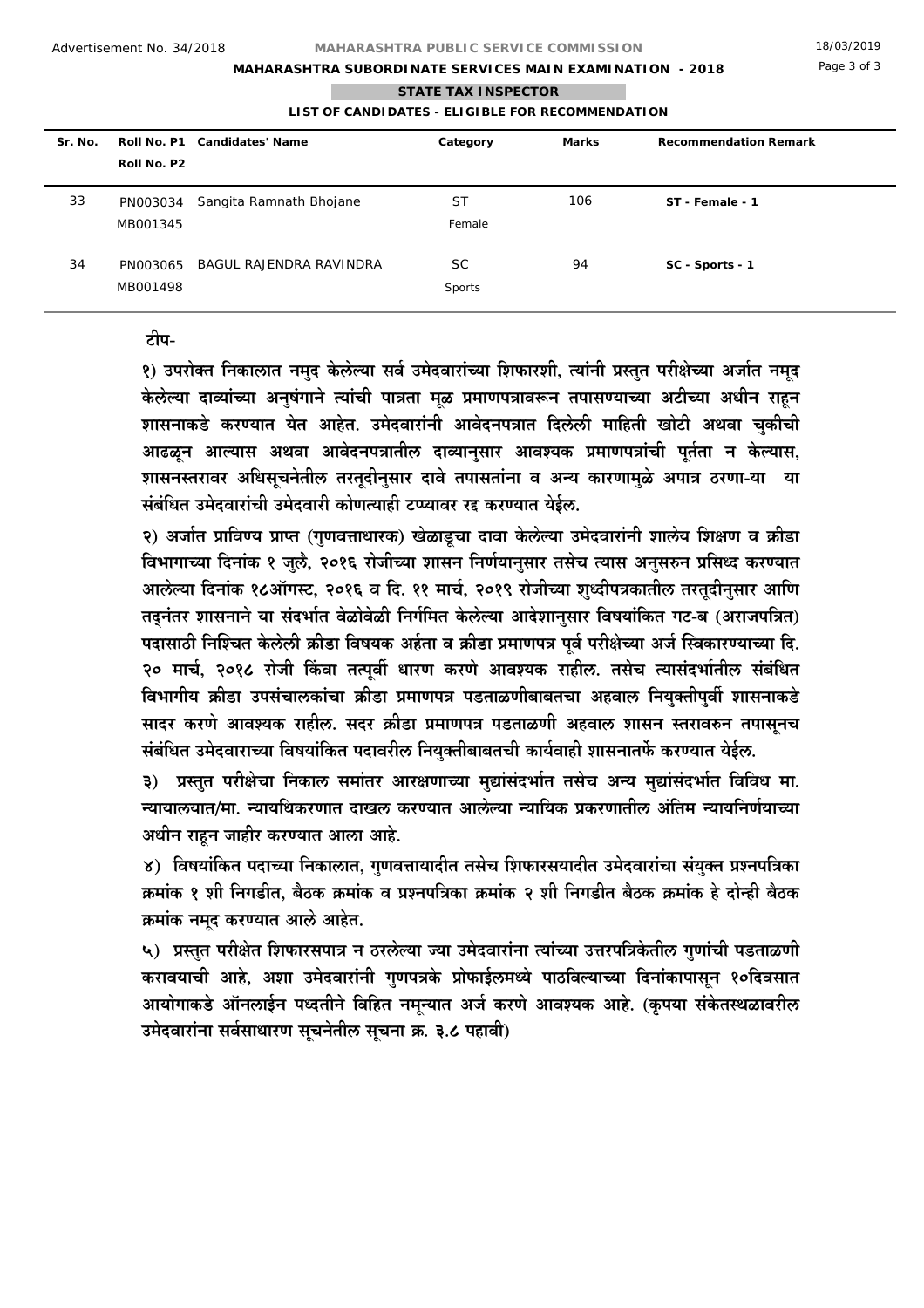# MAHARASHTRA SUBORDINATE SERVICES MAIN EXAMINATION - 2018

# STATE TAX INSPECTOR

# **CUTOFF**

| <b>CATEGORY</b> | <b>SUB CATEGORY</b>                    | <b>CUTOFF</b><br><b>MARKS</b> |
|-----------------|----------------------------------------|-------------------------------|
|                 | <b>GENERAL</b>                         | 139                           |
| <b>OPEN</b>     | <b>FEMALE</b>                          | 130                           |
|                 | <b>SPORTS</b>                          | 108                           |
|                 | <b>GENERAL</b>                         | 120                           |
| <b>SC</b>       | <b>FEMALE</b>                          | 115                           |
|                 | <b>SPORTS</b>                          | 94                            |
| <b>ST</b>       | <b>GENERAL</b>                         | 121                           |
|                 | <b>FEMALE</b>                          | 106                           |
| NT(B)           | <b>GENERAL</b>                         | 139                           |
| <b>SBC</b>      | <b>GENERAL</b>                         | 121                           |
| NT(C)           | <b>GENERAL</b>                         |                               |
| <b>OBC</b>      | <b>GENERAL</b>                         |                               |
|                 | <b>BLINDNESS OR LOW VISION</b>         | 123                           |
| <b>PH</b>       | <b>HEARING IMPAIRMENT</b>              | 109                           |
|                 | LOCOMOTOR DISABILITY OR CEREBRAL PALSY | 124                           |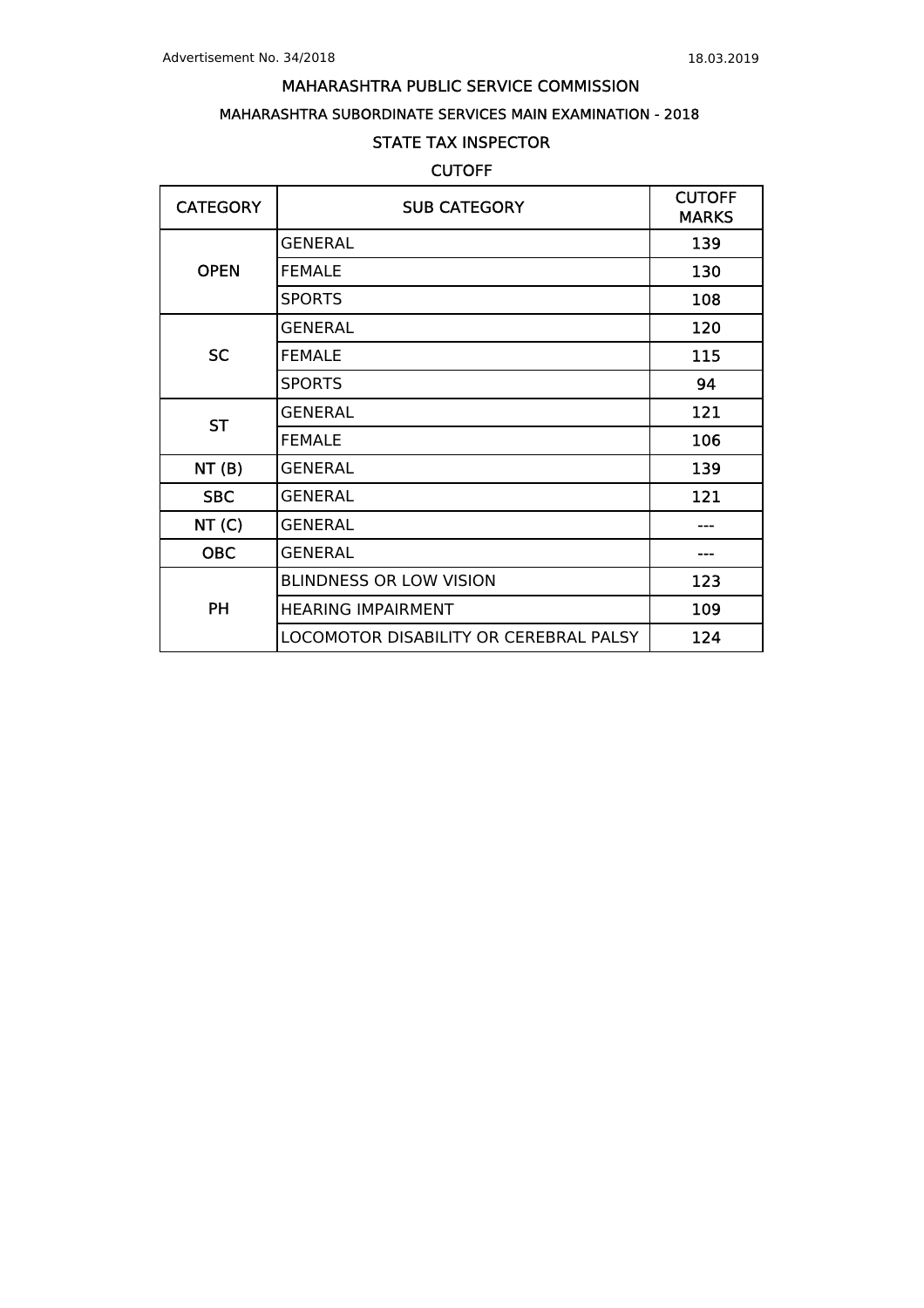**MAHARASHTRA SUBORDINATE SERVICES MAIN EXAMINATION - 2018**

18/03/2019

Page 1 of 57

|                |             |                                        |        |                   |            | <b>MERIT LIST</b>        |            |                                     |               |                          |                   |                           |                |
|----------------|-------------|----------------------------------------|--------|-------------------|------------|--------------------------|------------|-------------------------------------|---------------|--------------------------|-------------------|---------------------------|----------------|
|                | Roll No. P2 | Merit No. Roll No. P1 Candidates' Name | Gender | Appl.<br>Category | <b>NCL</b> | <b>Other Reservation</b> | <b>DOB</b> | *Higher Edu. Qual.<br>& Result Date |               | Pre<br>Standard          | <b>P1</b><br>Mark | <b>P2</b><br><b>Marks</b> | Total<br>Marks |
| $\mathbf{1}$   | PN001426    | KARALE ROHAN ARJUN                     | M      | <b>OBC</b>        | Y          |                          | 27/07/1990 |                                     |               | A                        | 81                | 70                        | 151            |
|                | MB001389    |                                        |        |                   |            |                          |            |                                     |               | Reco: OPEN - General - 1 |                   |                           |                |
| $\overline{2}$ |             | AU001210 CHAVAN DHEERAJ NAMDEO         | M      | Open              | N          |                          | 06/01/1990 |                                     |               | A                        | 81                | 65                        | 146            |
|                | MB001442    |                                        |        |                   |            |                          |            |                                     |               | Reco: OPEN - General - 2 |                   |                           |                |
| $\mathbf{3}$   |             | PN001182 KOLEKAR SUJITSINH SADHU       | M      | NT(C)             | Y          |                          | 13/06/1993 |                                     |               | A                        | 80                | 64                        | 144            |
|                | MB001156    |                                        |        |                   |            |                          |            |                                     |               | Reco: OPEN - General - 3 |                   |                           |                |
| 4              |             | PN002455 Duke Pramod Laxman            | M      | Open              | N          |                          | 01/06/1989 |                                     |               | A                        | 81                | 61                        | 142            |
|                | MB001483    |                                        |        |                   |            |                          |            |                                     |               | Reco: OPEN - General - 4 |                   |                           |                |
| 5              |             | PN001270 shinde parmeshwar vishwanath  | M      | Open              | N          |                          | 21/09/1990 |                                     |               | A                        | 72                | 69                        | 141            |
|                | MB001381    |                                        |        |                   |            |                          |            |                                     |               | Reco: OPEN - General - 5 |                   |                           |                |
| 6              | PN001357    | CHAUDHARI SAMRAT TATYASO               | M      | Open              | N          |                          | 04/03/1988 |                                     |               | A                        | 76                | 64                        | 140            |
|                | MB002030    |                                        |        |                   |            |                          |            |                                     |               | Reco: OPEN - General - 6 |                   |                           |                |
| $\overline{7}$ | PN002156    | NAVNATH VILAS KHARAT                   | M      | NT(C)             | Y          |                          | 05/03/1991 |                                     |               | A                        | 74                | 65                        | 139            |
|                | MB001348    |                                        |        |                   |            |                          |            |                                     |               | Reco: OPEN - General - 7 |                   |                           |                |
| 8              | AU001156    | FULPAGARE LOKESH SAHEBRAO              | M      | NT(B)             | Y          |                          | 07/12/1992 |                                     |               | J                        | 75                | 64                        | 139            |
|                | MB001199    |                                        |        |                   |            |                          |            |                                     |               | Reco: NT-B - General - 1 |                   |                           |                |
| 9              | PN003191    | GADAVE ABHISHEK RAJENDRA               | M      | Open              | N          |                          | 02/04/1993 |                                     |               | A                        | 80                | 59                        | 139            |
|                | MB001179    |                                        |        |                   |            |                          |            |                                     | $\sim$ $\sim$ |                          |                   |                           |                |
| 10             | PN002305    | BHABUJE KETAKI MAHAVIR                 | F      | Open              | Y          | Female                   | 21/05/1994 |                                     |               | B                        | 77                | 62                        | 139            |
|                | MB001082    |                                        |        |                   |            |                          |            |                                     |               | Reco: OPEN - Female - 1  |                   |                           |                |
| 11             | PN003173    | DAREKAR AKASH DIPAK                    | M      | OBC               | Y          |                          | 28/02/1995 |                                     |               | A                        | 75                | 64                        | 139            |
|                | MB001048    |                                        |        |                   |            |                          |            |                                     | $\sim$ $-$    |                          |                   |                           |                |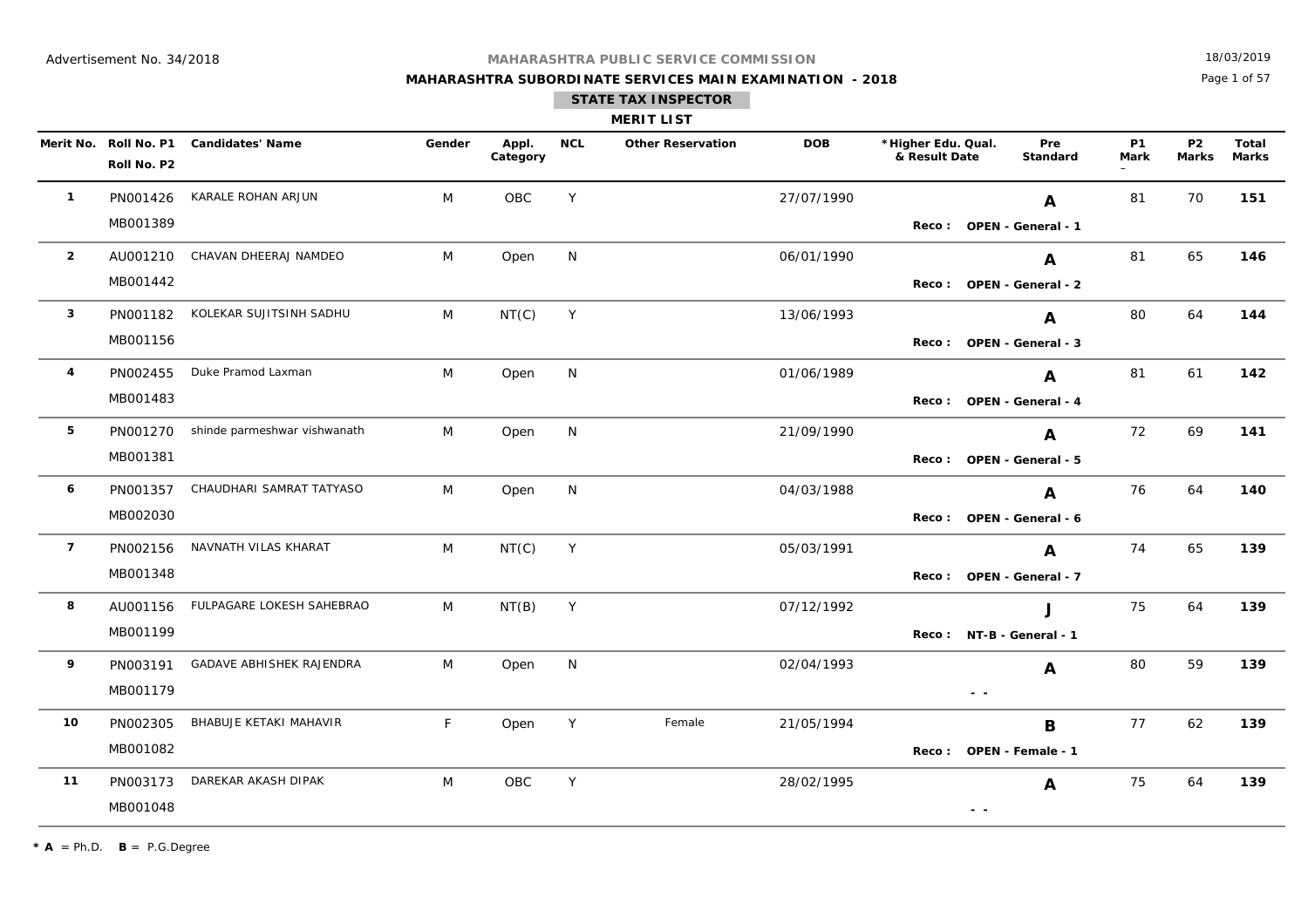## **MAHARASHTRA SUBORDINATE SERVICES MAIN EXAMINATION - 2018**

18/03/2019

Page 2 of 57

|  | <b>MERIT LIS</b> | л |  |
|--|------------------|---|--|

|    | Merit No. Roll No. P1<br>Roll No. P2 | <b>Candidates' Name</b>        | Gender | Appl.<br>Category | <b>NCL</b>   | <b>Other Reservation</b> | <b>DOB</b> | *Higher Edu. Qual.<br>& Result Date                                               | Pre<br>Standard | <b>P1</b><br><b>Mark</b> | <b>P2</b><br><b>Marks</b> | Total<br><b>Marks</b> |
|----|--------------------------------------|--------------------------------|--------|-------------------|--------------|--------------------------|------------|-----------------------------------------------------------------------------------|-----------------|--------------------------|---------------------------|-----------------------|
| 12 | PN002372<br>MB001274                 | MOHITE HARSHVARDHAN SHIVAJIRAO | M      | Open              | N            |                          | 16/02/1992 | $\sim$ $-$                                                                        | $\mathbf{A}$    | 80                       | 57                        | 137                   |
| 13 | AU001247<br>MB001263                 | RAUT AJAY SHANKAR              | M      | OBC               | Y            |                          | 10/04/1992 | $\frac{1}{2} \left( \frac{1}{2} \right) = \frac{1}{2}$                            | $\mathbf{A}$    | 75                       | 62                        | 137                   |
| 14 | PN002263<br>MB001058                 | JOSHI SHUBHAM RAJENDRA         | M      | Open              | N            |                          | 29/10/1994 | $\sim$ $ \sim$                                                                    | A               | 79                       | 58                        | 137                   |
| 15 | AU001209<br>MB001415                 | dnyaneshwar dagaduba gonge     | M      | Open              | N            |                          | 03/06/1990 | $\sim$ $\sim$                                                                     | A               | 75                       | 61                        | 136                   |
| 16 | MB001006<br>MB001137                 | PAWAR VAIBHAV GAJANAN          | M      | Open              | N            |                          | 29/07/1993 | $\frac{1}{2} \left( \frac{1}{2} \right) = \frac{1}{2} \left( \frac{1}{2} \right)$ | A               | 76                       | 60                        | 136                   |
| 17 | PN003109<br>MB001093                 | PATIL ANUP SHASHIKANT          | M      | Open              | N            |                          | 07/04/1994 | $\frac{1}{2} \left( \frac{1}{2} \right) = \frac{1}{2} \left( \frac{1}{2} \right)$ | $\mathbf{A}$    | 72                       | 64                        | 136                   |
| 18 | PN002493<br>MB001074                 | DHOBALE MUKUND KALYAN          | M      | Open              | N            |                          | 10/06/1994 | $\sim$ $\sim$                                                                     | $\mathbf{A}$    | 70                       | 66                        | 136                   |
| 19 | PN002390<br>MB001132                 | Shivale Gouri Gulab            | F.     | Open              | Y            | Female                   | 12/09/1993 | <b>B</b> 11/07/2016<br>Reco: OPEN - Female - 2                                    | B               | 71                       | 64                        | 135                   |
| 20 | MB001042<br>MB002087                 | SAWANT RAHUL KAMALAKAR         | M      | Open              | $\mathsf{N}$ |                          | 22/04/1986 | $\frac{1}{2} \left( \frac{1}{2} \right) = \frac{1}{2} \left( \frac{1}{2} \right)$ | $\mathbf{A}$    | 78                       | 57                        | 135                   |
| 21 | PN002445<br>MB001486                 | GAJANAN SURESHRAO JADHAV       | M      | Open              | N            |                          | 26/05/1989 | $\sim$ $\sim$                                                                     | $\mathbf{A}$    | 76                       | 59                        | 135                   |
| 22 | PN001257<br>MB001285                 | PATIL SHIRISH SARJERAO         | M      | Open              | N            |                          | 13/11/1991 | $ -$                                                                              | $\mathbf{A}$    | 76                       | 59                        | 135                   |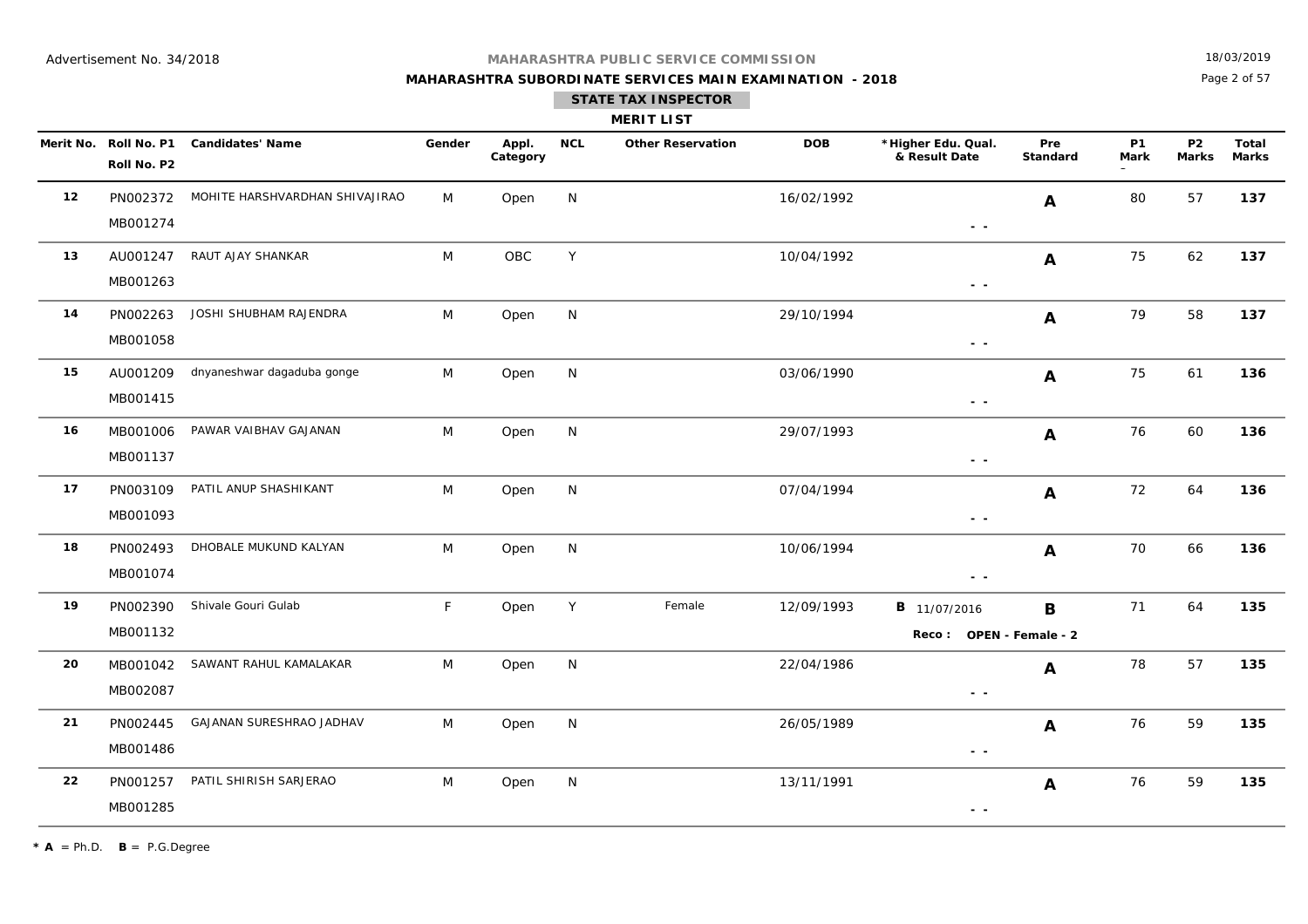## **MAHARASHTRA SUBORDINATE SERVICES MAIN EXAMINATION - 2018**

18/03/2019

Page 3 of 57

|  |  | <b>MERIT LIST</b> |  |
|--|--|-------------------|--|

|    | Merit No. Roll No. P1<br>Roll No. P2 | <b>Candidates' Name</b>         | Gender | Appl.<br>Category | <b>NCL</b>   | <b>Other Reservation</b> | <b>DOB</b> | *Higher Edu. Qual.<br>& Result Date                                             | Pre<br><b>Standard</b> | <b>P1</b><br><b>Mark</b> | <b>P2</b><br><b>Marks</b> | <b>Total</b><br><b>Marks</b> |
|----|--------------------------------------|---------------------------------|--------|-------------------|--------------|--------------------------|------------|---------------------------------------------------------------------------------|------------------------|--------------------------|---------------------------|------------------------------|
| 23 | MB001107<br>MB001148                 | jadhav amarsinha popat          | M      | Open              | N            |                          | 28/06/1993 | $\sim$ $-$                                                                      | $\mathbf{A}$           | 73                       | 62                        | 135                          |
| 24 | PN001364<br>MB001133                 | GAIKWAD SAMADHAN BHASKAR        | M      | Open              | N            |                          | 10/09/1993 | $\frac{1}{2} \left( \frac{1}{2} \right) \frac{1}{2} \left( \frac{1}{2} \right)$ | $\mathbf{A}$           | 79                       | 56                        | 135                          |
| 25 | PN002366<br>MB001099                 | <b>GHULE INDRAJIT NANASAHEB</b> | M      | NT(C)             | Y            |                          | 06/03/1994 | $\sim$ $\sim$                                                                   | $\mathbf{A}$           | 75                       | 60                        | 135                          |
| 26 | AU001088<br>MB001070                 | RAYBOLE ARVIND NARAYAN          | M      | SC                | $\mathsf{N}$ |                          | 14/06/1994 | Reco: SC - General - 1                                                          | J                      | 68                       | 67                        | 135                          |
| 27 | PN001021<br>MB001436                 | DEULGAONKAR YOGANAND BABURAO    | M      | Open              | N            |                          | 05/02/1990 | <b>B</b> 24/09/2013<br>$\sim$ $\sim$                                            | $\mathbf{A}$           | 77                       | 57                        | 134                          |
| 28 | AU001206<br>MB002144                 | KAILASH DAMODHAR KHEDEKAR       | M      | OBC               | Y            |                          | 05/09/1982 | $\frac{1}{2} \left( \frac{1}{2} \right) \frac{1}{2} \left( \frac{1}{2} \right)$ | A                      | 80                       | 54                        | 134                          |
| 29 | PN002141<br>MB002099                 | DESHPANDE NILESH ASHOK          | M      | Open              | N            |                          | 17/09/1985 | $\sim$ $\sim$                                                                   | A                      | 72                       | 62                        | 134                          |
| 30 | PN001339<br>MB002059                 | CHAVAN SANI RAM                 | M      | Open              | N            |                          | 06/03/1987 | $\sim$ $\sim$                                                                   | $\mathbf{A}$           | 67                       | 67                        | 134                          |
| 31 | PN001362<br>MB001488                 | jadhav sameer krishna           | M      | Open              | N            |                          | 15/05/1989 | $\sim$ $\sim$                                                                   | $\mathbf{A}$           | 78                       | 56                        | 134                          |
| 32 | PN003137<br>MB001409                 | DESHMUKH AMOL SAMPAT            | M      | Open              | N            |                          | 15/06/1990 | $\sim$ $-$                                                                      | A                      | 70                       | 64                        | 134                          |
| 33 | PN002117<br>MB001257                 | KAKADE NILESH MARUTI            | M      | NT(C)             | Y            |                          | 24/04/1992 | $\sim$ $\sim$                                                                   | A                      | 74                       | 60                        | 134                          |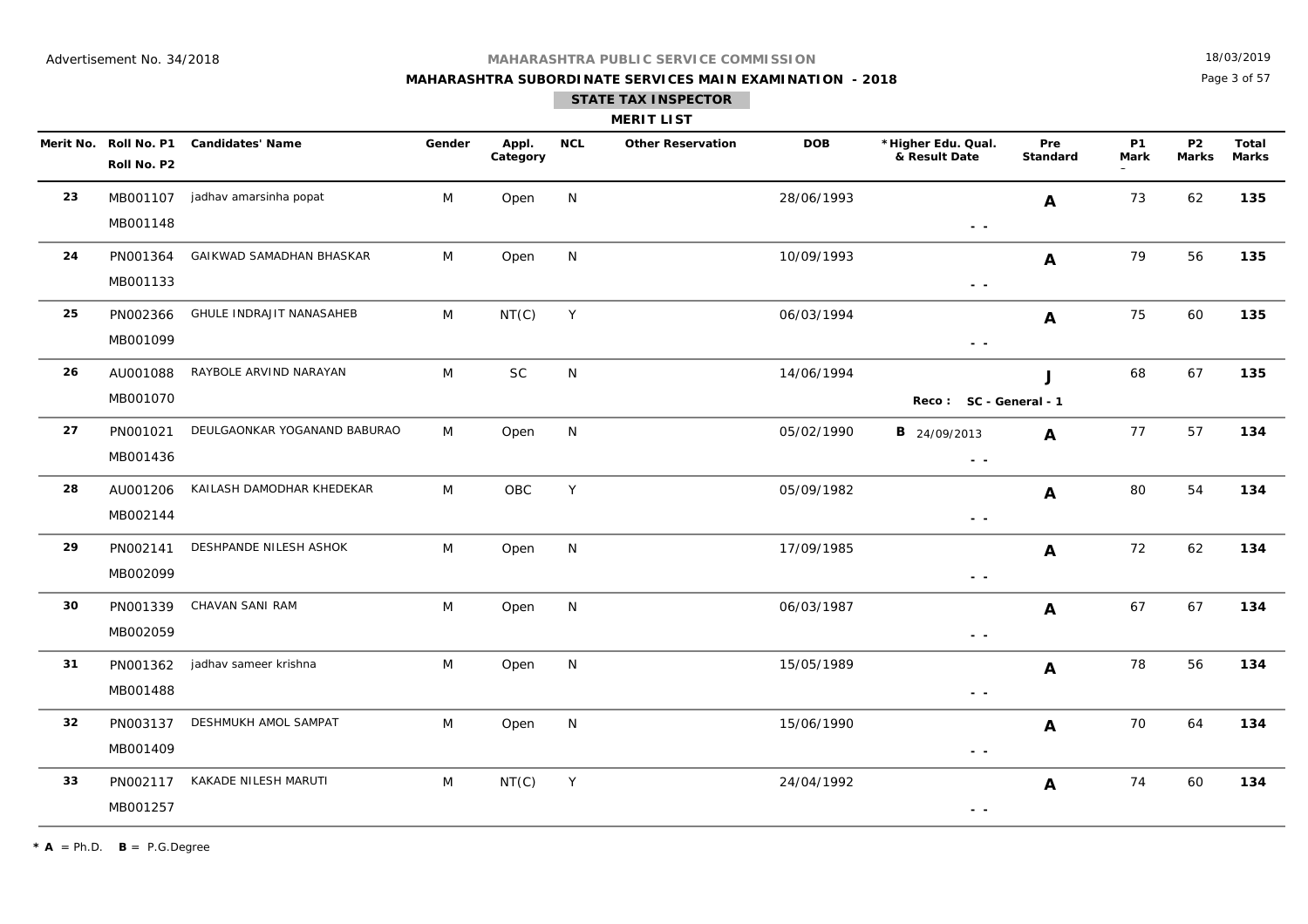## **MAHARASHTRA SUBORDINATE SERVICES MAIN EXAMINATION - 2018 STATE TAX INSPECTOR**

18/03/2019

Page 4 of 57

|    |                      |                                        |        |                   |            | <b>MERIT LIST</b>        |            |                                                                                                                                                                                                                                                                                                                                                                                                                                                |                 |            |                         |                |
|----|----------------------|----------------------------------------|--------|-------------------|------------|--------------------------|------------|------------------------------------------------------------------------------------------------------------------------------------------------------------------------------------------------------------------------------------------------------------------------------------------------------------------------------------------------------------------------------------------------------------------------------------------------|-----------------|------------|-------------------------|----------------|
|    | Roll No. P2          | Merit No. Roll No. P1 Candidates' Name | Gender | Appl.<br>Category | <b>NCL</b> | <b>Other Reservation</b> | <b>DOB</b> | *Higher Edu. Qual.<br>& Result Date                                                                                                                                                                                                                                                                                                                                                                                                            | Pre<br>Standard | P1<br>Mark | P <sub>2</sub><br>Marks | Total<br>Marks |
| 34 | AU001124<br>MB001222 | Patil Dipak Shivaji                    | M      | OBC               | Y          |                          | 18/08/1992 | $ -$                                                                                                                                                                                                                                                                                                                                                                                                                                           | $\mathbf{A}$    | 72         | 62                      | 134            |
| 35 | PN001213<br>MB001223 | PATIL SANTOSH SHANKARRAO               | M      | <b>OBC</b>        | Y          |                          | 18/08/1992 | $\sim$ $\sim$                                                                                                                                                                                                                                                                                                                                                                                                                                  | A               | 74         | 60                      | 134            |
| 36 | PN002461<br>MB001044 | DOUND RAMDAS VISHNU                    | M      | NT(D)             | Y          |                          | 09/04/1995 | $\frac{1}{2} \left( \frac{1}{2} \right) = \frac{1}{2} \left( \frac{1}{2} \right)$                                                                                                                                                                                                                                                                                                                                                              | $\mathbf{A}$    | 77         | 57                      | 134            |
| 37 | PN002147<br>MB001023 | KHEMNAR NIKHIL JIJARAM                 | M      | NT(C)             | Y          |                          | 03/10/1995 | $\frac{1}{2} \left( \frac{1}{2} \right) = \frac{1}{2} \left( \frac{1}{2} \right)$                                                                                                                                                                                                                                                                                                                                                              | $\mathbf{A}$    | 73         | 61                      | 134            |
| 38 | MB002166<br>MB001017 | MALI MAHESH AMBRUSHI                   | M      | OBC               | Y          |                          | 25/01/1996 | $\frac{1}{2} \left( \frac{1}{2} \right) = \frac{1}{2} \left( \frac{1}{2} \right)$                                                                                                                                                                                                                                                                                                                                                              | $\mathbf{A}$    | 76         | 58                      | 134            |
| 39 | AU001233<br>MB001426 | ABDUL SOHAIL ABDUL KHALEEL             | M      | Open              | N          |                          | 09/04/1990 | <b>B</b> 14/06/2013<br>$\sim$ $\sim$                                                                                                                                                                                                                                                                                                                                                                                                           | $\mathbf{A}$    | 72         | 61                      | 133            |
| 40 | PN001355<br>MB002088 | DHUMAL SANCHIT KRISHNA                 | M      | Open              | N          |                          | 16/03/1986 | $\frac{1}{2} \left( \frac{1}{2} \right) = \frac{1}{2} \left( \frac{1}{2} \right)$                                                                                                                                                                                                                                                                                                                                                              | A               | 80         | 53                      | 133            |
| 41 | PN001018<br>MB001387 | DAWLE YOGESH SOPANRAO                  | M      | Open              | N          |                          | 06/08/1990 | $\frac{1}{2} \left( \frac{1}{2} \right) = \frac{1}{2} \left( \frac{1}{2} \right)$                                                                                                                                                                                                                                                                                                                                                              | $\mathbf{A}$    | 75         | 58                      | 133            |
| 42 | PN002261<br>MB001286 | LOKARE VINOD PANDURANG                 | M      | Open              | N          |                          | 07/11/1991 | $\frac{1}{2} \left( \frac{1}{2} \right) = \frac{1}{2} \left( \frac{1}{2} \right)$                                                                                                                                                                                                                                                                                                                                                              | A               | 72         | 61                      | 133            |
| 43 | PN001450<br>MB001191 | KHINDE SHEETAL RAM                     | F      | Open              | Y          | Female                   | 05/01/1993 | Reco: OPEN - Female - 3                                                                                                                                                                                                                                                                                                                                                                                                                        | B               | 69         | 64                      | 133            |
| 44 | PN001086<br>MB001138 | LAD VIJAY POPAT                        | M      | Open              | N          |                          | 29/07/1993 | $\frac{1}{2} \left( \frac{1}{2} \right) \frac{1}{2} \left( \frac{1}{2} \right) \frac{1}{2} \left( \frac{1}{2} \right) \frac{1}{2} \left( \frac{1}{2} \right) \frac{1}{2} \left( \frac{1}{2} \right) \frac{1}{2} \left( \frac{1}{2} \right) \frac{1}{2} \left( \frac{1}{2} \right) \frac{1}{2} \left( \frac{1}{2} \right) \frac{1}{2} \left( \frac{1}{2} \right) \frac{1}{2} \left( \frac{1}{2} \right) \frac{1}{2} \left( \frac{1}{2} \right)$ | $\mathbf{A}$    | 73         | 60                      | 133            |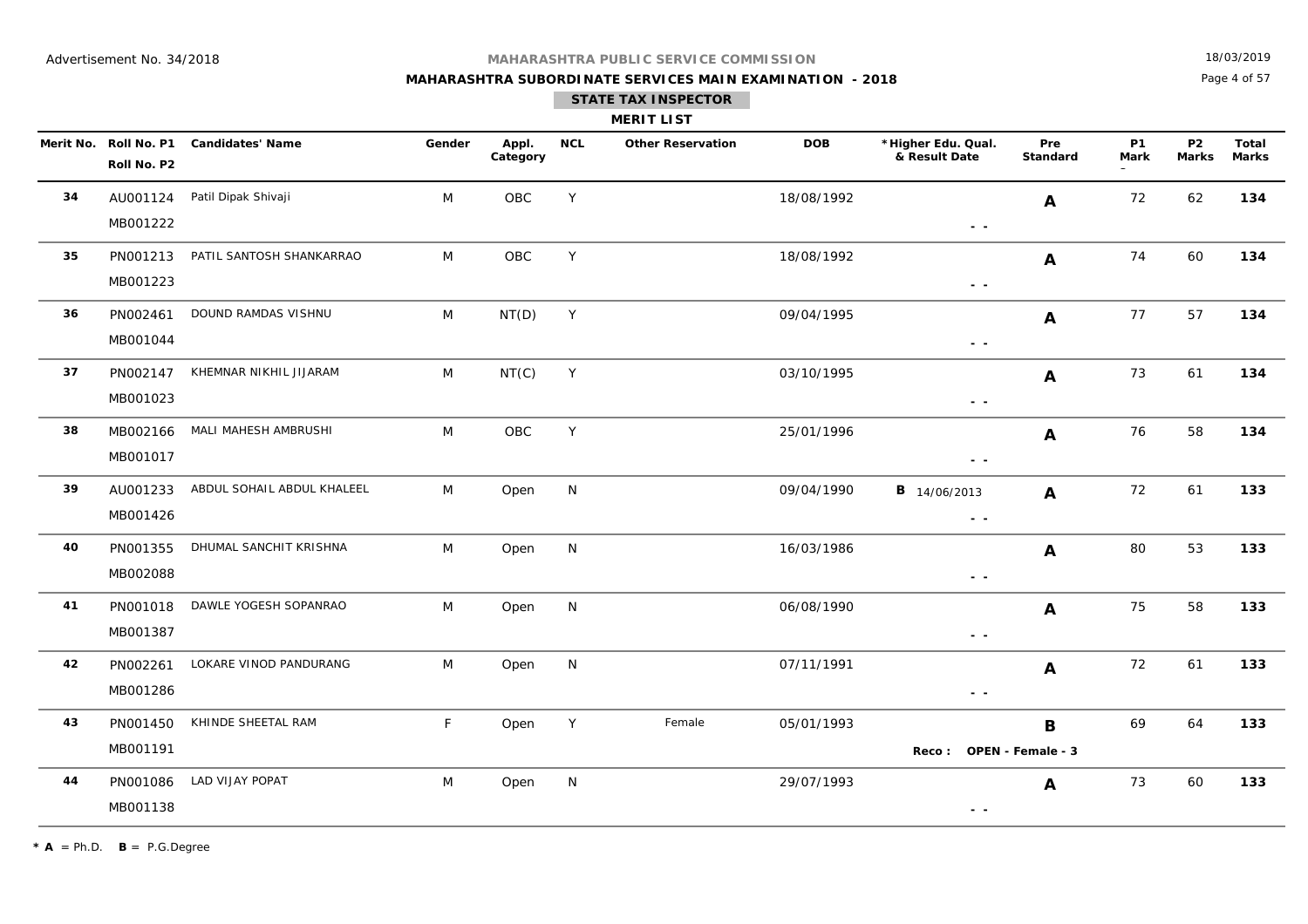## **MAHARASHTRA SUBORDINATE SERVICES MAIN EXAMINATION - 2018 STATE TAX INSPECTOR**

18/03/2019

Page 5 of 57

|    | <b>MERIT LIST</b>    |                                        |        |                   |            |                          |            |                                                                                 |                 |                   |                           |                |  |
|----|----------------------|----------------------------------------|--------|-------------------|------------|--------------------------|------------|---------------------------------------------------------------------------------|-----------------|-------------------|---------------------------|----------------|--|
|    | Roll No. P2          | Merit No. Roll No. P1 Candidates' Name | Gender | Appl.<br>Category | <b>NCL</b> | <b>Other Reservation</b> | <b>DOB</b> | *Higher Edu. Qual.<br>& Result Date                                             | Pre<br>Standard | <b>P1</b><br>Mark | <b>P2</b><br><b>Marks</b> | Total<br>Marks |  |
| 45 | PN001456<br>MB001039 | MALI RAMAKANT SHRIMANT                 | M      | OBC               | Υ          |                          | 08/05/1995 | $\frac{1}{2} \left( \frac{1}{2} \right) \frac{1}{2} \left( \frac{1}{2} \right)$ | A               | 72                | 61                        | 133            |  |
| 46 | PN002271<br>MB001254 | DESAI KUSHAL MANOHAR                   | M      | OBC               | Y          |                          | 03/05/1992 | $\frac{1}{2} \left( \frac{1}{2} \right) \frac{1}{2} \left( \frac{1}{2} \right)$ | A               | 78                | 54                        | 132            |  |
| 47 | PN003123<br>MB001086 | ANIKET TUKARAM WAGH                    | M      | Open              | Y          |                          | 12/05/1994 | $\frac{1}{2} \left( \frac{1}{2} \right) \frac{1}{2} \left( \frac{1}{2} \right)$ | A               | 68                | 64                        | 132            |  |
| 48 | PN001087<br>MB001049 | <b>GAIKWAD VIJAY SUDAM</b>             | M      | Open              | N          |                          | 05/02/1995 | $ -$                                                                            | A               | 76                | 56                        | 132            |  |
| 49 | PN002457<br>MB002106 | GITE SANDEEP SHAHADEO                  | M      | NT(D)             | Y          |                          | 28/05/1985 | $\sim$ $\sim$                                                                   | A               | 71                | 60                        | 131            |  |
| 50 | NG001061<br>MB002022 | KORDE YOGESH DILIP                     | M      | OBC               | Υ          |                          | 22/05/1988 | $\sim$ $-$                                                                      | A               | 72                | 59                        | 131            |  |
| 51 | PN001146<br>MB001474 | chavan swapnil pandurang               | M      | Open              | N          |                          | 05/07/1989 | $\sim$ $\sim$                                                                   | A               | 71                | 60                        | 131            |  |
| 52 | MB001412             | PN001420 AHER ROHIT RAVINDRA           | M      | OBC               | Y          |                          | 09/06/1990 | $\sim$ $\sim$                                                                   | A               | 75                | 56                        | 131            |  |
| 53 | PN002368<br>MB001397 | PATIL AJIT BABURAO                     | M      | Open              | N          |                          | 03/07/1990 | $\sim$ $\sim$                                                                   | A               | 76                | 55                        | 131            |  |
| 54 | PN002204<br>MB001378 | PACHGAONKAR MEENA GOVIND               | F      | Open              | Y          | Female                   | 03/10/1990 | Reco: OPEN - Female - 4                                                         | B               | 68                | 63                        | 131            |  |
| 55 | PN003166<br>MB001189 | DHORMALE AKSHAY POPAT                  | M      | Open              | N          |                          | 19/01/1993 | $ -$                                                                            | $\mathbf{A}$    | 69                | 62                        | 131            |  |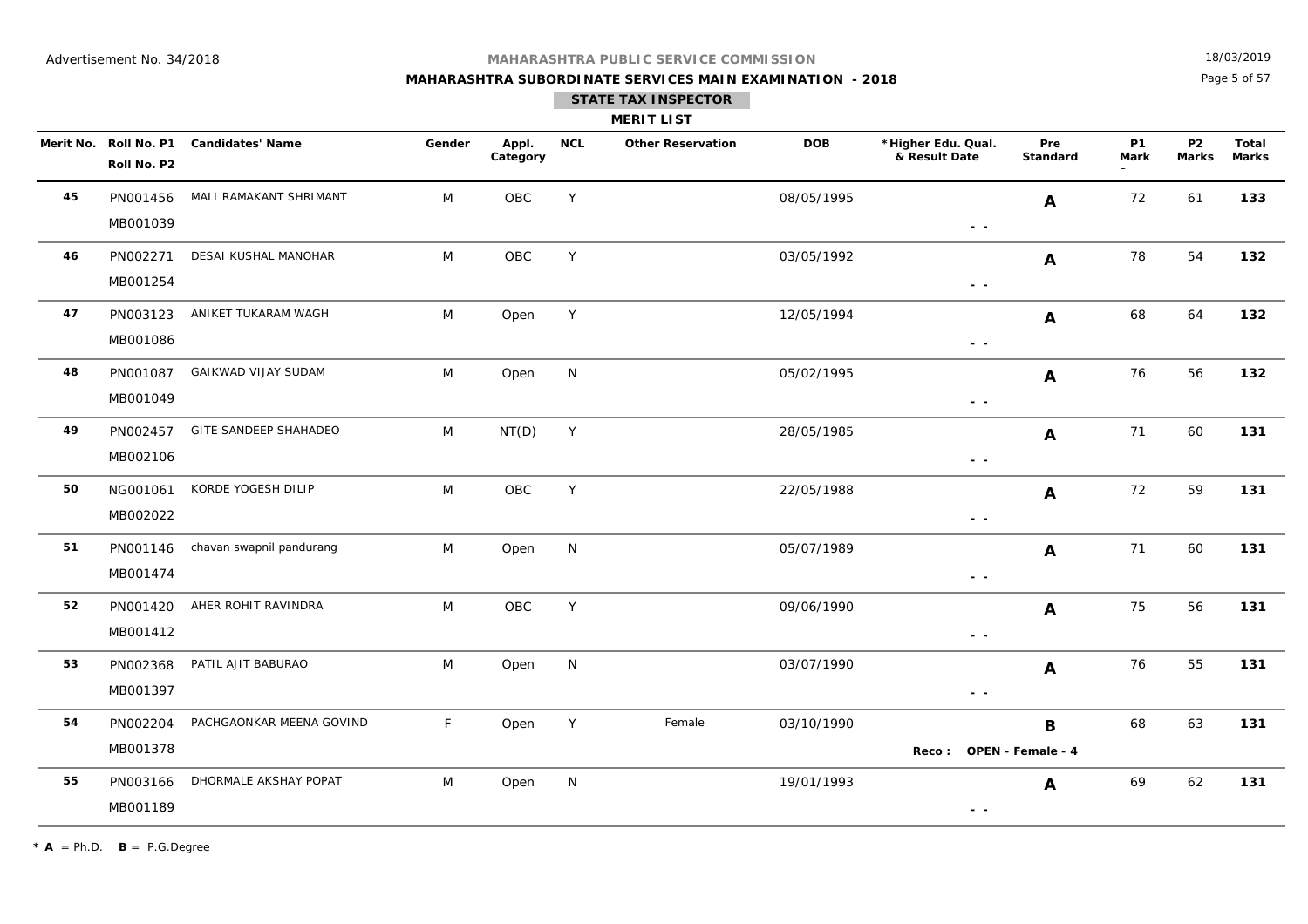## **MAHARASHTRA SUBORDINATE SERVICES MAIN EXAMINATION - 2018 STATE TAX INSPECTOR**

18/03/2019

Page 6 of 57

|    |                      |                                        |        |                   |            | <b>MERIT LIST</b>                            |            |                                                        |                         |                   |                                |                       |
|----|----------------------|----------------------------------------|--------|-------------------|------------|----------------------------------------------|------------|--------------------------------------------------------|-------------------------|-------------------|--------------------------------|-----------------------|
|    | Roll No. P2          | Merit No. Roll No. P1 Candidates' Name | Gender | Appl.<br>Category | <b>NCL</b> | <b>Other Reservation</b>                     | <b>DOB</b> | *Higher Edu. Qual.<br>& Result Date                    | Pre<br>Standard         | <b>P1</b><br>Mark | P <sub>2</sub><br><b>Marks</b> | Total<br><b>Marks</b> |
| 56 | PN001459<br>MB001173 | KADAM RAJESH VILAS                     | M      | Open              | N          |                                              | 28/04/1993 | - -                                                    | $\mathbf{A}$            | 73                | 58                             | 131                   |
| 57 | PN002145<br>MB001162 | PATIL NIKHIL VYANKATRAO                | M      | NT(C)             | Y          |                                              | 31/05/1993 | $\frac{1}{2} \left( \frac{1}{2} \right) = \frac{1}{2}$ | A                       | 76                | 55                             | 131                   |
| 58 | PN003026<br>MB002173 | WALKE GANESH DATTATRAY                 | M      | Open              | N          | PH Locomotor Disability<br>or Cerebral Palsy | 24/07/1993 | Reco: PH - Locomotor Disability or Cerebral Palsy - 1  | N                       | 75                | 56                             | 131                   |
| 59 | PN002252<br>MB001430 | MIRAGANE MAHAVIR GOKULDAS              | M      | Open              | N          |                                              | 23/03/1990 | $\sim$ $\sim$                                          | A                       | 70                | 60                             | 130                   |
| 60 | NG001050<br>MB001393 | giradkar mangesh diwakar               | M      | OBC               | Y          |                                              | 12/07/1990 | $\sim$ $\sim$                                          | A                       | 73                | 57                             | 130                   |
| 61 | PN001174<br>MB001276 | KANADE SUNITA MACHINDRA                | F.     | Open              | Y          | Female                                       | 01/01/1992 | Reco: OPEN - Female - 5                                | B                       | 70                | 60                             | 130                   |
| 62 | PN001204<br>MB001269 | Pandit Sopan Bhausaheb                 | M      | NT(C)             | Y          |                                              | 23/02/1992 | $\sim$ $\sim$                                          | $\mathbf{A}$            | 72                | 58                             | 130                   |
| 63 | PN003138<br>MB001248 | Baheti Amol Omprakash                  | M      | Open              | N          |                                              | 23/05/1992 | $\frac{1}{2} \left( \frac{1}{2} \right) = \frac{1}{2}$ | $\mathbf{A}$            | 72                | 58                             | 130                   |
| 64 | NG001017<br>MB001208 | RAJE SAKET SHRIKANT                    | M      | Open              | N          |                                              | 27/10/1992 | $\frac{1}{2} \left( \frac{1}{2} \right) = \frac{1}{2}$ | $\overline{\mathbf{A}}$ | 71                | 59                             | 130                   |
| 65 | MB001035<br>MB001140 | RUTURAJ S NIKAM                        | M      | Open              | N          |                                              | 26/07/1993 | $ -$                                                   | A                       | 76                | 54                             | 130                   |
| 66 | PN001064<br>MB001134 | NAGARGOJE VINODKUMAR RAMRAO            | M      | NT(D)             | Y          |                                              | 06/09/1993 | $\sim$ $ \sim$                                         | A                       | 75                | 55                             | 130                   |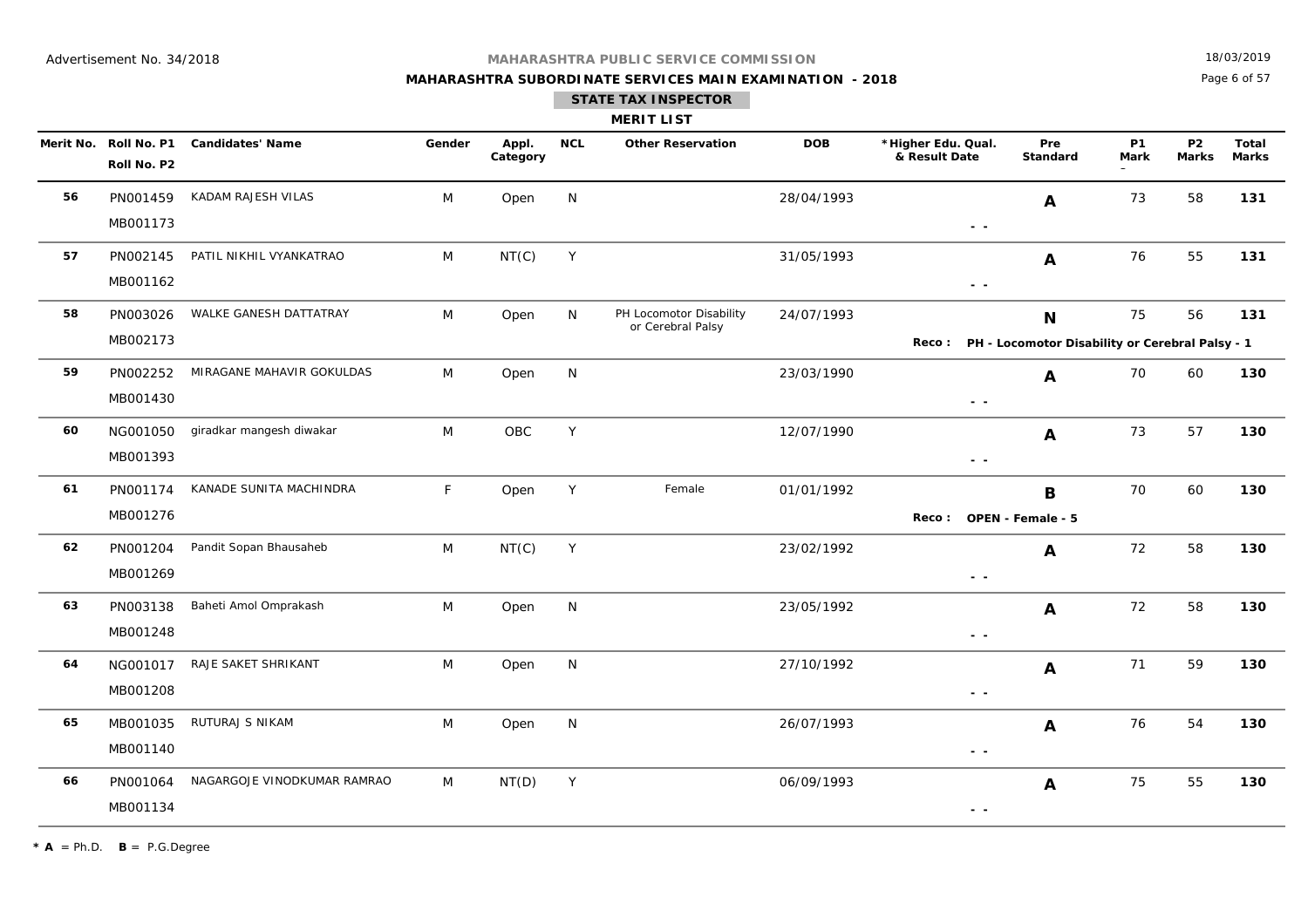## **MAHARASHTRA SUBORDINATE SERVICES MAIN EXAMINATION - 2018 STATE TAX INSPECTOR**

18/03/2019

Page 7 of 57

|    | <b>MERIT LIST</b>    |                                        |        |                   |            |                          |            |                                     |                        |                   |                           |                       |  |
|----|----------------------|----------------------------------------|--------|-------------------|------------|--------------------------|------------|-------------------------------------|------------------------|-------------------|---------------------------|-----------------------|--|
|    | Roll No. P2          | Merit No. Roll No. P1 Candidates' Name | Gender | Appl.<br>Category | <b>NCL</b> | <b>Other Reservation</b> | <b>DOB</b> | *Higher Edu. Qual.<br>& Result Date | Pre<br><b>Standard</b> | <b>P1</b><br>Mark | <b>P2</b><br><b>Marks</b> | Total<br><b>Marks</b> |  |
| 67 | MB001128             | PN001079 SHINDE VIKAS KALYAN           | M      | NT(C)             | Y          |                          | 06/11/1993 | $ -$                                | A                      | 75                | 55                        | 130                   |  |
| 68 | MB001107             | PN002399 MORE GIRISH ANANDRAO          | M      | Open              | N          |                          | 01/02/1994 | $\sim$ $\sim$                       | $\mathbf{A}$           | 78                | 52                        | 130                   |  |
| 69 | PN001133<br>MB001073 | GAMBARE TEJAS ARUN                     | M      | NT(D)             | Y          |                          | 11/06/1994 | $\sim$ $\sim$                       | $\mathbf{A}$           | 73                | 57                        | 130                   |  |
| 70 | PN002114<br>MB001046 | KENJALE OMKAR VIJAY                    | M      | Open              | N          |                          | 21/03/1995 | $\sim$ $\sim$                       | A                      | 76                | 54                        | 130                   |  |
| 71 | PN001234<br>MB001010 | GHUGE SHUBHAM ASHOKRAO                 | M      | NT(D)             | Y          |                          | 11/04/1996 | $\sim$ $\sim$                       | A                      | 76                | 54                        | 130                   |  |
| 72 | PN001099<br>MB002080 | Panchal Vashishth Nagnathrao           | M      | OBC               | Y          |                          | 01/06/1986 | <b>B</b> 01/08/2011<br>$\sim$ $-$   | $\mathbf{A}$           | 72                | 57                        | 129                   |  |
| 73 | MB002135             | MB001002 MODAK VIKRAM DNYANESHWAR      | M      | Open              | N          |                          | 01/01/1984 | <b>B</b> 13/08/2015<br>$ -$         | $\mathbf{A}$           | 70                | 59                        | 129                   |  |
| 74 | MB001267             | PN001198 MALI SUNIL RAJULAL            | M      | OBC               | Y          |                          | 26/03/1992 | <b>B</b> 08/02/2016<br>$ -$         | A                      | 75                | 54                        | 129                   |  |
| 75 | PN001183<br>MB002077 | HATTE SUJIT SUBHASH                    | M      | Open              | N          |                          | 09/06/1986 | $\sim$ $\sim$                       | $\mathbf{A}$           | 73                | 56                        | 129                   |  |
| 76 | PN001027<br>MB001465 | WAMAN PRASHANT SURESH                  | M      | Open              | N          |                          | 13/08/1989 | $\sim$ $\sim$                       | $\mathbf{A}$           | 72                | 57                        | 129                   |  |
| 77 | PN001019<br>MB001453 | GAWARE YOGESH KALURAM                  | M      | Open              | N          |                          | 07/12/1989 | $ -$                                | A                      | 72                | 57                        | 129                   |  |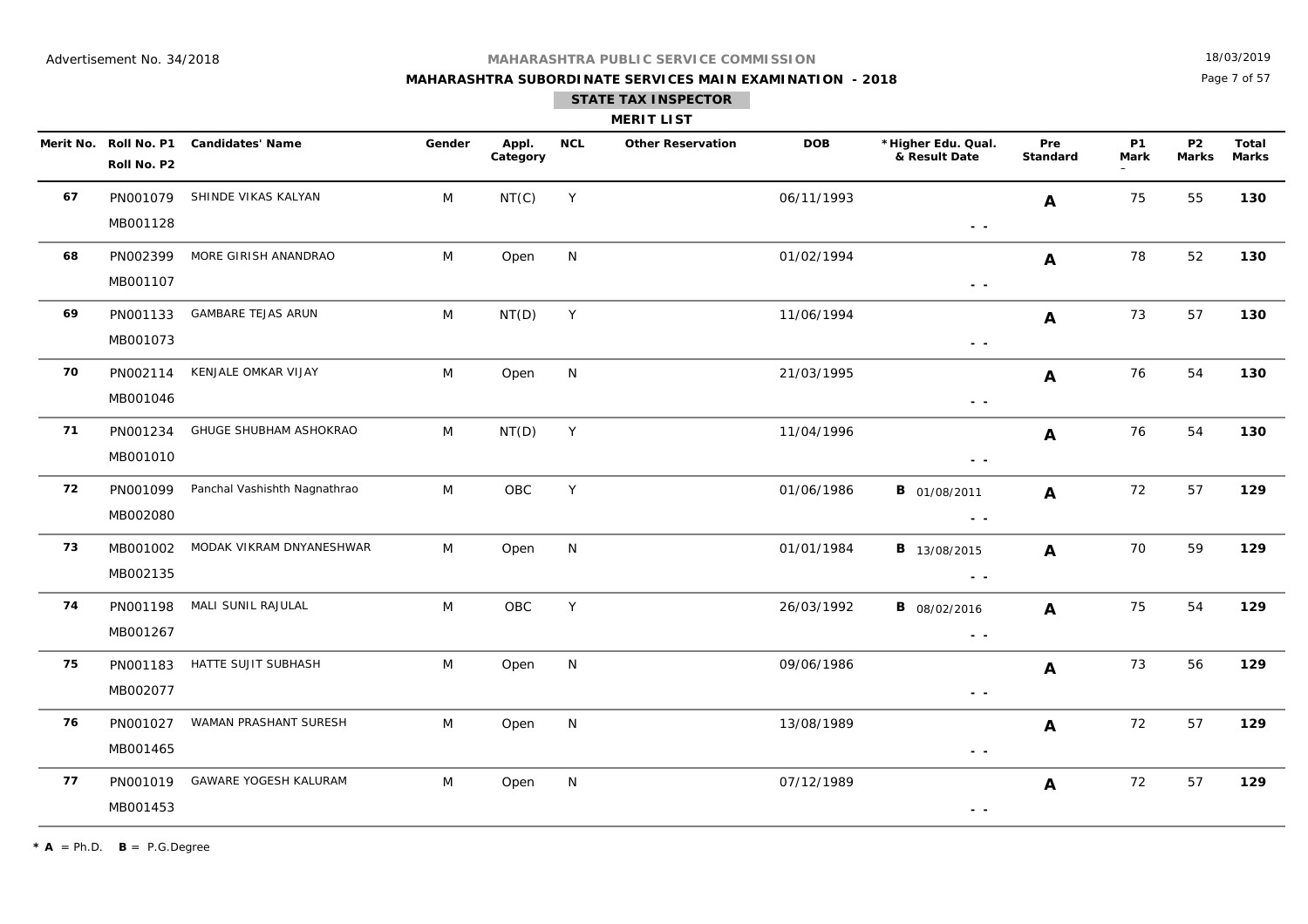## **MAHARASHTRA SUBORDINATE SERVICES MAIN EXAMINATION - 2018**

18/03/2019

Page 8 of 57

|    |                      |                                        |        |                   |             | <b>MERIT LIST</b>             |            |                                        |                  |                   |                           |                       |
|----|----------------------|----------------------------------------|--------|-------------------|-------------|-------------------------------|------------|----------------------------------------|------------------|-------------------|---------------------------|-----------------------|
|    | Roll No. P2          | Merit No. Roll No. P1 Candidates' Name | Gender | Appl.<br>Category | <b>NCL</b>  | <b>Other Reservation</b>      | DOB        | *Higher Edu. Qual.<br>& Result Date    | Pre<br>Standard  | <b>P1</b><br>Mark | <b>P2</b><br><b>Marks</b> | Total<br><b>Marks</b> |
| 78 | MB001353             | PN001011 SALUNKHE YOGESH KISHOR        | M      | Open              | N           |                               | 06/01/1991 | $ -$                                   | A                | 73                | 56                        | 129                   |
| 79 | PN001395<br>MB001242 | SACHIN SHANKAR GHOLVE                  | M      | NT(D)             | Y           |                               | 09/06/1992 | $\sim$ $\sim$                          | A                | 73                | 56                        | 129                   |
| 80 | PN002362<br>MB001218 | TAMHANE AVINASH SUNIL                  | M      | OBC               | Y           |                               | 30/08/1992 | $\sim$ $\sim$                          | $\boldsymbol{A}$ | 79                | 50                        | 129                   |
| 81 | PN002220<br>MB002175 | MANE MANOJ RAJENDRA                    | M      | Open              | N           | PH Blindness or Low<br>Vision | 20/05/1993 | Reco: PH - Blindness or Low Vision - 1 | A                | 72                | 57                        | 129                   |
| 82 | PN002383<br>MB001106 | Wayal Gorakshanath Vilas               | M      | NT(C)             | Y           |                               | 02/02/1994 | $ -$                                   | A                | 72                | 57                        | 129                   |
| 83 | NG001078<br>MB002010 | DESHMUKH DATTA BHIKAJI                 | M      | Open              | N           |                               | 28/07/1988 | <b>B</b> 06/12/2012<br>$ -$            | $\mathbf{A}$     | 73                | 55                        | 128                   |
| 84 | PN002436<br>MB002108 | <b>GANESH NARAYAN BHASE</b>            | M      | <b>OBC</b>        | Υ           |                               | 15/05/1985 | $\sim$ $\sim$                          | A                | 68                | 60                        | 128                   |
| 85 | PN002434<br>MB002034 | dhavale ganesh balu                    | M      | Open              | N           |                               | 04/02/1988 | $\sim$ $\sim$                          | $\mathbf{A}$     | 67                | 61                        | 128                   |
| 86 | AU001207<br>MB001494 | DEORE VISHAL PADMAKAR                  | M      | OBC               | Y           |                               | 27/03/1989 | $ -$                                   | A                | 77                | 51                        | 128                   |
| 87 | PN001116<br>MB001376 | SWAMI UMESH VISHWAS                    | M      | Open              | N           |                               | 11/10/1990 | $ -$                                   | $\mathbf{A}$     | 73                | 55                        | 128                   |
| 88 | PN002153<br>MB001258 | GADHAVE NITIN DASHARATH                | M      | NT(C)             | $\mathsf Y$ |                               | 20/04/1992 | $ -$                                   | A                | 76                | 52                        | 128                   |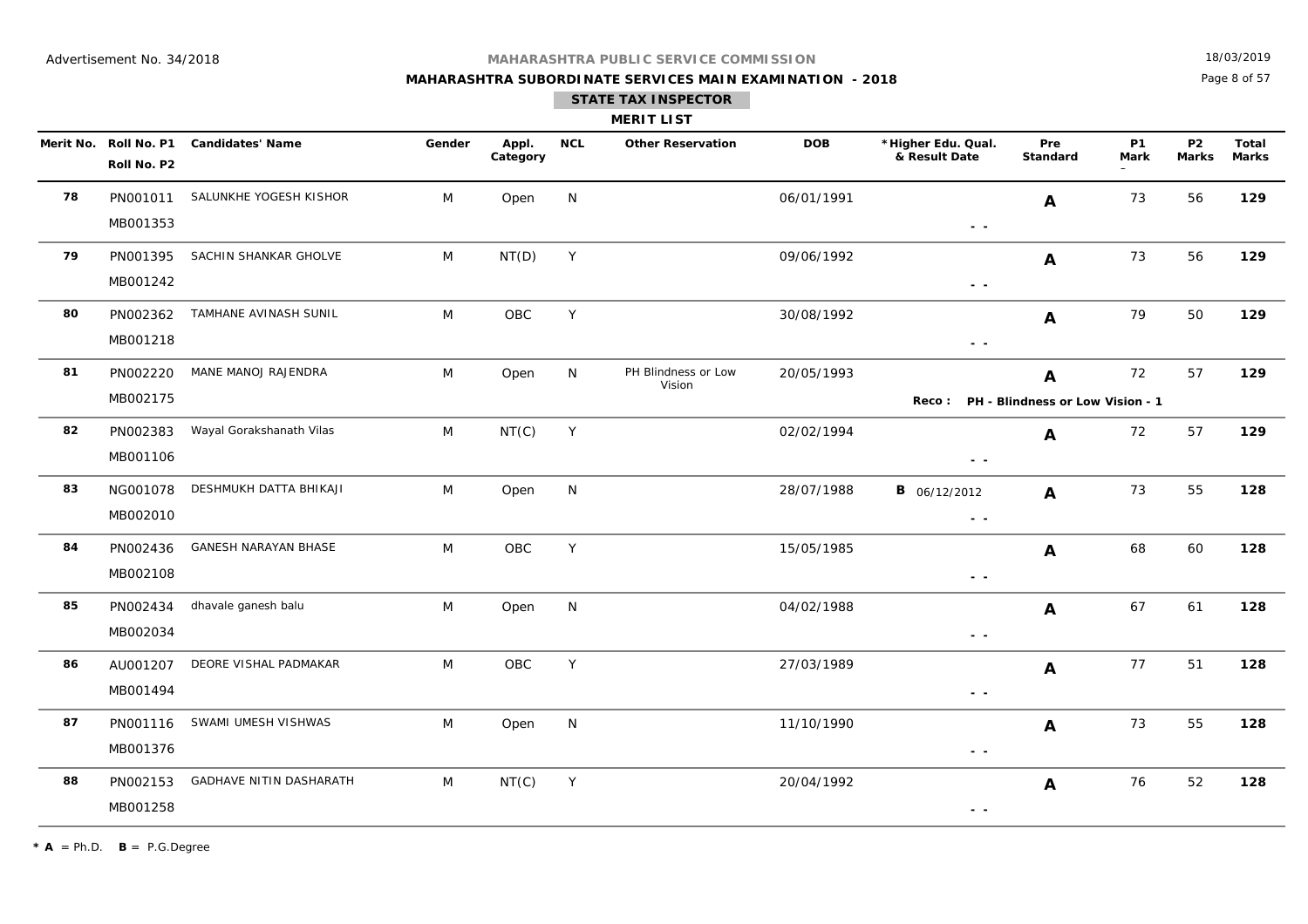**MAHARASHTRA SUBORDINATE SERVICES MAIN EXAMINATION - 2018**

18/03/2019

Page 9 of 57

| <b>MERIT LIST</b> |  |
|-------------------|--|
|                   |  |

|    | Merit No. Roll No. P1<br>Roll No. P2 | <b>Candidates' Name</b>      | Gender       | Appl.<br>Category | <b>NCL</b> | <b>Other Reservation</b> | <b>DOB</b> | *Higher Edu. Qual.<br>& Result Date | Pre<br><b>Standard</b> | <b>P1</b><br><b>Mark</b> | <b>P2</b><br><b>Marks</b> | <b>Total</b><br><b>Marks</b> |
|----|--------------------------------------|------------------------------|--------------|-------------------|------------|--------------------------|------------|-------------------------------------|------------------------|--------------------------|---------------------------|------------------------------|
| 89 | PN001468<br>MB001259                 | KULKARNI RAJKANYA VIVEKRAJ   | $\mathsf{F}$ | Open              | Y          | Female                   | 20/04/1992 | $\sim$ $\sim$                       | B                      | 73                       | 55                        | 128                          |
| 90 | PN002373<br>MB001237                 | MORE HARSHAVARDHAN JAYAVANT  | M            | Open              | N          |                          | 22/06/1992 | $\sim$ $\sim$                       | $\mathbf{A}$           | 77                       | 51                        | 128                          |
| 91 | PN001486<br>MB001235                 | LAMKHADE RAHUL NANDARAJ      | M            | OBC               | Y          |                          | 24/06/1992 | $\sim$ $\sim$                       | $\mathbf{A}$           | 72                       | 56                        | 128                          |
| 92 | PN001374<br>MB001181                 | Bhosale sagar vitthal        | M            | Open              | N          |                          | 04/03/1993 | $\sim$ $ \sim$                      | $\mathbf{A}$           | 71                       | 57                        | 128                          |
| 93 | PN002032<br>MB001144                 | DHORE PRASHANT SHRIKRISHNA   | M            | OBC               | Y          |                          | 07/07/1993 | $ -$                                | $\mathbf{A}$           | 71                       | 57                        | 128                          |
| 94 | PN001158<br>MB001123                 | SALUNKHE SUSHANT ADHIKRAO    | M            | Open              | N          |                          | 17/11/1993 | $\sim$ $\sim$                       | A                      | 70                       | 58                        | 128                          |
| 95 | MB001020<br>MB001105                 | TORASKAR SHITAL RAMESH       | F            | Open              | Y          | Female                   | 11/02/1994 | $ -$                                | $\mathbf{A}$           | 71                       | 57                        | 128                          |
| 96 | AU001226<br>MB001090                 | AVHAD BHARAT PRALHAD         | M            | NT(D)             | Y          |                          | 17/04/1994 | $\sim$ $\sim$                       | A                      | 69                       | 59                        | 128                          |
| 97 | PN001083<br>MB001041                 | MADAWAN VIJAY RAGHUNATH      | M            | Open              | N          |                          | 28/04/1995 | $\sim$ $-$                          | $\mathbf{A}$           | 70                       | 58                        | 128                          |
| 98 | AU001189<br>MB001012                 | <b>GAWALI GOVIND BHAGWAT</b> | M            | Open              | N          |                          | 12/03/1996 | $\sim$ $\sim$                       | $\mathbf{A}$           | 66                       | 62                        | 128                          |
| 99 | NG001046<br>MB002147                 | NANAJI SHAMRAO KAMBLE        | M            | <b>SC</b>         | N          |                          | 01/07/1982 | Reco: SC - General - 2              | $\mathbf{J}$           | 72                       | 55                        | 127                          |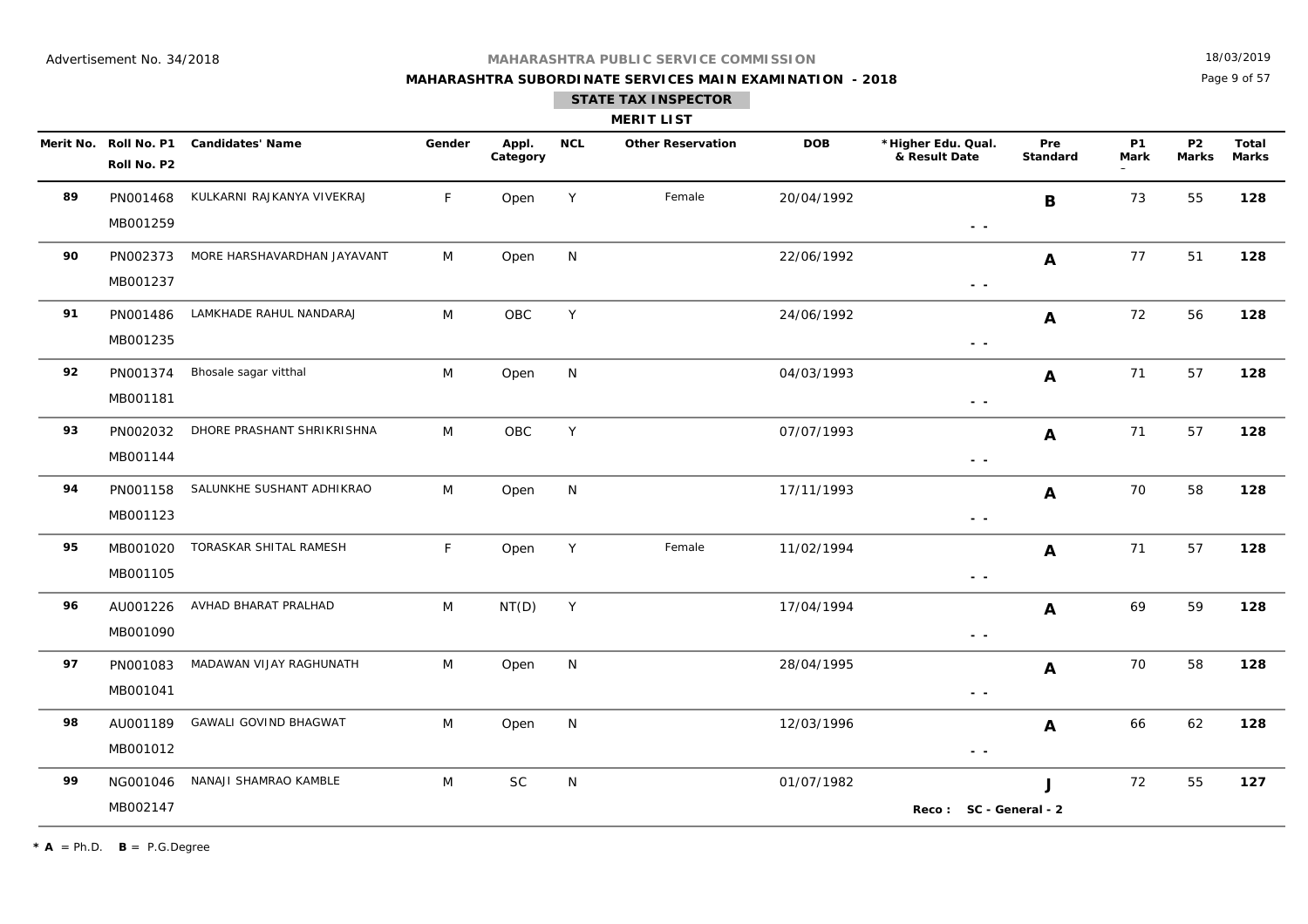## **MAHARASHTRA SUBORDINATE SERVICES MAIN EXAMINATION - 2018**

18/03/2019

Page 10 of 57

| <b>MERIT LIST</b> |  |
|-------------------|--|
|                   |  |

|     | Roll No. P2          | Merit No. Roll No. P1 Candidates' Name | Gender | Appl.<br>Category | <b>NCL</b>   | <b>Other Reservation</b> | <b>DOB</b> | *Higher Edu. Qual.<br>& Result Date                                             | Pre<br>Standard | <b>P1</b><br>Mark | P <sub>2</sub><br><b>Marks</b> | <b>Total</b><br><b>Marks</b> |
|-----|----------------------|----------------------------------------|--------|-------------------|--------------|--------------------------|------------|---------------------------------------------------------------------------------|-----------------|-------------------|--------------------------------|------------------------------|
| 100 | MB002126             | MB001010 CHAUGULE SWAPNEEL LAXMAN      | M      | NT(B)             | Y            |                          | 13/06/1984 | $\frac{1}{2} \left( \frac{1}{2} \right) \frac{1}{2} \left( \frac{1}{2} \right)$ | $\mathbf{J}$    | 76                | 51                             | 127                          |
| 101 | AU001024<br>MB002066 | AUTADE UJJAWALA DATTATRAYA             | F      | Open              | Y            | Female                   | 06/11/1986 | $\sim$ $\sim$                                                                   | $\mathbf{B}$    | 71                | 56                             | 127                          |
| 102 | PN001068<br>MB001418 | KOLEKAR VILAS SHIVAJI                  | M      | NT(C)             | Y            |                          | 21/05/1990 | $\sim$ $ \sim$                                                                  | A               | 71                | 56                             | 127                          |
| 103 | MB001041<br>MB001358 | Bokare Rahul Shankarrao                | M      | Open              | N            |                          | 11/12/1990 | $\sim$ $\sim$                                                                   | $\mathbf{A}$    | 72                | 55                             | 127                          |
| 104 | PN002365<br>MB001337 | Indrajeet Arjun Pawar                  | M      | Open              | N            |                          | 21/04/1991 | $ -$                                                                            | $\mathbf{A}$    | 66                | 61                             | 127                          |
| 105 | PN001162<br>MB001321 | JADHAV SURYABHAN PANDURANG             | M      | Open              | $\mathsf{N}$ |                          | 06/06/1991 | - -                                                                             | $\mathbf{A}$    | 73                | 54                             | 127                          |
| 106 | AU001002<br>MB001231 | MALWADE YOGESH BALIRAM                 | M      | OBC               | Y            |                          | 09/07/1992 | $\sim$ $\sim$                                                                   | A               | 68                | 59                             | 127                          |
| 107 | PN003202<br>MB001142 | BHAGAT ABHIJIT BALASAHEB               | M      | Open              | N            |                          | 17/07/1993 | $\sim$ $\sim$                                                                   | $\mathbf{A}$    | 72                | 55                             | 127                          |
| 108 | PN001312<br>MB001127 | PAWAR SAURABH NARENDRA                 | M      | OBC               | Υ            |                          | 11/11/1993 | $\sim$ $\sim$                                                                   | $\mathbf{A}$    | 75                | 52                             | 127                          |
| 109 | PN002304<br>MB001038 | NAVALE KETAN SURESH                    | M      | Open              | N            |                          | 13/05/1995 | $\sim$ $\sim$                                                                   | $\mathbf{A}$    | 76                | 51                             | 127                          |
| 110 | PN001192<br>MB002093 | Sangle Dnyaneshwar Bhausaheb           | M      | NT(D)             | Y            |                          | 17/01/1986 | <b>B</b> 28/06/2012<br>$\sim$ $\sim$                                            | $\mathbf{A}$    | 74                | 52                             | 126                          |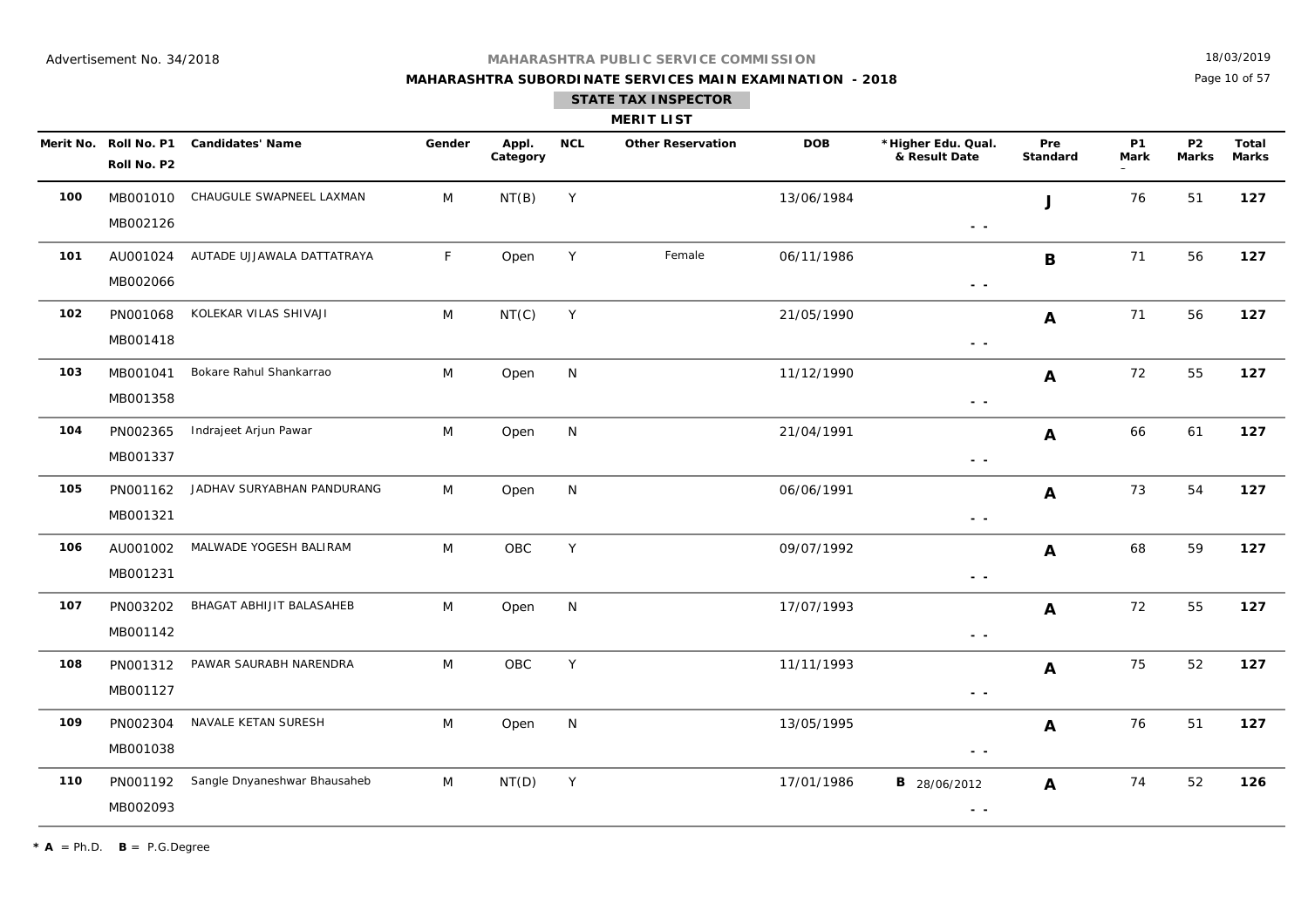## **MAHARASHTRA SUBORDINATE SERVICES MAIN EXAMINATION - 2018 STATE TAX INSPECTOR**

18/03/2019

Page 11 of 57

|     | <b>MERIT LIST</b>    |                                        |        |                   |            |                          |            |                                                                                                        |                 |                   |                           |                       |  |
|-----|----------------------|----------------------------------------|--------|-------------------|------------|--------------------------|------------|--------------------------------------------------------------------------------------------------------|-----------------|-------------------|---------------------------|-----------------------|--|
|     | Roll No. P2          | Merit No. Roll No. P1 Candidates' Name | Gender | Appl.<br>Category | <b>NCL</b> | <b>Other Reservation</b> | <b>DOB</b> | *Higher Edu. Qual.<br>& Result Date                                                                    | Pre<br>Standard | <b>P1</b><br>Mark | <b>P2</b><br><b>Marks</b> | Total<br><b>Marks</b> |  |
| 111 | PN001391<br>MB002002 | Dhaygude Sachin Mohan                  | M      | NT(C)             | Y          |                          | 16/12/1988 | <b>B</b> 01/10/2013<br>$\sim$ $-$                                                                      | A               | 76                | 50                        | 126                   |  |
| 112 | NG001025<br>MB002014 | ANSARI RIZWAN RAUF                     | M      | Open              | N          |                          | 21/06/1988 | <b>B</b> 20/08/2015<br>$\sim$ $\sim$                                                                   | A               | 70                | 56                        | 126                   |  |
| 113 | PN001173<br>MB002083 | Ahiwale Amitkumar Anil                 | M      | $\sf SC$          | ${\sf N}$  |                          | 08/05/1986 | Reco: SC - General - 3                                                                                 | J               | 72                | 54                        | 126                   |  |
| 114 | PN002404<br>MB001396 | Ghodke Pradeep Ashokrao                | M      | Open              | N          |                          | 04/07/1990 | $\sim$ $\sim$                                                                                          | A               | 71                | 55                        | 126                   |  |
| 115 | NG001087<br>MB001275 | GHOGARE ANKUSH RAJENDRA                | M      | OBC               | Y          |                          | 09/01/1992 | $\sim$ $\sim$                                                                                          | A               | 68                | 58                        | 126                   |  |
| 116 | PN003179<br>MB001236 | Sawant Ajinkya Dattatray               | M      | Open              | N          |                          | 23/06/1992 | $\sim$ $\sim$                                                                                          | A               | 72                | 54                        | 126                   |  |
| 117 | PN001415<br>MB001177 | PATIL ROHIT MAHAVIR                    | M      | Open              | N          |                          | 13/04/1993 | $ -$                                                                                                   | A               | 76                | 50                        | 126                   |  |
| 118 | PN002213<br>MB001119 | Gound Mayur Dattatraya                 | M      | NT(C)             | Y          |                          | 01/01/1994 | $ -$                                                                                                   | A               | 66                | 60                        | 126                   |  |
| 119 | PN002039<br>MB001089 | GOPHANE PRAMOD RAMCHANDRA              | M      | NT(C)             | Y          |                          | 20/04/1994 | $\sim$ $\sim$                                                                                          | A               | 62                | 64                        | 126                   |  |
| 120 | MB002163<br>MB001467 | NIMBALKAR SHRIKANT MAHADEO             | M      | Open              | N          |                          | 02/08/1989 | <b>B</b> 20/06/2012<br>$\frac{1}{2} \left( \frac{1}{2} \right) \frac{1}{2} \left( \frac{1}{2} \right)$ | $\mathbf{A}$    | 68                | 57                        | 125                   |  |
| 121 | MB001043<br>MB002036 | PRASHANT TRIMBAK NALAWADE              | M      | Open              | N          |                          | 04/01/1988 | <b>B</b> 18/07/2012<br>$\sim$ $\sim$                                                                   | A               | 70                | 55                        | 125                   |  |

 $\star$  **A** = Ph.D. **B** = P.G.Degree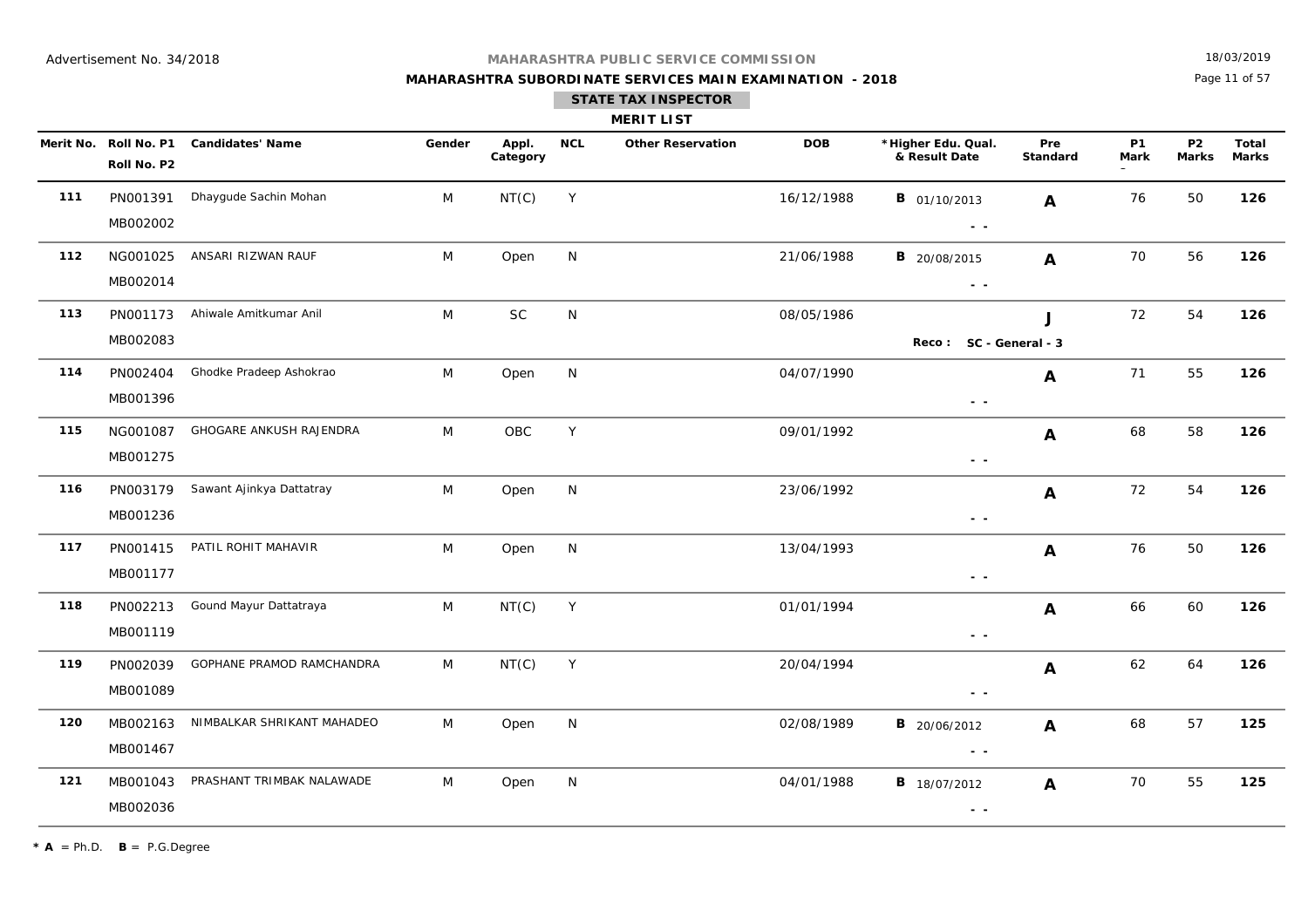## **MAHARASHTRA SUBORDINATE SERVICES MAIN EXAMINATION - 2018 STATE TAX INSPECTOR**

18/03/2019

Page 12 of 57

|     |                                      |                          |        |                   |            | <b>MERIT LIST</b>        |            |                                     |                        |                          |                           |                       |
|-----|--------------------------------------|--------------------------|--------|-------------------|------------|--------------------------|------------|-------------------------------------|------------------------|--------------------------|---------------------------|-----------------------|
|     | Merit No. Roll No. P1<br>Roll No. P2 | <b>Candidates' Name</b>  | Gender | Appl.<br>Category | <b>NCL</b> | <b>Other Reservation</b> | <b>DOB</b> | *Higher Edu. Qual.<br>& Result Date | Pre<br><b>Standard</b> | <b>P1</b><br><b>Mark</b> | <b>P2</b><br><b>Marks</b> | Total<br><b>Marks</b> |
| 122 | PN002343<br>MB001408                 | AMARJEET HANMANT GAIKWAD | M      | Open              | N          |                          | 19/06/1990 | <b>B</b> 21/06/2014<br>$ -$         | A                      | 68                       | 57                        | 125                   |
| 123 | PN002300<br>MB001315                 | Kharat Ajinkya Appa      | M      | NT(C)             | Y          |                          | 22/06/1991 | <b>B</b> 05/08/2015<br>$\sim 100$   | $\mathbf{A}$           | 70                       | 55                        | 125                   |
| 124 | PN002287<br>MB002125                 | shirke kishor dadaso     | M      | Open              | N          |                          | 27/06/1984 | $\sim$ $\sim$                       | A                      | 63                       | 62                        | 125                   |
| 125 | PN002259<br>MB001370                 | LOLE MAHESH ASHOK        | M      | Open              | N          |                          | 01/11/1990 | $\sim$ $\sim$                       | A                      | 72                       | 53                        | 125                   |
| 126 | PN002332<br>MB001325                 | KADAM MANISHA VISHVAMBAR | F      | Open              | Y          | Female                   | 01/06/1991 | $\sim$ $\sim$                       | B                      | 77                       | 48                        | 125                   |
| 127 | MB001095<br>MB001305                 | Baisane Dinesh Kisan     | M      | $\sf SC$          | N          |                          | 31/07/1991 | Reco: SC - General - 4              | A                      | 74                       | 51                        | 125                   |
| 128 | PN001315<br>MB001304                 | SATPUTE BALASO POPAT     | M      | NT(C)             | Y          |                          | 04/08/1991 | $\sim$ $\sim$                       | A                      | 71                       | 54                        | 125                   |
| 129 | PN002504<br>MB001294                 | Darade Dipak Jagannath   | M      | NT(D)             | Y          |                          | 02/10/1991 | $\sim$ $\sim$                       | A                      | 71                       | 54                        | 125                   |
| 130 | PN001313<br>MB001243                 | patil satyashil jaywant  | M      | NT(C)             | Y          |                          | 09/06/1992 | $\sim$ $\sim$                       | A                      | 72                       | 53                        | 125                   |
| 131 | PN002479<br>MB001210                 | CHAVAN DIPALI DATTATRAYA | F      | Open              | Y          | Female                   | 24/10/1992 | - -                                 | $\mathbf B$            | 68                       | 57                        | 125                   |
| 132 | PN003009                             | CHAUGULE RESHMA MAHADEV  | F      | Open              | Y          | Female                   | 20/06/1993 |                                     | B                      | 76                       | 49                        | 125                   |

 **- -** 

 $* A = Ph.D.$  **B** = P.G.Degree

MB001152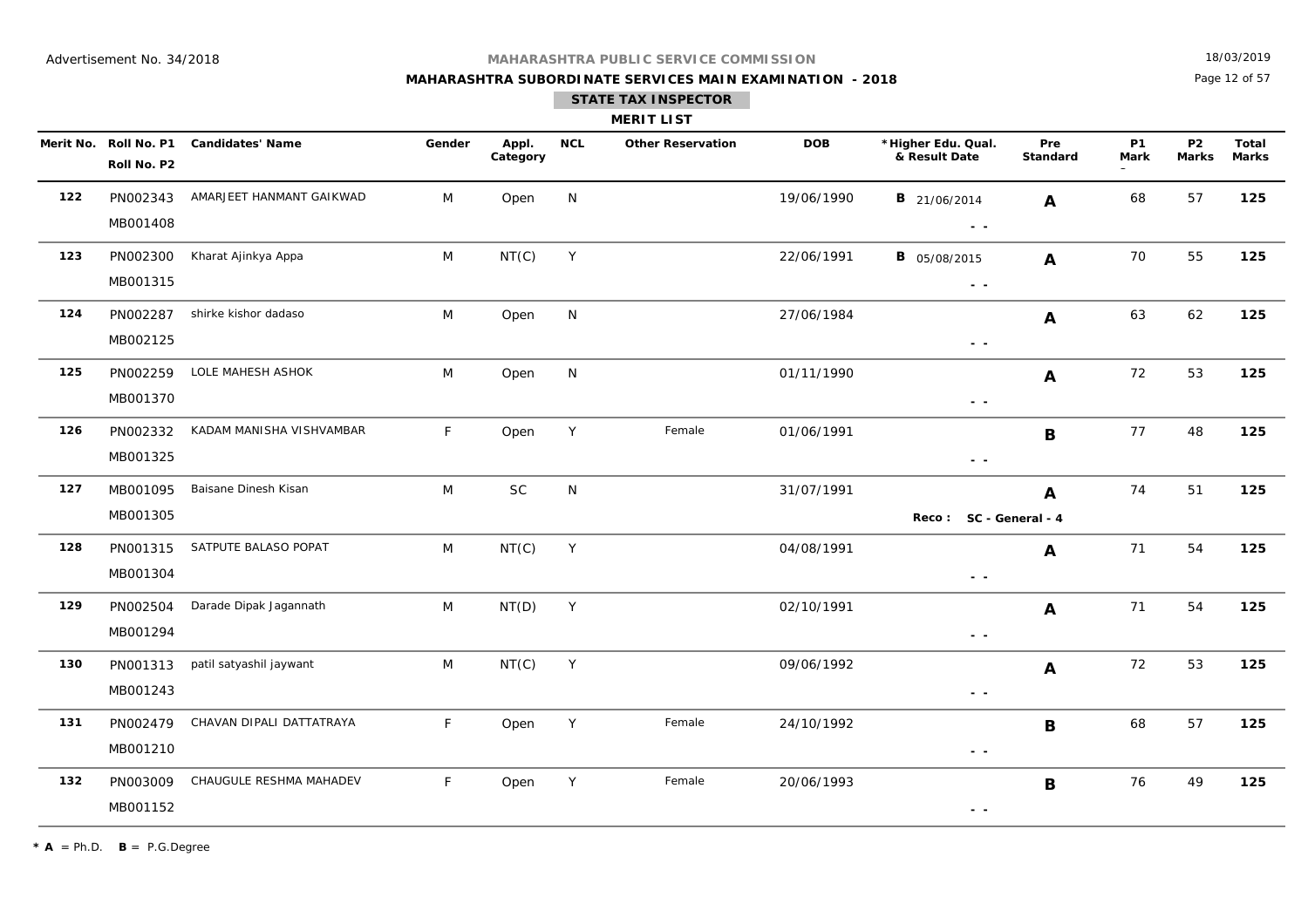## **MAHARASHTRA SUBORDINATE SERVICES MAIN EXAMINATION - 2018**

18/03/2019

Page 13 of 57

|  | <b>MERIT LI</b> |  |
|--|-----------------|--|

|     | Merit No. Roll No. P1<br>Roll No. P2 | <b>Candidates' Name</b>     | Gender | Appl.<br>Category | <b>NCL</b> | <b>Other Reservation</b>                     | <b>DOB</b> | *Higher Edu. Qual.<br>& Result Date                                               | Pre<br>Standard | P1<br>Mark | <b>P2</b><br><b>Marks</b> | Total<br><b>Marks</b> |
|-----|--------------------------------------|-----------------------------|--------|-------------------|------------|----------------------------------------------|------------|-----------------------------------------------------------------------------------|-----------------|------------|---------------------------|-----------------------|
| 133 | PN001071<br>MB001018                 | DESHMUKH VIKRAMSINH ANKUSH  | M      | Open              | N          |                                              | 31/12/1995 | - -                                                                               | A               | 78         | 47                        | 125                   |
| 134 | PN002060<br>MB002005                 | poonam laxman khot          | F      | Open              | Y          | Female                                       | 09/10/1988 | <b>B</b> 07/05/2011<br>$\sim$ $\sim$                                              | B               | 69         | 55                        | 124                   |
| 135 | PN001461<br>MB001284                 | PATIL RAJVARDHAN DILIPRAO   | M      | Open              | N          |                                              | 15/11/1991 | <b>B</b> 04/07/2016<br>$\sim$ $ \sim$                                             | A               | 72         | 52                        | 124                   |
| 136 | PN001145<br>MB001057                 | MOHITE SWAPNIL PRABHAKAR    | M      | NT(B)             | Y          |                                              | 31/10/1994 | <b>B</b> 06/07/2017<br>$ -$                                                       | $\mathbf{J}$    | 70         | 54                        | 124                   |
| 137 | AU001096<br>MB002129                 | SHELKE RAMESHWAR KOUTIK     | M      | Open              | N          |                                              | 01/05/1984 | $\frac{1}{2} \left( \frac{1}{2} \right) = \frac{1}{2}$                            | A               | 66         | 58                        | 124                   |
| 138 | PN002460<br>MB002110                 | TIDKE PARAMESHWAR VITHALRAO | M      | Open              | N          |                                              | 05/05/1985 | $ -$                                                                              | A               | 68         | 56                        | 124                   |
| 139 | AU001092<br>MB001473                 | GIRASE RAVINDRA BHARATSING  | M      | Open              | N          |                                              | 07/07/1989 | $\frac{1}{2} \left( \frac{1}{2} \right) = \frac{1}{2}$                            | A               | 67         | 57                        | 124                   |
| 140 | PN003142<br>MB001469                 | SHELKE AMOL ASHOKRAO        | M      | Open              | N          |                                              | 31/07/1989 | $\sim$ $\sim$                                                                     | A               | 67         | 57                        | 124                   |
| 141 | PN001309<br>MB001324                 | SAWADE VIJAY KESHAWRAO      | M      | Open              | N          |                                              | 01/06/1991 | $\frac{1}{2} \left( \frac{1}{2} \right) = \frac{1}{2} \left( \frac{1}{2} \right)$ | A               | 74         | 50                        | 124                   |
| 142 | PN002048<br>MB001230                 | PRAFUL NARAYAN CHAUDHARI    | M      | OBC               | Y          |                                              | 16/07/1992 | $\sim$ $\sim$                                                                     | A               | 67         | 57                        | 124                   |
| 143 | PN002276<br>MB002172                 | SHIVRAMWAR SANKET SANJAY    | M      | OBC               | Y          | PH Locomotor Disability<br>or Cerebral Palsy | 20/08/1993 | Reco: PH - Locomotor Disability or Cerebral Palsy - 2                             | N               | 72         | 52                        | 124                   |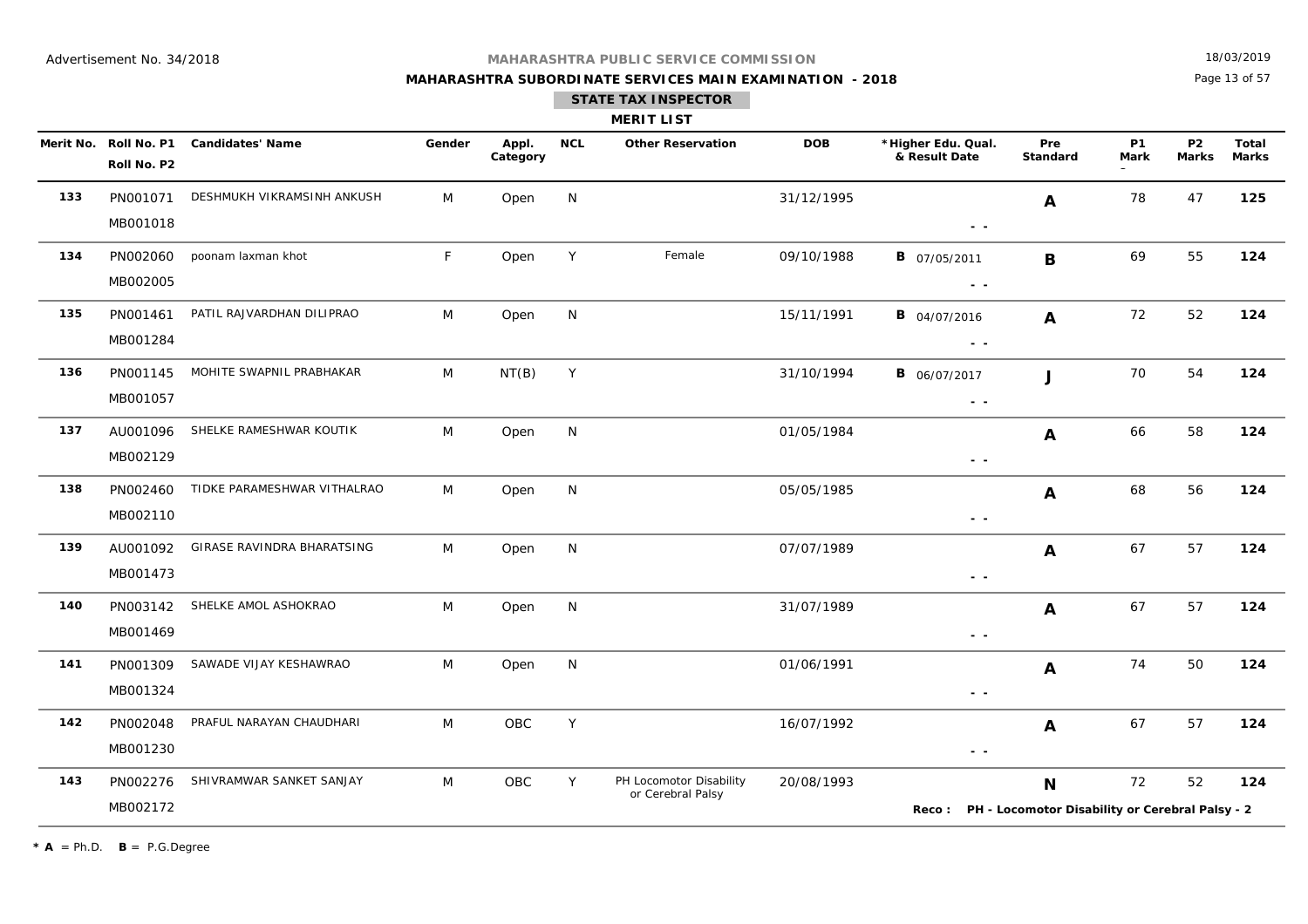## **MAHARASHTRA SUBORDINATE SERVICES MAIN EXAMINATION - 2018**

18/03/2019

Page 14 of 57

|     |                                      |                           |              |                   |              | <b>MERIT LIST</b>             |            |                                                                                 |                 |                   |                           |                              |
|-----|--------------------------------------|---------------------------|--------------|-------------------|--------------|-------------------------------|------------|---------------------------------------------------------------------------------|-----------------|-------------------|---------------------------|------------------------------|
|     | Merit No. Roll No. P1<br>Roll No. P2 | <b>Candidates' Name</b>   | Gender       | Appl.<br>Category | <b>NCL</b>   | <b>Other Reservation</b>      | <b>DOB</b> | *Higher Edu. Qual.<br>& Result Date                                             | Pre<br>Standard | <b>P1</b><br>Mark | <b>P2</b><br><b>Marks</b> | <b>Total</b><br><b>Marks</b> |
| 144 | PN002354<br>MB001030                 | JADHAWAR PRADIP TANAJI    | M            | NT(D)             | Y            |                               | 20/06/1995 | $ -$                                                                            | A               | 71                | 53                        | 124                          |
| 145 | AU001179<br>MB001025                 | MAHALE PUNAMSING SUBHASH  | M            | Open              | N            |                               | 11/08/1995 | $\sim$ $\sim$                                                                   | A               | 68                | 56                        | 124                          |
| 146 | PN010340<br>MB002209                 | SHINDE SUJEET RAMAKANT    | M            | OBC               | Y            | PH Blindness or Low<br>Vision | 25/04/1984 | <b>B</b> 17/06/2007<br>Reco: PH - Blindness or Low Vision - 2                   | N               | 65                | 58                        | 123                          |
| 147 | MB001045<br>MB002153                 | CHAVAN PRAVIN PRALHAD     | M            | Open              | Y            |                               | 05/11/1981 | $\sim$ $\sim$                                                                   | A               | 73                | 50                        | 123                          |
| 148 | PN002016<br>MB002118                 | neharkar pravin shivaji   | M            | OBC               | Y            |                               | 31/12/1984 | $\frac{1}{2} \left( \frac{1}{2} \right) \frac{1}{2} \left( \frac{1}{2} \right)$ | A               | 74                | 49                        | 123                          |
| 149 | AU001022<br>MB002024                 | dhekale uma sadashiv      | $\mathsf F$  | Open              | Y            | Female                        | 11/05/1988 | $\sim$ $\sim$                                                                   | A               | 69                | 54                        | 123                          |
| 150 | PN001243<br>MB001367                 | PATIL SHRIKANT SHIVAJI    | M            | Open              | N            |                               | 19/11/1990 | $\sim$ $\sim$                                                                   | A               | 68                | 55                        | 123                          |
| 151 | PN002158<br>MB001262                 | PANDHRE NARESH GULAB      | M            | <b>ST</b>         | N            |                               | 10/04/1992 | Reco: ST - General - 1                                                          | J               | 65                | 58                        | 123                          |
| 152 | PN001059<br>MB001211                 | VIPUL SHASHIKANT JAGADALE | M            | Open              | N            |                               | 18/10/1992 | $\sim$ $\sim$                                                                   | A               | 68                | 55                        | 123                          |
| 153 | PN009395<br>MB001050                 | KAMBLE MONIKA ROHIDAS     | $\mathsf{F}$ | <b>SC</b>         | N            | Female                        | 01/02/1995 | Reco: SC - Female - 1                                                           | K               | 69                | 54                        | 123                          |
| 154 | PN002180<br>MB001021                 | MUDHE ABASO DADASO        | M            | NT(C)             | $\mathsf{Y}$ |                               | 30/10/1995 | $\sim$ $\sim$                                                                   | A               | 66                | 57                        | 123                          |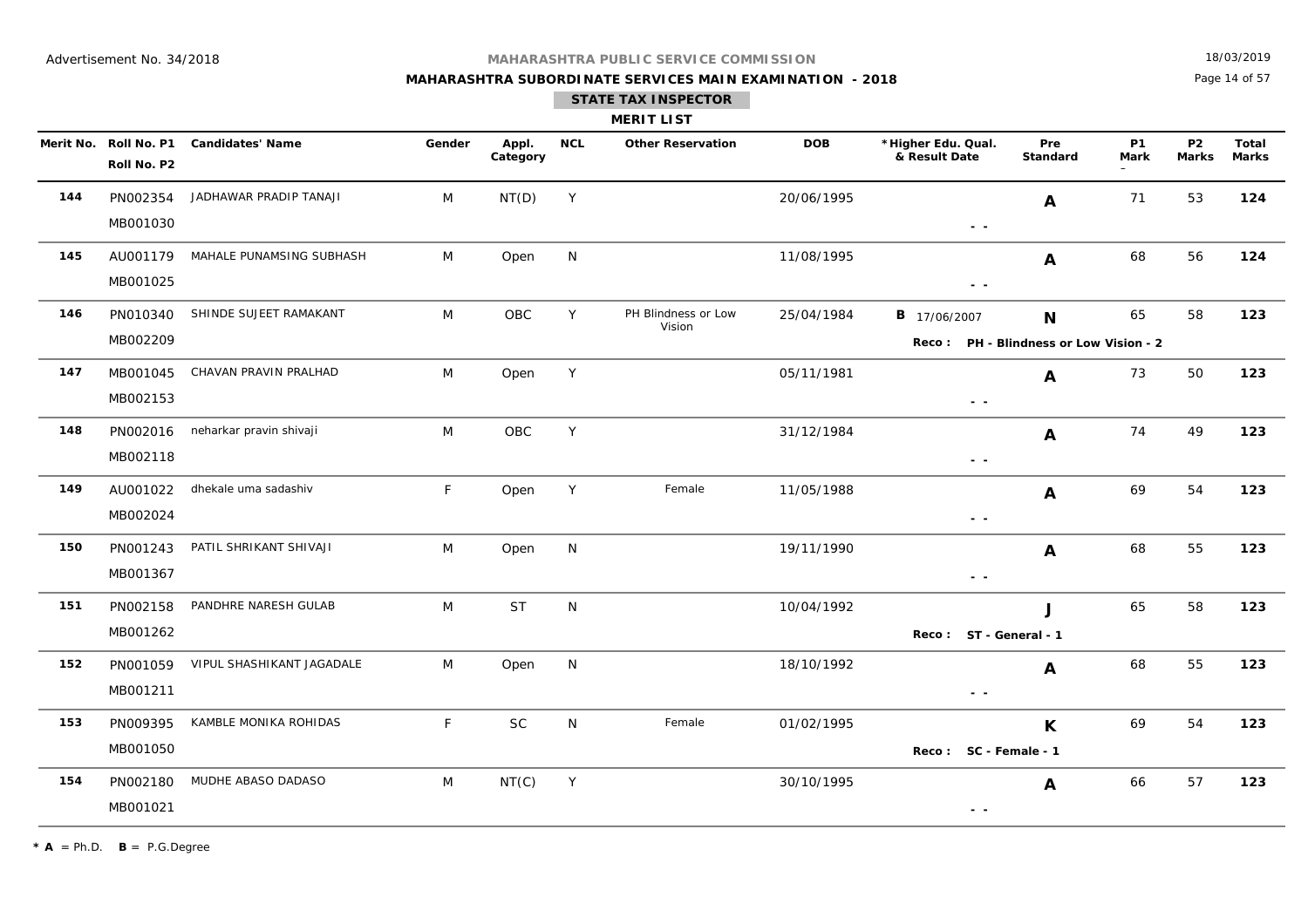## **MAHARASHTRA SUBORDINATE SERVICES MAIN EXAMINATION - 2018**

18/03/2019

Page 15 of 57

|     |                      |                                        |        |                   |             | <b>STATE TAX INSPECTOR</b><br><b>MERIT LIST</b> |            |                                      |                        |                          |                           |                              |
|-----|----------------------|----------------------------------------|--------|-------------------|-------------|-------------------------------------------------|------------|--------------------------------------|------------------------|--------------------------|---------------------------|------------------------------|
|     | Roll No. P2          | Merit No. Roll No. P1 Candidates' Name | Gender | Appl.<br>Category | <b>NCL</b>  | <b>Other Reservation</b>                        | <b>DOB</b> | *Higher Edu. Qual.<br>& Result Date  | Pre<br><b>Standard</b> | <b>P1</b><br><b>Mark</b> | <b>P2</b><br><b>Marks</b> | <b>Total</b><br><b>Marks</b> |
| 155 | PN002400<br>MB002033 | KHONDE GIRISH GANGARAM                 | M      | NT(C)             | Y           |                                                 | 05/02/1988 | <b>B</b> 06/07/2012<br>$\sim$ $\sim$ | A                      | 71                       | 51                        | 122                          |
| 156 | MB001081<br>MB002122 | GHORBAND GANESH PANDURANG              | M      | Open              | N           |                                                 | 25/11/1984 | $\sim$ $\sim$                        | A                      | 63                       | 59                        | 122                          |
| 157 | PN001195<br>MB002198 | MORE SANDIP SHIVAJI                    | M      | Open              | N           | PH Locomotor Disability<br>or Cerebral Palsy    | 29/03/1987 | $\sim$ $-$                           | $\mathbf N$            | 76                       | 46                        | 122                          |
| 158 | MB002162<br>MB002032 | PAWAR SACHIN SHANKAR                   | M      | Open              | N           |                                                 | 11/02/1988 | $ -$                                 | A                      | 64                       | 58                        | 122                          |
| 159 | PN001324<br>MB002007 | SARANG SHRIDATTA SARADE                | M      | Open              | N           |                                                 | 31/08/1988 | $\sim$ $\sim$                        | A                      | 71                       | 51                        | 122                          |
| 160 | PN009381<br>MB001499 | MALI VAIBHAV NANDKISHOR                | M      | OBC               | $\mathsf Y$ |                                                 | 20/02/1989 | - -                                  | A                      | 62                       | 60                        | 122                          |
| 161 | PN003141<br>MB001493 | CHATE AMOL RAJABHAU                    | M      | NT(D)             | Y           |                                                 | 17/04/1989 | - -                                  | A                      | 69                       | 53                        | 122                          |
| 162 | PN001383<br>MB001480 | THOMBARE SAGAR SAHEBRAO                | M      | NT(C)             | Y           |                                                 | 05/06/1989 | $\sim$ $-$                           | A                      | 63                       | 59                        | 122                          |
| 163 | PN002380<br>MB001446 | BANGAR HANMANT JOTIRAM                 | M      | NT(C)             | Y           |                                                 | 01/01/1990 | $\sim$ $-$                           | A                      | 63                       | 59                        | 122                          |
| 164 | AU001231<br>MB001419 | KARWANDE ATUL SURESH                   | M      | Open              | N           |                                                 | 18/05/1990 | $\sim$ $\sim$                        | A                      | 68                       | 54                        | 122                          |
| 165 | PN002241<br>MB001343 | NAGARE MAHESH SHAHADEV                 | M      | NT(D)             | Y           |                                                 | 19/03/1991 | $\sim$ $\sim$                        | A                      | 70                       | 52                        | 122                          |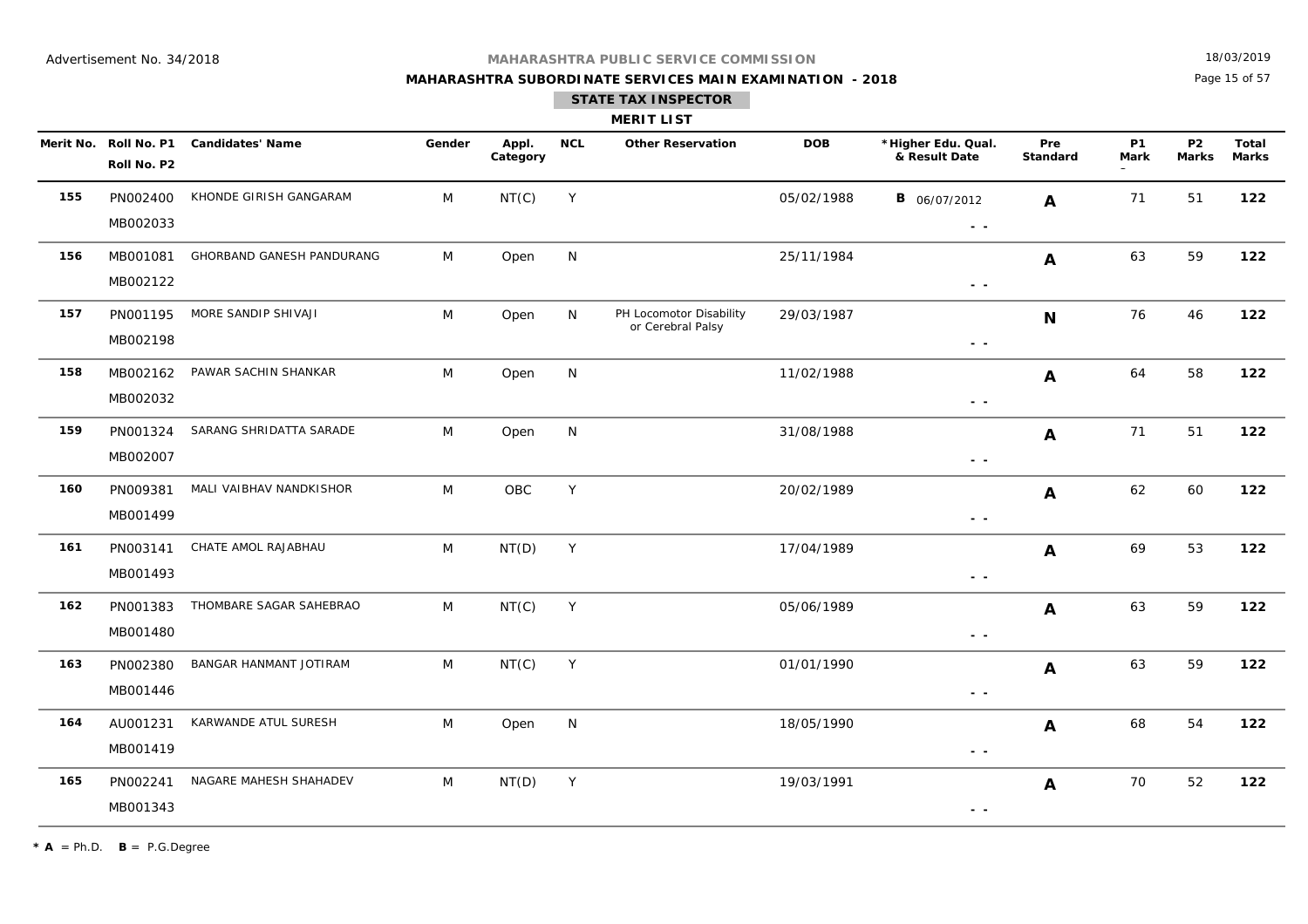## **MAHARASHTRA SUBORDINATE SERVICES MAIN EXAMINATION - 2018**

18/03/2019

Page 16 of 57

### **STATE TAX INSPECTOR**

|     | <b>MERIT LIST</b>                    |                              |        |                   |            |                               |            |                                     |                 |                   |                                |                       |  |  |
|-----|--------------------------------------|------------------------------|--------|-------------------|------------|-------------------------------|------------|-------------------------------------|-----------------|-------------------|--------------------------------|-----------------------|--|--|
|     | Merit No. Roll No. P1<br>Roll No. P2 | <b>Candidates' Name</b>      | Gender | Appl.<br>Category | <b>NCL</b> | <b>Other Reservation</b>      | <b>DOB</b> | *Higher Edu. Qual.<br>& Result Date | Pre<br>Standard | <b>P1</b><br>Mark | P <sub>2</sub><br><b>Marks</b> | Total<br><b>Marks</b> |  |  |
| 166 | PN001026<br>MB001268                 | SHINDE ABHIJIT VILAS         | M      | Open              | N          |                               | 12/03/1992 | $\sim$ $\sim$                       | A               | 70                | 52                             | 122                   |  |  |
| 167 | PN002377<br>MB001251                 | Haral Smita Dattatraya       | F      | Open              | Y          | Female                        | 12/05/1992 | $\sim$ $\sim$                       | B               | 74                | 48                             | 122                   |  |  |
| 168 | PN002281<br>MB001229                 | HAJARE KRISHNAT GOVIND       | M      | NT(C)             | Y          |                               | 16/07/1992 | $\sim$ $\sim$                       | A               | 70                | 52                             | 122                   |  |  |
| 169 | MB001206                             | PN001417 KALE ROHIT MADHUKAR | M      | Open              | N          |                               | 05/11/1992 | $\sim$ $\sim$                       | A               | 75                | 47                             | 122                   |  |  |
| 170 | PN002499<br>MB001205                 | DESHMUKH ALPA MILIND         | F      | Open              | Y          | Female                        | 09/11/1992 | $\sim$ $\sim$                       | B               | 64                | 58                             | 122                   |  |  |
| 171 | PN002310<br>MB001135                 | KAPSE KAVITA GOVINDRAO       | F      | Open              | Y          | Female                        | 05/09/1993 | $\sim$ $\sim$                       | B               | 68                | 54                             | 122                   |  |  |
| 172 | PN002277<br>MB001118                 | KUDKE RANI GAHININATH        | F.     | Open              | Y          | Female                        | 02/01/1994 | $\sim$ $\sim$                       | $\mathbf B$     | 70                | 52                             | 122                   |  |  |
| 173 | PN001244<br>MB001095                 | SHINDE SHREYAS DNYANESHWAR   | M      | Open              | N          |                               | 27/03/1994 | $ -$                                | $\mathbf{A}$    | 72                | 50                             | 122                   |  |  |
| 174 | PN001343<br>MB001081                 | SANGLE PRABHANJAY PRABHAKAR  | M      | NT(D)             | Y          |                               | 24/05/1994 | - -                                 | A               | 72                | 50                             | 122                   |  |  |
| 175 | PN010360<br>MB002203                 | KADAM HARIPRASAD ANNASAHEB   | M      | Open              | N          | PH Blindness or Low<br>Vision | 24/09/1994 | $\sim$ $\sim$                       | N               | 75                | 47                             | 122                   |  |  |
| 176 | PN002097<br>MB002048                 | KATMORE PARMESHWAR PRAKASH   | M      | Open              | N          |                               | 10/06/1987 | <b>B</b> 30/10/2014<br>$ -$         | A               | 62                | 59                             | 121                   |  |  |

 $\star$  **A** = Ph.D. **B** = P.G.Degree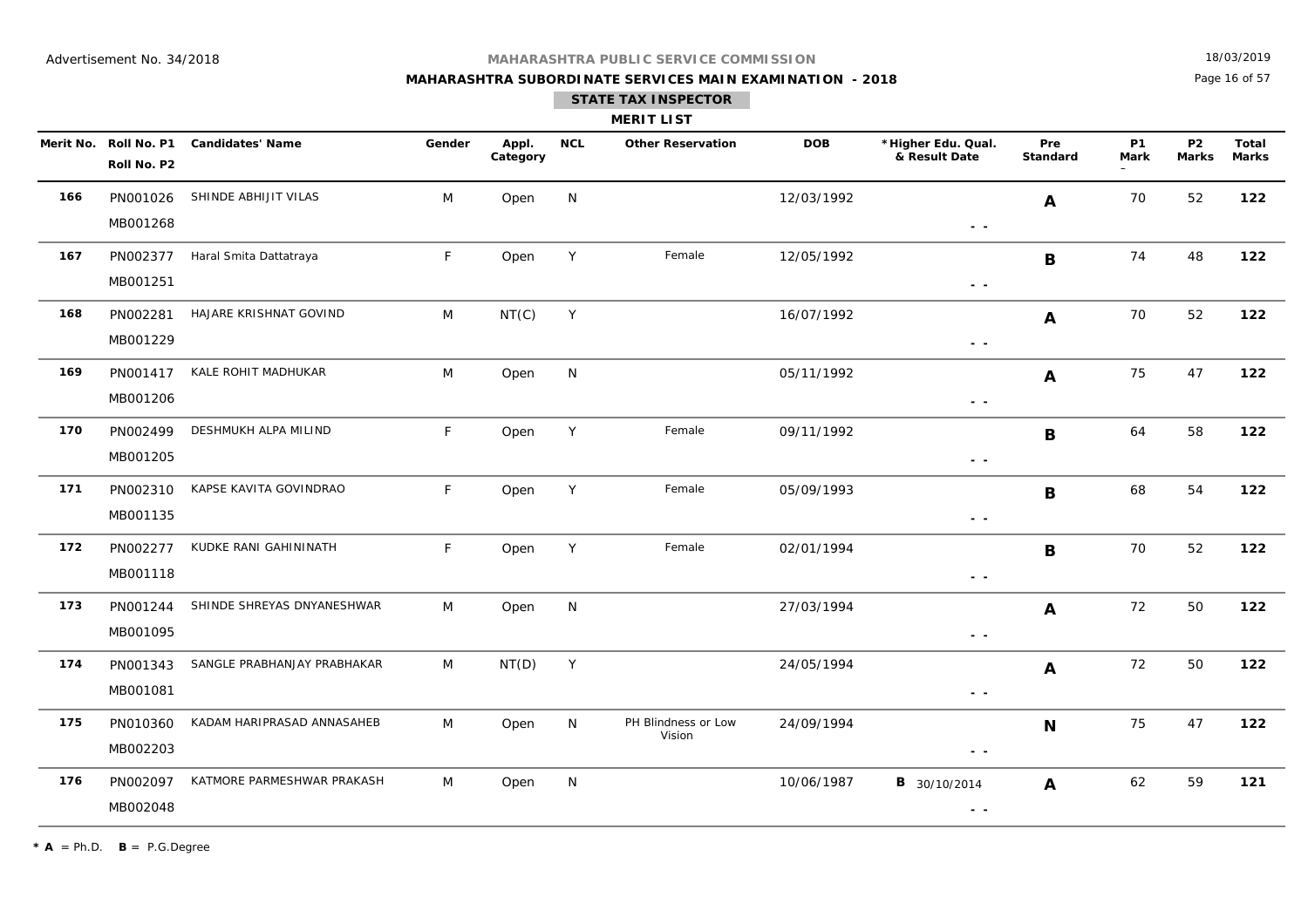## **MAHARASHTRA SUBORDINATE SERVICES MAIN EXAMINATION - 2018 STATE TAX INSPECTOR**

18/03/2019

Page 17 of 57

|     |                      |                                        |        |                   |             | <b>MERIT LIST</b>        |            |                                                                                   |                 |                   |                           |                       |
|-----|----------------------|----------------------------------------|--------|-------------------|-------------|--------------------------|------------|-----------------------------------------------------------------------------------|-----------------|-------------------|---------------------------|-----------------------|
|     | Roll No. P2          | Merit No. Roll No. P1 Candidates' Name | Gender | Appl.<br>Category | <b>NCL</b>  | <b>Other Reservation</b> | <b>DOB</b> | *Higher Edu. Qual.<br>& Result Date                                               | Pre<br>Standard | <b>P1</b><br>Mark | <b>P2</b><br><b>Marks</b> | Total<br><b>Marks</b> |
| 177 | MB002136             | PN002459 YADUNATH SURESH KENDRE        | M      | NT(D)             | Y           |                          | 08/10/1983 | $\sim$ $\sim$                                                                     | A               | 66                | 55                        | 121                   |
| 178 | PN001485<br>MB002021 | WAGHMODE RAHUL RAMESH                  | M      | NT(C)             | Y           |                          | 24/05/1988 | $\sim$ $-$                                                                        | A               | 72                | 49                        | 121                   |
| 179 | AU001241<br>MB001352 | KAKAD AMAR SANTU                       | M      | NT(D)             | Y           |                          | 13/01/1991 | $\frac{1}{2} \left( \frac{1}{2} \right) = \frac{1}{2} \left( \frac{1}{2} \right)$ | A               | 62                | 59                        | 121                   |
| 180 | PN002478<br>MB001250 | SABALE DIPALI DILIP                    | F      | Open              | $\mathsf Y$ | Female                   | 14/05/1992 | $\sim$ $\sim$                                                                     | B               | 71                | 50                        | 121                   |
| 181 | PN001072<br>MB001176 | SHIRKE VIKRAM NANDKUMAR                | M      | Open              | N           |                          | 13/04/1993 | $ -$                                                                              | A               | 72                | 49                        | 121                   |
| 182 | PN003068<br>MB001171 | BADADARE VARSHA KASHINATH              | F      | Open              | Y           | Female                   | 05/05/1993 | $ -$                                                                              | B               | 65                | 56                        | 121                   |
| 183 | MB001155             | MB001068 LALIT CHINTAMAN MOULE         | M      | <b>ST</b>         | N           |                          | 16/06/1993 | Reco: ST - General - 2                                                            | J               | 68                | 53                        | 121                   |
| 184 | MB001150             | AU001133 MAHAJAN NIKHIL RAMESH         | M      | OBC               | N           |                          | 26/06/1993 | $ -$                                                                              | A               | 72                | 49                        | 121                   |
| 185 | AU001071<br>MB001100 | PAWALE SANKET KESHAV                   | M      | <b>SBC</b>        | Y           |                          | 05/03/1994 | Reco: SBC - General - 1                                                           | A               | 66                | 55                        | 121                   |
| 186 | PN002342<br>MB001088 | BURANGE JEEVAN MOHANRAO                | M      | Open              | ${\sf N}$   |                          | 08/05/1994 | $\frac{1}{2} \left( \frac{1}{2} \right) = \frac{1}{2} \left( \frac{1}{2} \right)$ | A               | 70                | 51                        | 121                   |
| 187 | PN001333<br>MB002037 | SANTOSH ARJUN SHINDE                   | M      | Open              | Y           |                          | 10/12/1987 | <b>B</b> 24/02/2014<br>$\sim$ $\sim$                                              | A               | 71                | 49                        | 120                   |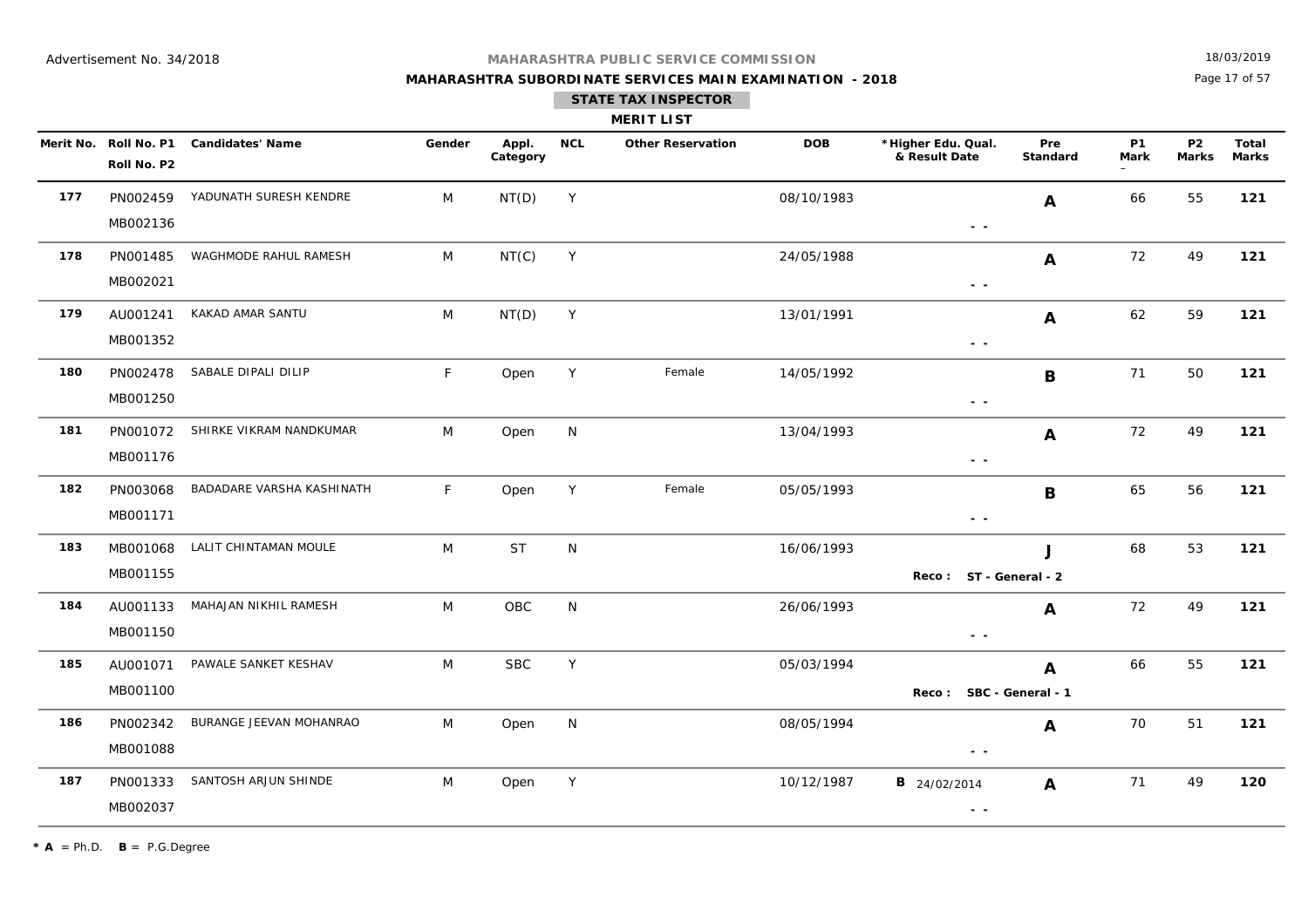## **MAHARASHTRA SUBORDINATE SERVICES MAIN EXAMINATION - 2018**

18/03/2019

Page 18 of 57

|     |                                      |                              |        |                   |            | <b>STATE TAX INSPECTOR</b><br><b>MERIT LIST</b> |            |                                                                                 |                        |                          |                           |                              |
|-----|--------------------------------------|------------------------------|--------|-------------------|------------|-------------------------------------------------|------------|---------------------------------------------------------------------------------|------------------------|--------------------------|---------------------------|------------------------------|
|     | Merit No. Roll No. P1<br>Roll No. P2 | <b>Candidates' Name</b>      | Gender | Appl.<br>Category | <b>NCL</b> | <b>Other Reservation</b>                        | <b>DOB</b> | *Higher Edu. Qual.<br>& Result Date                                             | Pre<br><b>Standard</b> | <b>P1</b><br><b>Mark</b> | <b>P2</b><br><b>Marks</b> | <b>Total</b><br><b>Marks</b> |
| 188 | AU001250<br>MB002157                 | <b>GHULE SHANKAR BHAGWAN</b> | M      | DT(A)             | Y          |                                                 | 10/03/1981 | $ -$                                                                            | $\boldsymbol{A}$       | 70                       | 50                        | 120                          |
| 189 | MB001026<br>MB002156                 | FUND SANDEEP RAOSAHEB        | M      | Open              | N          |                                                 | 05/05/1981 | $\sim$ $\sim$                                                                   | A                      | 71                       | 49                        | 120                          |
| 190 | AU001060<br>MB002114                 | JADHAO SANTOSH BHIMRAO       | M      | ${\sf OBC}$       | Y          |                                                 | 03/03/1985 | $\sim$ $\sim$                                                                   | A                      | 76                       | 44                        | 120                          |
| 191 | PN002079<br>MB001443                 | JOGDAND PAWAN ARJUN          | M      | <b>SC</b>         | N          |                                                 | 02/01/1990 | Reco:                                                                           | J<br>SC - General - 5  | 71                       | 49                        | 120                          |
| 192 | PN001323<br>MB001440                 | Bhosale Sarika Aravind       | F      | Open              | Y          | Female                                          | 13/01/1990 | $\frac{1}{2} \left( \frac{1}{2} \right) \frac{1}{2} \left( \frac{1}{2} \right)$ | B                      | 69                       | 51                        | 120                          |
| 193 | PN002197<br>MB002185                 | MISAL BHUJANG PANDURANG      | M      | NT(D)             | Y          | PH Locomotor Disability<br>or Cerebral Palsy    | 03/07/1990 | $\sim$ $\sim$                                                                   | N                      | 62                       | 58                        | 120                          |
| 194 | PN002044<br>MB001303                 | PRAKASH DNYANDEV RAUT        | M      | Open              | N          |                                                 | 21/08/1991 | $\sim$ $\sim$                                                                   | A                      | 73                       | 47                        | 120                          |
| 195 | PN001236<br>MB001151                 | BAMNE SHUBHAM GANGADHARRAO   | M      | Open              | N          |                                                 | 20/06/1993 | - -                                                                             | $\boldsymbol{A}$       | 73                       | 47                        | 120                          |
| 196 | PN001494<br>MB001108                 | SHELKE RADHA JANARDAN        | F      | Open              | Y          | Female                                          | 31/01/1994 | $\sim$ $\sim$                                                                   | B                      | 63                       | 57                        | 120                          |
| 197 | PN002303<br>MB001051                 | KHADE AKSHAY BALASO          | M      | $\sf SC$          | N          |                                                 | 27/01/1995 | Reco: SC - General - 6                                                          | J                      | 72                       | 48                        | 120                          |
| 198 | PN002481                             | Nalawade Dipali Dattatray    | F.     | Open              | Y          | Female                                          | 26/07/1995 |                                                                                 | В                      | 64                       | 56                        | 120                          |

 **- -** 

 $* A = Ph.D.$  **B** = P.G.Degree

MB001028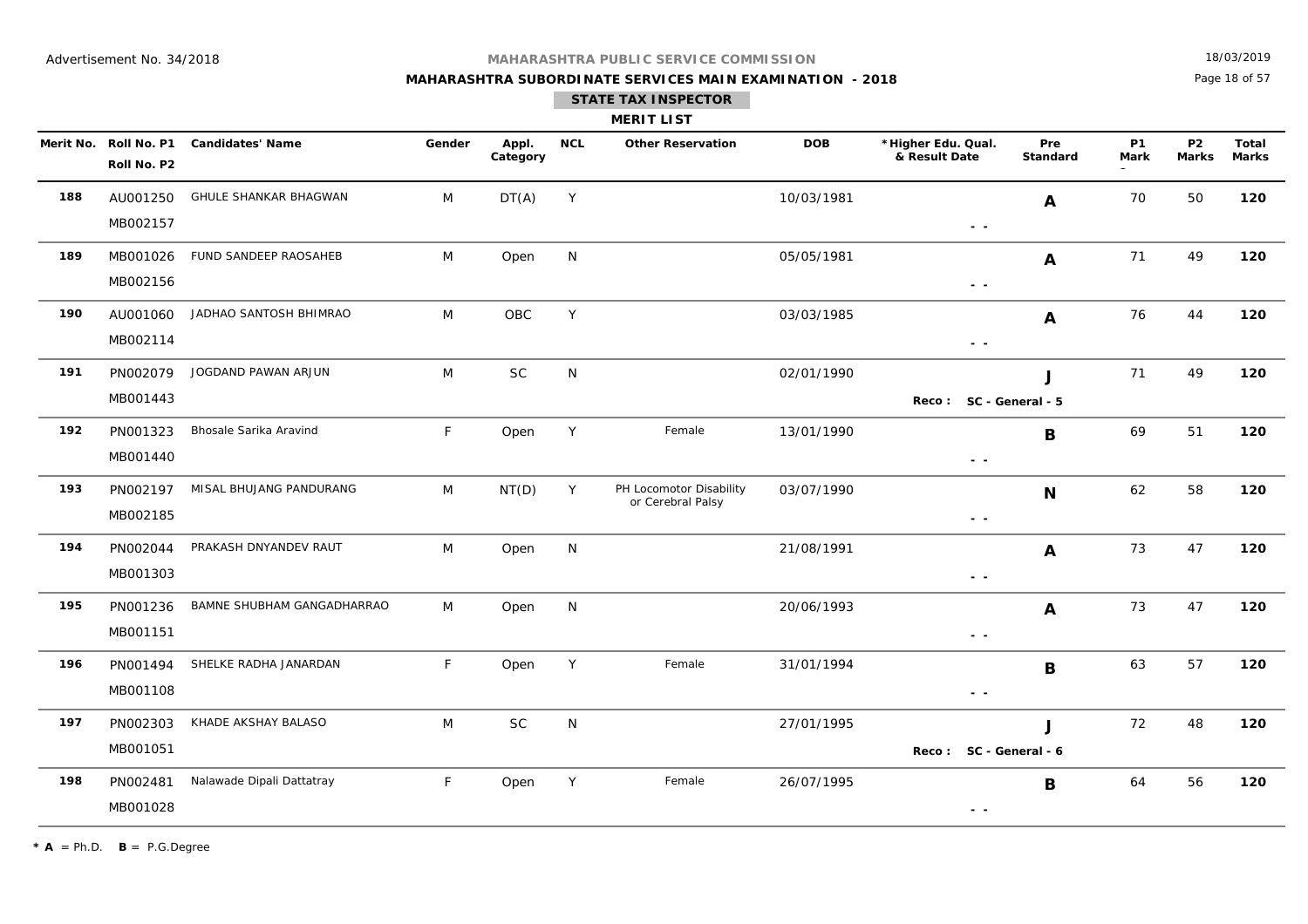## **MAHARASHTRA SUBORDINATE SERVICES MAIN EXAMINATION - 2018**

18/03/2019

Page 19 of 57

|     | <b>MERIT LIST</b>    |                                        |             |                   |            |                               |            |                                                                                                        |                 |                   |                                |                |  |  |
|-----|----------------------|----------------------------------------|-------------|-------------------|------------|-------------------------------|------------|--------------------------------------------------------------------------------------------------------|-----------------|-------------------|--------------------------------|----------------|--|--|
|     | Roll No. P2          | Merit No. Roll No. P1 Candidates' Name | Gender      | Appl.<br>Category | <b>NCL</b> | <b>Other Reservation</b>      | <b>DOB</b> | *Higher Edu. Qual.<br>& Result Date                                                                    | Pre<br>Standard | <b>P1</b><br>Mark | P <sub>2</sub><br><b>Marks</b> | Total<br>Marks |  |  |
| 199 | PN001276<br>MB001014 | SHEWALE SHARAD KALYAN                  | M           | OBC               | Y          |                               | 03/02/1996 | $ -$                                                                                                   | A               | 61                | 59                             | 120            |  |  |
| 200 | PN003220<br>MB001451 | MOHD FAISAL ANSARI                     | M           | Open              | N          |                               | 21/12/1989 | <b>B</b> 23/05/2014<br>$\frac{1}{2} \left( \frac{1}{2} \right) \frac{1}{2} \left( \frac{1}{2} \right)$ | A               | 55                | 64                             | 119            |  |  |
| 201 | PN002027<br>MB001287 | DHAMAL PRASHANT DILIP                  | M           | Open              | N          |                               | 06/11/1991 | <b>B</b> 15/07/2014<br>$\sim$ $\sim$                                                                   | $\mathbf{A}$    | 68                | 51                             | 119            |  |  |
| 202 | PN002352<br>MB002201 | SALUNKHE JAGDISH BABAN                 | M           | Open              | N          | PH Blindness or Low<br>Vision | 11/12/1981 | $\frac{1}{2} \left( \frac{1}{2} \right) \frac{1}{2} \left( \frac{1}{2} \right)$                        | $\mathbf{A}$    | 65                | 54                             | 119            |  |  |
| 203 | MB001063<br>MB001502 | BAYAS MAYURI DEVALAL                   | F           | Open              | Y          | Female                        | 25/01/1989 | $ -$                                                                                                   | B               | 70                | 49                             | 119            |  |  |
| 204 | PN001222<br>MB001457 | SHELKE SHIDHESHWAR DHARMARAJ           | M           | Open              | N          |                               | 10/11/1989 | $\sim$ $-$                                                                                             | $\mathbf{A}$    | 66                | 53                             | 119            |  |  |
| 205 | PN001031<br>MB001354 | Vyawahare Vikas Bhagwat                | M           | OBC               | Y          |                               | 04/01/1991 | $\sim$ $-$                                                                                             | $\mathbf{A}$    | 58                | 61                             | 119            |  |  |
| 206 | PN002057<br>MB001339 | BHINGARDIVE PRADEEP MAHADEV            | M           | <b>SC</b>         | N          |                               | 19/04/1991 | $\sim$ $-$                                                                                             | J               | 68                | 51                             | 119            |  |  |
| 207 | PN002331<br>MB001279 | KADAM SANKET RAGHUNATH                 | M           | Open              | N          |                               | 10/12/1991 | $\frac{1}{2} \left( \frac{1}{2} \right) \frac{1}{2} \left( \frac{1}{2} \right)$                        | A               | 64                | 55                             | 119            |  |  |
| 208 | PN003097<br>MB001266 | SURYAWANSHI ASHWINI POPATRAO           | $\mathsf F$ | Open              | Y          | Female                        | 30/03/1992 | $\frac{1}{2} \left( \frac{1}{2} \right) \frac{1}{2} \left( \frac{1}{2} \right)$                        | $\mathbf B$     | 61                | 58                             | 119            |  |  |
| 209 | PN002054<br>MB001246 | shinde pradip pandurang                | M           | Open              | N          |                               | 01/06/1992 | $ -$                                                                                                   | A               | 69                | 50                             | 119            |  |  |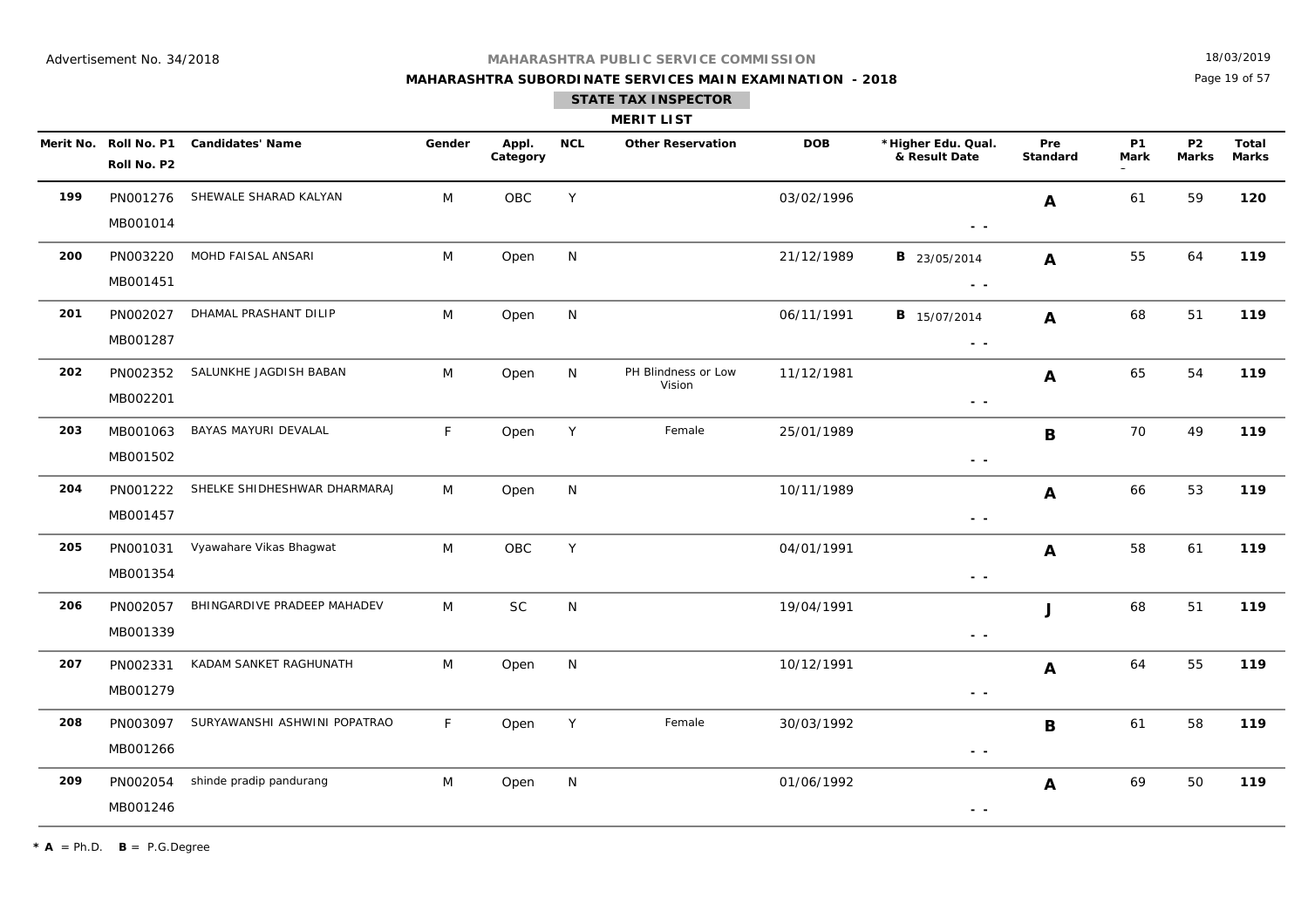## **MAHARASHTRA SUBORDINATE SERVICES MAIN EXAMINATION - 2018**

18/03/2019

Page 20 of 57

|             | <b>MERIT LIST</b>   |  |
|-------------|---------------------|--|
| <b>BIOL</b> | Other December 1984 |  |

|     | Roll No. P2          | Merit No. Roll No. P1 Candidates' Name | Gender | Appl.<br>Category | <b>NCL</b>   | <b>Other Reservation</b> | <b>DOB</b> | *Higher Edu. Qual.<br>& Result Date                                             | Pre<br><b>Standard</b> | <b>P1</b><br>Mark | P <sub>2</sub><br><b>Marks</b> | Total<br><b>Marks</b> |
|-----|----------------------|----------------------------------------|--------|-------------------|--------------|--------------------------|------------|---------------------------------------------------------------------------------|------------------------|-------------------|--------------------------------|-----------------------|
| 210 | MB001245             | PN003006 MEHTA DARSHAN MAHAVEER        | M      | Open              | N            |                          | 02/06/1992 | $\frac{1}{2} \left( \frac{1}{2} \right) \frac{1}{2} \left( \frac{1}{2} \right)$ | A                      | 68                | 51                             | 119                   |
| 211 | PN001105<br>MB001186 | tayde vaibhav prakashrao               | M      | OBC               | Y            |                          | 27/01/1993 | $\sim$ $\sim$                                                                   | A                      | 73                | 46                             | 119                   |
| 212 | MB001115             | PN002107 PATIL PALLAVI SHIVAJI         | F      | Open              | Y            | Female                   | 17/01/1994 | $ -$                                                                            | B                      | 67                | 52                             | 119                   |
| 213 | PN001379<br>MB001110 | KADAM SAGAR YASHWANT                   | M      | Open              | N            |                          | 28/01/1994 | $\sim$ $\sim$                                                                   | A                      | 67                | 52                             | 119                   |
| 214 | PN001388<br>MB001011 | SUBBANWAD SACHIN SHIVAJIRAO            | M      | OBC               | $\mathsf{Y}$ |                          | 14/03/1996 | $\sim 100$                                                                      | A                      | 69                | 50                             | 119                   |
| 215 | PN001363<br>MB001361 | CHAVAN SAMBHAJI UDDHAVRAO              | M      | Open              | N            |                          | 05/12/1990 | <b>B</b> 27/06/2018<br>$\sim$ $\sim$                                            | A                      | 69                | 49                             | 118                   |
| 216 | PN001062<br>MB002107 | <b>GANDHALE VIPUL ARUN</b>             | M      | NT(C)             | Y            |                          | 18/05/1985 | $\frac{1}{2} \left( \frac{1}{2} \right) \frac{1}{2} \left( \frac{1}{2} \right)$ | A                      | 61                | 57                             | 118                   |
| 217 | MB002068             | NG002180 WATORE RAVINDRA NARAYAN       | M      | SC                | N            |                          | 25/09/1986 | $\sim$ $\sim$                                                                   | A                      | 72                | 46                             | 118                   |
| 218 | MB002062             | PN003176 AJIT HANAMANT DIVATE          | M      | <b>SBC</b>        | Y            |                          | 22/02/1987 | $ -$                                                                            | J                      | 66                | 52                             | 118                   |
| 219 | MB002043             | PN003153 NARSALE AMAR TANAJI           | M      | Open              | N            |                          | 19/09/1987 | $\sim$ $\sim$                                                                   | A                      | 64                | 54                             | 118                   |
| 220 | MB002009             | AU004182 VIR KHOBRAJI SOPANRAO         | M      | NT(C)             | Y            |                          | 10/08/1988 | $\frac{1}{2} \left( \frac{1}{2} \right) \frac{1}{2} \left( \frac{1}{2} \right)$ | A                      | 61                | 57                             | 118                   |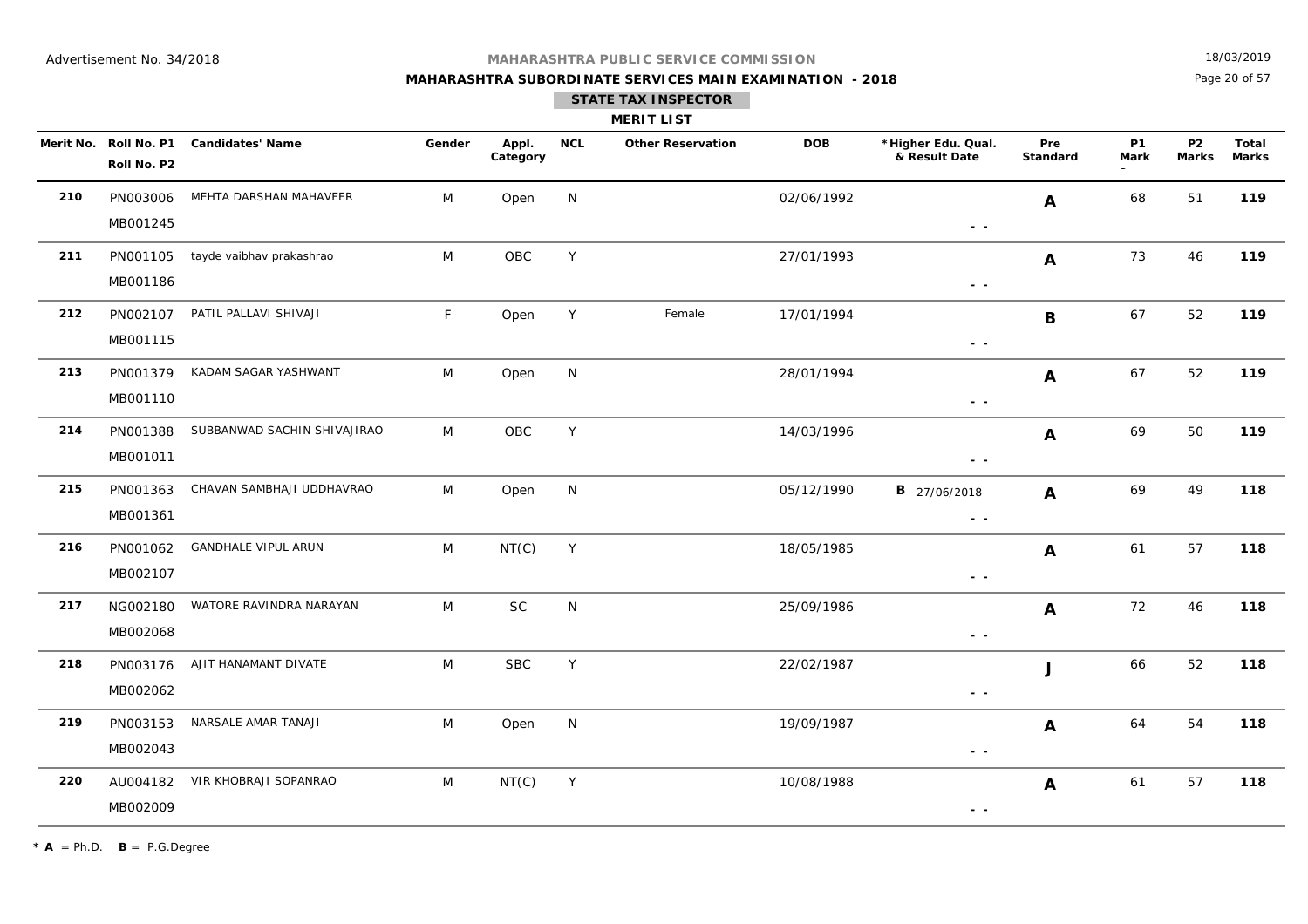## **MAHARASHTRA SUBORDINATE SERVICES MAIN EXAMINATION - 2018**

18/03/2019

Page 21 of 57

|     | <b>MERIT LIST</b>                    |                                 |        |                   |            |                          |            |                                                                                 |                 |                   |                           |                       |  |  |
|-----|--------------------------------------|---------------------------------|--------|-------------------|------------|--------------------------|------------|---------------------------------------------------------------------------------|-----------------|-------------------|---------------------------|-----------------------|--|--|
|     | Merit No. Roll No. P1<br>Roll No. P2 | <b>Candidates' Name</b>         | Gender | Appl.<br>Category | <b>NCL</b> | <b>Other Reservation</b> | <b>DOB</b> | *Higher Edu. Qual.<br>& Result Date                                             | Pre<br>Standard | <b>P1</b><br>Mark | <b>P2</b><br><b>Marks</b> | Total<br><b>Marks</b> |  |  |
| 221 | PN001285<br>MB001489                 | patil sharad raghunath          | M      | OBC               | Y          |                          | 05/05/1989 | $\sim$ $\sim$                                                                   | A               | 71                | 47                        | 118                   |  |  |
| 222 | MB001420                             | PN002019 JAGTAP PRATIK RAJENDRA | M      | OBC               | Y          |                          | 16/05/1990 | $\sim$ $\sim$                                                                   | $\mathbf{A}$    | 69                | 49                        | 118                   |  |  |
| 223 | MB001097<br>MB001313                 | JIDDEWAR AKASH ANANT            | M      | OBC               | Y          |                          | 27/06/1991 | $\sim$ $\sim$                                                                   | $\mathbf{A}$    | 63                | 55                        | 118                   |  |  |
| 224 | PN001215<br>MB001312                 | Sneha Sureshrao Kshirsagar      | F      | OBC               | Y          | Female                   | 06/07/1991 | $\sim$ $\sim$                                                                   | $\mathbf{A}$    | 69                | 49                        | 118                   |  |  |
| 225 | AU001134<br>MB001296                 | SAWALE NILESH BHUJANGRAO        | M      | OBC               | Y          |                          | 26/09/1991 | $\sim$ $\sim$                                                                   | $\mathbf{A}$    | 66                | 52                        | 118                   |  |  |
| 226 | PN003094<br>MB001256                 | ADSUL ASHWINI BHIMARAO          | F      | Open              | Y          | Female                   | 26/04/1992 | $\sim$ $\sim$                                                                   | B               | 63                | 55                        | 118                   |  |  |
| 227 | PN001501<br>MB001221                 | LANDE PALLAVI NANDKUMAR         | F      | Open              | Y          | Female                   | 20/08/1992 | $\sim$ $\sim$                                                                   | $\mathbf B$     | 68                | 50                        | 118                   |  |  |
| 228 | PN001478<br>MB001217                 | JADHAV RAHUL RAJENDRA           | M      | Open              | N          |                          | 24/09/1992 | $\sim$ $\sim$                                                                   | $\mathbf{A}$    | 66                | 52                        | 118                   |  |  |
| 229 | PN001360<br>MB001194                 | Nadaf Sameer Yusuf              | M      | OBC               | Y          |                          | 01/01/1993 | $\sim$ $\sim$                                                                   | $\mathbf{A}$    | 64                | 54                        | 118                   |  |  |
| 230 | PN002407<br>MB001111                 | KOLI GHENAPPA MAHADEV           | M      | <b>SBC</b>        | Y          |                          | 26/01/1994 | $\frac{1}{2} \left( \frac{1}{2} \right) \frac{1}{2} \left( \frac{1}{2} \right)$ | J               | 63                | 55                        | 118                   |  |  |
| 231 | AU001224<br>MB001113                 | SHEWALE BHUSHAN GOKUL           | M      | OBC               | Y          |                          | 26/01/1994 | $ -$                                                                            | A               | 66                | 52                        | 118                   |  |  |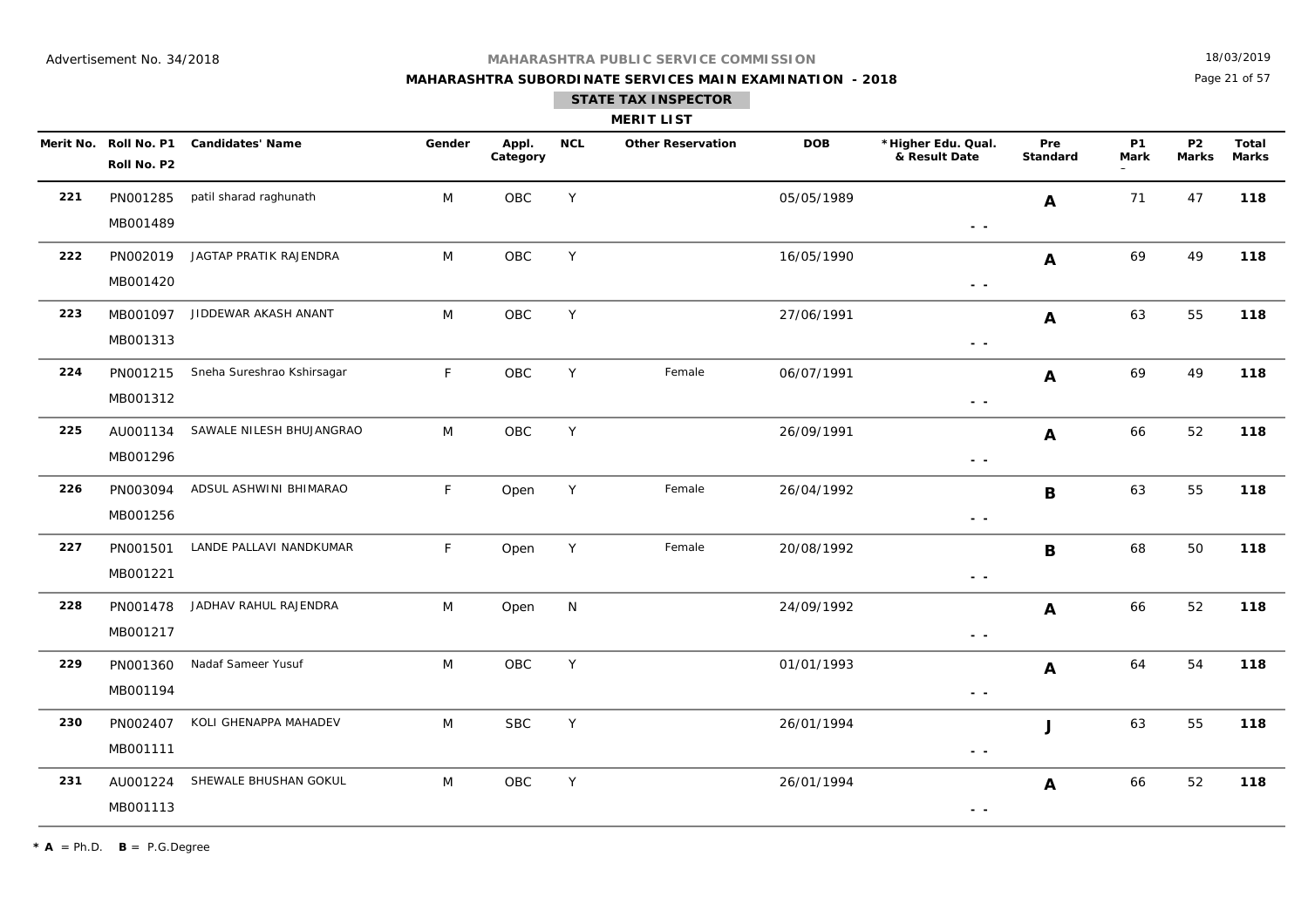## **MAHARASHTRA PUBLIC SERVICE COMMISSION**

## **MAHARASHTRA SUBORDINATE SERVICES MAIN EXAMINATION - 2018**

18/03/2019

Page 22 of 57

|     |                                      |                             |        |                   |            | <b>MERIT LIST</b>        |            |                                     |                        |                   |                         |                       |
|-----|--------------------------------------|-----------------------------|--------|-------------------|------------|--------------------------|------------|-------------------------------------|------------------------|-------------------|-------------------------|-----------------------|
|     | Merit No. Roll No. P1<br>Roll No. P2 | <b>Candidates' Name</b>     | Gender | Appl.<br>Category | <b>NCL</b> | <b>Other Reservation</b> | <b>DOB</b> | *Higher Edu. Qual.<br>& Result Date | <b>Pre</b><br>Standard | <b>P1</b><br>Mark | P <sub>2</sub><br>Marks | Total<br><b>Marks</b> |
| 232 | PN001176<br>MB001104                 | SALUNKHE SUNILKUMAR MAHAVIR | M      | Open              | N          |                          | 12/02/1994 | . .                                 | n.                     | 66                | 52                      | 118                   |

|     | MB001104 |                            |   |           |              |        |            | $\sim$ $\sim$ |                |    |    |     |
|-----|----------|----------------------------|---|-----------|--------------|--------|------------|---------------|----------------|----|----|-----|
| 233 | PN003172 | Mhetre Akash Namdev        | M | NT(C)     | Y            |        | 30/07/1994 |               | $\mathbf{A}$   | 65 | 53 | 118 |
|     | MB001064 |                            |   |           |              |        |            | $\sim$ $\sim$ |                |    |    |     |
| 234 | PN001359 | GHUTUKADE SAMADHAN MAYAPPA | M | NT(C)     | Y            |        | 15/04/1995 |               | $\mathbf{A}$   | 66 | 52 | 118 |
|     | MB001042 |                            |   |           |              |        |            | $\sim$ $\sim$ |                |    |    |     |
| 235 | PN003107 | PATIL APARNA SHIVRATAN     | F | Open      | Y            | Female | 14/04/1996 |               | B              | 75 | 43 | 118 |
|     | MB001009 |                            |   |           |              |        |            | $\sim$ $\sim$ |                |    |    |     |
| 236 | MB001065 | BAGAL MANGESH KISAN        | M | Open      | $\mathsf{N}$ |        | 10/03/1984 |               | $\mathbf{A}$   | 60 | 57 | 117 |
|     | MB002132 |                            |   |           |              |        |            | $\sim$ $\sim$ |                |    |    |     |
| 237 | PN001480 | DHAIT RAHUL ARUN           | M | NT(D)     | Y            |        | 16/09/1990 |               | A              | 62 | 55 | 117 |
|     | MB001382 |                            |   |           |              |        |            | $\sim$ $\sim$ |                |    |    |     |
| 238 | PN001012 | MUNDE YOGESH TUKARAM       | M | NT(D)     | Y            |        | 05/12/1990 |               | $\overline{A}$ | 67 | 50 | 117 |
|     | MB001363 |                            |   |           |              |        |            | $\sim$ $\sim$ |                |    |    |     |
| 239 | PN002486 | kharat dinesh mohan        | M | NT(C)     | $\mathsf Y$  |        | 01/01/1991 |               | $\mathbf{A}$   | 69 | 48 | 117 |
|     | MB001355 |                            |   |           |              |        |            | $\sim$ $\sim$ |                |    |    |     |
| 240 | PN003197 | wavare abhimanyu arjun     | M | OBC       | Y            |        | 01/12/1991 |               | A              | 66 | 51 | 117 |
|     | MB001281 |                            |   |           |              |        |            | $ -$          |                |    |    |     |
| 241 | PN001410 | RAJPUT PIYUSH ATMARAM      | M | <b>ST</b> | N            |        | 23/07/1992 |               | $\mathbf{J}$   | 66 | 51 | 117 |
|     | MB001228 |                            |   |           |              |        |            | $\sim$ $\sim$ |                |    |    |     |
| 242 | PN002299 | KHETADE DIPAK BHASKAR      | M | <b>ST</b> | N            |        | 05/12/1992 |               | J              | 62 | 55 | 117 |
|     | MB001200 |                            |   |           |              |        |            | $ -$          |                |    |    |     |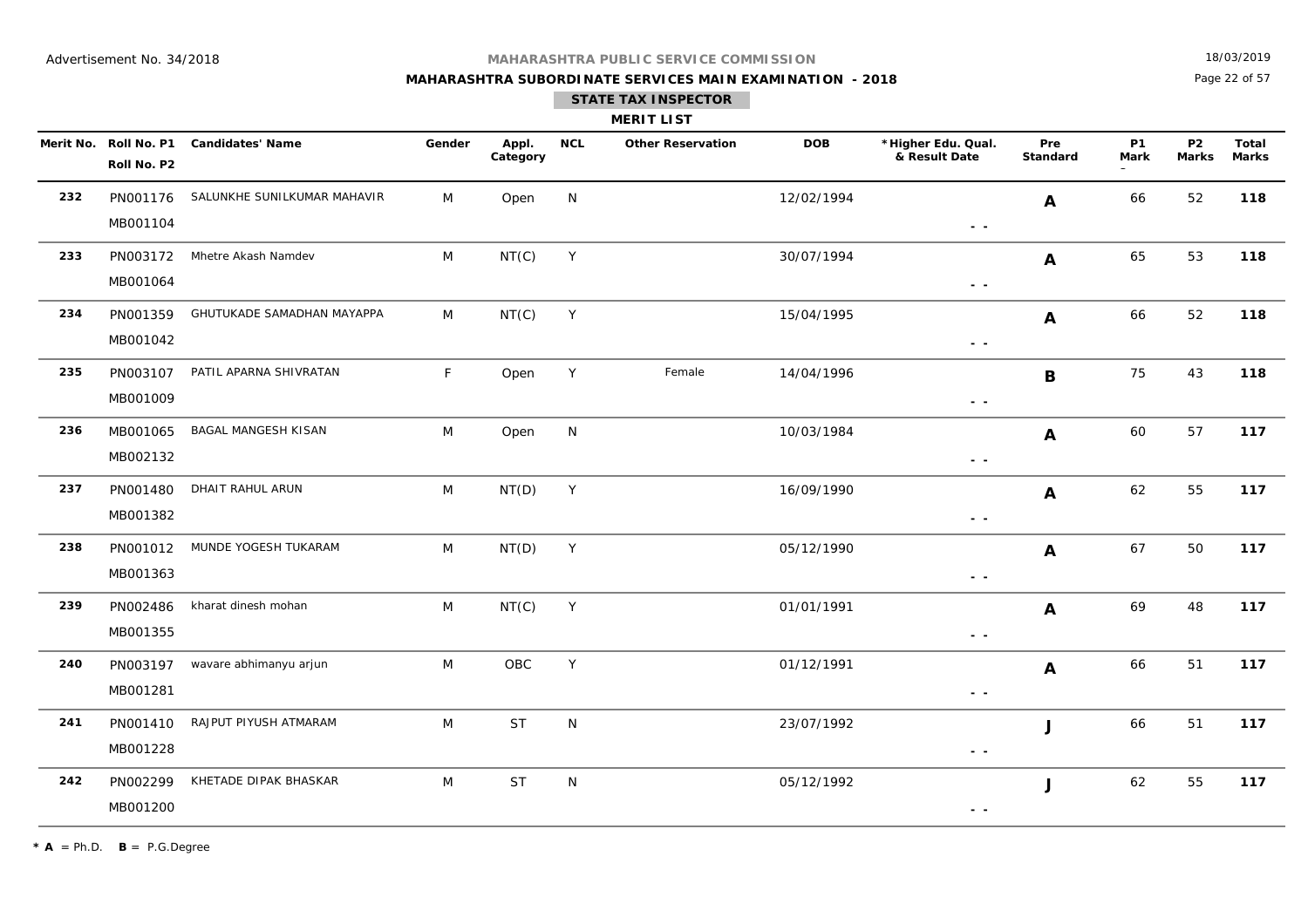## **MAHARASHTRA SUBORDINATE SERVICES MAIN EXAMINATION - 2018**

18/03/2019

Page 23 of 57

|     |             |                                        |              |                   |            | <b>MERIT LIST</b>        |            |                                                                                 |                 |                   |                           |                              |
|-----|-------------|----------------------------------------|--------------|-------------------|------------|--------------------------|------------|---------------------------------------------------------------------------------|-----------------|-------------------|---------------------------|------------------------------|
|     | Roll No. P2 | Merit No. Roll No. P1 Candidates' Name | Gender       | Appl.<br>Category | <b>NCL</b> | <b>Other Reservation</b> | <b>DOB</b> | *Higher Edu. Qual.<br>& Result Date                                             | Pre<br>Standard | <b>P1</b><br>Mark | <b>P2</b><br><b>Marks</b> | <b>Total</b><br><b>Marks</b> |
| 243 | PN001305    | Jadhav Sayali Hanumant                 | F            | <b>SC</b>         | N          | Female                   | 12/02/1993 |                                                                                 | K               | 64                | 53                        | 117                          |
|     | MB001184    |                                        |              |                   |            |                          |            | Reco: SC - Female - 2                                                           |                 |                   |                           |                              |
| 244 | PN001058    | VISHAL KAMLAKAR KULKARNI               | M            | Open              | N          |                          | 29/04/1993 |                                                                                 | A               | 68                | 49                        | 117                          |
|     | MB001172    |                                        |              |                   |            |                          |            | $\sim$ $\sim$                                                                   |                 |                   |                           |                              |
| 245 | PN002239    | MAITHILI MARUTI MANE                   | $\mathsf F$  | Open              | Y          | Female                   | 27/05/1993 |                                                                                 | $\, {\bf B}$    | 63                | 54                        | 117                          |
|     | MB001163    |                                        |              |                   |            |                          |            | $\frac{1}{2} \left( \frac{1}{2} \right) \frac{1}{2} \left( \frac{1}{2} \right)$ |                 |                   |                           |                              |
| 246 | PN001161    | KAMBLE SURYAKANT BHANUDAS              | M            | $\sf SC$          | N          |                          | 10/06/1993 |                                                                                 | J               | 66                | 51                        | 117                          |
|     | MB001158    |                                        |              |                   |            |                          |            | $\sim$ $\sim$                                                                   |                 |                   |                           |                              |
| 247 | PN003136    | GURUPWAR AMOL SAINATH                  | M            | ${\sf SBC}$       | Y          |                          | 07/04/1995 |                                                                                 | J               | 65                | 52                        | 117                          |
|     | MB001045    |                                        |              |                   |            |                          |            | $\sim$ $\sim$                                                                   |                 |                   |                           |                              |
| 248 | MB001048    | PAWAR PRASHANTI PRAMODRAO              | F            | Open              | Y          | Female                   | 27/12/1995 |                                                                                 | B               | 73                | 44                        | 117                          |
|     | MB001019    |                                        |              |                   |            |                          |            | $\frac{1}{2} \left( \frac{1}{2} \right) \frac{1}{2} \left( \frac{1}{2} \right)$ |                 |                   |                           |                              |
| 249 | AU001034    | SYEDA ASMA SYED ZAHEER AHMED           | $\mathsf{F}$ | Open              | Y          | Female                   | 06/02/1996 |                                                                                 | B               | 65                | 52                        | 117                          |
|     | MB001013    |                                        |              |                   |            |                          |            | $\sim$ $\sim$                                                                   |                 |                   |                           |                              |
| 250 | PN001078    | KARDILE VIKAS MANSUK                   | M            | OBC               | Y          |                          | 04/06/1996 |                                                                                 | A               | 66                | 51                        | 117                          |
|     | MB001006    |                                        |              |                   |            |                          |            | $\frac{1}{2} \left( \frac{1}{2} \right) \frac{1}{2} \left( \frac{1}{2} \right)$ |                 |                   |                           |                              |
| 251 | MB001015    | MANDRE SUNITA BHARAT                   | F            | <b>SBC</b>        | Y          | Female                   | 30/04/1983 | <b>B</b> 20/06/2012                                                             | E               | 67                | 49                        | 116                          |
|     | MB002142    |                                        |              |                   |            |                          |            | $\sim$ $\sim$                                                                   |                 |                   |                           |                              |
| 252 | PN003129    | pawar amol vilas                       | M            | Open              | N          |                          | 01/06/1989 | <b>B</b> 25/09/2017                                                             | $\mathbf{A}$    | 66                | 50                        | 116                          |
|     | MB001482    |                                        |              |                   |            |                          |            | $\frac{1}{2} \left( \frac{1}{2} \right) \frac{1}{2} \left( \frac{1}{2} \right)$ |                 |                   |                           |                              |
| 253 | PN003169    | JAGTAP AKSHAY ROHIDAS                  | M            | <b>SC</b>         | N          |                          | 30/11/1984 |                                                                                 | J               | 62                | 54                        | 116                          |
|     | MB002120    |                                        |              |                   |            |                          |            | $\sim$ $\sim$                                                                   |                 |                   |                           |                              |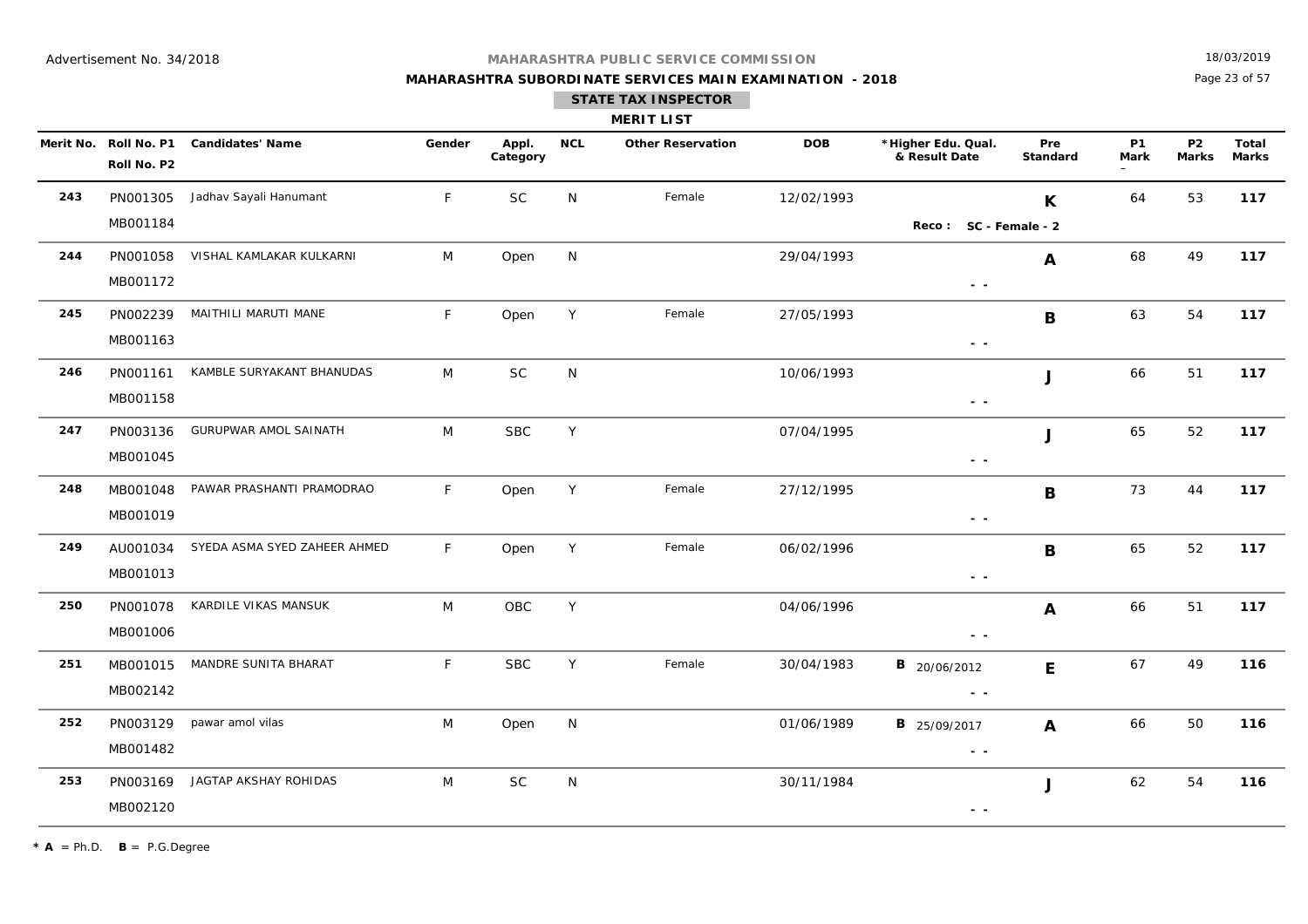## **MAHARASHTRA SUBORDINATE SERVICES MAIN EXAMINATION - 2018**

18/03/2019

Page 24 of 57

|     |                      |                                        |        |                   |             | <b>MERIT LIST</b>        |            |                                                                                 |                 |                   |                           |                              |
|-----|----------------------|----------------------------------------|--------|-------------------|-------------|--------------------------|------------|---------------------------------------------------------------------------------|-----------------|-------------------|---------------------------|------------------------------|
|     | Roll No. P2          | Merit No. Roll No. P1 Candidates' Name | Gender | Appl.<br>Category | <b>NCL</b>  | <b>Other Reservation</b> | <b>DOB</b> | *Higher Edu. Qual.<br>& Result Date                                             | Pre<br>Standard | <b>P1</b><br>Mark | <b>P2</b><br><b>Marks</b> | <b>Total</b><br><b>Marks</b> |
| 254 | PN001433<br>MB002058 | MUNDE RAVIKANT PRAKASHRAO              | M      | NT(D)             | $\mathsf Y$ |                          | 12/03/1987 | $ -$                                                                            | A               | 62                | 54                        | 116                          |
| 255 | PN001287<br>MB002050 | SHARAD BHARAT BANASODE                 | M      | <b>SC</b>         | N           |                          | 01/06/1987 | $\sim$ $\sim$                                                                   | J               | 62                | 54                        | 116                          |
| 256 | PN002262<br>MB002017 | DHAMMADAS PANDURANG LOHAKARE           | M      | <b>SC</b>         | N           |                          | 04/06/1988 | $ -$                                                                            | J               | 62                | 54                        | 116                          |
| 257 | PN002482<br>MB001454 | CHAVAN DIPALI DINKARRAO                | F      | Open              | $\mathsf Y$ | Female                   | 03/12/1989 | $\sim$ $\sim$                                                                   | B               | 65                | 51                        | 116                          |
| 258 | AU001229<br>MB001423 | ETTHER BALIRAM BHAUSAHEB               | M      | Open              | N           |                          | 10/05/1990 | $\sim$ $\sim$                                                                   | A               | 65                | 51                        | 116                          |
| 259 | PN001252<br>MB001392 | PATIL SHIVKUMAR CHANDRKANT             | M      | Open              | N           |                          | 17/07/1990 | - -                                                                             | $\mathbf{A}$    | 62                | 54                        | 116                          |
| 260 | PN001446<br>MB001344 | DHANRAJ RAMBHAU KACHAVE                | M      | DT(A)             | Y           |                          | 16/03/1991 | $\sim$ $\sim$                                                                   | $\mathbf{A}$    | 66                | 50                        | 116                          |
| 261 | PN003022<br>MB001238 | CHATE SHITAL BALAJI                    | F.     | Open              | Y           | Female                   | 20/06/1992 | $\sim$ $\sim$                                                                   | B               | 61                | 55                        | 116                          |
| 262 | PN002364<br>MB001109 | ATOLE PRADIP DILIP                     | M      | NT(C)             | Y           |                          | 28/01/1994 | $\frac{1}{2} \left( \frac{1}{2} \right) \frac{1}{2} \left( \frac{1}{2} \right)$ | $\mathbf{A}$    | 61                | 55                        | 116                          |
| 263 | AU001009<br>MB001098 | RATHOD VISHAL ROHIDAS                  | M      | DT(A)             | Y           |                          | 12/03/1994 | - -                                                                             | $\mathbf{A}$    | 69                | 47                        | 116                          |
| 264 | NG001059<br>MB001087 | TAYADE KRISHNA VISHNUPANT              | M      | <b>SC</b>         | N           |                          | 10/05/1994 | $\sim$ $\sim$                                                                   | J               | 67                | 49                        | 116                          |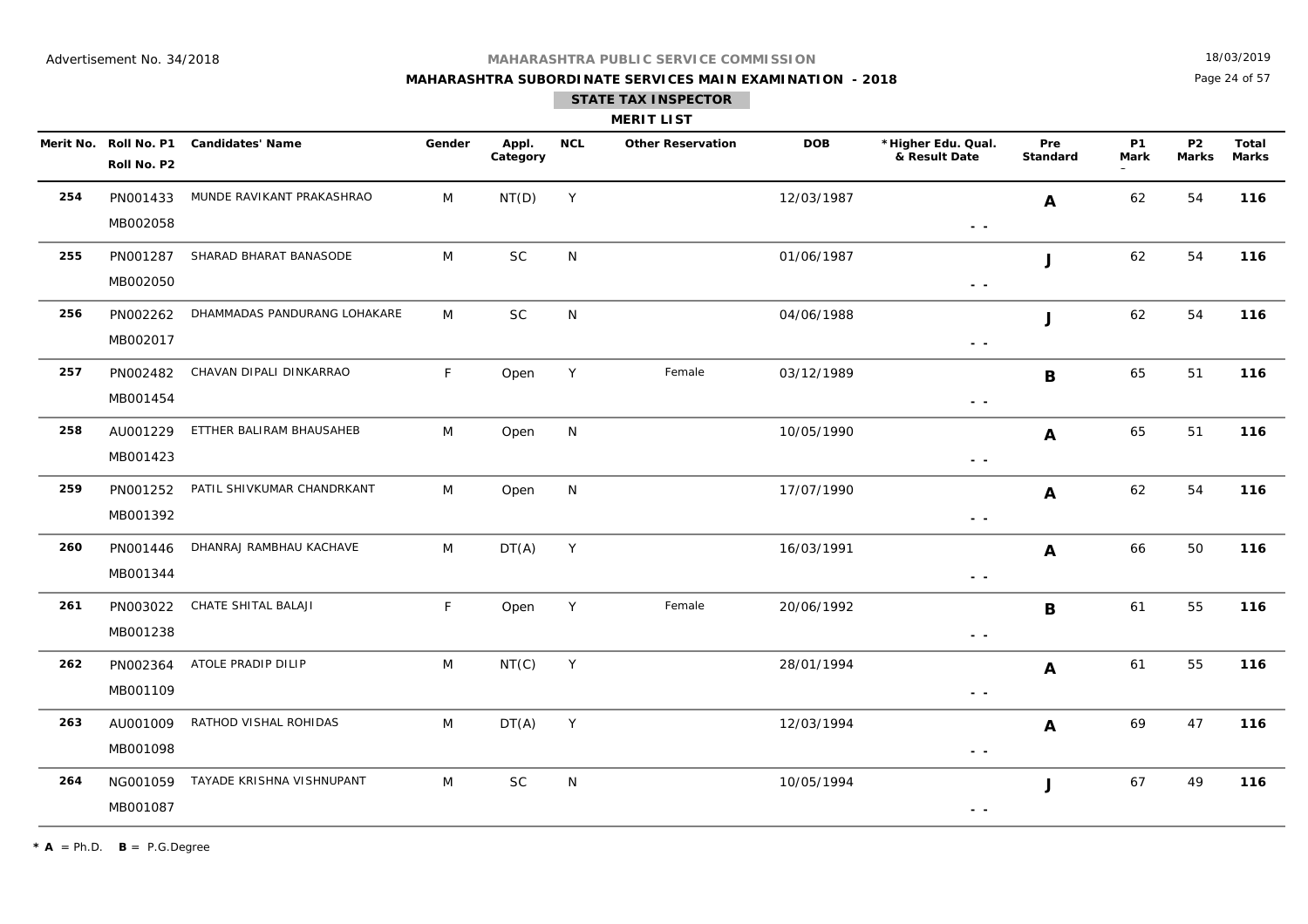## **MAHARASHTRA SUBORDINATE SERVICES MAIN EXAMINATION - 2018 STATE TAX INSPECTOR**

18/03/2019

Page 25 of 57

|     |                      |                                        |        |                   |            | <b>MERIT LIST</b>        |            |                                                                                 |                 |                   |                           |                       |
|-----|----------------------|----------------------------------------|--------|-------------------|------------|--------------------------|------------|---------------------------------------------------------------------------------|-----------------|-------------------|---------------------------|-----------------------|
|     | Roll No. P2          | Merit No. Roll No. P1 Candidates' Name | Gender | Appl.<br>Category | <b>NCL</b> | <b>Other Reservation</b> | <b>DOB</b> | *Higher Edu. Qual.<br>& Result Date                                             | Pre<br>Standard | <b>P1</b><br>Mark | <b>P2</b><br><b>Marks</b> | Total<br><b>Marks</b> |
| 265 | MB001016             | PN002291 SUL KIRAN SHRIPATI            | M      | NT(C)             | Y          |                          | 26/01/1996 | $ -$                                                                            | A               | 64                | 52                        | 116                   |
| 266 | PN001140<br>MB002149 | Tanaji Maruti Gawade                   | M      | NT(C)             | Y          |                          | 19/05/1982 | <b>B</b> 28/05/2004<br>$\frac{1}{2} \left( \frac{1}{2} \right) = \frac{1}{2}$   | $\mathbf{A}$    | 66                | 49                        | 115                   |
| 267 | PN003061<br>MB002060 | MANE BALAJI ATMARAM                    | M      | $\sf SC$          | N          |                          | 01/03/1987 | <b>B</b> 21/06/2010<br>$\sim$ $\sim$                                            | J               | 61                | 54                        | 115                   |
| 268 | PN001436<br>MB002019 | RAUT PRAFULLA RAMESHRAO                | M      | OBC               | Y          |                          | 30/05/1988 | <b>B</b> 15/07/2013<br>$\sim$ $\sim$                                            | $\mathbf{A}$    | 72                | 43                        | 115                   |
| 269 | PN002187<br>MB002092 | MOTGHARE SUKESHANI TUKARAM             | F.     | <b>SC</b>         | N          | Female                   | 20/01/1986 | <b>B</b> 26/08/2014<br>Reco: SC - Female - 3                                    | $\mathsf{K}$    | 67                | 48                        | 115                   |
| 270 | AU001190<br>MB001351 | GOVIND LAXMAN KOLHE                    | M      | Open              | N          |                          | 26/01/1991 | <b>B</b> 17/10/2015<br>$\sim$ $\sim$                                            | $\mathbf{A}$    | 67                | 48                        | 115                   |
| 271 | AU001040<br>MB002079 | WAGHMARE SURESH DEVRAO                 | M      | <b>SC</b>         | N          |                          | 01/06/1986 | $\sim$ $\sim$                                                                   | J               | 57                | 58                        | 115                   |
| 272 | NG001022<br>MB002067 | WADAL SACHIN VINAYAKRAO                | M      | <b>SBC</b>        | Y          |                          | 28/10/1986 | $\sim$ $\sim$                                                                   | J               | 65                | 50                        | 115                   |
| 273 | PN002411<br>MB001458 | SHRIRANG SHIVAJI GAYKAR                | M      | OBC               | Y          |                          | 09/11/1989 | $\sim$ $-$                                                                      | A               | 66                | 49                        | 115                   |
| 274 | PN001430<br>MB001438 | GAWAS RAJESH SHIVAJI                   | M      | Open              | N          |                          | 28/01/1990 | $\frac{1}{2} \left( \frac{1}{2} \right) = \frac{1}{2}$                          | A               | 66                | 49                        | 115                   |
| 275 | PN002426<br>MB001431 | Ganesh Rameshrao Take                  | M      | OBC               | Y          |                          | 17/03/1990 | $\frac{1}{2} \left( \frac{1}{2} \right) \frac{1}{2} \left( \frac{1}{2} \right)$ | A               | 63                | 52                        | 115                   |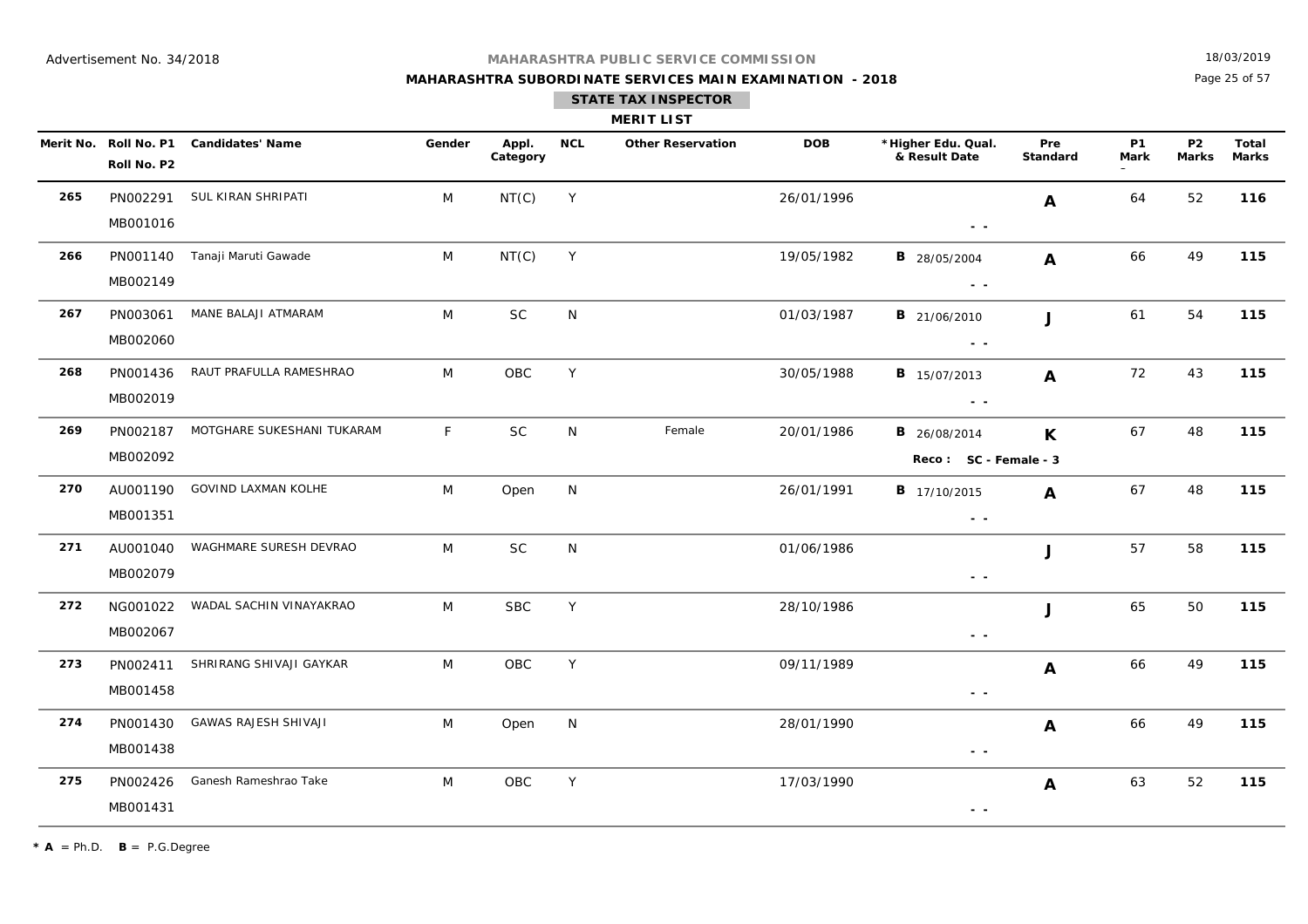## **MAHARASHTRA SUBORDINATE SERVICES MAIN EXAMINATION - 2018**

18/03/2019

Page 26 of 57

## **STATE TAX INSPECTOR**

## **MERIT LIST**

|     | Roll No. P2          | Merit No. Roll No. P1 Candidates' Name | Gender | Appl.<br>Category | <b>NCL</b>   | <b>Other Reservation</b>                               | <b>DOB</b> | *Higher Edu. Qual.<br>& Result Date                                             | Pre<br>Standard  | <b>P1</b><br><b>Mark</b> | P <sub>2</sub><br><b>Marks</b> | Total<br>Marks |
|-----|----------------------|----------------------------------------|--------|-------------------|--------------|--------------------------------------------------------|------------|---------------------------------------------------------------------------------|------------------|--------------------------|--------------------------------|----------------|
| 276 | PN002142<br>MB002183 | MANE NILAM RAJENDRA                    | F.     | Open              | Y            | PH Locomotor Disability<br>or Cerebral Palsy<br>Female | 21/07/1990 | $\sim$ $\sim$                                                                   | N                | 68                       | 47                             | 115            |
| 277 | PN001121<br>MB001386 | <b>GAMBHIR TUSHAR KISHOR</b>           | M      | $\sf SC$          | N            |                                                        | 14/08/1990 | $\sim$ $\sim$                                                                   | J                | 70                       | 45                             | 115            |
| 278 | PN001477<br>MB001374 | kalbogwar rahul umesh                  | M      | NT(B)             | $\mathsf Y$  |                                                        | 18/10/1990 | $\sim$ $\sim$                                                                   | J                | 65                       | 50                             | 115            |
| 279 | NG001033<br>MB001357 | Ghutke Pranay Shamrao                  | M      | <b>SC</b>         | N            |                                                        | 16/12/1990 | $\sim$ $\sim$                                                                   | A                | 66                       | 49                             | 115            |
| 280 | PN001010<br>MB001288 | DAREKAR YOGITA BHIMRAO                 | F      | Open              | Y            | Female                                                 | 28/10/1991 | $ -$                                                                            | B                | 61                       | 54                             | 115            |
| 281 | PN001493<br>MB001277 | KORDE VAIJANATH HANUMAN                | M      | Open              | $\mathsf{N}$ |                                                        | 01/01/1992 | - -                                                                             | A                | 69                       | 46                             | 115            |
| 282 | MB001058<br>MB001080 | HARAD NITIN KANTILAL                   | M      | OBC               | Y            |                                                        | 25/05/1994 | $\sim$ $\sim$                                                                   | $\boldsymbol{A}$ | 61                       | 54                             | 115            |
| 283 | PN001112<br>MB001077 | AWACHAR VAIBHAV TUKARAM                | M      | OBC               | Y            |                                                        | 30/05/1994 | $\frac{1}{2} \left( \frac{1}{2} \right) \frac{1}{2} \left( \frac{1}{2} \right)$ | A                | 66                       | 49                             | 115            |
| 284 | PN002195<br>MB001071 | NARMALWAR MITHUN MANIK                 | M      | NT(B)             | Y            |                                                        | 14/06/1994 | $\sim$ $\sim$                                                                   | $\boldsymbol{A}$ | 70                       | 45                             | 115            |
| 285 | PN002050<br>MB001003 | SAWANT PRAFULLA SHARAD                 | M      | Open              | ${\sf N}$    |                                                        | 11/12/1996 | - -                                                                             | $\boldsymbol{A}$ | 63                       | 52                             | 115            |
| 286 | AU001139<br>MB002159 | SHINDE NANDKISHOR BHIVA                | M      | OBC               | Y            |                                                        | 15/09/1980 | <b>B</b> 14/06/2012<br>- -                                                      | A                | 65                       | 49                             | 114            |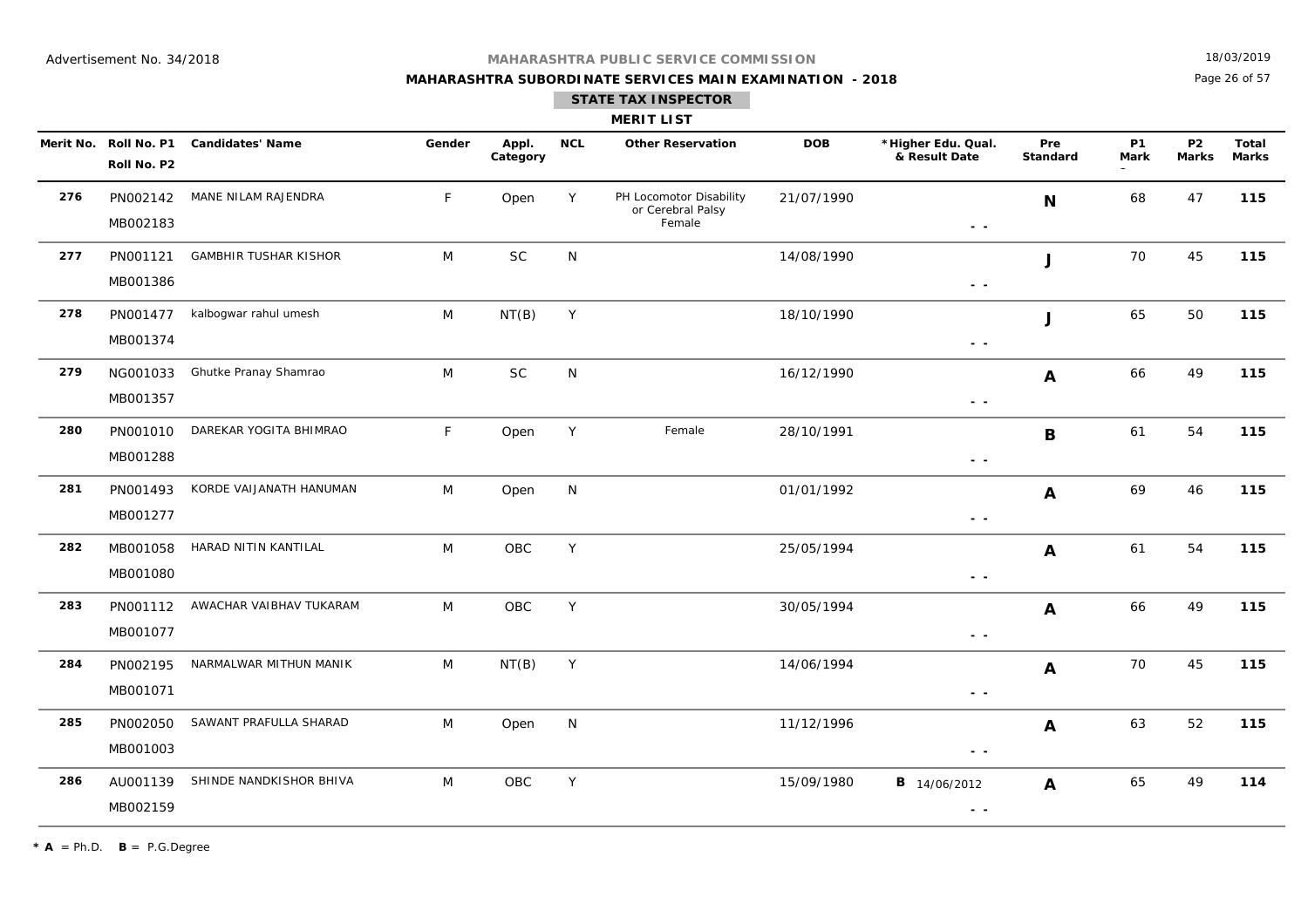## **MAHARASHTRA SUBORDINATE SERVICES MAIN EXAMINATION - 2018**

18/03/2019

Page 27 of 57

#### **STATE TAX INSPECTOR**

| <b>MERIT LIST</b> |  |  |
|-------------------|--|--|

|     | Merit No. Roll No. P1<br>Roll No. P2 | <b>Candidates' Name</b>       | Gender       | Appl.<br>Category | <b>NCL</b> | <b>Other Reservation</b> | <b>DOB</b> | *Higher Edu. Qual.<br>& Result Date  | Pre<br>Standard  | <b>P1</b><br><b>Mark</b> | P <sub>2</sub><br><b>Marks</b> | Total<br>Marks |
|-----|--------------------------------------|-------------------------------|--------------|-------------------|------------|--------------------------|------------|--------------------------------------|------------------|--------------------------|--------------------------------|----------------|
| 287 | PN001460<br>MB001402                 | Chavan Rajvardhan Jayavantrao | M            | Open              | N          |                          | 30/06/1990 | <b>B</b> 08/07/2013<br>$\sim$ $\sim$ | A                | 70                       | 44                             | 114            |
| 288 | PN001248<br>MB001434                 | BHOR BHAGYASHRI ANNASAHEB     | $\mathsf{F}$ | Open              | Y          | Female                   | 06/03/1990 | <b>B</b> 15/07/2013<br>$\sim$ $\sim$ | B                | 66                       | 48                             | 114            |
| 289 | NG001031<br>MB001161                 | RAUT PRATIK RAMDAS            | M            | OBC               | Y          |                          | 01/06/1993 | <b>B</b> 11/07/2016<br>$\sim$ $\sim$ | A                | 66                       | 48                             | 114            |
| 290 | PN002035<br>MB002085                 | prasad jagannath gurav        | M            | OBC               | Y          |                          | 06/05/1986 | $\sim$ $\sim$                        | A                | 61                       | 53                             | 114            |
| 291 | PN003057<br>MB001416                 | <b>BALU GANPAT KAMBLE</b>     | M            | NT(C)             | Y          |                          | 30/05/1990 | $\sim$ $\sim$                        | $\mathbf{A}$     | 62                       | 52                             | 114            |
| 292 | PN009385<br>MB001380                 | BHANDARE MADHURI SUKUMAR      | $\mathsf{F}$ | <b>SC</b>         | N          | Female                   | 26/09/1990 | $ -$                                 | K                | 67                       | 47                             | 114            |
| 293 | PN009387<br>MB001350                 | CHAITALI PREMDAS NAIK         | F            | <b>SC</b>         | N          | Female                   | 09/02/1991 | $\sim$ $-$                           | K                | 67                       | 47                             | 114            |
| 294 | AU001239<br>MB001249                 | GAIKWAD AMOL RAJKUMAR         | M            | SC                | N          |                          | 20/05/1992 | $\sim$ $\sim$                        | J                | 61                       | 53                             | 114            |
| 295 | PN002442<br>MB001213                 | AVHAD GANESH BHAGVAN          | M            | NT(D)             | Y          |                          | 11/10/1992 | $\sim$ $\sim$                        | $\boldsymbol{A}$ | 67                       | 47                             | 114            |
| 296 | PN001422<br>MB001054                 | PATIL ROHIT MOHAN             | M            | Open              | N          |                          | 03/12/1994 | $ -$                                 | A                | 62                       | 52                             | 114            |
| 297 | PN001404<br>MB001147                 | SABLE ANIL PRUTHVIRAJ         | M            | OBC               | Y          |                          | 30/06/1993 | <b>B</b> 03/07/2015<br>$\sim$ $\sim$ | A                | 64                       | 49                             | 113            |

 $\star$  **A** = Ph.D. **B** = P.G.Degree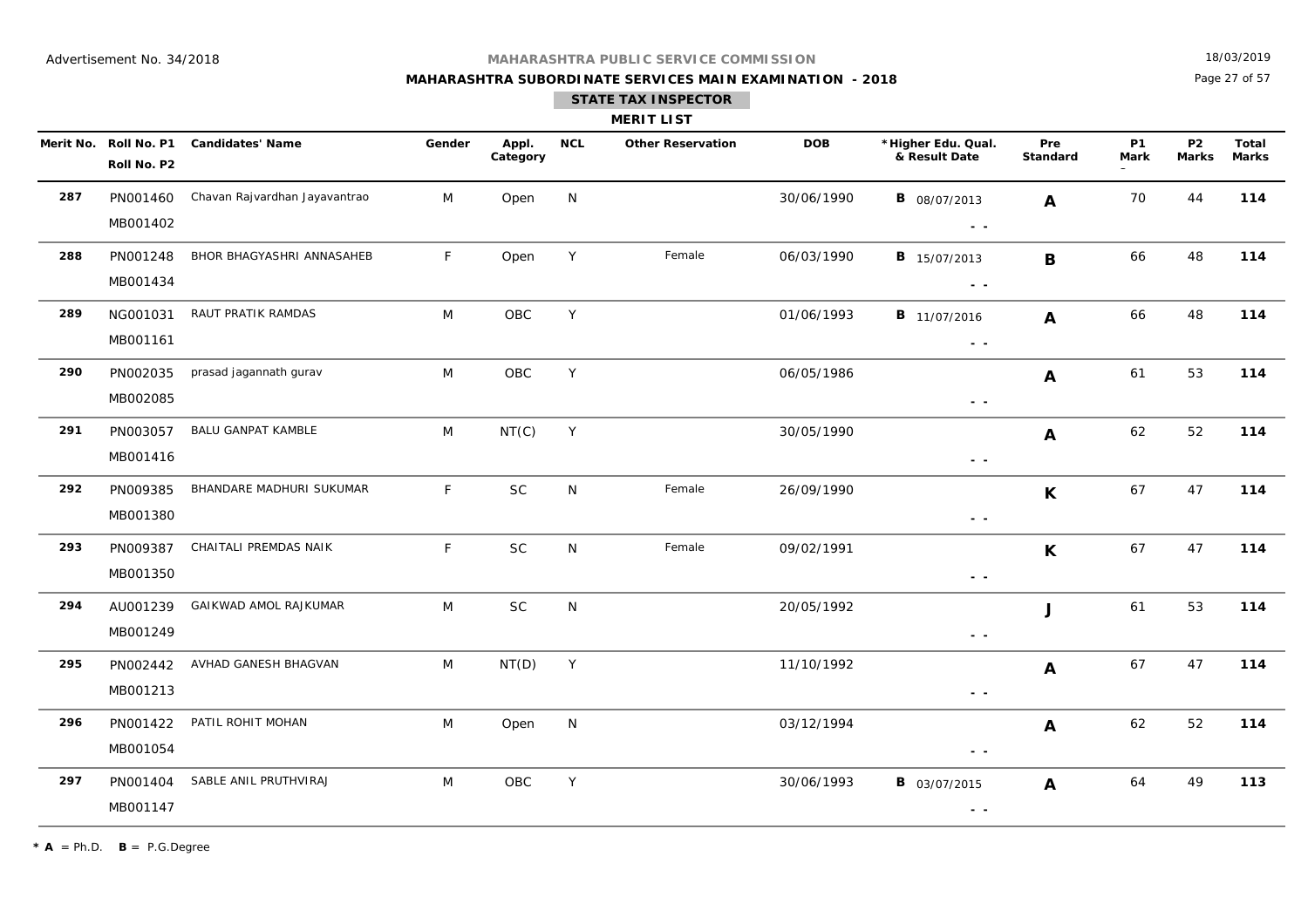## **MAHARASHTRA SUBORDINATE SERVICES MAIN EXAMINATION - 2018**

18/03/2019

Page 28 of 57

| <b>MERIT LIST</b> |  |  |
|-------------------|--|--|

|     | Merit No. Roll No. P1<br>Roll No. P2 | <b>Candidates' Name</b>     | Gender | Appl.<br>Category | <b>NCL</b>   | <b>Other Reservation</b> | <b>DOB</b> | *Higher Edu. Qual.<br>& Result Date                                             | Pre<br>Standard           | <b>P1</b><br><b>Mark</b> | <b>P2</b><br><b>Marks</b> | <b>Total</b><br><b>Marks</b> |
|-----|--------------------------------------|-----------------------------|--------|-------------------|--------------|--------------------------|------------|---------------------------------------------------------------------------------|---------------------------|--------------------------|---------------------------|------------------------------|
| 298 | PN002422<br>MB002076                 | GANGADHAR RAMRAO BAGAL      | M      | Open              | N            |                          | 10/06/1986 | <b>B</b> 07/02/2017<br>$\sim$ $\sim$                                            | $\mathbf{A}$              | 67                       | 46                        | 113                          |
| 299 | MB001086<br>MB002081                 | DEVDATT BABRUVAHAN DESHMUKH | M      | Open              | $\mathsf{N}$ |                          | 19/05/1986 | $\sim$ $\sim$                                                                   | $\boldsymbol{A}$          | 64                       | 49                        | 113                          |
| 300 | MB001102<br>MB002061                 | CHAVAN ANIRUDDHA VILASRAO   | M      | Open              | N            |                          | 27/02/1987 | $\sim$ $\sim$                                                                   | $\boldsymbol{A}$          | 67                       | 46                        | 113                          |
| 301 | PN001328<br>MB002008                 | Santosh Dattatray Mane      | M      | NT(C)             | Y            |                          | 14/08/1988 | $\sim$ $ \sim$                                                                  | $\boldsymbol{\mathsf{A}}$ | 62                       | 51                        | 113                          |
| 302 | PN001368<br>MB001500                 | SALASKAR VIJAY GORAKH       | M      | <b>SBC</b>        | Y            |                          | 15/02/1989 | $\sim$ $\sim$                                                                   | J                         | 65                       | 48                        | 113                          |
| 303 | AU001094<br>MB001487                 | RATHOD AVINASH SHANKARRAO   | M      | DT(A)             | Y            |                          | 26/05/1989 | $\frac{1}{2} \left( \frac{1}{2} \right) \frac{1}{2} \left( \frac{1}{2} \right)$ | A                         | 66                       | 47                        | 113                          |
| 304 | PN001307<br>MB001464                 | MAYUR GAJANAN SAWANT        | M      | Open              | N            |                          | 28/08/1989 | $\sim$ $\sim$                                                                   | $\mathbf{A}$              | 67                       | 46                        | 113                          |
| 305 | PN001317<br>MB001441                 | GAIKWAD SATISH BHAGWAN      | M      | OBC               | Y            |                          | 10/01/1990 | $\sim$ $\sim$                                                                   | $\boldsymbol{A}$          | 66                       | 47                        | 113                          |
| 306 | PN001488<br>MB001349                 | KUTE RAHUL SUBHASH          | M      | NT(D)             | Y            |                          | 20/02/1991 | $\sim$ $\sim$                                                                   | $\boldsymbol{A}$          | 63                       | 50                        | 113                          |
| 307 | AU001105<br>MB001323                 | JAGTAP RAHUL PANDIT         | M      | Open              | N            |                          | 05/06/1991 | $\sim$ $ \sim$                                                                  | $\boldsymbol{A}$          | 68                       | 45                        | 113                          |
| 308 | PN001153<br>MB001311                 | Swapnali Rohidas Giramkar   | F.     | Open              | Y            | Female                   | 10/07/1991 | $\sim$ $\sim$                                                                   | B                         | 62                       | 51                        | 113                          |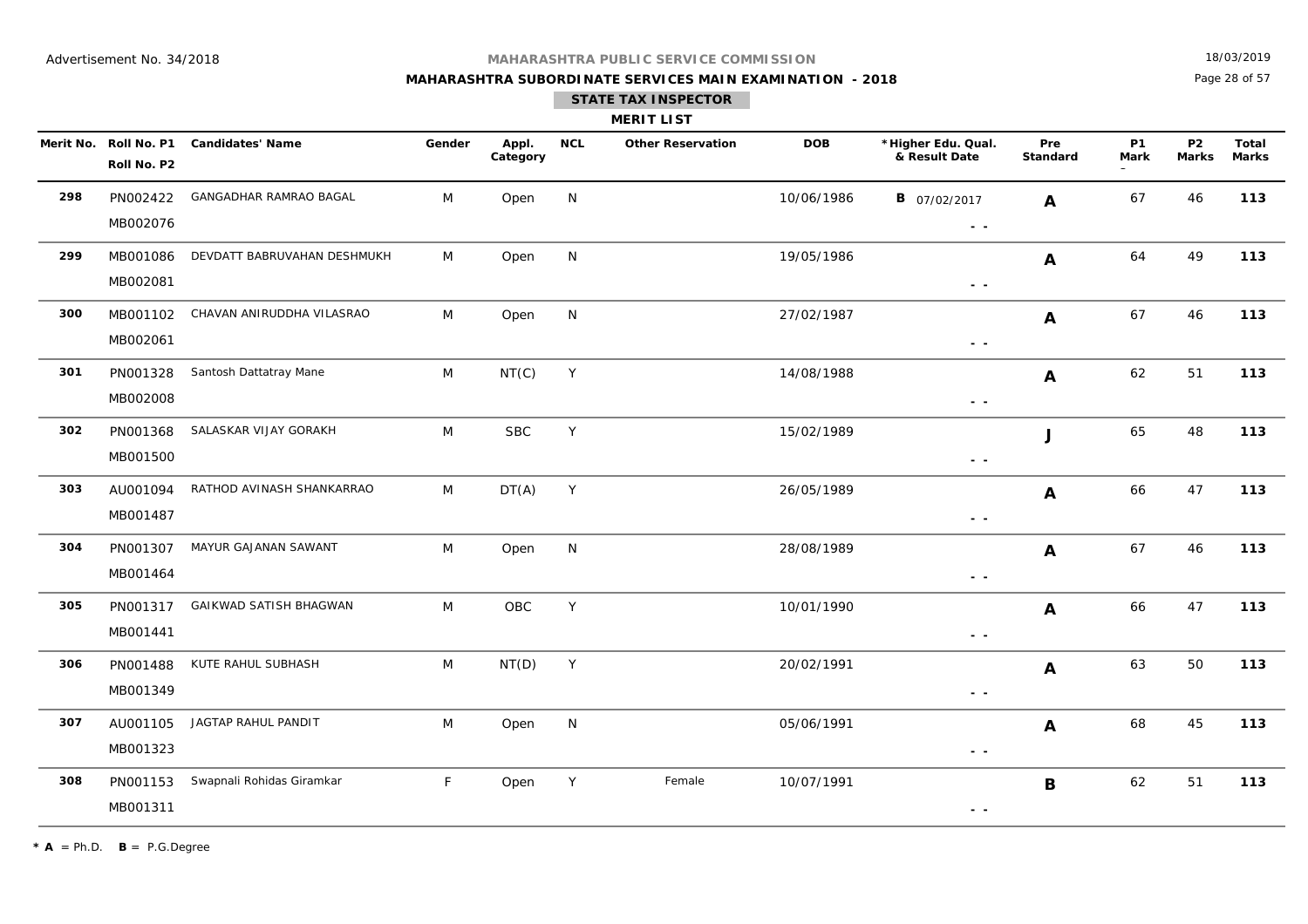## **MAHARASHTRA SUBORDINATE SERVICES MAIN EXAMINATION - 2018**

18/03/2019

Page 29 of 57

| <b>MERIT LIST</b> |  |
|-------------------|--|
|                   |  |

|     | Merit No. Roll No. P1<br>Roll No. P2 | <b>Candidates' Name</b>                     | Gender | Appl.<br>Category | <b>NCL</b> | <b>Other Reservation</b> | <b>DOB</b> | *Higher Edu. Qual.<br>& Result Date                                             | Pre<br>Standard  | <b>P1</b><br>Mark | <b>P2</b><br><b>Marks</b> | Total<br><b>Marks</b> |
|-----|--------------------------------------|---------------------------------------------|--------|-------------------|------------|--------------------------|------------|---------------------------------------------------------------------------------|------------------|-------------------|---------------------------|-----------------------|
| 309 | PN002260<br>MB001295                 | MOHURLE LOKESH SHALIK                       | M      | OBC               | Y          |                          | 27/09/1991 | $\sim$ $\sim$                                                                   | $\mathbf{A}$     | 56                | 57                        | 113                   |
| 310 | MB001030<br>MB001232                 | BHOYE SAHEBRAO DHANRAJ                      | M      | <b>ST</b>         | N          |                          | 07/07/1992 | $\frac{1}{2} \left( \frac{1}{2} \right) \frac{1}{2} \left( \frac{1}{2} \right)$ | J                | 56                | 57                        | 113                   |
| 311 | PN003085<br>MB001226                 | ATUL MAHADEV JAGTAP                         | M      | Open              | N          |                          | 29/07/1992 | $\sim$ $ \sim$                                                                  | $\mathbf{A}$     | 65                | 48                        | 113                   |
| 312 | PN002162<br>MB001220                 | TATIKONDALWAR NANDESHWAR<br><b>ASHOKRAO</b> | M      | <b>SBC</b>        | Y          |                          | 28/08/1992 | $\sim$ $\sim$                                                                   | J                | 66                | 47                        | 113                   |
| 313 | MB001112<br>MB001188                 | SAKPAL ABHIDNYA SHARAD                      | F      | SC                | N.         | Female                   | 25/01/1993 | $\sim$ $\sim$                                                                   | K                | 62                | 51                        | 113                   |
| 314 | NG001092<br>MB001183                 | kaware abhijeet sunil                       | M      | $_{\rm OBC}$      | Y          |                          | 16/02/1993 | $\sim$ $\sim$                                                                   | $\mathbf{A}$     | 71                | 42                        | 113                   |
| 315 | PN002205<br>MB001154                 | MIRGANE MAYUR ANIL                          | M      | Open              | N          |                          | 17/06/1993 | $ -$                                                                            | $\mathbf{A}$     | 77                | 36                        | 113                   |
| 316 | NG001044<br>MB001139                 | AKHUD NIKHIL SUDHAKAR                       | M      | OBC               | Y          |                          | 28/07/1993 | $ -$                                                                            | $\mathbf{A}$     | 66                | 47                        | 113                   |
| 317 | PN002477<br>MB001125                 | TARAWADE DIPAK BHASKER                      | M      | OBC               | Y          |                          | 13/11/1993 | $\sim$ $ \sim$                                                                  | $\boldsymbol{A}$ | 58                | 55                        | 113                   |
| 318 | PN002394<br>MB001124                 | WANKHEDE GOPAL RAVINDRA                     | M      | OBC               | Y          |                          | 16/11/1993 | $\frac{1}{2} \left( \frac{1}{2} \right) \frac{1}{2} \left( \frac{1}{2} \right)$ | $\mathbf{A}$     | 68                | 45                        | 113                   |
| 319 | PN003189<br>MB001076                 | SHAIKH ADAM SHABBIR                         | M      | Open              | N          |                          | 01/06/1994 | $\sim$ $\sim$                                                                   | $\mathbf{A}$     | 61                | 52                        | 113                   |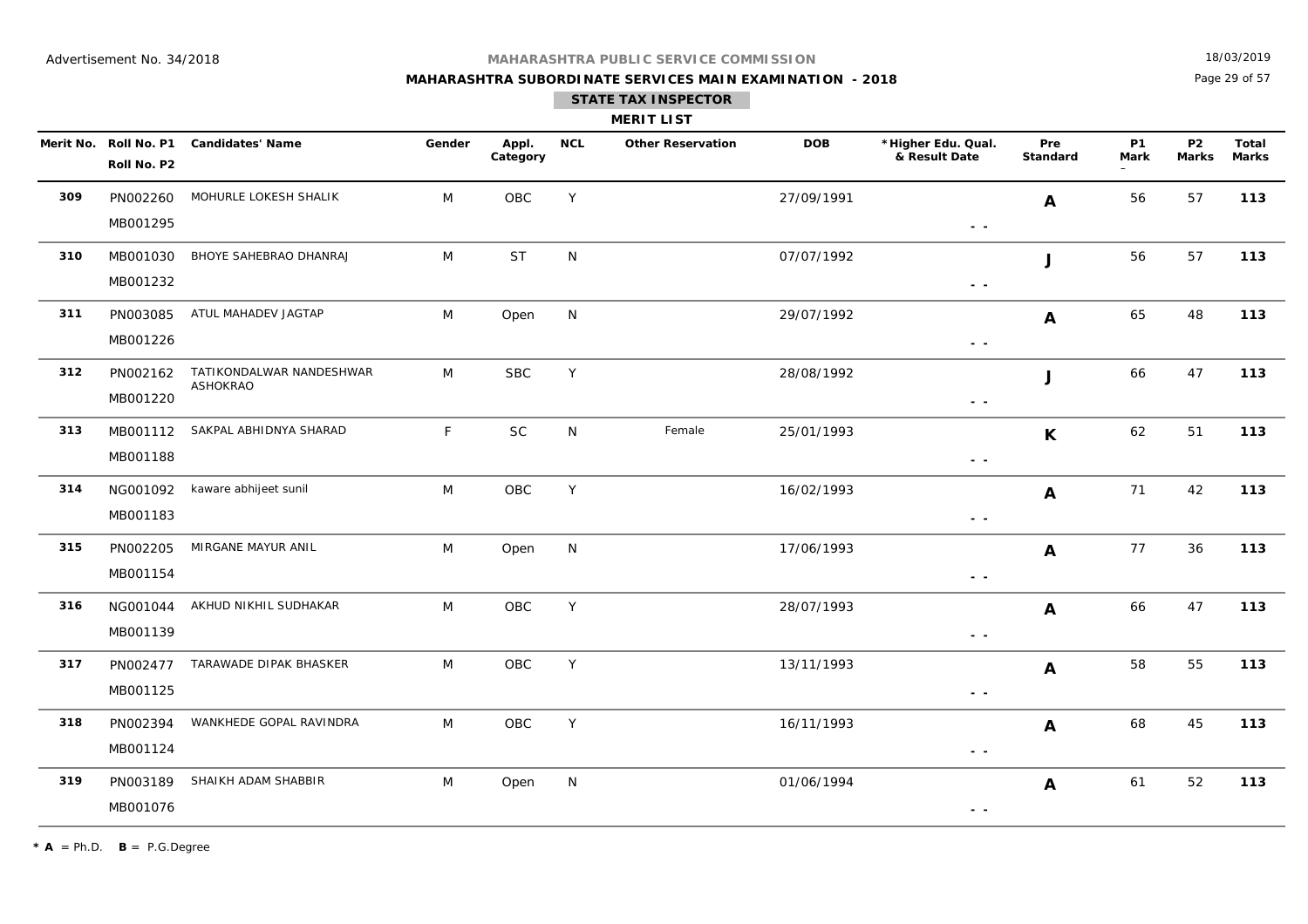**320**

**321**

**322**

**324**

**325**

#### **MAHARASHTRA PUBLIC SERVICE COMMISSION**

## **MAHARASHTRA SUBORDINATE SERVICES MAIN EXAMINATION - 2018STATE TAX INSPECTOR**

18/03/2019

**Marks**

Page 30 of 57

**P2Marks**

#### **MERIT LISTMerit No. \*Higher Edu. Qual. Roll No. P1 Candidates' Name Gender Appl. DOB & Result Date Category NCL Other Reservation**DOB \*Higher Edu. Qual. Pre P1 P2 Total **PreStandardP1MarkRoll No. P2** NG001009SUMEET MADHAV KENDRE M NT(D) Y 63 50 113  **- -** NT(D) Y 05/06/1995 **A** 63 50 MB001032 **A** MB001087SUKHADEV ANANDARAO PATIL M Open N 01/06/1987 **B** 01/03/2014 **A** 71 41 **112 - -**  $B$  01/03/2014 4 **A** 71 41 MB002049**A** PN009391TRIMBAKE SMITA SHANTARAM F SC N Female 30/10/1992 **B** 14/10/2016 **V** 61 51 112  **- -**  $SC$ **B** 14/10/2016 6 **K** 61 51 MB001207**K323** PN002443SHISODE GANESH KONDIRAM M DT(A) Y 23/04/1991 **B** 04/11/2016 **A** 68 44 **112 - -**  $B$  04/11/2016 6 **A** 68 44 MB001336**A** AU001142Mote Nitin Shivajirao **112** M Open N 20/04/1987 **112 A** 54 58 112  **- -** Open 54 58 MB002055**A** PN002384GAJARE GUNJAN MANOHAR M OBC Y 23/04/1987 **112 - -** OBC23/04/1987 MB002054**A326** AU001135GADEKAR NAMDEO BHAVRAO M Open N PH Locomotor Disability 07/08/1987 **112 A** 59 53 112 or Cerebral Palsy  **- -** PH Locomotor Disability MB002196 **A**

**327** MB001099waykar ashitosh bhausaheb M OBC Y 18/10/1989 **12**<br>Waykar ashitosh bhausaheb M OBC Y 18/10/1989 **1 - -** OBC18/10/1989 MB001459**A328** PN002388PAWAR GOVIND NARAYAN **M** Open Y 112 01/01/1990 **12** 112  **- -** Open 70 42 MB001448**A329** AU001100GAVHALE RAJENDRA PRAKASH M SC N 25/06/1990 M 05/06/1990 M 1 61 51 112  **- -** SCC N 05/06/1990 61 51 MB001414 **J330** PN010353Khule Jayasinh Chandrakant M M Open N PH Locomotor Disability 11/07/1990 **112 112** 112 or Cerebral Palsy  **- -** PH Locomotor Disability MB002184**N**

 $*$  **A** = Ph.D. **B** = P.G.Degree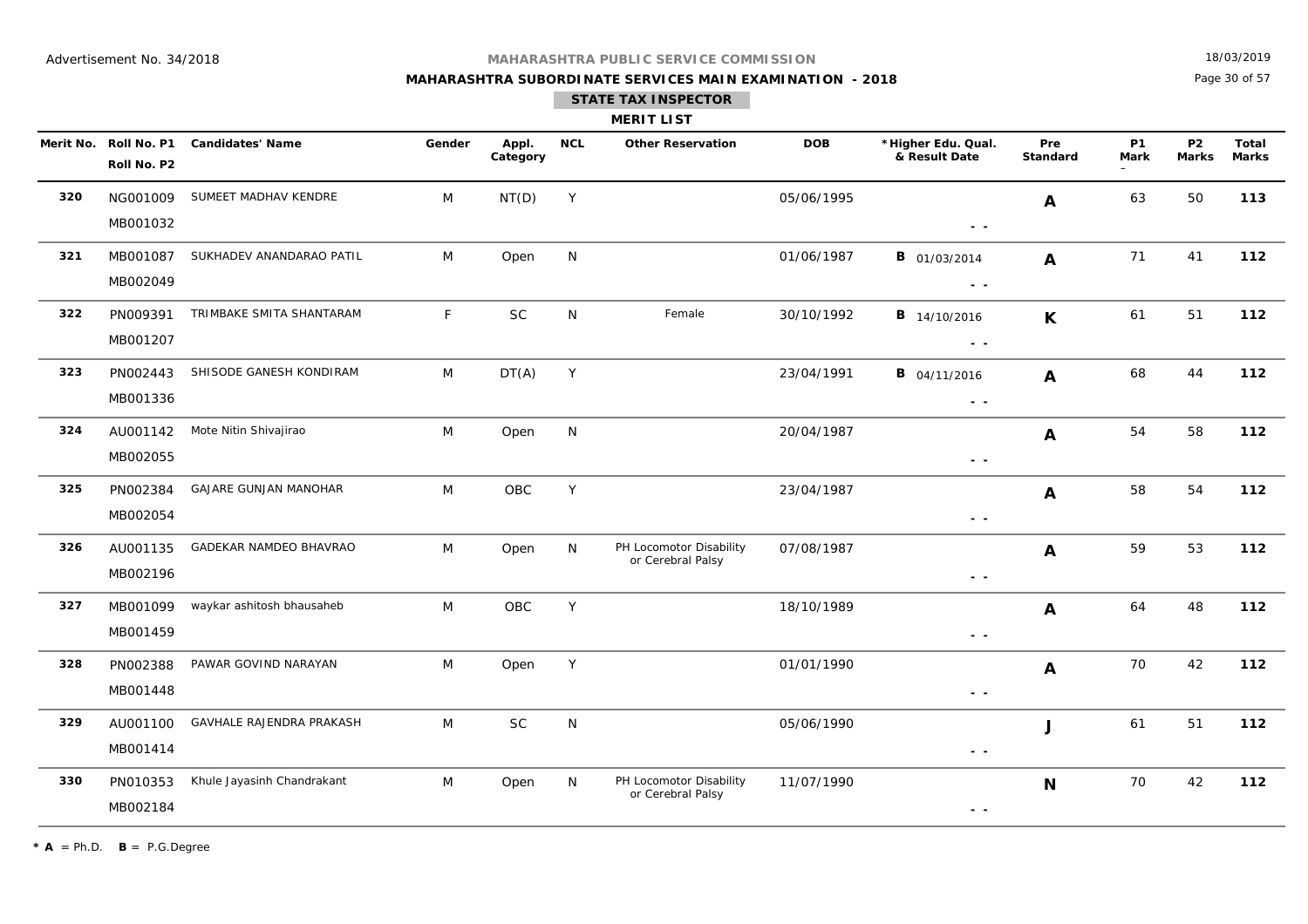## **MAHARASHTRA SUBORDINATE SERVICES MAIN EXAMINATION - 2018**

18/03/2019

Page 31 of 57

|     |                                      |                                 |        |                   |              | <b>MERIT LIST</b>                |            |                                                                                                          |                 |                   |                           |                       |
|-----|--------------------------------------|---------------------------------|--------|-------------------|--------------|----------------------------------|------------|----------------------------------------------------------------------------------------------------------|-----------------|-------------------|---------------------------|-----------------------|
|     | Merit No. Roll No. P1<br>Roll No. P2 | <b>Candidates' Name</b>         | Gender | Appl.<br>Category | <b>NCL</b>   | <b>Other Reservation</b>         | <b>DOB</b> | *Higher Edu. Qual.<br>& Result Date                                                                      | Pre<br>Standard | <b>P1</b><br>Mark | <b>P2</b><br><b>Marks</b> | Total<br><b>Marks</b> |
| 331 | PN002208<br>MB001308                 | Shinde Mayuri Arun              | F      | Open              | Y            | Female                           | 17/07/1991 | $\sim$ $\sim$                                                                                            | $\mathbf B$     | 68                | 44                        | 112                   |
| 332 | PN002393<br>MB001292                 | GORE RAHUL TULSHIRAM            | M      | NT(C)             | Y            |                                  | 10/10/1991 | $\frac{1}{2} \left( \frac{1}{2} \right) = \frac{1}{2} \left( \frac{1}{2} \right)$                        | A               | 68                | 44                        | 112                   |
| 333 | PN001326<br>MB001291                 | ADSUL SAPANA GOPAL              | F.     | Open              | Y            | Female                           | 11/10/1991 | $\sim$ $\sim$                                                                                            | B               | 65                | 47                        | 112                   |
| 334 | PN002237<br>MB001212                 | MALKUNAIK RAVIKIRAN MALLIKARJUN | M      | NT(B)             | $\mathsf{Y}$ |                                  | 17/10/1992 | $\frac{1}{2} \left( \frac{1}{2} \right) = \frac{1}{2} \left( \frac{1}{2} \right)$                        | A               | 63                | 49                        | 112                   |
| 335 | PN001386<br>MB001185                 | Tate Sachin Sadashiv            | M      | NT(C)             | Y            |                                  | 10/02/1993 | $\frac{1}{2} \left( \frac{1}{2} \right) = \frac{1}{2} \left( \frac{1}{2} \right)$                        | A               | 62                | 50                        | 112                   |
| 336 | AU001058<br>MB001170                 | SHEIKH MONIS SHEIKH MAKSUD      | M      | Open              | N            |                                  | 08/05/1993 | $\sim$ $\sim$                                                                                            | $\mathbf{A}$    | 65                | 47                        | 112                   |
| 337 | MB002228<br>MB001031                 | VALKUNDE PUJA BHANUDAS          | F.     | NT(C)             | Y            | PH Hearing<br>Impairement Female | 10/06/1995 | Reco: PH - Hearing Impairment - 1                                                                        | N               | 63                | 49                        | 112                   |
| 338 | AU001155<br>MB002101                 | khomane mahadeo atmaram         | M      | Open              | N            |                                  | 05/08/1985 | <b>B</b> 02/07/2008<br>$\sim$ $\sim$                                                                     | A               | 60                | 51                        | 111                   |
| 339 | PN001029<br>MB002074                 | PRAVIN SHIVAYOGI WALI           | M      | Open              | N            |                                  | 23/06/1986 | <b>B</b> 14/02/2012<br>$\frac{1}{2} \left( \frac{1}{2} \right) = \frac{1}{2} \left( \frac{1}{2} \right)$ | A               | 67                | 44                        | 111                   |
| 340 | NG001064<br>MB001422                 | THOMBRE KASHINATH NAMDEV        | M      | <b>ST</b>         | N            |                                  | 12/05/1990 | <b>B</b> 10/08/2015<br>$\frac{1}{2} \left( \frac{1}{2} \right) = \frac{1}{2} \left( \frac{1}{2} \right)$ | J               | 58                | 53                        | 111                   |
| 341 | NG001058<br>MB002071                 | BHOWATE NITINKUMAR SHRIRAM      | M      | <b>SC</b>         | N            |                                  | 05/08/1986 | $\sim$ $-$                                                                                               | J               | 65                | 46                        | 111                   |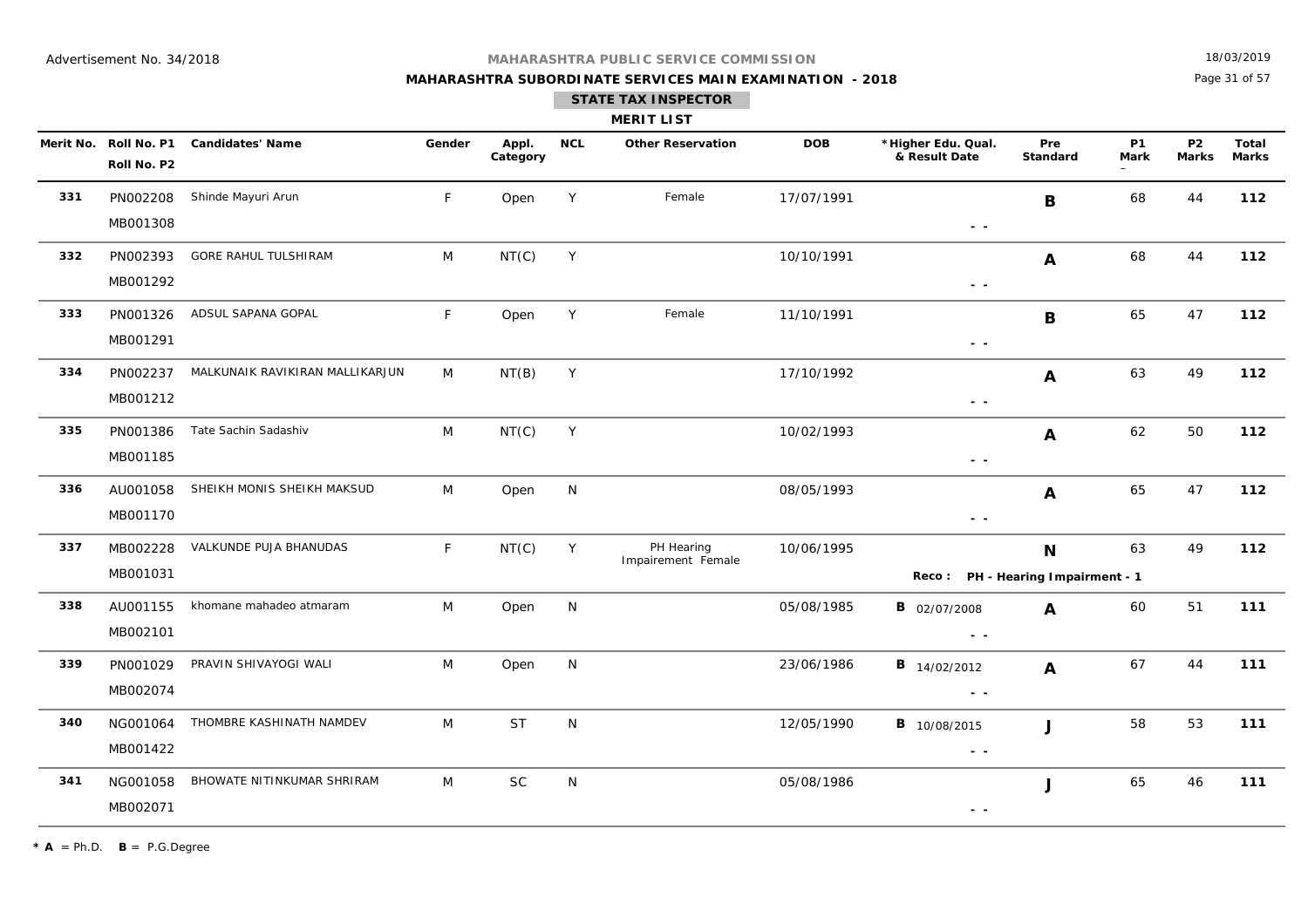## **MAHARASHTRA SUBORDINATE SERVICES MAIN EXAMINATION - 2018**

18/03/2019

Page 32 of 57

|     |                                      |                              |        |                   |            | <b>MERIT LIST</b>        |            |                                                        |                        |                   |                           |                       |
|-----|--------------------------------------|------------------------------|--------|-------------------|------------|--------------------------|------------|--------------------------------------------------------|------------------------|-------------------|---------------------------|-----------------------|
|     | Merit No. Roll No. P1<br>Roll No. P2 | <b>Candidates' Name</b>      | Gender | Appl.<br>Category | <b>NCL</b> | <b>Other Reservation</b> | <b>DOB</b> | *Higher Edu. Qual.<br>& Result Date                    | Pre<br><b>Standard</b> | <b>P1</b><br>Mark | <b>P2</b><br><b>Marks</b> | Total<br><b>Marks</b> |
| 342 | AU001164<br>MB002064                 | MASKE KISAN DNYANOBA         | M      | <b>SC</b>         | N          |                          | 10/12/1986 | $\sim$ $\sim$                                          | J                      | 65                | 46                        | 111                   |
| 343 | PN002418<br>MB001492                 | TIKUTE GAURAV MADHUKAR       | M      | <b>SC</b>         | ${\sf N}$  |                          | 27/04/1989 | $\sim$ $\sim$                                          | J                      | 68                | 43                        | 111                   |
| 344 | PN001225<br>MB001466                 | GIRAME SIDDHESHWAR ARJUN     | M      | OBC               | Y          |                          | 07/08/1989 | $\sim$ $\sim$                                          | A                      | 62                | 49                        | 111                   |
| 345 | PN003120<br>MB001362                 | ANIL TRYAMBAK CHAUDHARI      | M      | <b>ST</b>         | ${\sf N}$  |                          | 05/12/1990 | $\sim$ $\sim$                                          | J                      | 64                | 47                        | 111                   |
| 346 | MB001111<br>MB001346                 | kadam aboli abasaheb         | F      | Open              | Y          | Female                   | 11/03/1991 | $\sim$ $\sim$                                          | B                      | 58                | 53                        | 111                   |
| 347 | PN001216<br>MB001328                 | INGALE SNEHA DINKAR          | F      | <b>SC</b>         | N          | Female                   | 22/05/1991 | $\sim$ $\sim$                                          | $\mathbf K$            | 68                | 43                        | 111                   |
| 348 | PN002311<br>MB001278                 | Surywanshi Koushalya Vitthal | F.     | Open              | Y          | Female                   | 23/12/1991 | $\sim$ $\sim$                                          | B                      | 60                | 51                        | 111                   |
| 349 | PN001348<br>MB001265                 | Sandip Shriram Manikdurge    | M      | OBC               | Y          |                          | 04/04/1992 | $\sim$ $\sim$                                          | A                      | 62                | 49                        | 111                   |
| 350 | AU001137<br>MB001180                 | PATHAN NAUSHAD NASERKHA      | M      | Open              | N          |                          | 23/03/1993 | $\sim$ $\sim$                                          | A                      | 66                | 45                        | 111                   |
| 351 | PN002091<br>MB001164                 | PATIL AJINKYA ANIL           | M      | Open              | ${\sf N}$  |                          | 21/05/1993 | $\sim$ $\sim$                                          | A                      | 71                | 40                        | 111                   |
| 352 | PN002410<br>MB001159                 | DATAL GANESH SAMARTH         | M      | Open              | N          |                          | 07/06/1993 | $\frac{1}{2} \left( \frac{1}{2} \right) = \frac{1}{2}$ | A                      | 65                | 46                        | 111                   |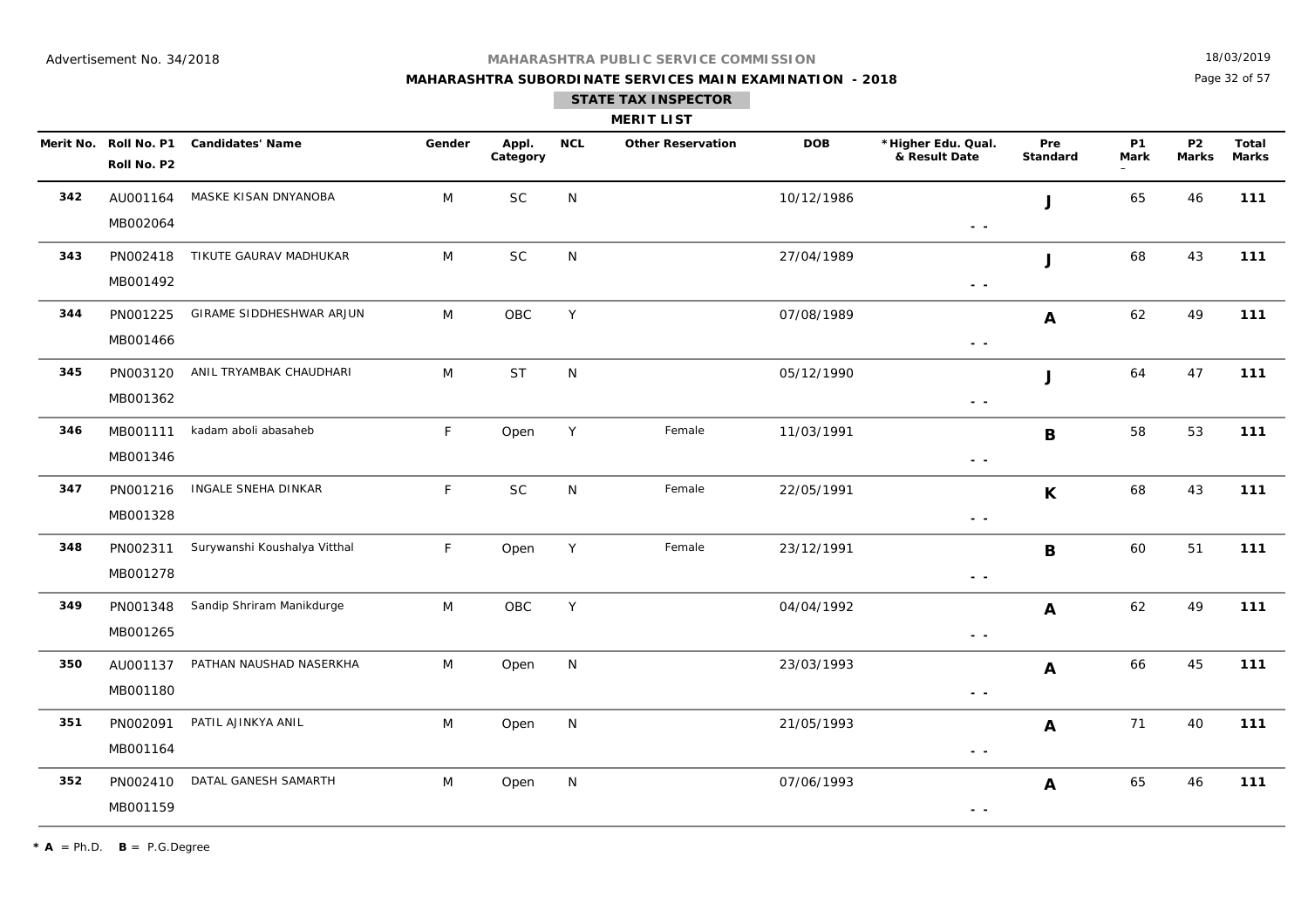## **MAHARASHTRA SUBORDINATE SERVICES MAIN EXAMINATION - 2018**

18/03/2019

Page 33 of 57

|     |                                      |                            |        |                   |            | <b>MERIT LIST</b>             |            |                                                                                                        |                        |                          |                           |                       |
|-----|--------------------------------------|----------------------------|--------|-------------------|------------|-------------------------------|------------|--------------------------------------------------------------------------------------------------------|------------------------|--------------------------|---------------------------|-----------------------|
|     | Merit No. Roll No. P1<br>Roll No. P2 | <b>Candidates' Name</b>    | Gender | Appl.<br>Category | <b>NCL</b> | <b>Other Reservation</b>      | <b>DOB</b> | *Higher Edu. Qual.<br>& Result Date                                                                    | Pre<br><b>Standard</b> | <b>P1</b><br><b>Mark</b> | <b>P2</b><br><b>Marks</b> | Total<br><b>Marks</b> |
| 353 | MB001090<br>MB001102                 | DAGWAR PRASHANT SATEJ      | M      | OBC               | Y          |                               | 27/02/1994 | $\sim$ $\sim$                                                                                          | $\mathbf{A}$           | 56                       | 55                        | 111                   |
| 354 | PN009393<br>MB001085                 | AIWALE SHITAL VITTHAL      | F      | <b>SC</b>         | N          | Female                        | 15/05/1994 | $\sim$ $\sim$                                                                                          | $\mathsf K$            | 62                       | 49                        | 111                   |
| 355 | PN001020<br>MB001059                 | DESHPANDE YOGESH SANJAY    | M      | Open              | N          |                               | 10/10/1994 | $\sim$ $ \sim$                                                                                         | A                      | 66                       | 45                        | 111                   |
| 356 | PN010362<br>MB002168                 | SANAP RAVINDRA PANDURANG   | M      | NT(D)             | Y          | PH Blindness or Low<br>Vision | 12/01/1995 | $ -$                                                                                                   | $\mathbf N$            | 54                       | 57                        | 111                   |
| 357 | NG001043<br>MB002131                 | DEHA NITIN DHARAMDAS       | M      | OBC               | Y          |                               | 22/03/1984 | <b>B</b> 28/06/2008<br>$\frac{1}{2} \left( \frac{1}{2} \right) \frac{1}{2} \left( \frac{1}{2} \right)$ | $\mathbf{A}$           | 60                       | 50                        | 110                   |
| 358 | MB002160<br>MB002151                 | PRASHANT GORAKSH KHEDKAR   | M      | <b>SBC</b>        | Y          |                               | 17/02/1982 | $\sim$ $ \sim$                                                                                         | A                      | 67                       | 43                        | 110                   |
| 359 | AU001138<br>MB002031                 | SHERE NARHARI MANOHAR      | M      | Open              | N          |                               | 04/03/1988 | $\sim$ $\sim$                                                                                          | A                      | 61                       | 49                        | 110                   |
| 360 | PN001491<br>MB001478                 | SARJE RAGHUVEER VINAYAK    | M      | <b>ST</b>         | N          |                               | 05/06/1989 | $\sim$ $ \sim$                                                                                         | J                      | 56                       | 54                        | 110                   |
| 361 | PN001325<br>MB001401                 | SHEWALE SAPANA POPAT       | F      | Open              | Y          | Female                        | 01/07/1990 | $\sim$ $ \sim$                                                                                         | B                      | 61                       | 49                        | 110                   |
| 362 | PN001200<br>MB001282                 | NAIKAWADI RESHMA BALASAHEB | F      | Open              | Y          | Female                        | 28/11/1991 | $\sim$ $\sim$                                                                                          | $\mathbf B$            | 62                       | 48                        | 110                   |
| 363 | PN002190<br>MB001253                 | More Dnyaneshwar Baban     | M      | Open              | N          |                               | 07/05/1992 | $\frac{1}{2} \left( \frac{1}{2} \right) \frac{1}{2} \left( \frac{1}{2} \right)$                        | A                      | 58                       | 52                        | 110                   |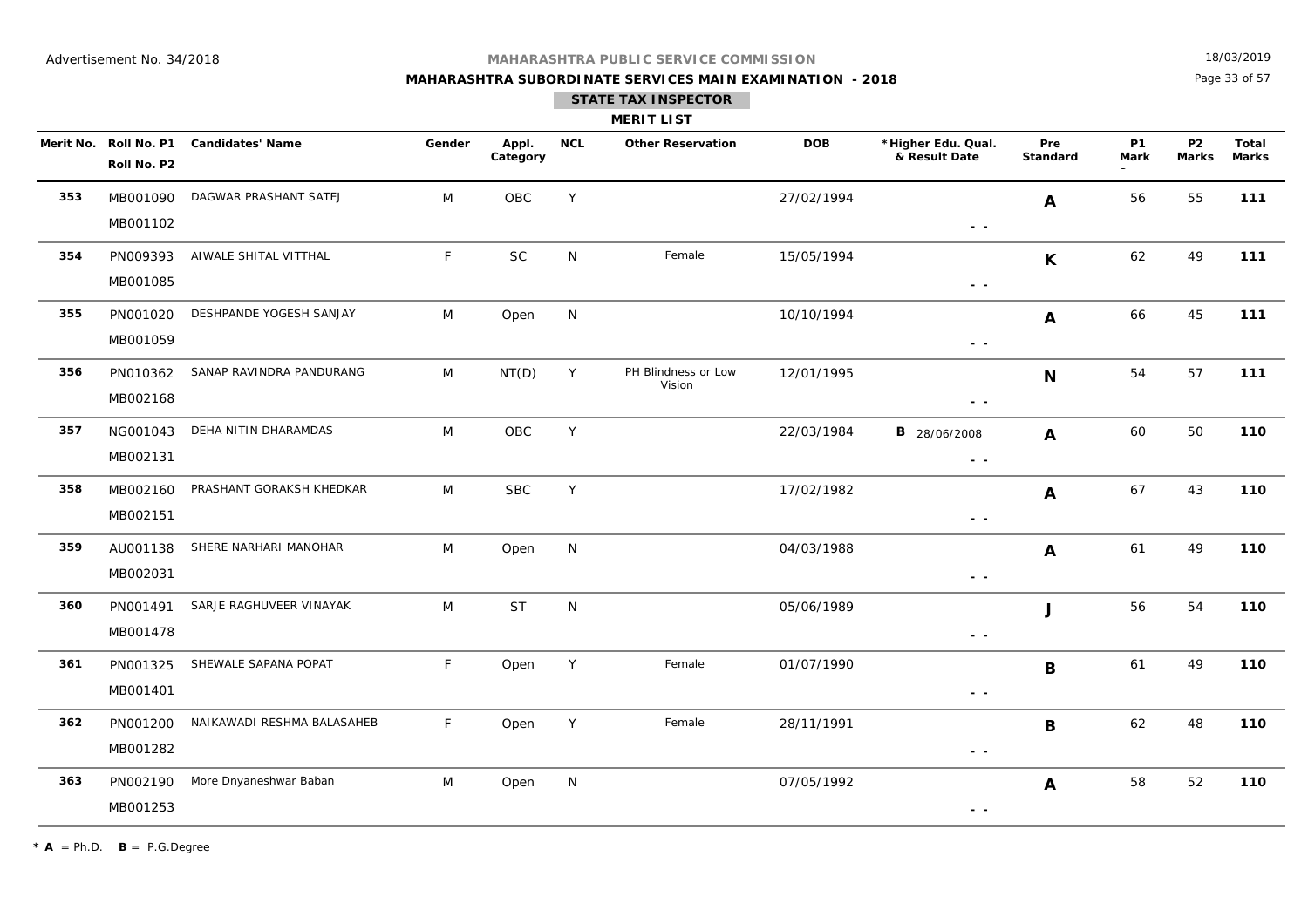## **MAHARASHTRA SUBORDINATE SERVICES MAIN EXAMINATION - 2018**

18/03/2019

Page 34 of 57

|     |                      |                                        |        |                   |            | <b>MERIT LIST</b>                                      |            |                                      |                                  |                   |                           |                       |
|-----|----------------------|----------------------------------------|--------|-------------------|------------|--------------------------------------------------------|------------|--------------------------------------|----------------------------------|-------------------|---------------------------|-----------------------|
|     | Roll No. P2          | Merit No. Roll No. P1 Candidates' Name | Gender | Appl.<br>Category | <b>NCL</b> | <b>Other Reservation</b>                               | <b>DOB</b> | *Higher Edu. Qual.<br>& Result Date  | Pre<br>Standard                  | <b>P1</b><br>Mark | <b>P2</b><br><b>Marks</b> | Total<br><b>Marks</b> |
| 364 | PN003192<br>MB001240 | JOSHI ABHISHEK MAHESH                  | M      | Open              | N          |                                                        | 11/06/1992 |                                      | A                                | 68                | 42                        | 110                   |
| 365 | MB001021<br>MB001178 | <b>BHARATE SHITAL SURESH</b>           | F      | Open              | Y          | Female                                                 | 04/04/1993 | $ -$<br>$\sim$ $\sim$                | B                                | 59                | 51                        | 110                   |
| 366 | MB001051<br>MB001120 | SHINDE POOJA PRAKASH                   | F      | Open              | Y          | Female                                                 | 25/12/1993 | $ -$                                 | B                                | 60                | 50                        | 110                   |
| 367 | MB001054<br>MB002169 | PATEL RUKSAR ANIS                      | F.     | Open              | Y          | PH Locomotor Disability<br>or Cerebral Palsy<br>Female | 05/01/1994 | $ -$                                 | B                                | 66                | 44                        | 110                   |
| 368 | PN001167<br>MB002086 | SHANKARE SURESH NAGNATH                | M      | Open              | N          |                                                        | 03/05/1986 | <b>B</b> 06/07/2009<br>$\sim$ $\sim$ | $\mathbf{A}$                     | 57                | 52                        | 109                   |
| 369 | MB001101<br>MB002094 | NAWALE ARUN SHIVAJI                    | M      | Open              | N          |                                                        | 22/11/1985 | <b>B</b> 02/08/2011<br>$\sim$ $-$    | A                                | 64                | 45                        | 109                   |
| 370 | PN001462<br>MB001341 | BORGAD RAJU GANESHRAO                  | M      | Open              | N          |                                                        | 04/04/1991 | <b>B</b> 24/02/2016<br>$ -$          | A                                | 62                | 47                        | 109                   |
| 371 | PN002500<br>MB002044 | DEORE SWAPNIL MOTIRAM                  | M      | OBC               | Y          |                                                        | 13/09/1987 | $\sim$ $\sim$                        | A                                | 62                | 47                        | 109                   |
| 372 | PN001344<br>MB002035 | BANNE SANGITA LAHUPPA                  | F      | <b>SC</b>         | N          | Female                                                 | 17/01/1988 | $ -$                                 | K                                | 60                | 49                        | 109                   |
| 373 | PN001154<br>MB002012 | MANE SWAGAT ANKUSH                     | M      | Open              | N          |                                                        | 23/07/1988 | $ -$                                 | A                                | 63                | 46                        | 109                   |
| 374 | PN010349<br>MB002001 | Khaladkar Sushrut Lahu                 | M      | Open              | N          | PH Hearing<br>Impairement                              | 05/01/1989 | Reco:                                | N<br>PH - Hearing Impairment - 2 | 65                | 44                        | 109                   |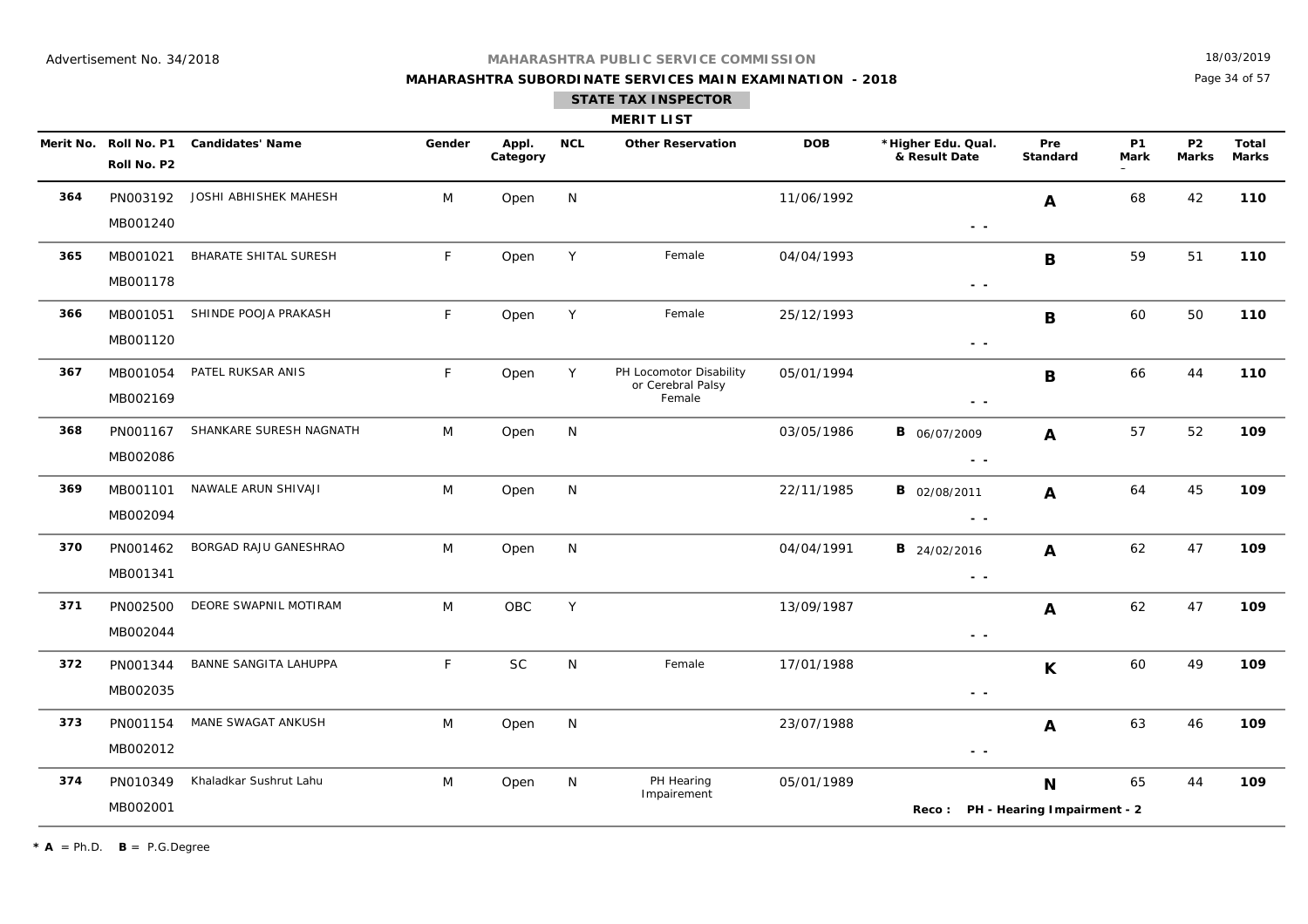## **MAHARASHTRA SUBORDINATE SERVICES MAIN EXAMINATION - 2018**

18/03/2019

Page 35 of 57

| <b>MERIT LIST</b> |
|-------------------|
|-------------------|

|     | Merit No. Roll No. P1<br>Roll No. P2 | <b>Candidates' Name</b>    | Gender       | Appl.<br>Category | <b>NCL</b> | <b>Other Reservation</b>  | <b>DOB</b> | *Higher Edu. Qual.<br>& Result Date                                               | Pre<br><b>Standard</b> | <b>P1</b><br>Mark | P <sub>2</sub><br><b>Marks</b> | <b>Total</b><br><b>Marks</b> |
|-----|--------------------------------------|----------------------------|--------------|-------------------|------------|---------------------------|------------|-----------------------------------------------------------------------------------|------------------------|-------------------|--------------------------------|------------------------------|
| 375 | AU001114<br>MB001444                 | DESHMUKH PRAKASH BABASAHEB | M            | Open              | N          |                           | 01/01/1990 | $\sim$ $-$                                                                        | A                      | 65                | 44                             | 109                          |
| 376 | PN002293<br>MB001368                 | pingale kiran navnath      | M            | NT(C)             | Y          |                           | 14/11/1990 | $\sim$ $\sim$                                                                     | A                      | 65                | 44                             | 109                          |
| 377 | PN001492<br>MB001234                 | SHAIKH RAFIK USMAN         | M            | Open              | N          |                           | 30/06/1992 | $\sim$ $\sim$                                                                     | A                      | 66                | 43                             | 109                          |
| 378 | PN001289<br>MB001187                 | GAJBHIYE SHANTANU BHIMRAO  | M            | <b>SC</b>         | N          |                           | 25/01/1993 | $\sim$ $-$                                                                        | J                      | 58                | 51                             | 109                          |
| 379 | PN002135<br>MB001175                 | TEMGIRE NILESH PARSHURAM   | M            | Open              | N          |                           | 16/04/1993 | $\frac{1}{2} \left( \frac{1}{2} \right) = \frac{1}{2} \left( \frac{1}{2} \right)$ | A                      | 66                | 43                             | 109                          |
| 380 | PN002105<br>MB001068                 | SHINDE PALLAVI SIDRAM      | $\mathsf{F}$ | Open              | Y          | Female                    | 17/06/1994 | $ -$                                                                              | B                      | 62                | 47                             | 109                          |
| 381 | PN001498<br>MB001063                 | LIMBGAONKAR POOJA SHYAM    | $\mathsf{F}$ | <b>SC</b>         | N          | Female                    | 16/09/1994 | $\frac{1}{2} \left( \frac{1}{2} \right) = \frac{1}{2} \left( \frac{1}{2} \right)$ | E                      | 67                | 42                             | 109                          |
| 382 | PN003067<br>MB001061                 | <b>BAND BADAM SHAHADEV</b> | M            | Open              | N          |                           | 05/10/1994 | $\sim$ $\sim$                                                                     | A                      | 63                | 46                             | 109                          |
| 383 | NG001052<br>MB001001                 | MAYUR GUNVANT KHADSE       | M            | OBC               | Y          | PH Hearing<br>Impairement | 02/10/1997 | $ -$                                                                              | $\mathbf N$            | 62                | 47                             | 109                          |
| 384 | AU001161<br>MB001479                 | KRUSHNA NANARAO SONONE     | M            | Open              | N          |                           | 05/06/1989 | <b>B</b> 18/06/2015<br>$\sim$ $\sim$                                              | $\mathbf{A}$           | 59                | 49                             | 108                          |
| 385 | PN001123<br>MB001439                 | ASABE TUSHAR DNYANESHWAR   | M            | Open              | N          |                           | 22/01/1990 | $\frac{1}{2} \left( \frac{1}{2} \right) = \frac{1}{2}$                            | A                      | 68                | 40                             | 108                          |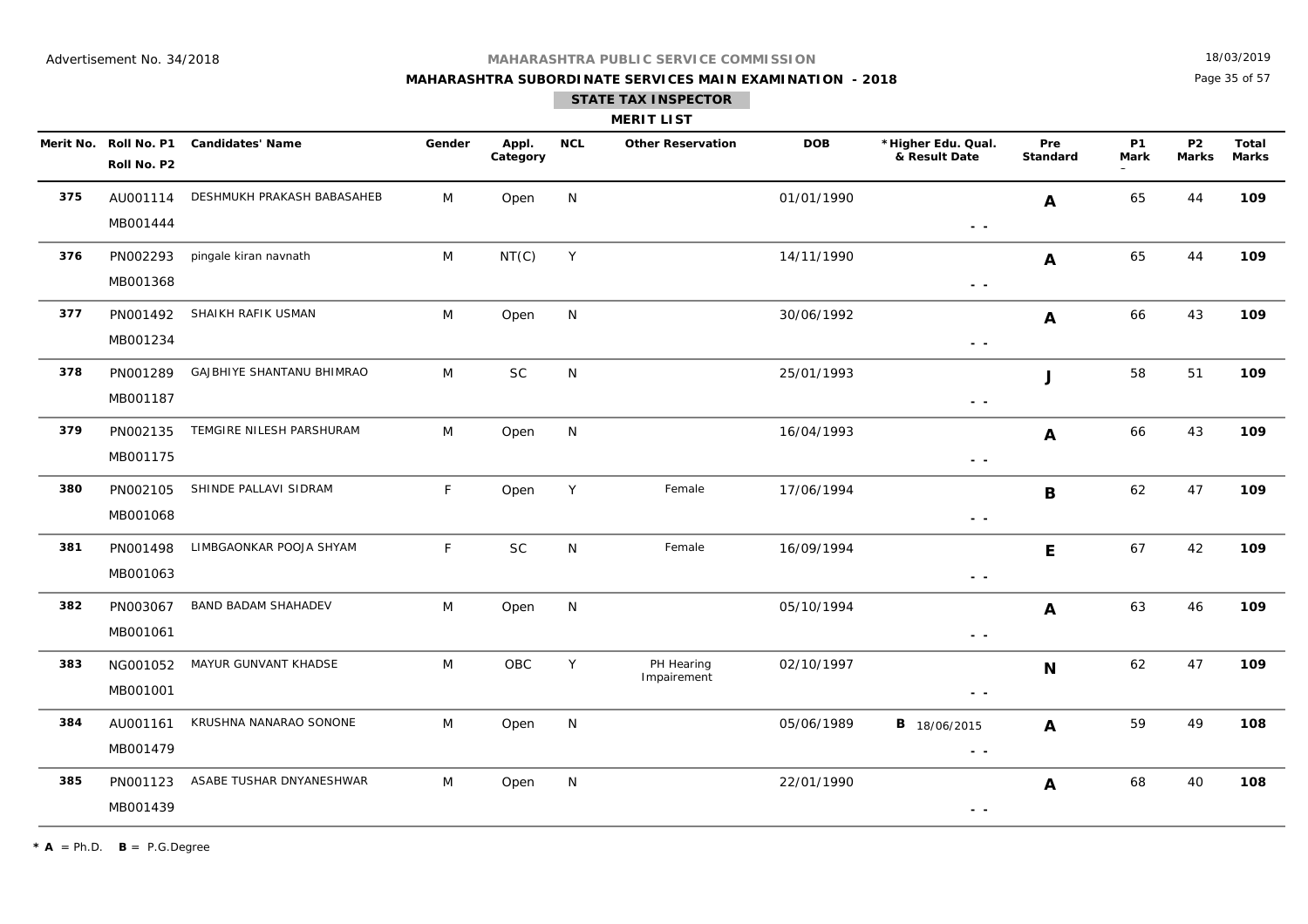## **MAHARASHTRA SUBORDINATE SERVICES MAIN EXAMINATION - 2018**

18/03/2019

Page 36 of 57

| <b>MERIT LIST</b> |  |  |
|-------------------|--|--|

|     | Merit No. Roll No. P1<br>Roll No. P2 | <b>Candidates' Name</b>     | Gender       | Appl.<br>Category | <b>NCL</b>  | <b>Other Reservation</b> | <b>DOB</b> | *Higher Edu. Qual.<br>& Result Date                                                                    | Pre<br>Standard        | <b>P1</b><br><b>Mark</b> | P <sub>2</sub><br><b>Marks</b> | Total<br><b>Marks</b> |
|-----|--------------------------------------|-----------------------------|--------------|-------------------|-------------|--------------------------|------------|--------------------------------------------------------------------------------------------------------|------------------------|--------------------------|--------------------------------|-----------------------|
| 386 | AU001075<br>MB001375                 | WAGHMARE SAMBHAJI KISHANRAO | M            | $\sf SC$          | N           |                          | 16/10/1990 | $\sim$ $\sim$                                                                                          | J                      | 62                       | 46                             | 108                   |
| 387 | PN001350<br>MB001360                 | DHAKANE SANDEEP SUDHAKAR    | M            | NT(D)             | Y           |                          | 06/12/1990 | $\sim$ $\sim$                                                                                          | A                      | 61                       | 47                             | 108                   |
| 388 | PN002489<br>MB001340                 | JADHAV DIGVIJAY SANJAY      | M            | Open              | N           |                          | 11/04/1991 | $\sim$ $ \sim$                                                                                         | A                      | 65                       | 43                             | 108                   |
| 389 | MB001079<br>MB001333                 | CHANDAWADE GAURAV PRAKASH   | M            | NT(B)             | Y           |                          | 08/05/1991 | $\sim$ $\sim$                                                                                          | A                      | 62                       | 46                             | 108                   |
| 390 | PN002209<br>MB001129                 | <b>GHODAKE MAYUR ARVIND</b> | M            | Open              | N           | Sports                   | 30/10/1993 | Reco:                                                                                                  | D<br>OPEN - Sports - 1 | 60                       | 48                             | 108                   |
| 391 | PN002297<br>MB001094                 | CHAVAN KIRAN BANDHU         | M            | Open              | N           |                          | 28/03/1994 | $ -$                                                                                                   | A                      | 58                       | 50                             | 108                   |
| 392 | PN002356<br>MB001079                 | JADHAV SAMBHAJI JAGANNATH   | M            | Open              | N           |                          | 26/05/1994 | $\frac{1}{2} \left( \frac{1}{2} \right) \frac{1}{2} \left( \frac{1}{2} \right)$                        | A                      | 59                       | 49                             | 108                   |
| 393 | PN001253<br>MB002134                 | BHOSALE MAHESHKUMAR PRALHAD | M            | Open              | N           |                          | 20/02/1984 | <b>B</b> 24/05/2007<br>$\frac{1}{2} \left( \frac{1}{2} \right) \frac{1}{2} \left( \frac{1}{2} \right)$ | $\mathbf{A}$           | 63                       | 44                             | 107                   |
| 394 | PN002131<br>MB002117                 | DESAI NILIMA DATTARAM       | F            | Open              | Y           | Female                   | 02/01/1985 | $\frac{1}{2} \left( \frac{1}{2} \right) \frac{1}{2} \left( \frac{1}{2} \right)$                        | $\mathbf B$            | 64                       | 43                             | 107                   |
| 395 | PN001424<br>MB002011                 | ROHIT NANDKUMAR KALDHONE    | M            | <b>SBC</b>        | $\mathsf Y$ |                          | 26/07/1988 | $\sim$ $\sim$                                                                                          | J                      | 57                       | 50                             | 107                   |
| 396 | PN003150<br>MB001320                 | AMBAD ANUJA SHAHU           | $\mathsf{F}$ | Open              | Y           | Female                   | 07/06/1991 | $ -$                                                                                                   | $\mathbf B$            | 66                       | 41                             | 107                   |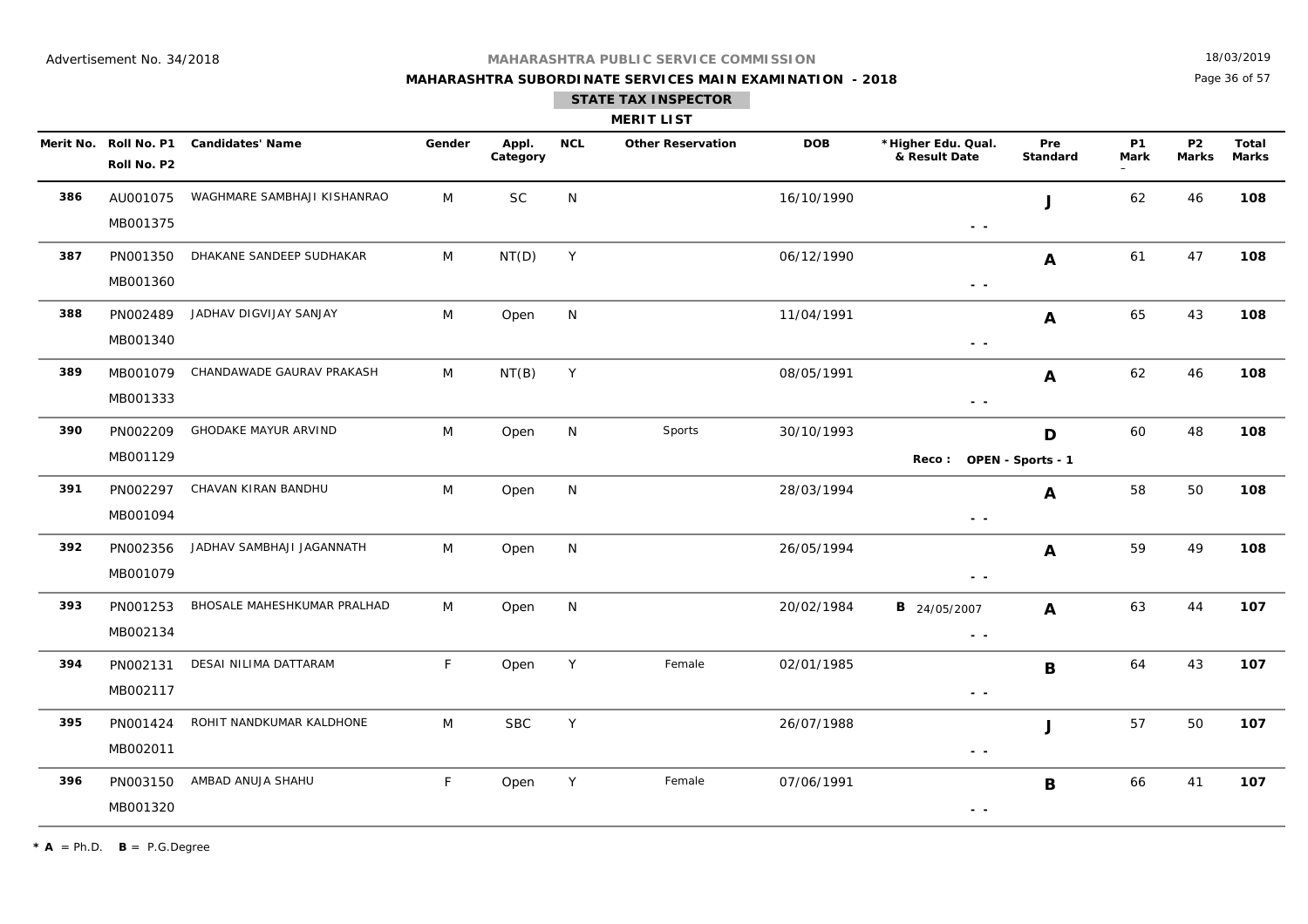## **MAHARASHTRA SUBORDINATE SERVICES MAIN EXAMINATION - 2018**

18/03/2019

Page 37 of 57

|  |  | <b>MERIT LIST</b> |  |
|--|--|-------------------|--|
|  |  |                   |  |

|     | Roll No. P2          | Merit No. Roll No. P1 Candidates' Name | Gender | Appl.<br>Category | <b>NCL</b>   | <b>Other Reservation</b>                     | <b>DOB</b> | *Higher Edu. Qual.<br>& Result Date                                               | Pre<br><b>Standard</b> | <b>P1</b><br><b>Mark</b> | <b>P2</b><br><b>Marks</b> | <b>Total</b><br><b>Marks</b> |
|-----|----------------------|----------------------------------------|--------|-------------------|--------------|----------------------------------------------|------------|-----------------------------------------------------------------------------------|------------------------|--------------------------|---------------------------|------------------------------|
| 397 | PN002033<br>MB001317 | Joshi Prasannta Pradeep                | F      | Open              | Y            | Female                                       | 20/06/1991 | $\frac{1}{2} \left( \frac{1}{2} \right) = \frac{1}{2} \left( \frac{1}{2} \right)$ | B                      | 63                       | 44                        | 107                          |
| 398 | PN002133<br>MB001302 | SHEWALE NILESH PUNJARAM                | M      | OBC               | Y            | PH Hearing<br>Impairement                    | 28/08/1991 | $ -$                                                                              | N                      | 61                       | 46                        | 107                          |
| 399 | PN001155<br>MB001053 | MOTE SUVARNA TUKARAM                   | F      | Open              | Y            | Female                                       | 25/12/1994 | $\sim$ $\sim$                                                                     | B                      | 64                       | 43                        | 107                          |
| 400 | PN003099<br>MB002140 | ROKADE ASHOK DADASAHEB                 | M      | <b>SC</b>         | ${\sf N}$    |                                              | 09/07/1983 | <b>B</b> 03/07/2009<br>$\frac{1}{2} \left( \frac{1}{2} \right) = \frac{1}{2}$     | J                      | 60                       | 46                        | 106                          |
| 401 | AU001066<br>MB001490 | PAWARA SANTOSH VASANT                  | M      | <b>ST</b>         | ${\sf N}$    |                                              | 03/05/1989 | <b>B</b> 10/07/2013<br>$\sim$ $\sim$                                              | J                      | 60                       | 46                        | 106                          |
| 402 | MB001039<br>MB002025 | JADHAV RAJUDAS KESHAV                  | M      | DT(A)             | Y            |                                              | 01/05/1988 | $\sim$ $\sim$                                                                     | A                      | 57                       | 49                        | 106                          |
| 403 | PN002043<br>MB002191 | CHAVAN PRAKASH LALU                    | M      | DT(A)             | Y            | PH Locomotor Disability<br>or Cerebral Palsy | 01/06/1988 | $\sim$ $-$                                                                        | A                      | 56                       | 50                        | 106                          |
| 404 | NG001069<br>MB001432 | MANEKAR GOPAL ASHOK                    | M      | OBC               | Y            |                                              | 11/03/1990 | $\sim$ $\sim$                                                                     | A                      | 62                       | 44                        | 106                          |
| 405 | PN002184<br>MB001385 | DHIRAJ YASHWANT KAMBLE                 | M      | $\sf SC$          | N            |                                              | 04/09/1990 | $\sim$ $\sim$                                                                     | J                      | 56                       | 50                        | 106                          |
| 406 | PN003034<br>MB001345 | Sangita Ramnath Bhojane                | F      | <b>ST</b>         | $\mathsf{N}$ | Female                                       | 11/03/1991 | Reco: ST - Female - 1                                                             | K                      | 60                       | 46                        | 106                          |
| 407 | PN003023<br>MB001327 | CHARAPALE DHANSHRI MARUTIRAO           | F      | Open              | Y            | Female                                       | 25/05/1991 | $\frac{1}{2} \left( \frac{1}{2} \right) \frac{1}{2} \left( \frac{1}{2} \right)$   | B                      | 61                       | 45                        | 106                          |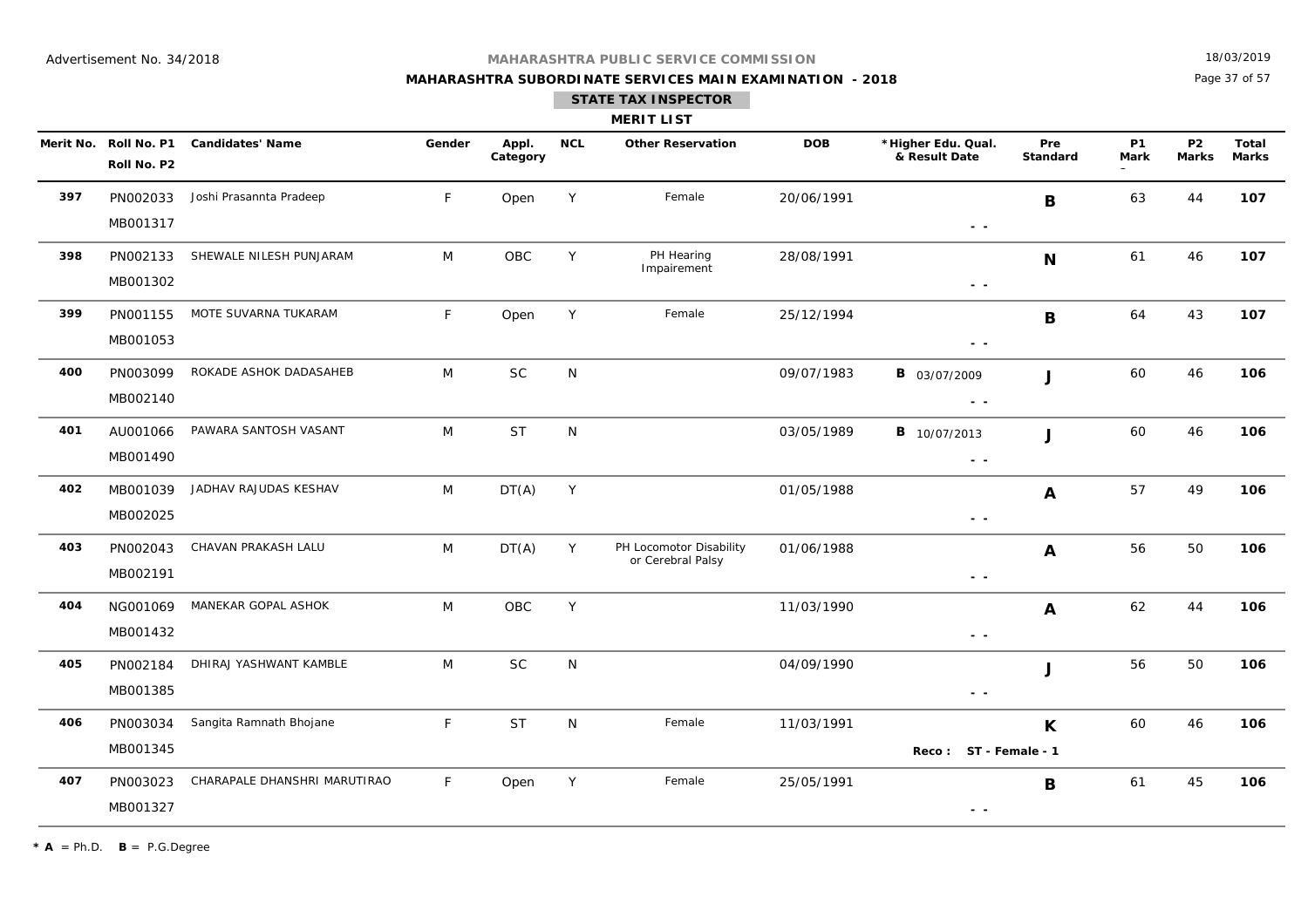## **MAHARASHTRA SUBORDINATE SERVICES MAIN EXAMINATION - 2018**

18/03/2019

Page 38 of 57

|     | <b>MERIT LIST</b>                    |                                 |              |                   |            |                               |            |                                     |                  |                          |                           |                       |
|-----|--------------------------------------|---------------------------------|--------------|-------------------|------------|-------------------------------|------------|-------------------------------------|------------------|--------------------------|---------------------------|-----------------------|
|     | Merit No. Roll No. P1<br>Roll No. P2 | <b>Candidates' Name</b>         | Gender       | Appl.<br>Category | <b>NCL</b> | <b>Other Reservation</b>      | <b>DOB</b> | *Higher Edu. Qual.<br>& Result Date | Pre<br>Standard  | <b>P1</b><br><b>Mark</b> | <b>P2</b><br><b>Marks</b> | Total<br><b>Marks</b> |
| 408 | PN001063<br>MB001193                 | LANDGE VIPIN NARAYAN            | M            | <b>SC</b>         | N          |                               | 03/01/1993 | $ -$                                | $\boldsymbol{A}$ | 63                       | 43                        | 106                   |
| 409 | MB001108<br>MB001168                 | BANSODE AKSHAY SHANTILAL        | M            | SC                | N          |                               | 18/05/1993 | $\sim$ $ \sim$                      | J                | 64                       | 42                        | 106                   |
| 410 | PN009392<br>MB001122                 | KAMBLE SONAL PRAFULLACHANDRA    | $\mathsf{F}$ | <b>SC</b>         | N          | Female                        | 17/11/1993 | $\sim$ $\sim$                       | $\mathsf{K}$     | 58                       | 48                        | 106                   |
| 411 | MB001078                             | AU001140 NAIKWADE RAJAT RAMNATH | M            | Open              | N          |                               | 28/05/1994 | $\sim$ $-$                          | A                | 60                       | 46                        | 106                   |
| 412 | PN010364<br>MB002167                 | SONALE KIRAN NIVRUTTI           | M            | <b>SC</b>         | N          | PH Blindness or Low<br>Vision | 14/04/1995 | $\sim$ $\sim$                       | $\mathbf N$      | 60                       | 46                        | 106                   |
| 413 | NG001077<br>MB001033                 | BODADE DHAMMAPAL SIDDHARTH      | M            | <b>SC</b>         | N          |                               | 05/06/1995 | $\sim$ $\sim$                       | J                | 65                       | 41                        | 106                   |
| 414 | PN002053<br>MB001002                 | GORAD PRADIP DURYODHAN          | M            | NT(C)             | Y          |                               | 25/12/1996 | $\sim$ $\sim$                       | $\boldsymbol{A}$ | 55                       | 51                        | 106                   |
| 415 | PN002166<br>MB002150                 | SURYAWANSHI NAMDEO MALLU        | M            | <b>SC</b>         | N          |                               | 02/05/1982 | $\sim$ $\sim$                       | J                | 60                       | 45                        | 105                   |
| 416 | PN002392<br>MB002103                 | gore sachin balaji              | M            | OBC               | Y          |                               | 15/06/1985 | $ -$                                | A                | 61                       | 44                        | 105                   |
| 417 | PN001435<br>MB002047                 | RATHOD RAVI SHIVDAS             | M            | DT(A)             | Y          |                               | 05/07/1987 | $\sim$ $\sim$                       | A                | 63                       | 42                        | 105                   |
| 418 | PN001263<br>MB001504                 | SHINDE SHRIRAM GANESH           | M            | Open              | N          |                               | 08/01/1989 | $\sim$ $\sim$                       | A                | 65                       | 40                        | 105                   |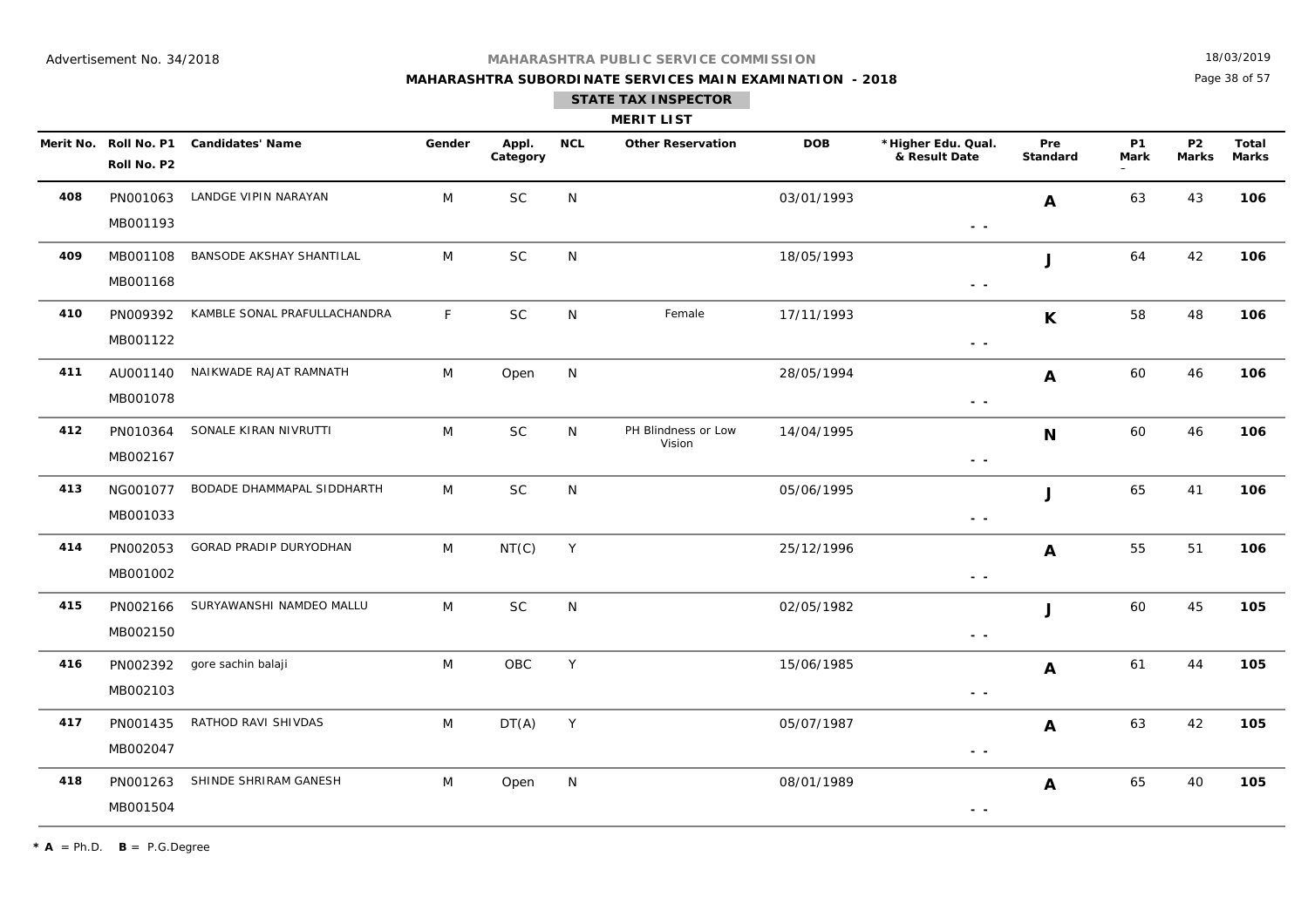## **MAHARASHTRA SUBORDINATE SERVICES MAIN EXAMINATION - 2018**

18/03/2019

Page 39 of 57

| MERITL |  |
|--------|--|
|--------|--|

|     | Merit No. Roll No. P1<br>Roll No. P2 | <b>Candidates' Name</b>     | Gender       | Appl.<br>Category | <b>NCL</b> | <b>Other Reservation</b>      | <b>DOB</b> | *Higher Edu. Qual.<br>& Result Date                                                             | Pre<br><b>Standard</b> | <b>P1</b><br><b>Mark</b> | P <sub>2</sub><br>Marks | Total<br>Marks |
|-----|--------------------------------------|-----------------------------|--------------|-------------------|------------|-------------------------------|------------|-------------------------------------------------------------------------------------------------|------------------------|--------------------------|-------------------------|----------------|
| 419 | PN010352<br>MB002186                 | suhas shamrao waingade      | M            | Open              | N          | PH Blindness or Low<br>Vision | 06/10/1989 | $ -$                                                                                            | N                      | 58                       | 47                      | 105            |
| 420 | PN003116<br>MB001452                 | SHELAKE ANILKUMAR SAMBHAJI  | M            | NT(C)             | Y          |                               | 14/12/1989 | $\sim$ $-$                                                                                      | A                      | 61                       | 44                      | 105            |
| 421 | PN002247<br>MB001427                 | Ghadge Mahesh Sanjay        | M            | Open              | N          |                               | 05/04/1990 | $\sim$ $-$                                                                                      | A                      | 63                       | 42                      | 105            |
| 422 | PN002215<br>MB001326                 | MASRAM RITUPARNA DHARAMSINH | M            | <b>ST</b>         | N          |                               | 31/05/1991 | $\sim$ $-$                                                                                      | A                      | 68                       | 37                      | 105            |
| 423 | PN003042<br>MB001306                 | Dhumal Amit Shahajirao      | M            | Open              | N          |                               | 23/07/1991 | $\sim$ $\sim$                                                                                   | $\boldsymbol{A}$       | 54                       | 51                      | 105            |
| 424 | PN001069<br>MB001298                 | GAIKWAD VIKRANT LALASO      | M            | Open              | Y          |                               | 16/09/1991 | $\frac{1}{2} \left( \frac{1}{2} \right) = \frac{1}{2} \left( \frac{1}{2} \right)$               | A                      | 64                       | 41                      | 105            |
| 425 | PN002058<br>MB001166                 | PATIL PRIYANKA KESHAV       | F            | Open              | Y          | Female                        | 20/05/1993 | $\sim$ $-$                                                                                      | B                      | 59                       | 46                      | 105            |
| 426 | PN002403<br>MB001143                 | GHOLAP SANDEEP BABRUWAN     | M            | Open              | N          |                               | 15/07/1993 | $\sim$ $\sim$                                                                                   | A                      | 67                       | 38                      | 105            |
| 427 | AU001057<br>MB002119                 | SHELKE KAVITA BHASKARRAO    | $\mathsf{F}$ | Open              | Y          | Female                        | 25/12/1984 | A 02/09/2013<br>$\frac{1}{2} \left( \frac{1}{2} \right) \frac{1}{2} \left( \frac{1}{2} \right)$ | $\mathbf B$            | 64                       | 40                      | 104            |
| 428 | AU001119<br>MB002155                 | LAXMIKANT RAMESH PAWAR      | M            | NT(B)             | Y          |                               | 05/07/1981 | <b>B</b> 05/06/2013<br>$\sim$ $\sim$                                                            | J                      | 57                       | 47                      | 104            |
| 429 | PN010358<br>MB002171                 | KHOT YOGESH CHANDRAKANT     | M            | <b>OBC</b>        | N.         | PH Blindness or Low<br>Vision | 20/11/1993 | <b>B</b> 10/07/2017<br>$\sim$ $-$                                                               | N                      | 54                       | 50                      | 104            |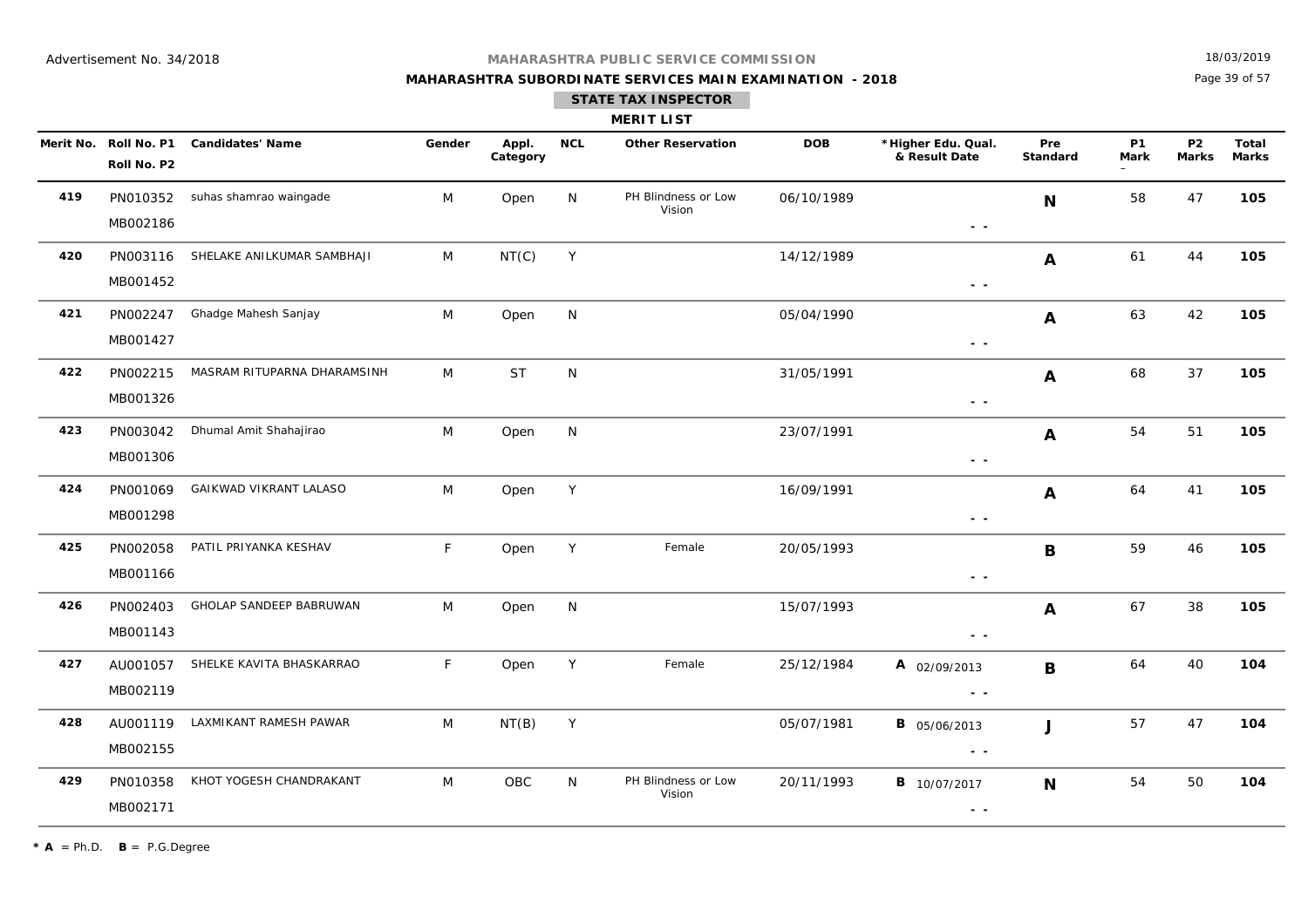## **MAHARASHTRA SUBORDINATE SERVICES MAIN EXAMINATION - 2018**

18/03/2019

Page 40 of 57

### **STATE TAX INSPECTOR**

| <b>MERIT LIST</b> |  |  |
|-------------------|--|--|
|                   |  |  |

|     | Roll No. P2          | Merit No. Roll No. P1 Candidates' Name | Gender       | Appl.<br>Category | <b>NCL</b>   | <b>Other Reservation</b>                     | <b>DOB</b> | *Higher Edu. Qual.<br>& Result Date                                               | Pre<br>Standard | <b>P1</b><br><b>Mark</b> | P <sub>2</sub><br><b>Marks</b> | Total<br>Marks |
|-----|----------------------|----------------------------------------|--------------|-------------------|--------------|----------------------------------------------|------------|-----------------------------------------------------------------------------------|-----------------|--------------------------|--------------------------------|----------------|
| 430 | AU001205<br>MB002112 | HAJARE RAHUL DILIP                     | M            | $\sf SC$          | N            |                                              | 01/04/1985 | $\sim$ $\sim$                                                                     | J               | 64                       | 40                             | 104            |
| 431 | PN002124<br>MB002109 | Barade Damodar Navanath                | M            | Open              | Y            |                                              | 14/05/1985 | $\sim$ $\sim$                                                                     | A               | 61                       | 43                             | 104            |
| 432 | AU001041<br>MB001379 | Wirghat Sunil Gajanan                  | M            | $\sf SC$          | N            |                                              | 02/10/1990 | $\sim$ $\sim$                                                                     | J               | 62                       | 42                             | 104            |
| 433 | NG002224<br>MB002180 | AKYAMWAR PRAKASH YADAVRAO              | M            | NT(B)             | Y            | PH Locomotor Disability<br>or Cerebral Palsy | 05/03/1991 | $\sim$ $\sim$                                                                     | N               | 62                       | 42                             | 104            |
| 434 | PN001100<br>MB001204 | TOTAWAR VARSHA RAMESHRAO               | $\mathsf{F}$ | <b>ST</b>         | ${\sf N}$    | Female                                       | 22/11/1992 | $\sim$ $-$                                                                        | K               | 58                       | 46                             | 104            |
| 435 | PN002069<br>MB001190 | PAWAR NILESH VISHNU                    | M            | OBC               | Y            |                                              | 07/01/1993 | $ -$                                                                              | A               | 70                       | 34                             | 104            |
| 436 | AU001026<br>MB001069 | THORVE VIKAS BHAUSAHEB                 | M            | Open              | N            |                                              | 15/06/1994 | $\sim$ $\sim$                                                                     | A               | 58                       | 46                             | 104            |
| 437 | PN001267<br>MB001022 | SHINDE GANESH HANUMANT                 | M            | Open              | N            |                                              | 19/10/1995 | $ -$                                                                              | A               | 60                       | 44                             | 104            |
| 438 | AU004180<br>MB002161 | PRADIP PRABHAKAR BIRARI                | M            | <b>ST</b>         | ${\sf N}$    |                                              | 10/05/1976 | <b>B</b> 17/07/2007<br>$ -$                                                       | J               | 55                       | 48                             | 103            |
| 439 | PN001463<br>MB002097 | Kamble Rajshree Bharti                 | $\mathsf{F}$ | SC                | $\mathsf{N}$ | Female                                       | 15/10/1985 | <b>B</b> 08/07/2010<br>$\sim$ $\sim$                                              | $\mathsf{K}$    | 62                       | 41                             | 103            |
| 440 | PN002136<br>MB001503 | JOGDAND NILESH RAMU                    | M            | <b>SC</b>         | $\mathsf{N}$ |                                              | 18/01/1989 | $\frac{1}{2} \left( \frac{1}{2} \right) = \frac{1}{2} \left( \frac{1}{2} \right)$ | $\mathsf J$     | 48                       | 55                             | 103            |

 $\star$  **A** = Ph.D. **B** = P.G.Degree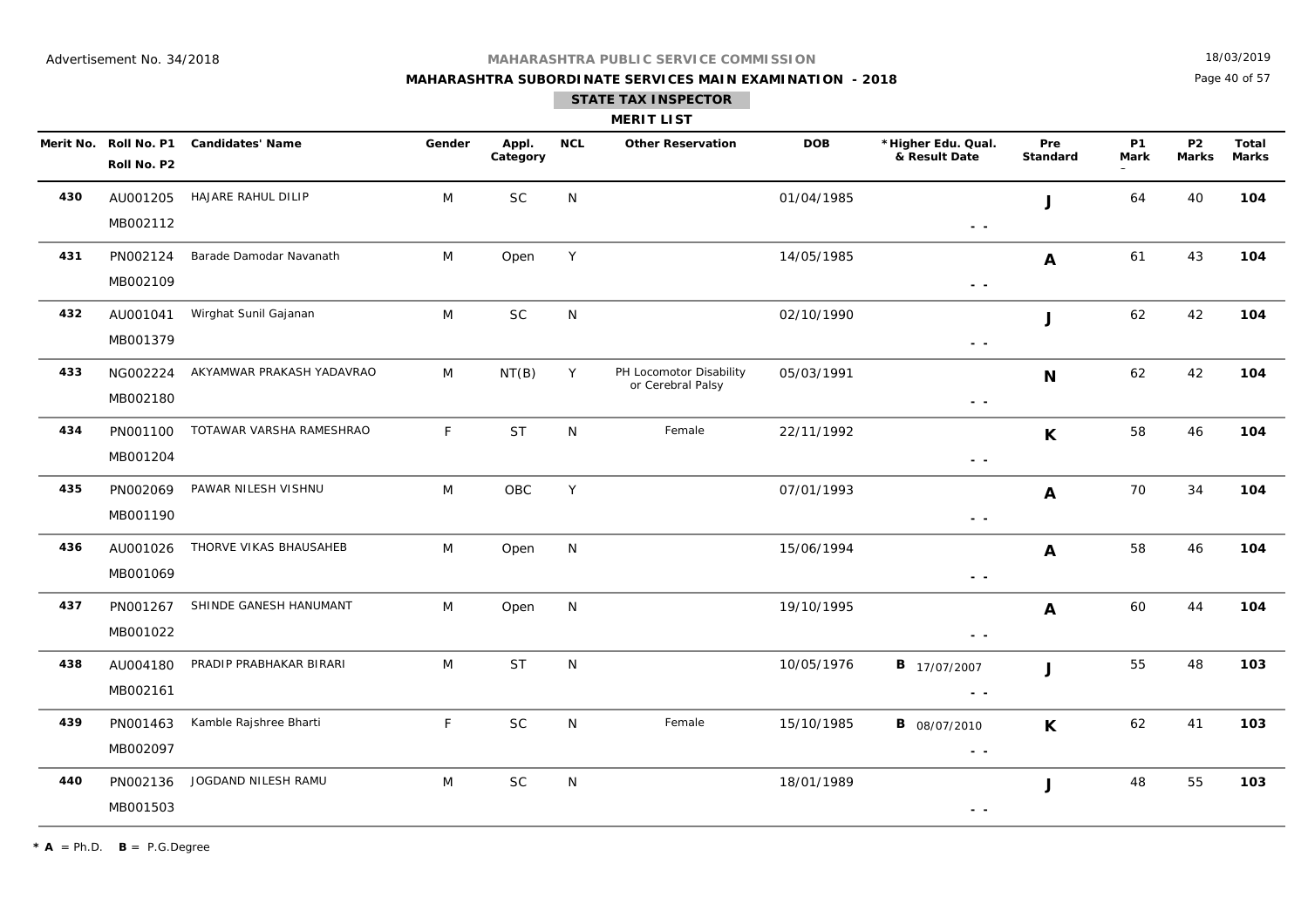**MAHARASHTRA SUBORDINATE SERVICES MAIN EXAMINATION - 2018**

18/03/2019

Page 41 of 57

|     |                      |                                        |              |                   |            | <b>MERIT LIST</b>             |            |                                                                                                                                                                                                                                                                                                                                                                                                                                                                       |                 |                   |                           |                       |
|-----|----------------------|----------------------------------------|--------------|-------------------|------------|-------------------------------|------------|-----------------------------------------------------------------------------------------------------------------------------------------------------------------------------------------------------------------------------------------------------------------------------------------------------------------------------------------------------------------------------------------------------------------------------------------------------------------------|-----------------|-------------------|---------------------------|-----------------------|
|     | Roll No. P2          | Merit No. Roll No. P1 Candidates' Name | Gender       | Appl.<br>Category | <b>NCL</b> | <b>Other Reservation</b>      | <b>DOB</b> | *Higher Edu. Qual.<br>& Result Date                                                                                                                                                                                                                                                                                                                                                                                                                                   | Pre<br>Standard | <b>P1</b><br>Mark | <b>P2</b><br><b>Marks</b> | Total<br><b>Marks</b> |
| 441 | PN009384<br>MB001383 | MESHRAM SHUBHANGI DEVIDASRAO           | F            | <b>SC</b>         | N          | Female                        | 10/09/1990 | $ -$                                                                                                                                                                                                                                                                                                                                                                                                                                                                  | K               | 59                | 44                        | 103                   |
| 442 | PN002315<br>MB001318 | SAYAM KAPIL SHAMRAO                    | M            | <b>ST</b>         | N          |                               | 16/06/1991 | $\sim$ $\sim$                                                                                                                                                                                                                                                                                                                                                                                                                                                         | J               | 59                | 44                        | 103                   |
| 443 | PN002227<br>MB001273 | KAMBLE MANGESH RAMESH                  | M            | $\sf SC$          | N          |                               | 18/02/1992 | $ -$                                                                                                                                                                                                                                                                                                                                                                                                                                                                  | J               | 58                | 45                        | 103                   |
| 444 | PN002181<br>MB001216 | KATENGE MRUNALI RAMSURAM               | F            | <b>ST</b>         | N          | Female                        | 24/09/1992 | $\sim$ $-$                                                                                                                                                                                                                                                                                                                                                                                                                                                            | $\mathsf{K}$    | 60                | 43                        | 103                   |
| 445 | PN010359<br>MB002204 | PATIL AJAY SANJAY                      | M            | Open              | N          | PH Blindness or Low<br>Vision | 02/01/1994 | $\sim$ $\sim$                                                                                                                                                                                                                                                                                                                                                                                                                                                         | N               | 53                | 50                        | 103                   |
| 446 | PN003127<br>MB001065 | <b>GUND AMRUTA VITTHAL</b>             | $\mathsf{F}$ | Open              | Y          | Female                        | 21/07/1994 | $\sim$ $\sim$                                                                                                                                                                                                                                                                                                                                                                                                                                                         | B               | 60                | 43                        | 103                   |
| 447 | MB002165<br>MB001055 | VHATKAR PREETI SUKHDEO                 | $\mathsf{F}$ | SC                | N          | Female                        | 23/11/1994 | $\sim$ $\sim$                                                                                                                                                                                                                                                                                                                                                                                                                                                         | $\mathsf{K}$    | 62                | 41                        | 103                   |
| 448 | PN001218<br>MB001047 | MANE SNEHA VILAS                       | F            | Open              | Y          | Female                        | 05/03/1995 | $\sim$ $\sim$                                                                                                                                                                                                                                                                                                                                                                                                                                                         | B               | 54                | 49                        | 103                   |
| 449 | PN003092<br>MB001004 | SURYAVANSHI ASHWINI VITTHAL            | F            | Open              | Y          | Female                        | 05/07/1996 | $\sim$ $\sim$                                                                                                                                                                                                                                                                                                                                                                                                                                                         | B               | 59                | 44                        | 103                   |
| 450 | PN001403<br>MB002075 | MEMANE SACHIN SHRIKANT                 | M            | Open              | N          |                               | 14/06/1986 | <b>B</b> 30/06/2009<br>$\sim$ $-$                                                                                                                                                                                                                                                                                                                                                                                                                                     | A               | 67                | 35                        | 102                   |
| 451 | MB001025<br>MB001329 | PATIL SANTOSH NAMDEV                   | M            | Open              | N          |                               | 21/05/1991 | <b>B</b> 28/06/2013<br>$\frac{1}{2} \left( \frac{1}{2} \right) + \frac{1}{2} \left( \frac{1}{2} \right) + \frac{1}{2} \left( \frac{1}{2} \right) + \frac{1}{2} \left( \frac{1}{2} \right) + \frac{1}{2} \left( \frac{1}{2} \right) + \frac{1}{2} \left( \frac{1}{2} \right) + \frac{1}{2} \left( \frac{1}{2} \right) + \frac{1}{2} \left( \frac{1}{2} \right) + \frac{1}{2} \left( \frac{1}{2} \right) + \frac{1}{2} \left( \frac{1}{2} \right) + \frac{1}{2} \left($ | A               | 53                | 49                        | 102                   |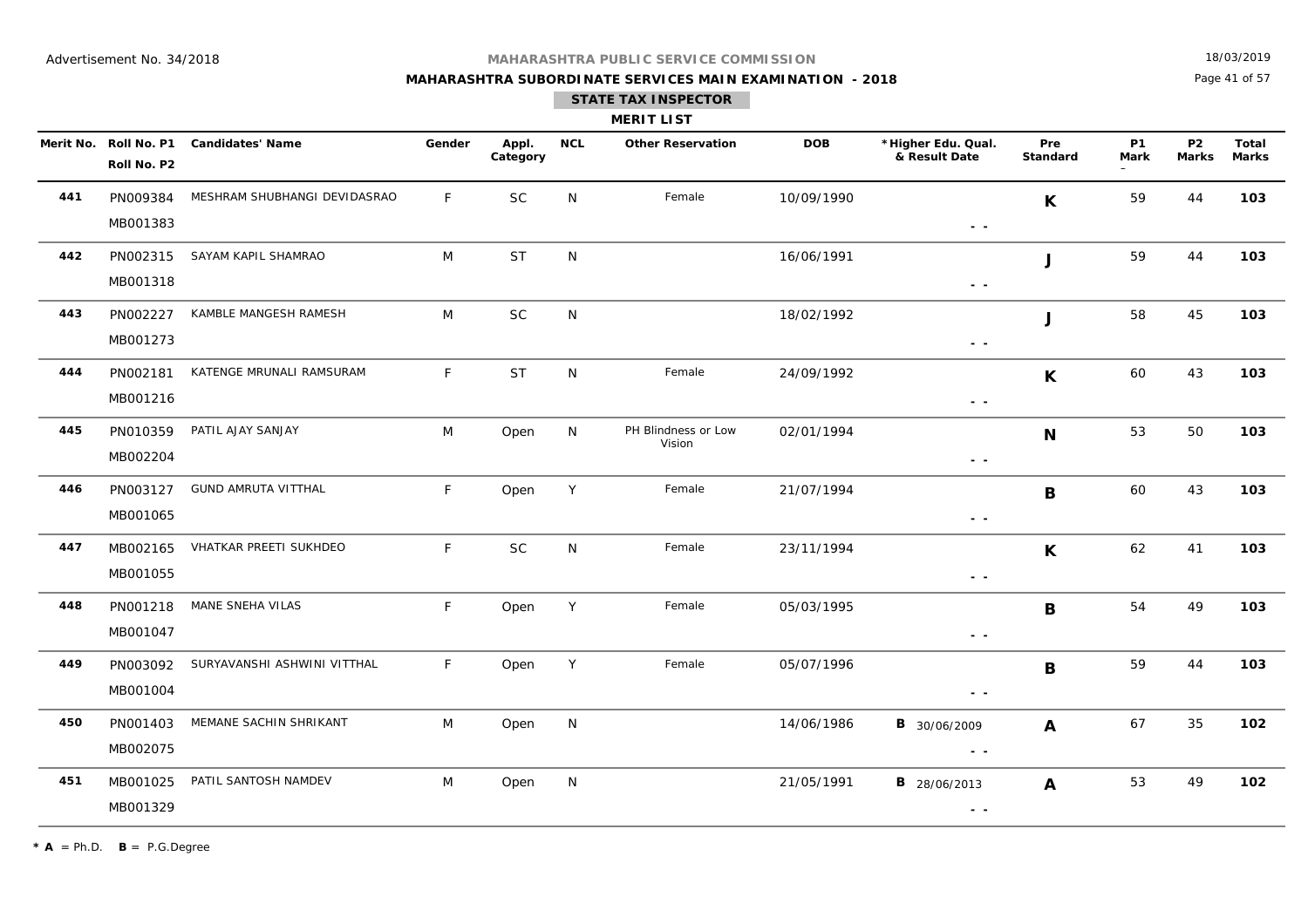## **MAHARASHTRA SUBORDINATE SERVICES MAIN EXAMINATION - 2018 STATE TAX INSPECTOR**

18/03/2019

Page 42 of 57

|     | <b>MERIT LIST</b>                    |                            |        |                   |              |                               |            |                                                                                 |                        |                          |                           |                              |  |
|-----|--------------------------------------|----------------------------|--------|-------------------|--------------|-------------------------------|------------|---------------------------------------------------------------------------------|------------------------|--------------------------|---------------------------|------------------------------|--|
|     | Merit No. Roll No. P1<br>Roll No. P2 | <b>Candidates' Name</b>    | Gender | Appl.<br>Category | <b>NCL</b>   | <b>Other Reservation</b>      | <b>DOB</b> | *Higher Edu. Qual.<br>& Result Date                                             | Pre<br><b>Standard</b> | <b>P1</b><br><b>Mark</b> | <b>P2</b><br><b>Marks</b> | <b>Total</b><br><b>Marks</b> |  |
| 452 | PN002267<br>MB001449                 | LALAGE SWAPNIL YUVARAJ     | M      | NT(C)             | Y            |                               | 30/12/1989 | <b>B</b> 29/11/2014<br>$\sim$ $\sim$                                            | A                      | 56                       | 46                        | 102                          |  |
| 453 | MB001061<br>MB002127                 | GHADGE MEGHRAJ HINDURAO    | M      | Open              | N            |                               | 01/06/1984 | $\frac{1}{2} \left( \frac{1}{2} \right) \frac{1}{2} \left( \frac{1}{2} \right)$ | A                      | 56                       | 46                        | 102                          |  |
| 454 | PN001157<br>MB002020                 | SUSHIL BABAN KAJROLKAR     | M      | <b>SC</b>         | $\mathsf{N}$ |                               | 24/05/1988 | $\sim$ $\sim$                                                                   | J                      | 58                       | 44                        | 102                          |  |
| 455 | PN003075<br>MB002003                 | PATIL AVIRAJ NANA          | M      | OBC               | Y            |                               | 28/11/1988 | $ -$                                                                            | A                      | 66                       | 36                        | 102                          |  |
| 456 | PN002351<br>MB001400                 | JAGTAP PRASHANT DADASAHEB  | M      | <b>SC</b>         | N            |                               | 01/07/1990 | $\sim$ $\sim$                                                                   | J                      | 51                       | 51                        | 102                          |  |
| 457 | AU001091<br>MB001342                 | Bhore Ravindra Kalyan      | M      | Open              | N            |                               | 26/03/1991 | $\sim$ $\sim$                                                                   | A                      | 61                       | 41                        | 102                          |  |
| 458 | PN002022<br>MB001307                 | TAGADE PRATIBHA DHAMMPAL   | F.     | <b>SC</b>         | $\mathsf{N}$ | Female                        | 21/07/1991 | $\sim$ $\sim$                                                                   | $\mathsf{K}$           | 58                       | 44                        | 102                          |  |
| 459 | AU004293<br>MB002206                 | BARGAJE SATISH ROHIDAS     | M      | NT(D)             | Y            | PH Blindness or Low<br>Vision | 05/05/1992 | $ -$                                                                            | N                      | 60                       | 42                        | 102                          |  |
| 460 | PN001009<br>MB001114                 | PANDAV YOGITA RAMDAS       | F.     | <b>SC</b>         | N            | Female                        | 19/01/1994 | $\sim$ $\sim$                                                                   | K                      | 55                       | 47                        | 102                          |  |
| 461 | AU001182<br>MB002154                 | KULKARNI HARSHAL CHINTAMAN | M      | Open              | N            |                               | 20/10/1981 | A 11/09/2015<br>$ -$                                                            | A                      | 62                       | 39                        | 101                          |  |
| 462 | PN001369                             | KALE SACHIN AMBADAS        | M      | Open              | N            |                               | 11/10/1987 | <b>B</b> 20/07/2010                                                             | A                      | 62                       | 39                        | 101                          |  |

 **- -** 

 $* A = Ph.D.$  **B** = P.G.Degree

MB002042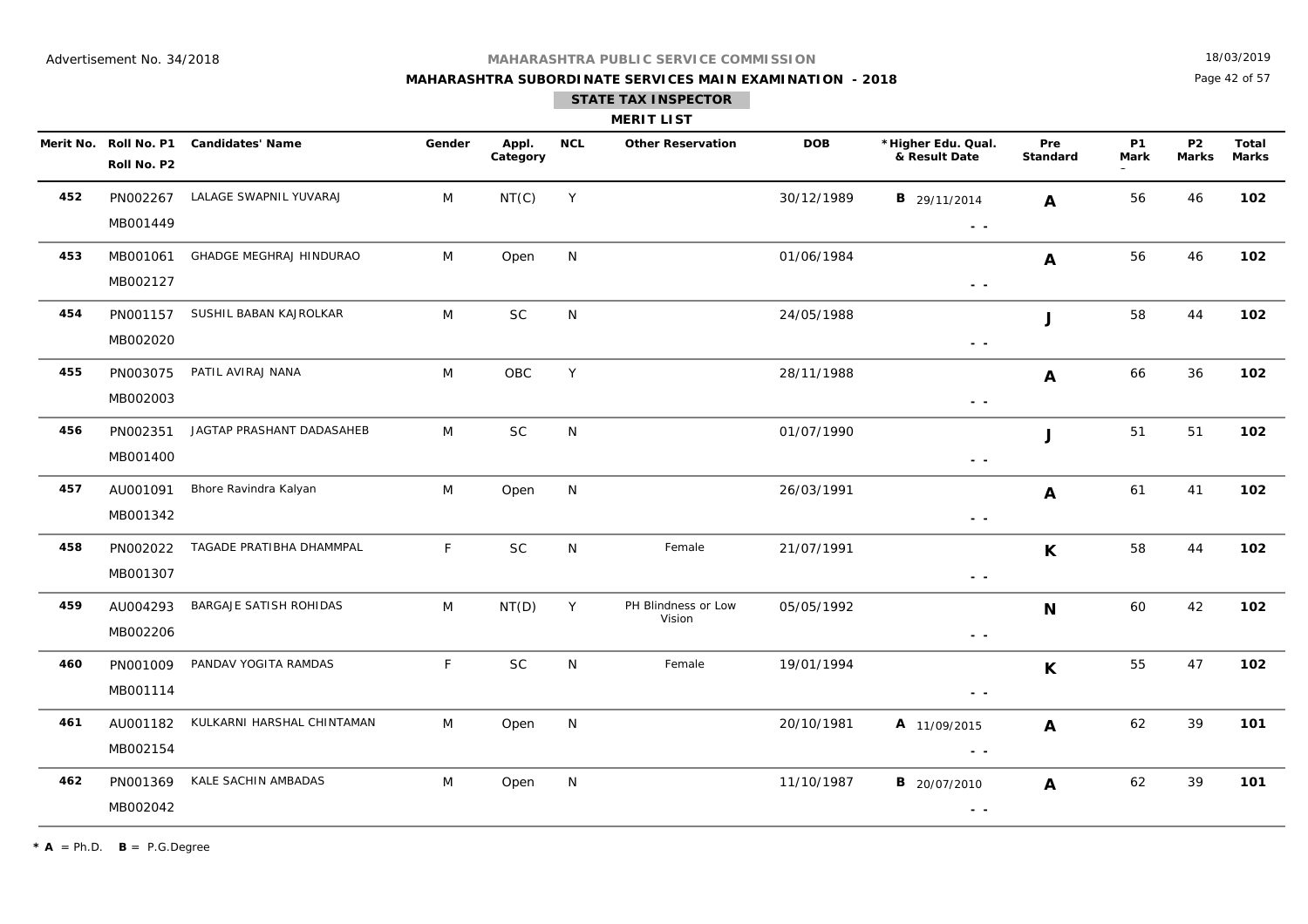**MAHARASHTRA SUBORDINATE SERVICES MAIN EXAMINATION - 2018**

18/03/2019

Page 43 of 57

| MERIT L<br>I |  |
|--------------|--|
|--------------|--|

|     | Merit No. Roll No. P1<br>Roll No. P2 | <b>Candidates' Name</b>     | Gender | Appl.<br>Category | <b>NCL</b> | <b>Other Reservation</b>                     | <b>DOB</b> | *Higher Edu. Qual.<br>& Result Date  | Pre<br><b>Standard</b> | <b>P1</b><br><b>Mark</b> | <b>P2</b><br><b>Marks</b> | <b>Total</b><br><b>Marks</b> |
|-----|--------------------------------------|-----------------------------|--------|-------------------|------------|----------------------------------------------|------------|--------------------------------------|------------------------|--------------------------|---------------------------|------------------------------|
| 463 | PN009378<br>MB002137                 | SHINGARE PRIYANKA RAMRAO    | F      | Open              | Y          | Female                                       | 30/08/1983 | $\sim$ $\sim$                        | B                      | 57                       | 44                        | 101                          |
| 464 | PN003145<br>MB002027                 | BHAGAT AMIT HEMANTRAO       | M      | OBC               | N          |                                              | 07/04/1988 | $\sim$ $\sim$                        | $\boldsymbol{A}$       | 53                       | 48                        | 101                          |
| 465 | PN001301<br>MB002018                 | pawashe satish dhanaji      | M      | OBC               | Y          |                                              | 01/06/1988 | $\sim$ $\sim$                        | A                      | 60                       | 41                        | 101                          |
| 466 | PN001495<br>MB001501                 | DHAKARE RADHA RAMJI         | F      | <b>ST</b>         | N          | Female                                       | 01/02/1989 | $\sim$ $\sim$                        | $\mathsf{K}$           | 51                       | 50                        | 101                          |
| 467 | NG001018<br>MB001470                 | SIRSAT JYOTISAGAR JAGDEO    | M      | <b>SC</b>         | N          |                                              | 16/07/1989 | $\sim$ $\sim$                        | J                      | 55                       | 46                        | 101                          |
| 468 | NG001073<br>MB001460                 | DANDE GAURAVKUMAR GHANSHYAM | M      | <b>SC</b>         | N          |                                              | 05/10/1989 | $\sim$ $\sim$                        | $\mathbf{J}$           | 60                       | 41                        | 101                          |
| 469 | PN001185<br>MB001447                 | SAMUDRA SUHAS SANJAY        | M      | <b>SC</b>         | ${\sf N}$  |                                              | 01/01/1990 | $\sim$ $\sim$                        | $\mathbf{J}$           | 61                       | 40                        | 101                          |
| 470 | PN001126<br>MB001366                 | MADKAR TUKARAM RAKHAMAJI    | M      | NT(C)             | Y          |                                              | 22/11/1990 | $\sim$ $\sim$                        | A                      | 61                       | 40                        | 101                          |
| 471 | PN001191<br>MB001247                 | WAGHAMODE SUBHASH BIRUDEV   | M      | NT(C)             | Υ          | PH Hearing<br>Impairement                    | 01/06/1992 | $\sim$ $\sim$                        | $\mathbf N$            | 60                       | 41                        | 101                          |
| 472 | MB001031<br>MB001149                 | <b>BADADE SAGAR BALU</b>    | M      | Open              | N          |                                              | 28/06/1993 | $ -$                                 | A                      | 60                       | 41                        | 101                          |
| 473 | AU004288<br>MB002200                 | SHINDE SACHIN SHIWAJI       | M      | Open              | N          | PH Locomotor Disability<br>or Cerebral Palsy | 27/04/1985 | <b>B</b> 24/06/2008<br>$\sim$ $\sim$ | N                      | 62                       | 38                        | 100                          |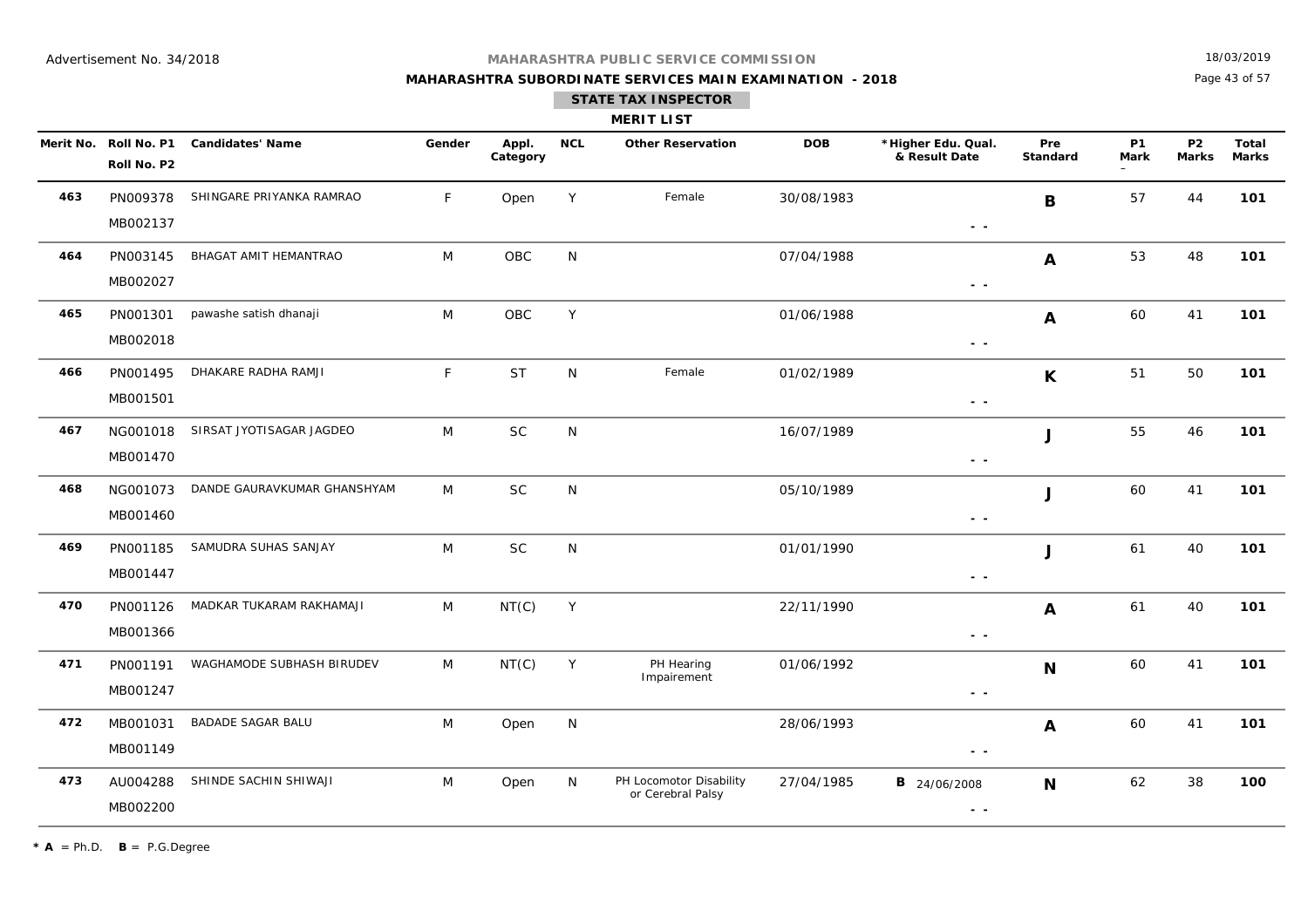## **MAHARASHTRA SUBORDINATE SERVICES MAIN EXAMINATION - 2018**

18/03/2019

Page 44 of 57

|     |                                      |                             |        |                   |            | <b>MERIT LIST</b>             |            |                                      |                  |                          |                           |                       |
|-----|--------------------------------------|-----------------------------|--------|-------------------|------------|-------------------------------|------------|--------------------------------------|------------------|--------------------------|---------------------------|-----------------------|
|     | Merit No. Roll No. P1<br>Roll No. P2 | <b>Candidates' Name</b>     | Gender | Appl.<br>Category | <b>NCL</b> | <b>Other Reservation</b>      | <b>DOB</b> | *Higher Edu. Qual.<br>& Result Date  | Pre<br>Standard  | <b>P1</b><br><b>Mark</b> | <b>P2</b><br><b>Marks</b> | Total<br><b>Marks</b> |
| 474 | PN002274<br>MB001371                 | GOSAVI KUNAL YUVRAJ         | M      | <b>SC</b>         | N          |                               | 30/10/1990 | <b>B</b> 08/07/2016<br>$\sim$ $\sim$ | $\mathbf{I}$     | 56                       | 44                        | 100                   |
| 475 | PN002089<br>MB001471                 | PATIL ANIKET SHIVAJI        | M      | Open              | N          |                               | 14/07/1989 | $\sim$ $\sim$                        | $\mathbf{A}$     | 57                       | 43                        | 100                   |
| 476 | PN002308<br>MB001435                 | SANJAY GOPINATH KENDRE      | M      | NT(D)             | Y          |                               | 17/02/1990 | $\sim$ $\sim$                        | $\mathbf{A}$     | 64                       | 36                        | 100                   |
| 477 | PN010354<br>MB002181                 | DHAKNE PANDURANG RAMNATH    | M      | NT(D)             | Y          | PH Blindness or Low<br>Vision | 03/03/1991 | $\sim$ $\sim$                        | $\mathbf N$      | 60                       | 40                        | 100                   |
| 478 | AU001023<br>MB001319                 | BAGUL UJJWALA KASHINATH     | F      | <b>ST</b>         | N          | Female                        | 15/06/1991 | $\sim$ $-$                           | $\mathsf{K}$     | 60                       | 40                        | 100                   |
| 479 | PN001175<br>MB001260                 | UGALE SUNIL DIGAMBAR        | M      | OBC               | Y          |                               | 18/04/1992 | $\sim$ $\sim$                        | A                | 50                       | 50                        | 100                   |
| 480 | NG001036<br>MB001233                 | THAKARE PRITESH PRABHU      | M      | Open              | N          |                               | 07/07/1992 | $\sim$ $\sim$                        | $\mathbf{A}$     | 57                       | 43                        | 100                   |
| 481 | PN001502<br>MB001196                 | PULLEWAD KRUSHNA VITTAL     | M      | <b>SBC</b>        | Y          |                               | 25/12/1992 | $\sim$ $\sim$                        | J                | 60                       | 40                        | 100                   |
| 482 | PN002498<br>MB001165                 | GODASE DEVADATTA BHIMARAO   | M      | OBC               | Y          |                               | 20/05/1993 | $ -$                                 | $\boldsymbol{A}$ | 55                       | 45                        | 100                   |
| 483 | PN001152<br>MB002121                 | DESHMUKH SWAPNIL SUBHASHRAO | M      | Open              | N          |                               | 25/11/1984 | <b>B</b> 03/02/2009<br>$\sim$ $\sim$ | $\mathbf{A}$     | 57                       | 42                        | 99                    |
| 484 | PN002440<br>MB002133                 | BHAMARE RAJENDRA SANTOSH    | M      | OBC               | Y          |                               | 22/02/1984 | <b>B</b> 20/08/2009<br>$\sim$ $\sim$ | A                | 57                       | 42                        | 99                    |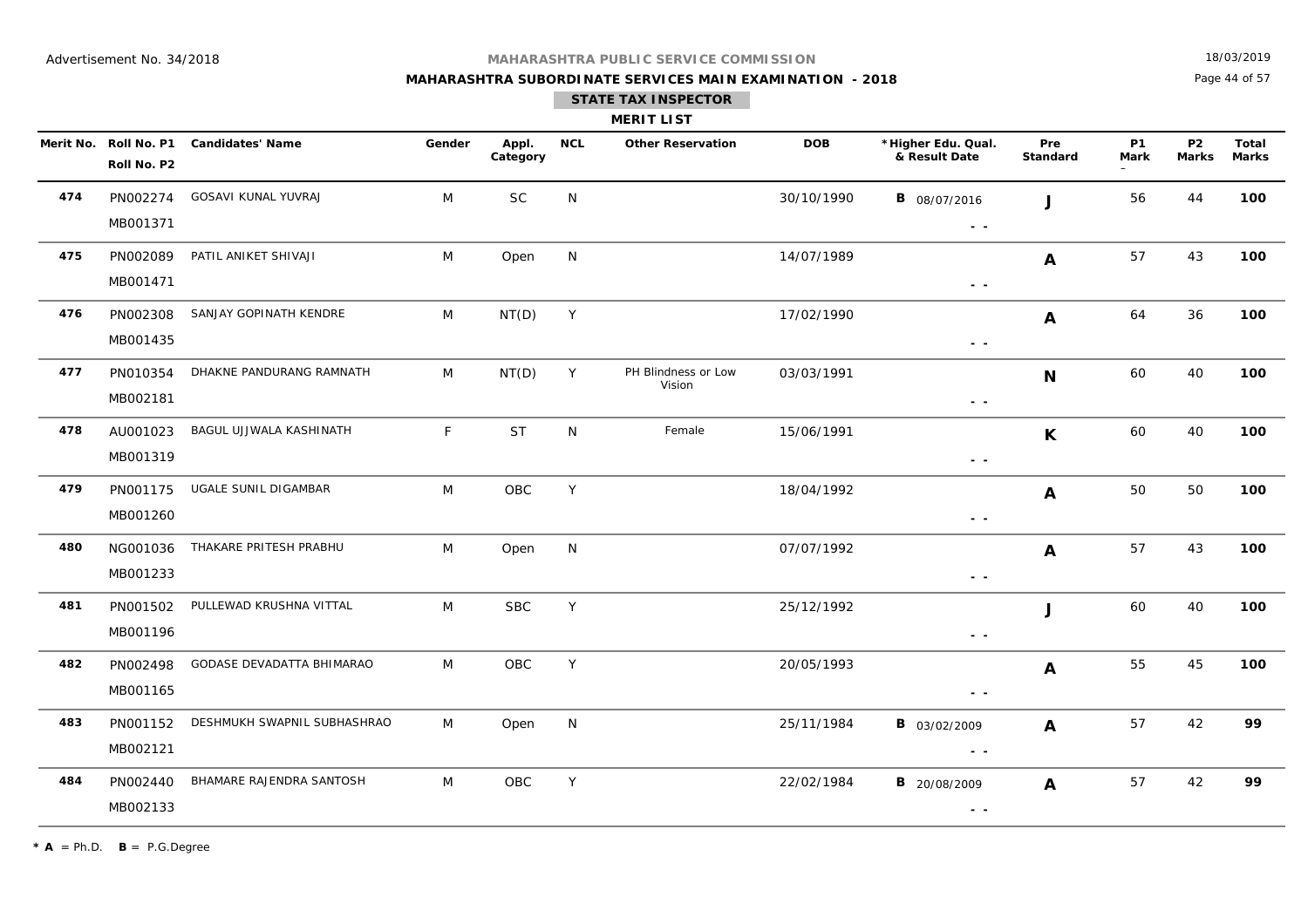## **MAHARASHTRA SUBORDINATE SERVICES MAIN EXAMINATION - 2018**

18/03/2019

Page 45 of 57

|     |                                      |                             |        |                   |            | <b>MERIT LIST</b>                            |            |                                                                                                                                                                                                                                                                                                                                                                                                                                                                       |                  |                          |                                |                       |
|-----|--------------------------------------|-----------------------------|--------|-------------------|------------|----------------------------------------------|------------|-----------------------------------------------------------------------------------------------------------------------------------------------------------------------------------------------------------------------------------------------------------------------------------------------------------------------------------------------------------------------------------------------------------------------------------------------------------------------|------------------|--------------------------|--------------------------------|-----------------------|
|     | Merit No. Roll No. P1<br>Roll No. P2 | <b>Candidates' Name</b>     | Gender | Appl.<br>Category | <b>NCL</b> | <b>Other Reservation</b>                     | <b>DOB</b> | *Higher Edu. Qual.<br>& Result Date                                                                                                                                                                                                                                                                                                                                                                                                                                   | Pre<br>Standard  | <b>P1</b><br><b>Mark</b> | P <sub>2</sub><br><b>Marks</b> | Total<br><b>Marks</b> |
| 485 | AU001109<br>MB002124                 | PRAVIN PANDURANG KAGADE     | M      | SC                | N          |                                              | 10/07/1984 | <b>B</b> 13/08/2010<br>$\frac{1}{2} \left( \frac{1}{2} \right) \frac{1}{2} \left( \frac{1}{2} \right)$                                                                                                                                                                                                                                                                                                                                                                | $\mathbf{J}$     | 53                       | 46                             | 99                    |
| 486 | PN010344<br>MB002194                 | Jadhav Prashant Dattatraya  | M      | Open              | N          | PH Locomotor Disability<br>or Cerebral Palsy | 12/12/1987 | <b>B</b> 27/06/2012<br>$\frac{1}{2} \left( \frac{1}{2} \right) \frac{1}{2} \left( \frac{1}{2} \right)$                                                                                                                                                                                                                                                                                                                                                                | N                | 54                       | 45                             | 99                    |
| 487 | AU001253<br>MB002084                 | BIRE PRASHANT RADHAKRISHNA  | M      | NT(C)             | Y          |                                              | 07/05/1986 | <b>B</b> 06/07/2012<br>$\sim$ $\sim$                                                                                                                                                                                                                                                                                                                                                                                                                                  | $\mathbf{A}$     | 62                       | 37                             | 99                    |
| 488 | MB001055<br>MB001391                 | Pallavi Nivrutti Dhatrak    | F.     | NT(D)             | Y          | Female                                       | 20/07/1990 | <b>B</b> 17/07/2012<br>$ -$                                                                                                                                                                                                                                                                                                                                                                                                                                           | $\mathbf{A}$     | 61                       | 38                             | 99                    |
| 489 | PN001002<br>MB002046                 | WALIMBE YUVRAJ NATHA        | M      | OBC               | Y          |                                              | 08/07/1987 | <b>B</b> 20/01/2015<br>$\sim$ $\sim$                                                                                                                                                                                                                                                                                                                                                                                                                                  | $\mathbf{A}$     | 58                       | 41                             | 99                    |
| 490 | MB001113<br>MB001421                 | Kharat Yashawant Dhondu     | M      | NT(C)             | Y          |                                              | 13/05/1990 | $\frac{1}{2} \left( \frac{1}{2} \right) \frac{1}{2} \left( \frac{1}{2} \right)$                                                                                                                                                                                                                                                                                                                                                                                       | $\boldsymbol{A}$ | 53                       | 46                             | 99                    |
| 491 | PN002225<br>MB001372                 | ALAND GOUSEAZAM JAHANGIR    | M      | OBC               | Y          |                                              | 29/10/1990 | $\sim$ $\sim$                                                                                                                                                                                                                                                                                                                                                                                                                                                         | $\boldsymbol{A}$ | 60                       | 39                             | 99                    |
| 492 | AU001068<br>MB001299                 | GAIKWAD SANTOSH BHASKAR     | M      | $\sf SC$          | ${\sf N}$  |                                              | 10/09/1991 | $\sim$ $\sim$                                                                                                                                                                                                                                                                                                                                                                                                                                                         | J                | 52                       | 47                             | 99                    |
| 493 | PN002314<br>MB001167                 | SUTKAR KARAN YALLAPPA       | M      | <b>SC</b>         | N          |                                              | 18/05/1993 | $\frac{1}{2} \left( \frac{1}{2} \right) = \frac{1}{2} \left( \frac{1}{2} \right)$                                                                                                                                                                                                                                                                                                                                                                                     | J                | 56                       | 43                             | 99                    |
| 494 | PN002177<br>MB002116                 | MULEY VIDYA NAVNATHRAO      | F.     | Open              | Y          | Female                                       | 15/01/1985 | <b>B</b> 28/07/2008<br>$ -$                                                                                                                                                                                                                                                                                                                                                                                                                                           | B                | 62                       | 36                             | 98                    |
| 495 | PN001197<br>MB001496                 | SRUSHTI KRISHNARAO SARNOBAT | F.     | Open              | Y          | Female                                       | 08/03/1989 | <b>B</b> 26/11/2016<br>$\frac{1}{2} \left( \frac{1}{2} \right) + \frac{1}{2} \left( \frac{1}{2} \right) + \frac{1}{2} \left( \frac{1}{2} \right) + \frac{1}{2} \left( \frac{1}{2} \right) + \frac{1}{2} \left( \frac{1}{2} \right) + \frac{1}{2} \left( \frac{1}{2} \right) + \frac{1}{2} \left( \frac{1}{2} \right) + \frac{1}{2} \left( \frac{1}{2} \right) + \frac{1}{2} \left( \frac{1}{2} \right) + \frac{1}{2} \left( \frac{1}{2} \right) + \frac{1}{2} \left($ | B                | 66                       | 32                             | 98                    |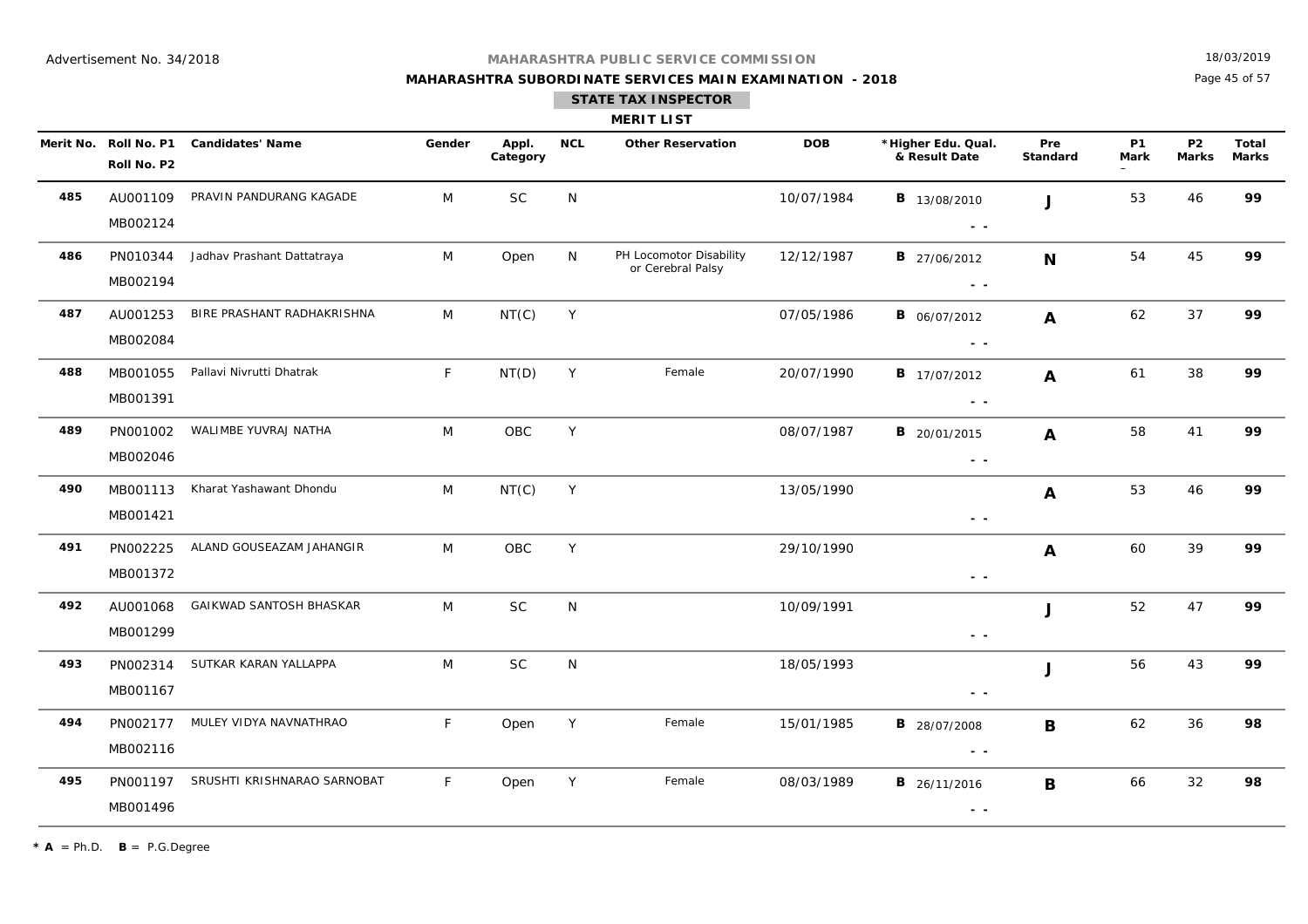**MAHARASHTRA SUBORDINATE SERVICES MAIN EXAMINATION - 2018**

18/03/2019

Page 46 of 57

|     |                                      |                             |        |                   |            | <b>MERIT LIST</b>                            |            |                                     |                        |                          |                           |                       |
|-----|--------------------------------------|-----------------------------|--------|-------------------|------------|----------------------------------------------|------------|-------------------------------------|------------------------|--------------------------|---------------------------|-----------------------|
|     | Merit No. Roll No. P1<br>Roll No. P2 | <b>Candidates' Name</b>     | Gender | Appl.<br>Category | <b>NCL</b> | <b>Other Reservation</b>                     | <b>DOB</b> | *Higher Edu. Qual.<br>& Result Date | Pre<br><b>Standard</b> | <b>P1</b><br><b>Mark</b> | <b>P2</b><br><b>Marks</b> | Total<br><b>Marks</b> |
| 496 | PN009380<br>MB002039                 | KOLHE RUPALI MADHAVRAO      | F.     | SC                | N          | Female                                       | 27/10/1987 | $ -$                                | $\mathsf{K}$           | 52                       | 46                        | 98                    |
| 497 | PN001224<br>MB001463                 | SIDDHESHWAR SATISH AWACHAR  | M      | Open              | N          | Sports                                       | 06/09/1989 | $\sim$ $\sim$                       | D                      | 62                       | 36                        | 98                    |
| 498 | PN002101<br>MB001390                 | Pankaj Sureshrao Godse      | M      | Open              | N          |                                              | 24/07/1990 | $\sim$ $-$                          | A                      | 57                       | 41                        | 98                    |
| 499 | PN001475<br>MB002170                 | RAHUL SHIVAJI MARKAD        | M      | NT(C)             | Y          | PH Locomotor Disability<br>or Cerebral Palsy | 02/12/1993 | $ -$                                | N                      | 53                       | 45                        | 98                    |
| 500 | PN002082<br>MB001060                 | PATTEBAHADDUR AVINASH DILIP | M      | SC                | N          |                                              | 08/10/1994 | $\sim$ $\sim$                       | J                      | 48                       | 50                        | 98                    |
| 501 | PN003028<br>MB002192                 | MORE BIPIN BABANRAO         | M      | Open              | N          | PH Locomotor Disability<br>or Cerebral Palsy | 21/05/1988 | $\sim$ $\sim$                       | N                      | 52                       | 45                        | 97                    |
| 502 | PN001044<br>MB001429                 | GITTE VISHNUDAS GOVIND      | M      | NT(D)             | Y          | PH Hearing<br>Impairement                    | 26/03/1990 | $\sim$ $\sim$                       | N                      | 55                       | 42                        | 97                    |
| 503 | PN003218<br>MB001197                 | LAHANE AKSHAY ANIL          | M      | <b>OBC</b>        | Y          |                                              | 14/12/1992 | $\sim$ $\sim$                       | A                      | 57                       | 40                        | 97                    |
| 504 | AU001183<br>MB001027                 | JANGLE HARIDAS NARAYAN      | M      | NT(C)             | Y          |                                              | 30/07/1995 | $\sim$ $-$                          | $\boldsymbol{A}$       | 63                       | 34                        | 97                    |
| 505 | PN010345<br>MB002023                 | munde krishna ginyandev     | M      | NT(D)             | Υ          | PH Hearing<br>Impairement                    | 15/05/1988 | $\sim$ $\sim$                       | N                      | 55                       | 41                        | 96                    |
| 506 | PN001128<br>MB001484                 | ZANJE ARJUN TUKARAM         | M      | Open              | N          | Sports                                       | 01/06/1989 | $\sim$ $\sim$                       | D                      | 52                       | 44                        | 96                    |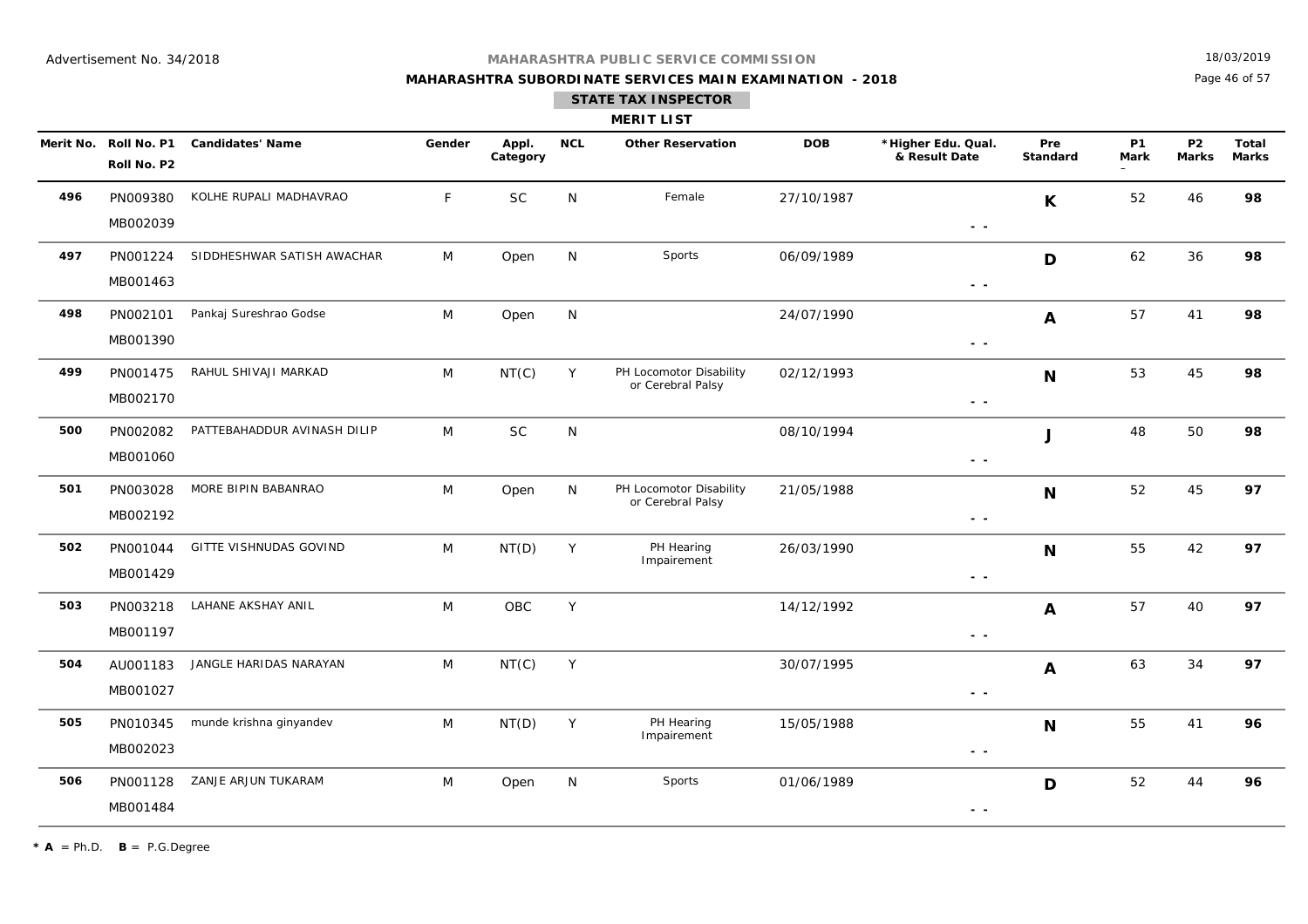**MAHARASHTRA SUBORDINATE SERVICES MAIN EXAMINATION - 2018**

18/03/2019

Page 47 of 57

| <b>MERIT LIST</b> |  |  |  |  |  |
|-------------------|--|--|--|--|--|
|-------------------|--|--|--|--|--|

|     | Merit No. Roll No. P1<br>Roll No. P2 | <b>Candidates' Name</b>  | Gender | Appl.<br>Category | <b>NCL</b>   | <b>Other Reservation</b>  | <b>DOB</b> | *Higher Edu. Qual.<br>& Result Date                                                                    | Pre<br><b>Standard</b> | <b>P1</b><br><b>Mark</b> | P <sub>2</sub><br>Marks | Total<br><b>Marks</b> |
|-----|--------------------------------------|--------------------------|--------|-------------------|--------------|---------------------------|------------|--------------------------------------------------------------------------------------------------------|------------------------|--------------------------|-------------------------|-----------------------|
| 507 | PN003045<br>MB001398                 | DEORE BHAGYASHRI BAPURAO | F.     | Open              | Y            | Female                    | 03/07/1990 | $ -$                                                                                                   | B                      | 52                       | 44                      | 96                    |
| 508 | PN001151<br>MB001202                 | KAMBLE SWAPNIL MAHADEO   | M      | $\sf SC$          | N            |                           | 01/12/1992 | $\sim$ $ \sim$                                                                                         | J                      | 56                       | 40                      | 96                    |
| 509 | PN002350<br>MB001192                 | KAWALE JAYA KALIDAS      | F      | Open              | ${\sf N}$    | PH Hearing<br>Impairement | 04/01/1993 | $\sim$ $\sim$                                                                                          | N                      | 63                       | 33                      | 96                    |
| 510 | PN002268<br>MB001153                 | londhe lakhan fakira     | M      | <b>SC</b>         | N            |                           | 18/06/1993 | $\sim$ $ \sim$                                                                                         | J                      | 48                       | 48                      | 96                    |
| 511 | PN002501<br>MB001020                 | KAMBLE DEEPALI RAVINDRA  | F      | <b>SC</b>         | N            | Female                    | 28/11/1995 | $ -$                                                                                                   | K                      | 54                       | 42                      | 96                    |
| 512 | PN003081<br>MB002089                 | KUSUMADE AUDUMBAR SURESH | M      | Open              | N            |                           | 05/03/1986 | <b>B</b> 22/05/2009<br>$\frac{1}{2} \left( \frac{1}{2} \right) \frac{1}{2} \left( \frac{1}{2} \right)$ | $\boldsymbol{A}$       | 56                       | 39                      | 95                    |
| 513 | PN001156<br>MB001410                 | KANADE SUVARNA GORAKSH   | F      | <b>SC</b>         | N            | Female                    | 13/06/1990 | <b>B</b> 18/07/2012<br>$\sim$ $-$                                                                      | $\mathsf{K}$           | 48                       | 47                      | 95                    |
| 514 | PN002224<br>MB002026                 | RAJESHIRKE MANOJ ANANT   | M      | Open              | N            | Sports                    | 15/04/1988 | $\frac{1}{2} \left( \frac{1}{2} \right) \frac{1}{2} \left( \frac{1}{2} \right)$                        | D                      | 54                       | 41                      | 95                    |
| 515 | PN002397<br>MB001405                 | LONDHE GOKARNI RAVASAHEB | F      | <b>SC</b>         | $\mathsf{N}$ | Female                    | 25/06/1990 | $\frac{1}{2} \left( \frac{1}{2} \right) \frac{1}{2} \left( \frac{1}{2} \right)$                        | $\mathsf{K}$           | 58                       | 37                      | 95                    |
| 516 | NG001053<br>MB001297                 | NANNAWARE SHARAD SHANKAR | M      | <b>ST</b>         | $\mathsf{N}$ |                           | 17/09/1991 | $\sim$ $\sim$                                                                                          | $\mathbf{A}$           | 57                       | 38                      | 95                    |
| 517 | PN002108<br>MB001252                 | DEVANE NEMAJI SHRIRAM    | M      | OBC               | Y            |                           | 10/05/1992 | $ -$                                                                                                   | $\mathbf{A}$           | 52                       | 43                      | 95                    |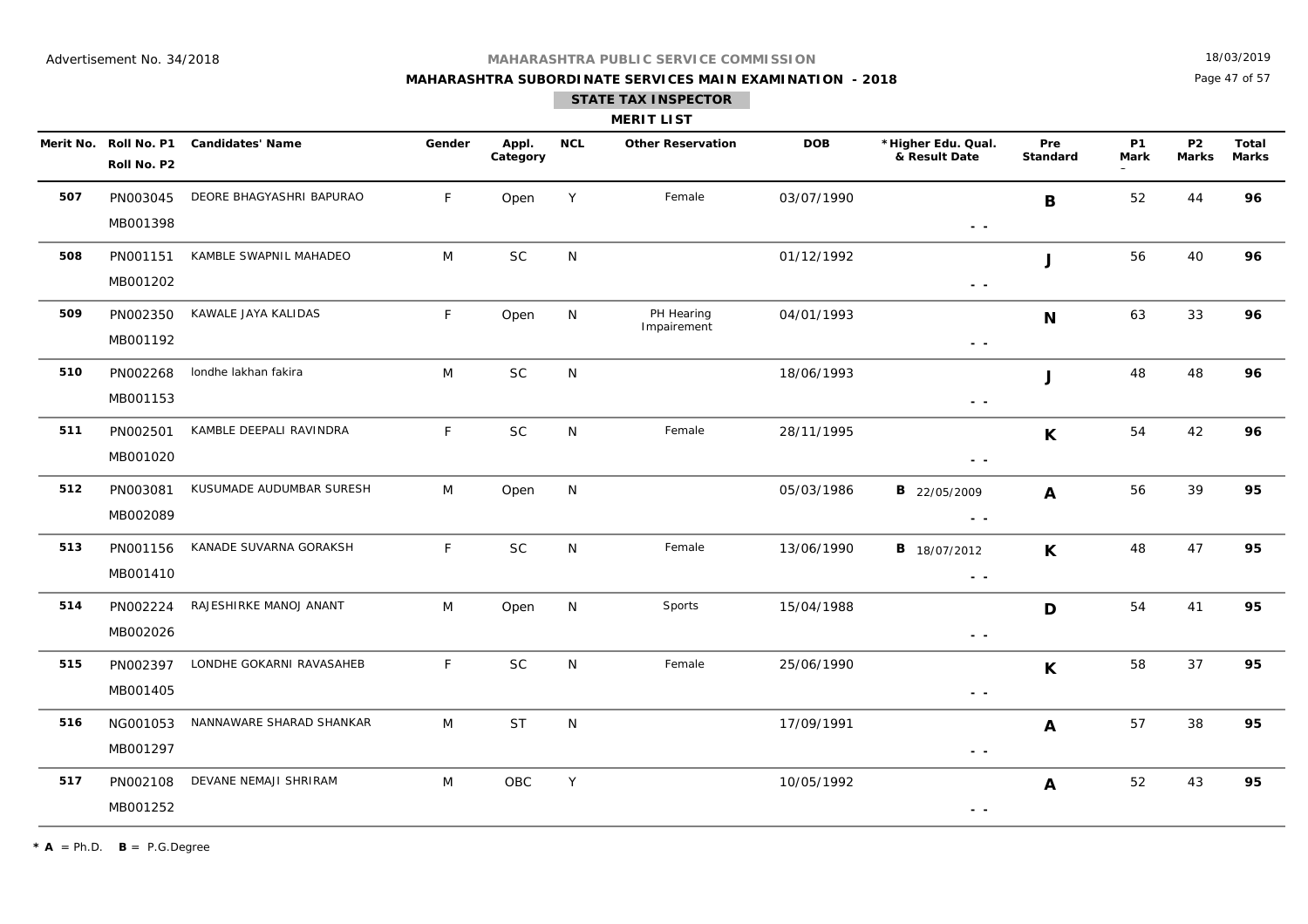## **MAHARASHTRA SUBORDINATE SERVICES MAIN EXAMINATION - 2018**

18/03/2019

Page 48 of 57

|     |                      |                                        |             |                   |            | <b>MERIT LIST</b>        |            |                                                                                 |                  |                          |                           |                |
|-----|----------------------|----------------------------------------|-------------|-------------------|------------|--------------------------|------------|---------------------------------------------------------------------------------|------------------|--------------------------|---------------------------|----------------|
|     | Roll No. P2          | Merit No. Roll No. P1 Candidates' Name | Gender      | Appl.<br>Category | <b>NCL</b> | <b>Other Reservation</b> | <b>DOB</b> | *Higher Edu. Qual.<br>& Result Date                                             | Pre<br>Standard  | <b>P1</b><br><b>Mark</b> | <b>P2</b><br><b>Marks</b> | Total<br>Marks |
| 518 | AU001013<br>MB001141 | BANSODE VINAYA DILIP                   | $\mathsf F$ | <b>SC</b>         | N          | Female                   | 20/07/1993 | $\sim$ $\sim$                                                                   | $\mathsf{K}$     | 54                       | 41                        | 95             |
| 519 | PN002298<br>MB001131 | JAM KIRAN ANIL                         | M           | NT(B)             | Y          |                          | 22/09/1993 | $\sim$ $\sim$                                                                   | A                | 58                       | 37                        | 95             |
| 520 | PN003160<br>MB001007 | MOTE AKSHAY MUNJAJI                    | M           | <b>SC</b>         | N          |                          | 03/06/1996 | $\sim$ $\sim$                                                                   | A                | 55                       | 40                        | 95             |
| 521 | PN002288<br>MB002072 | AITWAR KISHOR DEVANNA                  | M           | <b>ST</b>         | N          |                          | 01/08/1986 | <b>B</b> 22/06/2012<br>$\sim$ $\sim$                                            | $\mathbf{J}$     | 58                       | 36                        | 94             |
| 522 | PN003156<br>MB002006 | AMAR KISAN ANDHARE                     | M           | NT(B)             | Y          |                          | 02/09/1988 | $\sim$ $\sim$                                                                   | A                | 55                       | 39                        | 94             |
| 523 | PN003065<br>MB001498 | BAGUL RAJENDRA RAVINDRA                | M           | SC                | N          | Sports                   | 24/02/1989 | Reco: SC - Sports - 1                                                           | M                | 64                       | 30                        | 94             |
| 524 | PN003193<br>MB001485 | BANSODE ABHISHEK KAILAS                | M           | <b>SC</b>         | N          |                          | 29/05/1989 | $\sim$ $\sim$                                                                   | J                | 53                       | 41                        | 94             |
| 525 | PN001193<br>MB001468 | PARADHI SWAPNIL BHAUSAHEB              | M           | <b>ST</b>         | N          |                          | 31/07/1989 | $\sim$ $\sim$                                                                   | J                | 47                       | 47                        | 94             |
| 526 | PN002341<br>MB001271 | SATPUTE JIJABAI HANMANT                | F           | Open              | Y          | Female                   | 19/02/1992 | $\frac{1}{2} \left( \frac{1}{2} \right) \frac{1}{2} \left( \frac{1}{2} \right)$ | B                | 60                       | 34                        | 94             |
| 527 | PN002302<br>MB001219 | KHADE VIKRAM DATTATRAY                 | M           | NT(D)             | Y          |                          | 30/08/1992 | $ -$                                                                            | $\boldsymbol{A}$ | 59                       | 35                        | 94             |
| 528 | PN002316<br>MB001029 | BOTE KAPIL BHAGWAN                     | M           | Open              | N          | Sports                   | 29/06/1995 | $\sim$ $\sim$                                                                   | D                | 61                       | 33                        | 94             |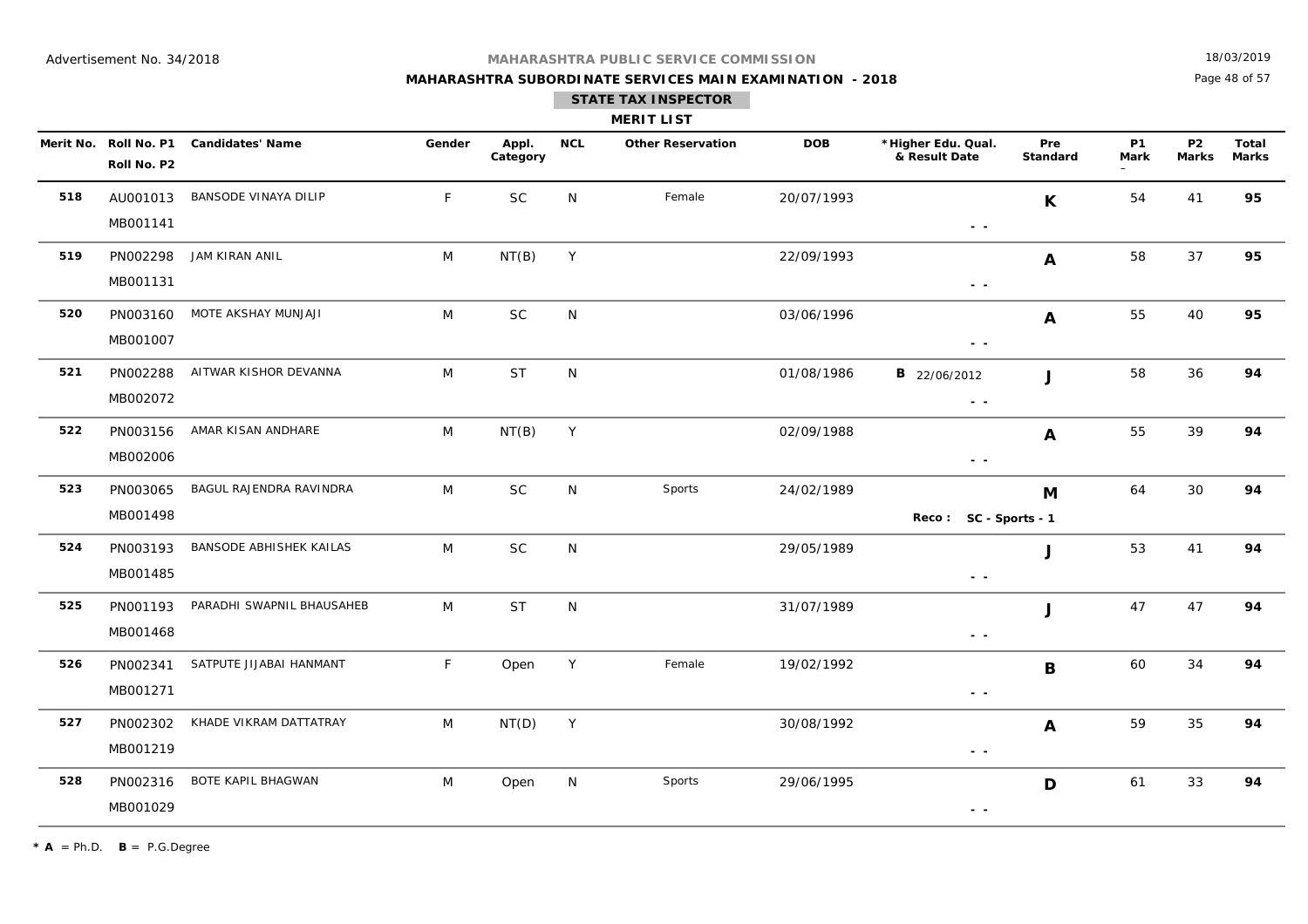**MAHARASHTRA SUBORDINATE SERVICES MAIN EXAMINATION - 2018**

18/03/2019

Page 49 of 57

|     | Merit No. Roll No. P1<br>Roll No. P2 | <b>Candidates' Name</b>      | Gender | Appl.<br>Category | <b>NCL</b>   | <b>Other Reservation</b> | <b>DOB</b> | *Higher Edu. Qual.<br>& Result Date                                                                    | Pre<br>Standard | <b>P1</b><br><b>Mark</b> | P <sub>2</sub><br><b>Marks</b> | Total<br><b>Marks</b> |
|-----|--------------------------------------|------------------------------|--------|-------------------|--------------|--------------------------|------------|--------------------------------------------------------------------------------------------------------|-----------------|--------------------------|--------------------------------|-----------------------|
| 529 | PN001007<br>MB002130                 | YOJANA SHRINIWAS KULKARNI    | F      | Open              | Y            | Female                   | 11/04/1984 | <b>B</b> 22/07/2008<br>$\sim$ $\sim$                                                                   | B               | 53                       | 40                             | 93                    |
| 530 | PN001170<br>MB002069                 | Jadhav Supriya Pandurang     | F.     | Open              | Y            | Female                   | 14/08/1986 | <b>B</b> 16/05/2009<br>$\frac{1}{2} \left( \frac{1}{2} \right) \frac{1}{2} \left( \frac{1}{2} \right)$ | B               | 58                       | 35                             | 93                    |
| 531 | PN002469<br>MB001491                 | MONGARKAR DNYANESHWAR DEWAJI | M      | OBC               | Y            |                          | 03/05/1989 | <b>B</b> 25/02/2014<br>$\sim$ $\sim$                                                                   | A               | 53                       | 40                             | 93                    |
| 532 | PN002286<br>MB002016                 | KALE NANDKISHOR NAMDEV       | M      | <b>SC</b>         | N            |                          | 10/06/1988 | $\sim$ $\sim$                                                                                          | J               | 54                       | 39                             | 93                    |
| 533 | PN001076<br>MB001481                 | Vikas Dnyaneshwar Taktode    | M      | SC                | N            |                          | 02/06/1989 | $\sim$ $\sim$                                                                                          | J               | 53                       | 40                             | 93                    |
| 534 | PN002255<br>MB001428                 | salve madhukar prakash       | M      | SC                | N            |                          | 01/04/1990 | $\frac{1}{2} \left( \frac{1}{2} \right) = \frac{1}{2} \left( \frac{1}{2} \right)$                      | J               | 47                       | 46                             | 93                    |
| 535 | NG001020<br>MB001309                 | FERAN SAGAR GAJANAN          | M      | OBC               | Y            |                          | 14/07/1991 | $\sim$ $-$                                                                                             | A               | 63                       | 30                             | 93                    |
| 536 | PN002419<br>MB001214                 | KARANDE GAURAV SURESH        | M      | <b>SC</b>         | N            | Sports                   | 06/10/1992 | $\sim$ $\sim$                                                                                          | M               | 48                       | 45                             | 93                    |
| 537 | NG001083<br>MB001203                 | <b>BAGDE BHUSHAN MANOHAR</b> | M      | SC                | $\mathsf{N}$ |                          | 28/11/1992 | $\frac{1}{2} \left( \frac{1}{2} \right) \frac{1}{2} \left( \frac{1}{2} \right)$                        | J               | 51                       | 42                             | 93                    |
| 538 | NG001023<br>MB001072                 | KUMBHRE RUPESH KUNDLIK       | M      | <b>ST</b>         | $\mathsf{N}$ |                          | 12/06/1994 | $\sim$ $\sim$                                                                                          | J               | 55                       | 38                             | 93                    |
| 539 | MB001036<br>MB002091                 | Telang Rupesh Keshaorao      | M      | <b>SC</b>         | N            |                          | 28/02/1986 | $ -$                                                                                                   | J               | 54                       | 38                             | 92                    |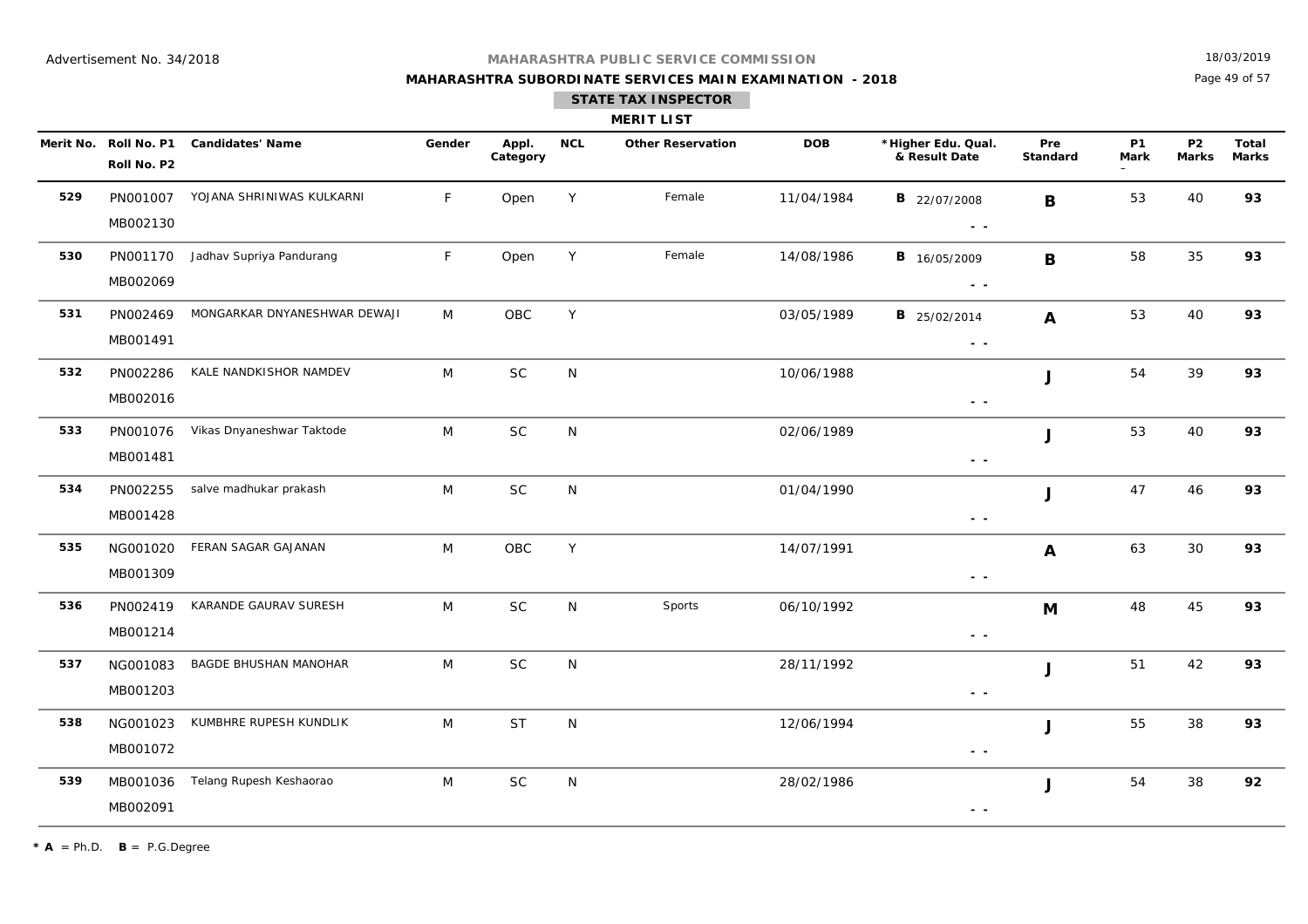## **MAHARASHTRA SUBORDINATE SERVICES MAIN EXAMINATION - 2018**

18/03/2019

Page 50 of 57

## **STATE TAX INSPECTOR**

#### **MERIT LIST**

|     | Roll No. P2          | Merit No. Roll No. P1 Candidates' Name | Gender | Appl.<br>Category | <b>NCL</b>   | <b>Other Reservation</b>                     | <b>DOB</b> | *Higher Edu. Qual.<br>& Result Date                                             | Pre<br><b>Standard</b> | <b>P1</b><br>Mark | <b>P2</b><br><b>Marks</b> | Total<br><b>Marks</b> |
|-----|----------------------|----------------------------------------|--------|-------------------|--------------|----------------------------------------------|------------|---------------------------------------------------------------------------------|------------------------|-------------------|---------------------------|-----------------------|
| 540 | PN010346<br>MB002190 | MAHAJAN APPASAHEB SIDDHAPPA            | M      | Open              | N            | PH Blindness or Low<br>Vision                | 06/06/1988 | $\sim$ $\sim$                                                                   | N                      | 48                | 44                        | 92                    |
| 541 | PN003060<br>MB002015 | ALURE BALASAHEB KASHINATH              | M      | NT(C)             | Y            |                                              | 20/06/1988 | $\sim$ $\sim$                                                                   | A                      | 52                | 40                        | 92                    |
| 542 | PN002318<br>MB001433 | PADALWAR KANCHAN MALIKARJUN            | F      | <b>ST</b>         | N            | Female                                       | 07/03/1990 | $\sim$ $\sim$                                                                   | K                      | 60                | 32                        | 92                    |
| 543 | MB001004<br>MB001364 | PATIL VARSHA RAJARAM                   | F      | Open              | Y            | Female                                       | 05/12/1990 | $\sim$ $\sim$                                                                   | $\boldsymbol{A}$       | 60                | 32                        | 92                    |
| 544 | PN010355<br>MB002178 | BENAKE AVINASH JANABA                  | M      | Open              | N            | PH Locomotor Disability<br>or Cerebral Palsy | 31/10/1991 | $\sim$ $\sim$                                                                   | N                      | 52                | 40                        | 92                    |
| 545 | PN002171<br>MB001083 | PARATWAD NAGESH BABURAO                | M      | <b>ST</b>         | $\mathsf{N}$ |                                              | 20/05/1994 | $\sim$ $\sim$                                                                   | J                      | 55                | 37                        | 92                    |
| 546 | PN010363<br>MB001052 | SONJE SANKET SANJAY                    | M      | OBC               | N            | PH Hearing<br>Impairement                    | 12/01/1995 | $\sim$ $\sim$                                                                   | N                      | 49                | 43                        | 92                    |
| 547 | MB001082<br>MB002199 | SHINDE GANAPATRAO VISHNU               | M      | Open              | N            | PH Locomotor Disability<br>or Cerebral Palsy | 08/09/1986 | <b>B</b> 30/10/2010<br>$ -$                                                     | $\boldsymbol{A}$       | 51                | 40                        | 91                    |
| 548 | PN003181<br>MB001475 | GAIKWAD AJAY RAJESAHEB                 | M      | <b>SC</b>         | ${\sf N}$    |                                              | 12/06/1989 | $\frac{1}{2} \left( \frac{1}{2} \right) \frac{1}{2} \left( \frac{1}{2} \right)$ | A                      | 50                | 41                        | 91                    |
| 549 | NG001045<br>MB001424 | KHANDARE NEHA VILAS                    | F      | <b>SC</b>         | N            | Sports Female                                | 30/04/1990 | $\sim$ $\sim$                                                                   | M                      | 60                | 31                        | 91                    |
| 550 | PN002321<br>MB001283 | KAMBLE MAHADEV VISHWAS                 | M      | <b>SC</b>         | N            |                                              | 25/11/1991 | - -                                                                             | J                      | 58                | 33                        | 91                    |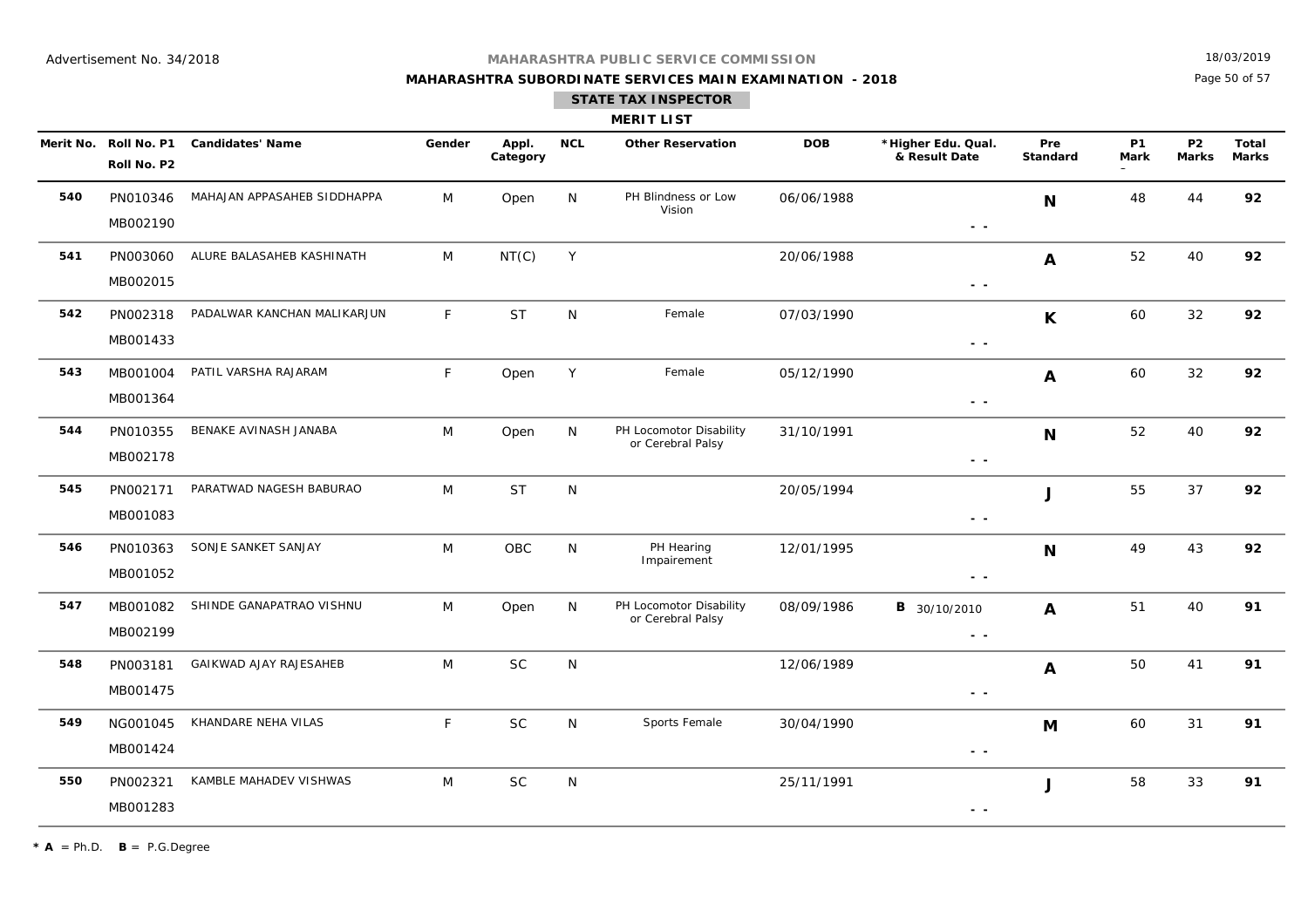## **MAHARASHTRA SUBORDINATE SERVICES MAIN EXAMINATION - 2018**

18/03/2019

Page 51 of 57

## **STATE TAX INSPECTOR**

#### **MERIT LIST**

|     | Roll No. P2          | Merit No. Roll No. P1 Candidates' Name | Gender | Appl.<br>Category | <b>NCL</b>   | <b>Other Reservation</b>                               | <b>DOB</b> | *Higher Edu. Qual.<br>& Result Date                                             | Pre<br>Standard | P1<br>Mark | <b>P2</b><br><b>Marks</b> | Total<br><b>Marks</b> |
|-----|----------------------|----------------------------------------|--------|-------------------|--------------|--------------------------------------------------------|------------|---------------------------------------------------------------------------------|-----------------|------------|---------------------------|-----------------------|
| 551 | MB002177             | NG001066 WASAWE JYOTI RAMSING          | F      | <b>ST</b>         | N            | PH Locomotor Disability<br>or Cerebral Palsy<br>Female | 28/03/1992 | $\sim$ $-$                                                                      | $\mathsf{K}$    | 47         | 44                        | 91                    |
| 552 | AU001047<br>MB001034 | PAWAR SNEHAL CHANDRAKANT               | F      | Open              | Y            | Female                                                 | 29/05/1995 | $\sim$ $-$                                                                      | B               | 54         | 37                        | 91                    |
| 553 | MB002211             | AU004287 VASUDEO SAITAN MAHAJAN        | M      | OBC               | Y            | PH Blindness or Low<br>Vision                          | 28/09/1974 | <b>B</b> 12/06/2000<br>$\sim$ $\sim$                                            | $\mathbf N$     | 44         | 46                        | 90                    |
| 554 | PN002387<br>MB002065 | GHULE RUPALI BALASAHEB                 | F      | Open              | Y            | Female                                                 | 08/11/1986 | <b>B</b> 29/06/2010<br>$\sim$ $\sim$                                            | B               | 51         | 39                        | 90                    |
| 555 | MB001461             | NG001070 GEDAM MANOHAR MALLAIAH        | M      | <b>SC</b>         | $\mathsf{N}$ |                                                        | 02/10/1989 | <b>B</b> 18/06/2011<br>$\sim$ $-$                                               | $\mathbf{J}$    | 49         | 41                        | 90                    |
| 556 | PN003044<br>MB001365 | SIDDHESHWARE BHAGYASHRI<br>SHRISHAIL   | F      | Open              | Y            | Female                                                 | 30/11/1990 | <b>B</b> 25/06/2016<br>$\sim$ $\sim$                                            | B               | 57         | 33                        | 90                    |
| 557 | MB002073             | NG001085 AGAME ANUJA DADARAO           | F      | <b>SC</b>         | N            | Female                                                 | 01/07/1986 | $\sim$ $\sim$                                                                   | K               | 57         | 33                        | 90                    |
| 558 | PN001231<br>MB001145 | SURVASE SHUBHANGI SHIVAJI              | F.     | Open              | Y            | Female                                                 | 04/07/1993 | $\sim$ $\sim$                                                                   | B               | 54         | 36                        | 90                    |
| 559 | MB001062             | NG001080 GAJBE CHANDU HARIDAS          | M      | <b>SBC</b>        | Y            |                                                        | 22/09/1994 | $\sim$ $\sim$                                                                   | $\mathbf{J}$    | 55         | 35                        | 90                    |
| 560 | AU001129<br>MB001015 | PAKALWAD ASHISH AVINASH                | M      | <b>ST</b>         | $\mathsf{N}$ |                                                        | 30/01/1996 | $\sim$ $\sim$                                                                   | $\mathbf{J}$    | 50         | 40                        | 90                    |
| 561 | AU001063<br>MB001404 | BOTHIKAR SATISH ARVIND                 | M      | <b>ST</b>         | N            |                                                        | 27/06/1990 | $\frac{1}{2} \left( \frac{1}{2} \right) \frac{1}{2} \left( \frac{1}{2} \right)$ | $\mathbf{J}$    | 53         | 36                        | 89                    |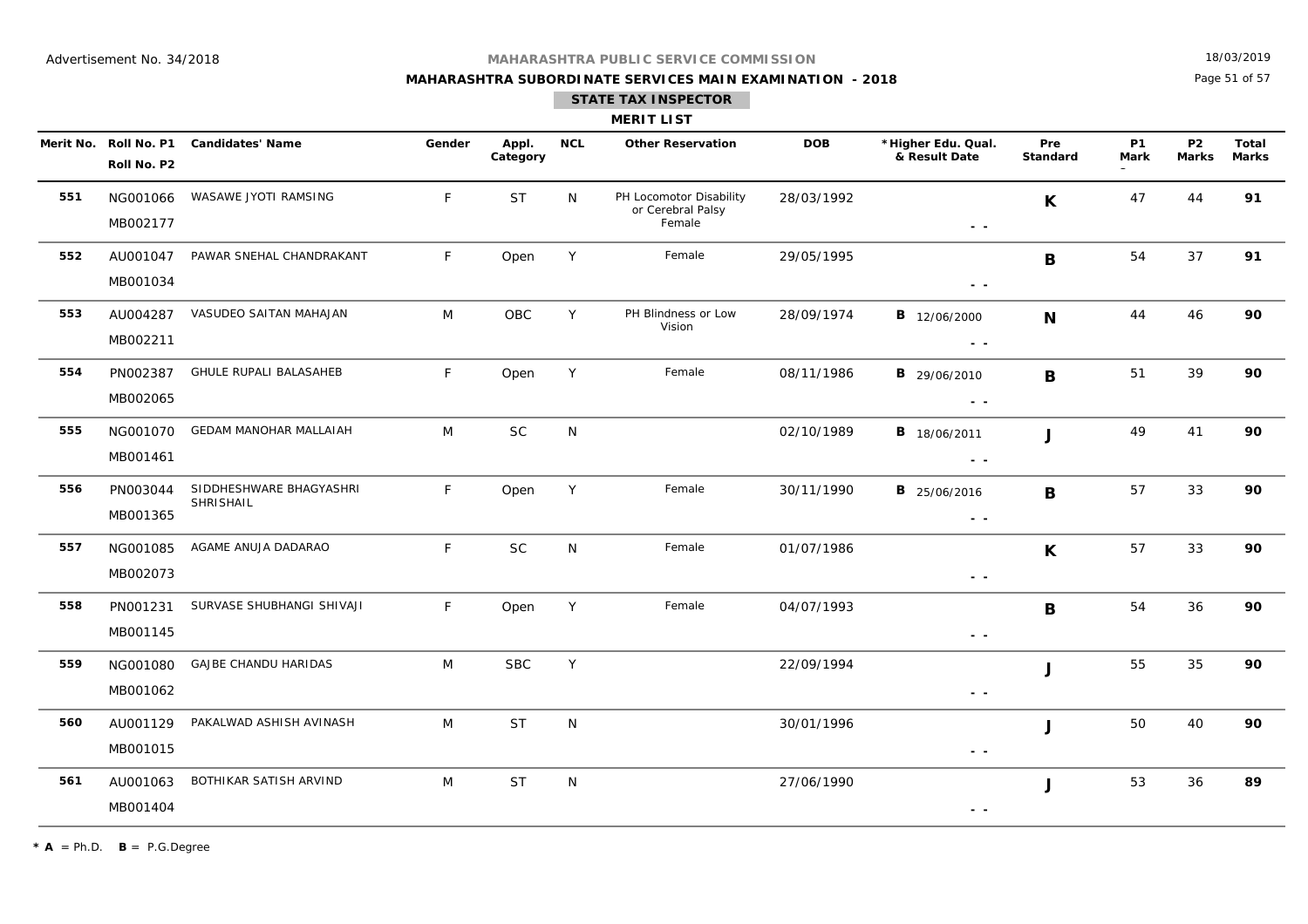## **MAHARASHTRA SUBORDINATE SERVICES MAIN EXAMINATION - 2018**

18/03/2019

Page 52 of 57

|     |                                      |                           |        |                   |            | <b>MERIT LIST</b>                            |            |                                      |                 |                   |                           |                       |
|-----|--------------------------------------|---------------------------|--------|-------------------|------------|----------------------------------------------|------------|--------------------------------------|-----------------|-------------------|---------------------------|-----------------------|
|     | Merit No. Roll No. P1<br>Roll No. P2 | <b>Candidates' Name</b>   | Gender | Appl.<br>Category | <b>NCL</b> | <b>Other Reservation</b>                     | <b>DOB</b> | *Higher Edu. Qual.<br>& Result Date  | Pre<br>Standard | <b>P1</b><br>Mark | <b>P2</b><br><b>Marks</b> | Total<br><b>Marks</b> |
| 562 | PN002329<br>MB001103                 | KAJJEWAD MANGESH RAJKUMAR | M      | <b>ST</b>         | N          |                                              | 23/02/1994 | $\sim$ $-$                           | J               | 49                | 40                        | 89                    |
| 563 | PN010361<br>MB001056                 | BEDSE AJINKYA SURESH      | M      | OBC               | N          | PH Hearing<br>Impairement                    | 10/11/1994 | $\sim$ $\sim$                        | N               | 52                | 37                        | 89                    |
| 564 | AU004181<br>MB002148                 | THORVE SHAILA SAHEBRAO    | F.     | <b>SC</b>         | N          | Female                                       | 10/06/1982 | <b>B</b> 14/10/2008<br>$\sim$ $\sim$ | $\mathsf{K}$    | 50                | 38                        | 88                    |
| 565 | PN001205<br>MB001407                 | PARATWAGH SONALI ARJUN    | F      | $\sf SC$          | N          | Female                                       | 20/06/1990 | <b>B</b> 30/06/2015<br>$\sim$ $\sim$ | $\mathbf{K}$    | 41                | 47                        | 88                    |
| 566 | MB002223<br>MB002193                 | LANJEWAR SANDIP SADANAND  | M      | Open              | N          | PH Locomotor Disability<br>or Cerebral Palsy | 17/05/1988 | $ -$                                 | N               | 51                | 37                        | 88                    |
| 567 | PN001370<br>MB001373                 | SHINDE SAIRAM SHIVAJI     | M      | Open              | N          |                                              | 22/10/1990 | <b>B</b> 24/06/2015<br>$\sim$ $\sim$ | $\mathbf{A}$    | 53                | 34                        | 87                    |
| 568 | AU001187<br>MB002166                 | HADKE LAXMAN VITTHAL      | M      | Open              | N          | PH Hearing<br>Impairement                    | 09/12/1983 | $\sim$ $\sim$                        | N               | 51                | 36                        | 87                    |
| 569 | MB001071<br>MB001456                 | KHARAT SANTOSH ANNASAHEB  | M      | <b>SC</b>         | N          |                                              | 26/11/1989 | $\sim$ $\sim$                        | J               | 52                | 35                        | 87                    |
| 570 | PN003216<br>MB001198                 | KAMBLE VAISHALI NIVRUTTI  | F      | <b>SC</b>         | N          | Female                                       | 10/12/1992 | $\sim$ $\sim$                        | $\mathsf{K}$    | 52                | 35                        | 87                    |
| 571 | MB001104<br>MB001160                 | KAMBLE AMOL RANU          | M      | <b>SC</b>         | ${\sf N}$  |                                              | 06/06/1993 | $ -$                                 | J               | 48                | 39                        | 87                    |
| 572 | PN010350<br>MB002188                 | JAGTAP BALAJI PANDURANG   | M      | Open              | N          | PH Locomotor Disability<br>or Cerebral Palsy | 01/08/1989 | <b>B</b> 22/05/2011<br>$\sim$ $\sim$ | N               | 52                | 34                        | 86                    |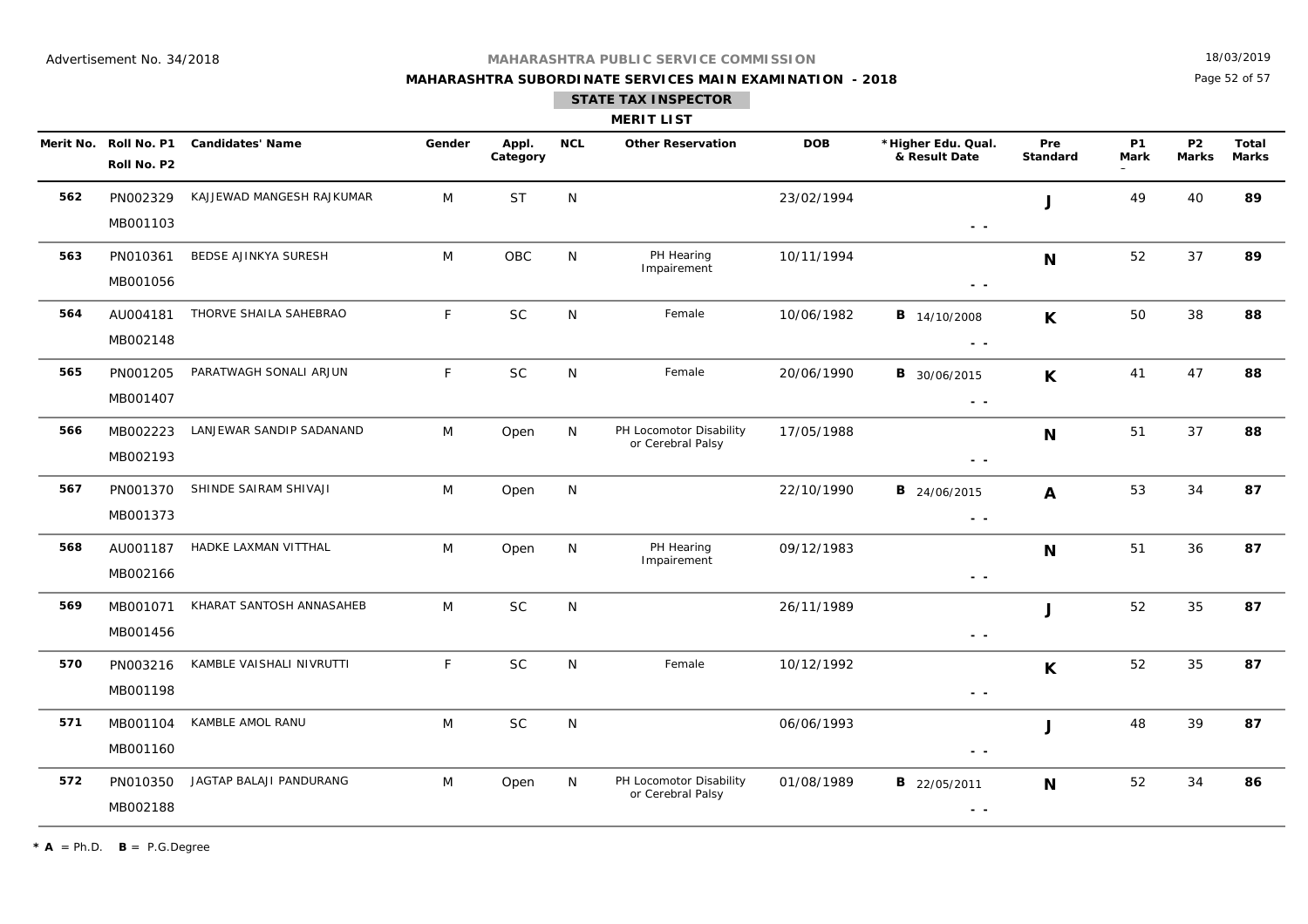## **MAHARASHTRA SUBORDINATE SERVICES MAIN EXAMINATION - 2018**

18/03/2019

Page 53 of 57

### **STATE TAX INSPECTOR**

#### **MERIT LIST**

|     | Roll No. P2          | Merit No. Roll No. P1 Candidates' Name | Gender       | Appl.<br>Category | <b>NCL</b>   | <b>Other Reservation</b>                               | <b>DOB</b> | *Higher Edu. Qual.<br>& Result Date                                               | Pre<br><b>Standard</b> | <b>P1</b><br>Mark | <b>P2</b><br><b>Marks</b> | Total<br><b>Marks</b> |
|-----|----------------------|----------------------------------------|--------------|-------------------|--------------|--------------------------------------------------------|------------|-----------------------------------------------------------------------------------|------------------------|-------------------|---------------------------|-----------------------|
| 573 | AU001193<br>MB002195 | SHIMPI GAYATRI TARACHAND               | F            | OBC               | Y            | PH Locomotor Disability<br>or Cerebral Palsy<br>Female | 29/10/1987 | <b>B</b> 16/01/2015<br>$\sim$ $\sim$                                              | B                      | 52                | 34                        | 86                    |
| 574 | AU001083<br>MB001445 | pathan sabeer khan raheman khan        | M            | Open              | N            |                                                        | 01/01/1990 | $\frac{1}{2} \left( \frac{1}{2} \right) = \frac{1}{2} \left( \frac{1}{2} \right)$ | A                      | 49                | 37                        | 86                    |
| 575 | PN001500<br>MB001195 | FATE PUNAM PRAKASH                     | F            | <b>SC</b>         | N            | Female                                                 | 01/01/1993 | $\sim$ $\sim$                                                                     | $\mathsf{K}$           | 57                | 29                        | 86                    |
| 576 | AU001204<br>MB001096 | DUKARE SAMADHAN GANESH                 | M            | Open              | ${\sf N}$    |                                                        | 26/03/1994 | $\frac{1}{2} \left( \frac{1}{2} \right) = \frac{1}{2} \left( \frac{1}{2} \right)$ | A                      | 45                | 41                        | 86                    |
| 577 | PN010347<br>MB002163 | <b>GAVHANE RAVINDRA VILAS</b>          | M            | Open              | $\mathsf{N}$ | PH Hearing<br>Impairement                              | 01/07/1988 | $\frac{1}{2} \left( \frac{1}{2} \right) = \frac{1}{2} \left( \frac{1}{2} \right)$ | N                      | 49                | 36                        | 85                    |
| 578 | PN001265<br>MB001425 | SHINDE PRAVIN POPAT                    | M            | Open              | N            | Sports                                                 | 19/04/1990 | $\sim$ $\sim$                                                                     | D                      | 50                | 35                        | 85                    |
| 579 | AU001018<br>MB001293 | KARLE VASANT SANJEEVRAO                | M            | <b>SC</b>         | N            |                                                        | 04/10/1991 | $\frac{1}{2} \left( \frac{1}{2} \right) = \frac{1}{2} \left( \frac{1}{2} \right)$ | J                      | 51                | 34                        | 85                    |
| 580 | PN001291<br>MB001117 | KHEDKAR SHANKAR JAGANNATH              | M            | Open              | N            | Sports                                                 | 05/01/1994 | $\sim$ $\sim$                                                                     | D                      | 51                | 34                        | 85                    |
| 581 | PN001187<br>MB002041 | MASKE SUVARNA SHAMRAO                  | $\mathsf{F}$ | <b>SC</b>         | ${\sf N}$    | Female                                                 | 12/10/1987 | <b>B</b> 28/07/2011<br>$\sim$ $\sim$                                              | $\mathsf{K}$           | 51                | 33                        | 84                    |
| 582 | PN010356<br>MB002176 | SURYAWANSHI REKHA SHAHURAJ             | F            | NT(C)             | Y            | PH Blindness or Low<br>Vision Female                   | 20/01/1993 | <b>B</b> 05/05/2017<br>$\sim$ $\sim$                                              | N                      | 51                | 33                        | 84                    |
| 583 | PN001273<br>MB002057 | SHINDE LAXMAN KRISHNA                  | M            | <b>SC</b>         | N            | Sports                                                 | 24/03/1987 | $ -$                                                                              | M                      | 35                | 49                        | 84                    |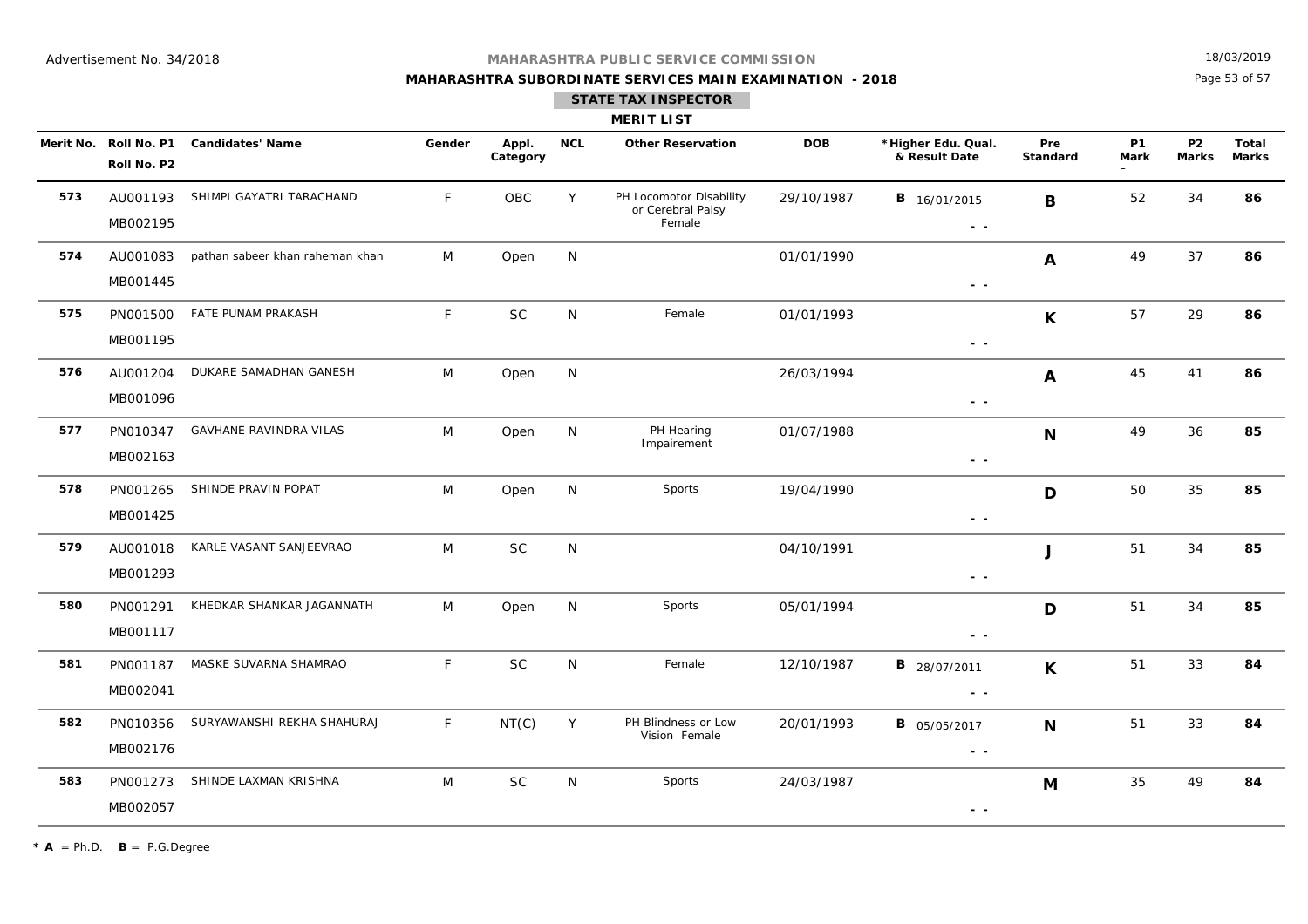**MAHARASHTRA SUBORDINATE SERVICES MAIN EXAMINATION - 2018**

18/03/2019

Page 54 of 57

|     |                                      |                                    |        |                   |              | <b>MERIT LIST</b>         |            |                                                                                                        |                 |                   |                           |                              |
|-----|--------------------------------------|------------------------------------|--------|-------------------|--------------|---------------------------|------------|--------------------------------------------------------------------------------------------------------|-----------------|-------------------|---------------------------|------------------------------|
|     | Merit No. Roll No. P1<br>Roll No. P2 | <b>Candidates' Name</b>            | Gender | Appl.<br>Category | <b>NCL</b>   | <b>Other Reservation</b>  | <b>DOB</b> | *Higher Edu. Qual.<br>& Result Date                                                                    | Pre<br>Standard | <b>P1</b><br>Mark | <b>P2</b><br><b>Marks</b> | <b>Total</b><br><b>Marks</b> |
| 584 | PN001466<br>MB001112                 | RAJPURE HARISHCHANDRA<br>MURLIDHAR | M      | Open              | N            | PH Hearing<br>Impairement | 26/01/1994 | <b>B</b> 20/07/2017<br>$\frac{1}{2} \left( \frac{1}{2} \right) \frac{1}{2} \left( \frac{1}{2} \right)$ | N               | 41                | 42                        | 83                           |
| 585 | MB001059<br>MB002145                 | DONDE NANA KAMALAKAR               | M      | <b>SC</b>         | N            |                           | 23/08/1982 | $ -$                                                                                                   | A               | 43                | 40                        | 83                           |
| 586 | PN009382<br>MB001495                 | BHOSALE ARCHANA ASHOK              | F      | <b>SC</b>         | N            | Female                    | 17/03/1989 | $ -$                                                                                                   | $\mathsf{K}$    | 52                | 31                        | 83                           |
| 587 | AU001237<br>MB001255                 | GAIKWAD ANITA DHONDIRAM            | F      | SC                | N            | Female                    | 02/05/1992 | $\sim$ $\sim$                                                                                          | E               | 48                | 35                        | 83                           |
| 588 | NG002183<br>MB001174                 | KARMANKAR SUKESHINI SURESH         | F      | SC                | N            | Female                    | 17/04/1993 | $\sim$ $\sim$                                                                                          | $\mathsf{K}$    | 47                | 36                        | 83                           |
| 589 | NG001048<br>MB001037                 | MULE BHAGYASHRI SANGRAM            | F      | Open              | Y            | Female                    | 17/05/1995 | - -                                                                                                    | $\mathbf B$     | 50                | 33                        | 83                           |
| 590 | PN010339<br>MB002141                 | TAKALE JAGANNATH NARAYAN           | M      | NT(C)             | Y            | PH Hearing<br>Impairement | 01/06/1983 | <b>B</b> 15/06/2014<br>$\sim$ $ \sim$                                                                  | N               | 55                | 27                        | 82                           |
| 591 | PN002466<br>MB001084                 | WANVE DNYANESHWAR GANGARAM         | M      | NT(D)             | Y            |                           | 20/05/1994 | $\sim$ $ \sim$                                                                                         | A               | 46                | 36                        | 82                           |
| 592 | PN001097<br>MB002111                 | PATIL VEERSEN BALKRISHNA           | M      | Open              | N            | Sports                    | 28/04/1985 | <b>B</b> 23/06/2008<br>$\frac{1}{2} \left( \frac{1}{2} \right) \frac{1}{2} \left( \frac{1}{2} \right)$ | D               | 51                | 30                        | 81                           |
| 593 | AU001043<br>MB001472                 | Sudam Digambar Mamilwad            | M      | <b>ST</b>         | $\mathsf{N}$ |                           | 11/07/1989 | - -                                                                                                    | J               | 51                | 30                        | 81                           |
| 594 | PN001275<br>MB002152                 | Ganvir Shilpa Satyawan             | F      | <b>SC</b>         | N            | Female                    | 21/11/1981 | $\sim$ $\sim$                                                                                          | $\mathsf{K}$    | 51                | 29                        | 80                           |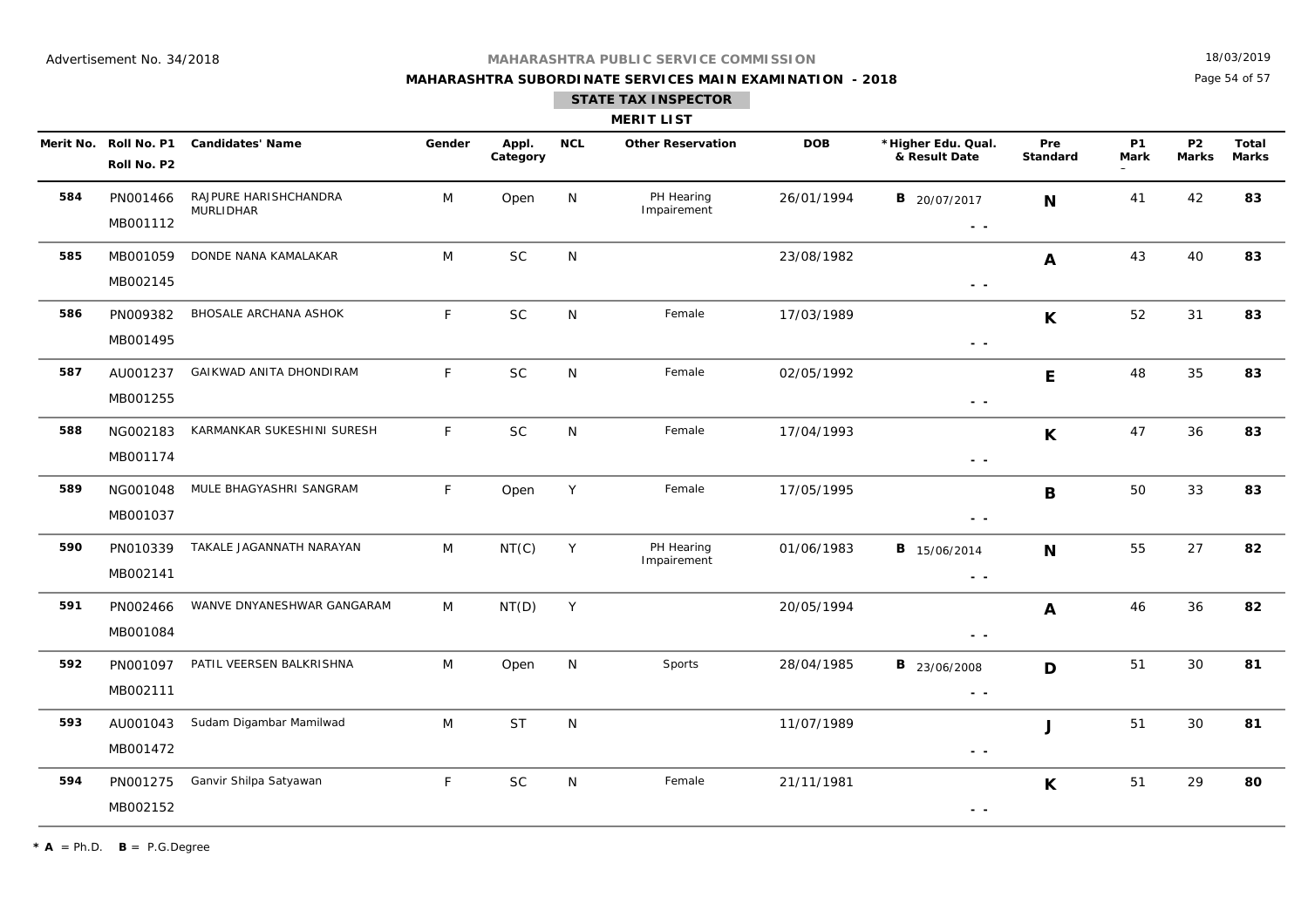## **MAHARASHTRA SUBORDINATE SERVICES MAIN EXAMINATION - 2018**

18/03/2019

Page 55 of 57

|     |                                      |                                           |              |                   |            | <b>MERIT LIST</b>                            |            |                                      |                        |                          |                           |                              |
|-----|--------------------------------------|-------------------------------------------|--------------|-------------------|------------|----------------------------------------------|------------|--------------------------------------|------------------------|--------------------------|---------------------------|------------------------------|
|     | Merit No. Roll No. P1<br>Roll No. P2 | <b>Candidates' Name</b>                   | Gender       | Appl.<br>Category | <b>NCL</b> | <b>Other Reservation</b>                     | <b>DOB</b> | *Higher Edu. Qual.<br>& Result Date  | Pre<br><b>Standard</b> | <b>P1</b><br><b>Mark</b> | <b>P2</b><br><b>Marks</b> | <b>Total</b><br><b>Marks</b> |
| 595 | PN003056<br>MB002115                 | MARKAD BALU DIGAMBER                      | M            | NT(C)             | Y          | PH Hearing<br>Impairement                    | 02/03/1985 | $\sim$ $\sim$                        | N                      | 46                       | 34                        | 80                           |
| 596 | MB002222<br>MB002165                 | MOHITE NILESH VIJAY                       | M            | <b>SC</b>         | N          | PH Hearing<br>Impairement                    | 06/04/1985 | <b>B</b> 31/07/2009<br>$\sim$ $\sim$ | N                      | 43                       | 36                        | 79                           |
| 597 | PN003093<br>MB002102                 | ASHWINI BHASKAR MASRAM                    | F            | <b>ST</b>         | N          | Female                                       | 08/07/1985 | $ -$                                 | K                      | 47                       | 32                        | 79                           |
| 598 | PN002076<br>MB001403                 | PAWAR KIRAN DATTATRAY                     | M            | Open              | Y          | PH Hearing<br>Impairement                    | 30/06/1990 | - -                                  | N                      | 49                       | 30                        | 79                           |
| 599 | NG002222<br>MB002210                 | pachghare rahul sahebrao                  | M            | OBC               | Y          | PH Blindness or Low<br>Vision                | 27/12/1977 | <b>B</b> 28/11/2006<br>$\sim$ $\sim$ | N                      | 48                       | 30                        | 78                           |
| 600 | PN001108<br>MB002052                 | VAIBHAV PRATAPRAO JAYBHAYE                | M            | NT(D)             | Y          |                                              | 12/05/1987 | $\sim$ $\sim$                        | $\mathbf{A}$           | 46                       | 32                        | 78                           |
| 601 | PN010348<br>MB002189                 | Shingare Ravikumar Diliprao               | M            | Open              | N          | PH Locomotor Disability<br>or Cerebral Palsy | 03/07/1988 | $ -$                                 | N                      | 52                       | 26                        | 78                           |
| 602 | MB002224<br>MB002207                 | SANKHE NAMRATA ARVINDA                    | $\mathsf{F}$ | NT(D)             | Y          | PH Blindness or Low<br>Vision Female         | 05/10/1990 | $\sim$ $\sim$                        | N                      | 49                       | 29                        | 78                           |
| 603 | NG002181<br>MB001289                 | Gawai Monali Niranjanrao                  | F            | <b>SC</b>         | N          | Female                                       | 23/10/1991 | $\sim$ $\sim$                        | K                      | 50                       | 26                        | 76                           |
| 604 | MB002227<br>MB002202                 | WADKAR RUPESH BALU                        | M            | Open              | N          | PH Blindness or Low<br>Vision                | 22/05/1995 | $ -$                                 | N                      | 50                       | 26                        | 76                           |
| 605 | PN010341<br>MB002082                 | HUBALE PHULARE DASHRATH<br><b>MAHADEV</b> | M            | NT(C)             | Y          | PH Hearing<br>Impairement                    | 15/05/1986 | <b>B</b> 27/06/2009<br>$ -$          | N                      | 42                       | 33                        | 75                           |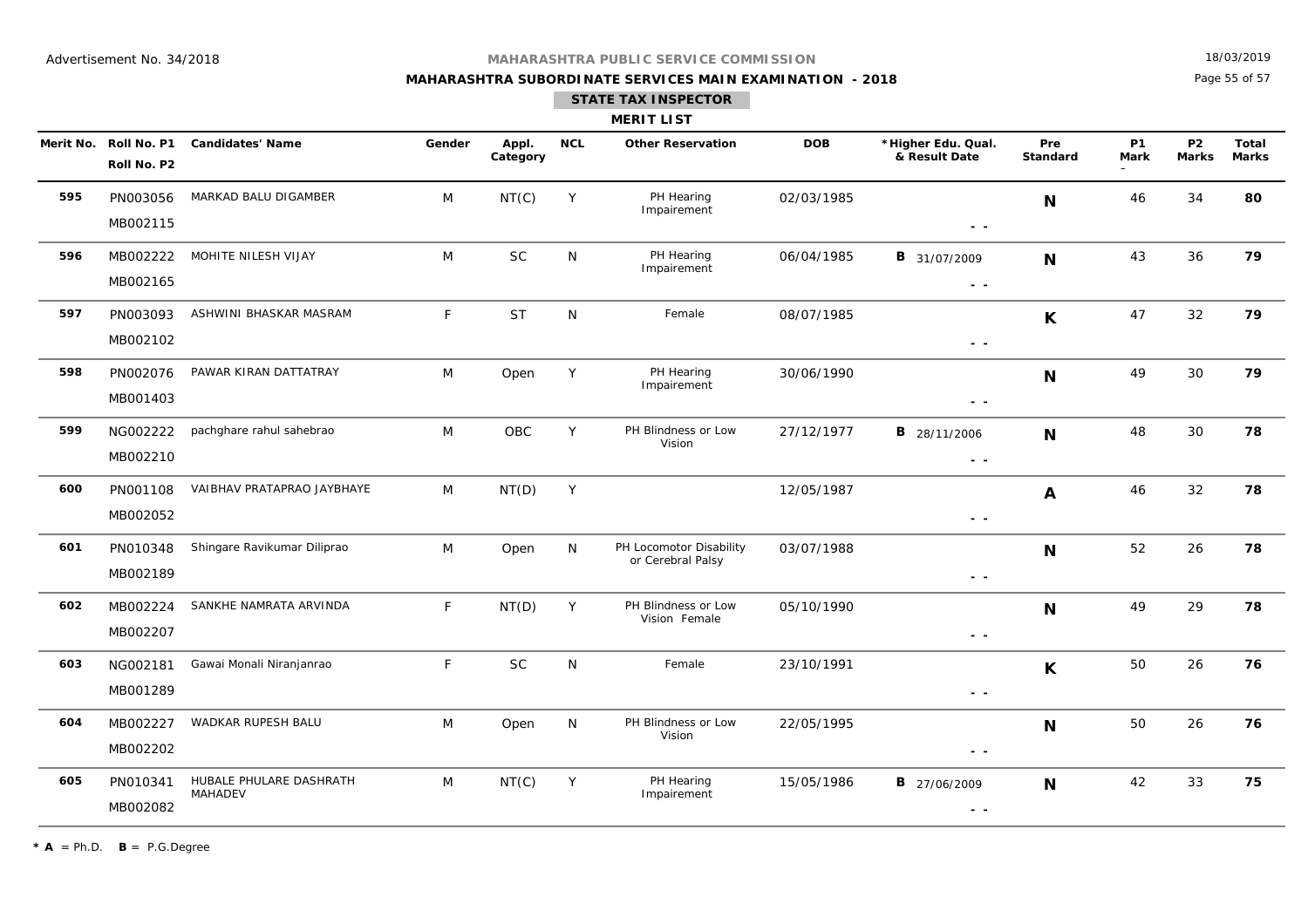## **MAHARASHTRA SUBORDINATE SERVICES MAIN EXAMINATION - 2018**

18/03/2019

Page 56 of 57

|     |                                      |                                    |        |                   |              | <b>MERIT LIST</b>             |            |                                                                                 |                 |                          |                           |                       |
|-----|--------------------------------------|------------------------------------|--------|-------------------|--------------|-------------------------------|------------|---------------------------------------------------------------------------------|-----------------|--------------------------|---------------------------|-----------------------|
|     | Merit No. Roll No. P1<br>Roll No. P2 | <b>Candidates' Name</b>            | Gender | Appl.<br>Category | <b>NCL</b>   | <b>Other Reservation</b>      | <b>DOB</b> | *Higher Edu. Qual.<br>& Result Date                                             | Pre<br>Standard | <b>P1</b><br><b>Mark</b> | <b>P2</b><br><b>Marks</b> | Total<br><b>Marks</b> |
| 606 | PN001380<br>MB001477                 | KAMBLE SAGAR HARIBA                | M      | <b>SC</b>         | N            |                               | 07/06/1989 | <b>B</b> 09/06/2014<br>$\sim$ $\sim$                                            | . J             | 49                       | 24                        | 73                    |
| 607 | MB001032<br>MB001347                 | SANMUKH SAGAR MAHADEV              | M      | OBC               | Y            |                               | 07/03/1991 | $\sim$ $\sim$                                                                   | A               | 54                       | 19                        | 73                    |
| 608 | MB002226<br>MB002205                 | GIRI RAVI VASANT                   | M      | NT(B)             | Y            | PH Blindness or Low<br>Vision | 05/05/1993 | $ -$                                                                            | N               | 45                       | 28                        | 73                    |
| 609 | MB002146                             | PN009377 TAKATODE MANIK GAHININATH | M      | <b>SC</b>         | $\mathsf{N}$ | Sports                        | 06/07/1982 | $\sim$ $\sim$                                                                   | M               | 33                       | 39                        | 72                    |
| 610 | AU001042<br>MB002139                 | PAGARE SUNIL SAHEBRAO              | M      | $\sf SC$          | ${\sf N}$    | Sports                        | 06/08/1983 | $\frac{1}{2} \left( \frac{1}{2} \right) \frac{1}{2} \left( \frac{1}{2} \right)$ | D               | 48                       | 24                        | 72                    |
| 611 | PN001230<br>MB001092                 | SUKHDEVE SHWETA DHARMRAJ           | F      | $\sf SC$          | ${\sf N}$    | Female                        | 09/04/1994 | $\sim$ $\sim$                                                                   | $\mathsf{K}$    | 36                       | 32                        | 68                    |
| 612 | AU004290<br>MB002197                 | KASBE SUNIL BHUJANGRAO             | M      | $\sf SC$          | N            | PH Blindness or Low<br>Vision | 20/04/1987 | <b>B</b> 06/07/2013<br>$\sim$ $\sim$                                            | N               | 37                       | 30                        | 67                    |
| 613 | MB002225<br>MB002179                 | <b>GORE JITENDRA PRADIP</b>        | M      | Open              | N            | PH Blindness or Low<br>Vision | 20/06/1991 | $\sim$ $ \sim$                                                                  | N               | 40                       | 27                        | 67                    |
| 614 | AU004294<br>MB001091                 | ADHE GAJANAN SHESHRAO              | M      | DT(A)             | Y            | PH Hearing<br>Impairement     | 13/04/1994 | $\sim$ $-$                                                                      | N               | 35                       | 26                        | 61                    |
| 615 | PN010338<br>MB002143                 | BATULE RAMNATH PANDURANG           | M      | NT(D)             | Y            | PH Hearing<br>Impairement     | 09/02/1983 | <b>B</b> 30/06/2005<br>$ -$                                                     | N               | 41                       | 19                        | 60                    |
| 616 | PN009376<br>MB002162                 | KAMBLE KIRAN DAGADU                | M      | <b>SC</b>         | N            | Sports                        | 01/07/1975 | $\sim$ $-$                                                                      | M               | 34                       | 26                        | 60                    |